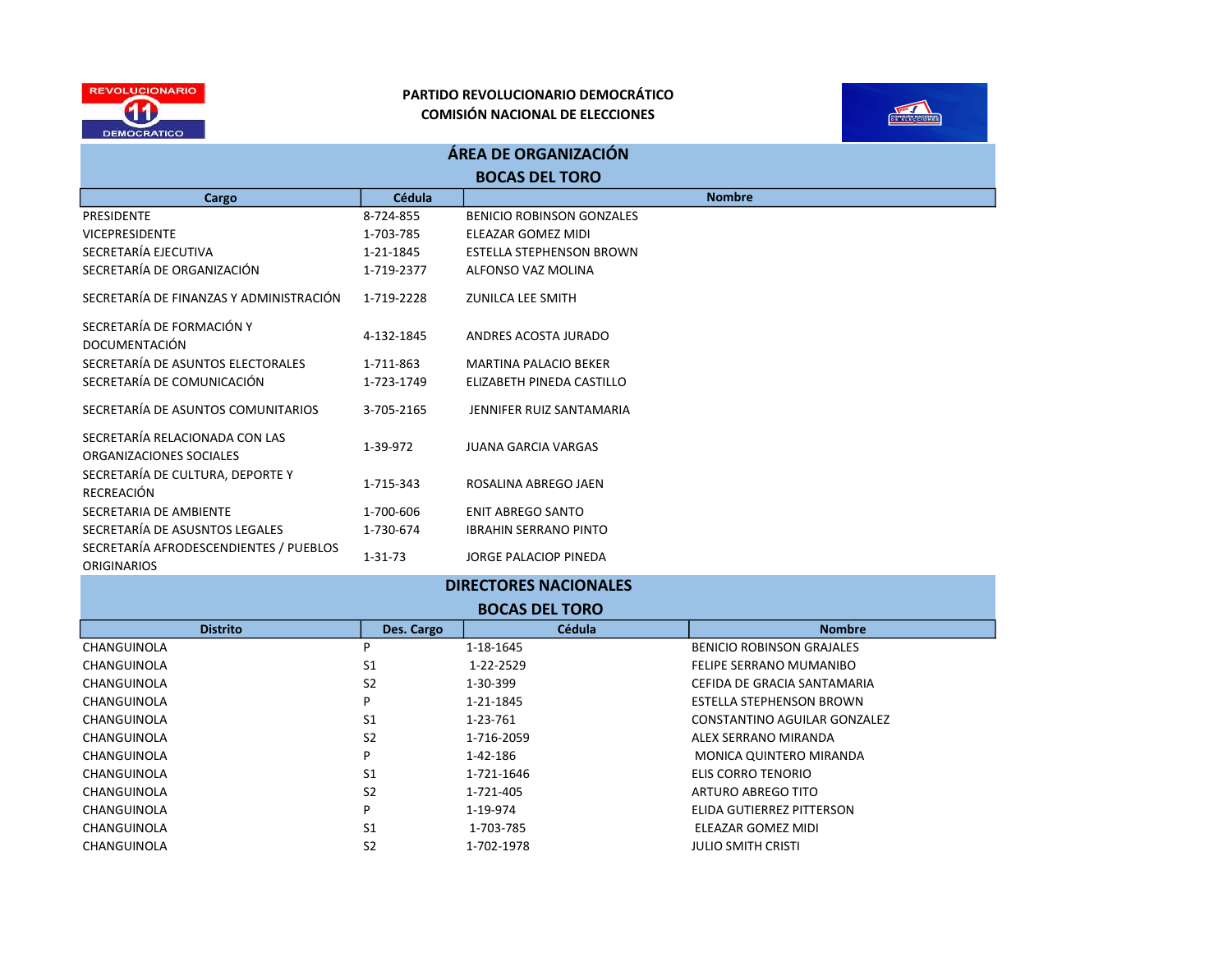



| Cargo                                            | <b>Cédula</b>       |                                                  | <b>Nombre</b>                                  |  |
|--------------------------------------------------|---------------------|--------------------------------------------------|------------------------------------------------|--|
| <b>BOCAS DEL TORO</b>                            |                     |                                                  |                                                |  |
|                                                  |                     | DIRECTIVAS DE ÁREA DEL FRENTE SECTORIAL FEMENINO |                                                |  |
|                                                  |                     |                                                  |                                                |  |
| <b>CHIRIQUI GRANDE</b><br><b>CHIRIQUI GRANDE</b> | S <sub>2</sub>      | 1-28-491<br>1-714-591                            | MIRZA GUTIERREZ OROCU<br>SIPRIANO SMITT ABREGO |  |
| <b>CHIRIQUI GRANDE</b>                           | P<br>S <sub>1</sub> | 1-25-1266                                        | <b>JOSE GUTIERREZ OROCU</b>                    |  |
| <b>CHIRIQUI GRANDE</b>                           | S <sub>2</sub>      | 1-703-2023                                       | <b>ERNESTO PALACIO PALACIO</b>                 |  |
| <b>CHIRIQUI GRANDE</b>                           | S1                  | 1-736-1680                                       | <b>ADRIANA RUIZ SANTOS</b>                     |  |
| <b>CHIRIQUI GRANDE</b>                           | P                   | $4 - 250 - 3$                                    | <b>IGNACIO MIRANDA MIRANDA</b>                 |  |
| ALMIRANTE                                        | S <sub>2</sub>      | 1-710-2167                                       | MARCIA CASTILLO BONILLA                        |  |
| ALMIRANTE                                        | S1                  | 1-40-83                                          | <b>JUAN GARCIA SANTO</b>                       |  |
| ALMIRANTE                                        | P                   | 1-711-1753                                       | BENJAMIN WOOD LIU                              |  |
| <b>ALMIRANTE</b>                                 | S <sub>2</sub>      | 1-736-2473                                       | <b>ARELIS PALACIO BEKER</b>                    |  |
| ALMIRANTE                                        | S1                  | 1-33-665                                         | FERMIN ABREGO GARAY                            |  |
| ALMIRANTE                                        | P                   | 1-43-257                                         | <b>VENANCIO ABREGO BONILLA</b>                 |  |
| ALMIRANTE                                        | S <sub>2</sub>      | 1-716-561                                        | <b>NELY LUCAS MORALES</b>                      |  |
| ALMIRANTE                                        | S <sub>1</sub>      | 1-33-415                                         | PABLO SANTO PINEDA                             |  |
| <b>ALMIRANTE</b>                                 | P                   | 1-23-965                                         | RUBEN SANDOVAL PINEDO                          |  |
| <b>BOCAS DEL TORO</b>                            | S <sub>2</sub>      | 1-27-819                                         | ABEL PALACIO MUNUNE                            |  |
| <b>BOCAS DEL TORO</b>                            | S1                  | 1-700-1999                                       | DEMETRIO MOLINA SURGEON                        |  |
| <b>BOCAS DEL TORO</b>                            | P                   | 1-32-321                                         | <b>LESVIA RUBIDES DIXON</b>                    |  |
| <b>BOCAS DEL TORO</b>                            | S <sub>2</sub>      | 1-707-605                                        | FERNANDO TROTMAN RAYLAN                        |  |
|                                                  | S <sub>1</sub>      | $1 - 13 - 24$                                    | <b>ESTER MENA RIOS</b>                         |  |
| <b>BOCAS DEL TORO</b>                            |                     | $1 - 37 - 21$                                    | WILBER MARTINEZ DIXON                          |  |
| <b>BOCAS DEL TORO</b>                            | P                   | 1-51-754                                         | <b>ERNESTO ABREGO SANTOS</b>                   |  |
| CHANGUINOLA                                      | S <sub>2</sub>      |                                                  |                                                |  |
| CHANGUINOLA                                      | S <sub>1</sub>      | 1-730-1070                                       | ANABEL ABREGO RUIZ                             |  |
| CHANGUINOLA                                      | P                   | 1-705-2057                                       | <b>CATALINA RUIZ TOMAS</b>                     |  |
| CHANGUINOLA                                      | S <sub>2</sub>      | 1-702-1928                                       | <b>ESEQUIEL ORTEGA GARCIA</b>                  |  |
| CHANGUINOLA                                      | S <sub>1</sub>      | 1-711-1958                                       | YULISA PITY CUBILLA                            |  |
| CHANGUINOLA                                      | P                   | 4-228-648                                        | <b>TEOFILO SANTAMARIA REYES</b>                |  |
| CHANGUINOLA                                      | S <sub>2</sub>      | 1-721-1142                                       | DEYANIRA GUERRA BEKER                          |  |
| CHANGUINOLA                                      | S <sub>1</sub>      | 9-84-136                                         | MARIA RAMIREZ PEÑALBA                          |  |
| CHANGUINOLA                                      | P                   | 1-700-1483                                       | <b>ABEL BEKER ABREGO</b>                       |  |
| CHANGUINOLA                                      | S <sub>2</sub>      | 1-27-497                                         | ELISABETH PEREZ CENTENO                        |  |
| CHANGUINOLA                                      | S1                  | 1-707-1772                                       | AARON CHAVEZ MORENO                            |  |
| CHANGUINOLA                                      | P                   | 1-16-512                                         | <b>ALFONSO VAZ WILKI</b>                       |  |
| CHANGUINOLA<br>CHANGUINOLA                       | S <sub>2</sub>      | 1-720-1886                                       | ELENA ABREGO SANTO<br>LESLIBETH PEREZ TEJADA   |  |
|                                                  | S <sub>1</sub>      | 1-704-399                                        |                                                |  |
| CHANGUINOLA                                      | P                   | 1-53-2219                                        | RUPILIO ABREGO SANTO                           |  |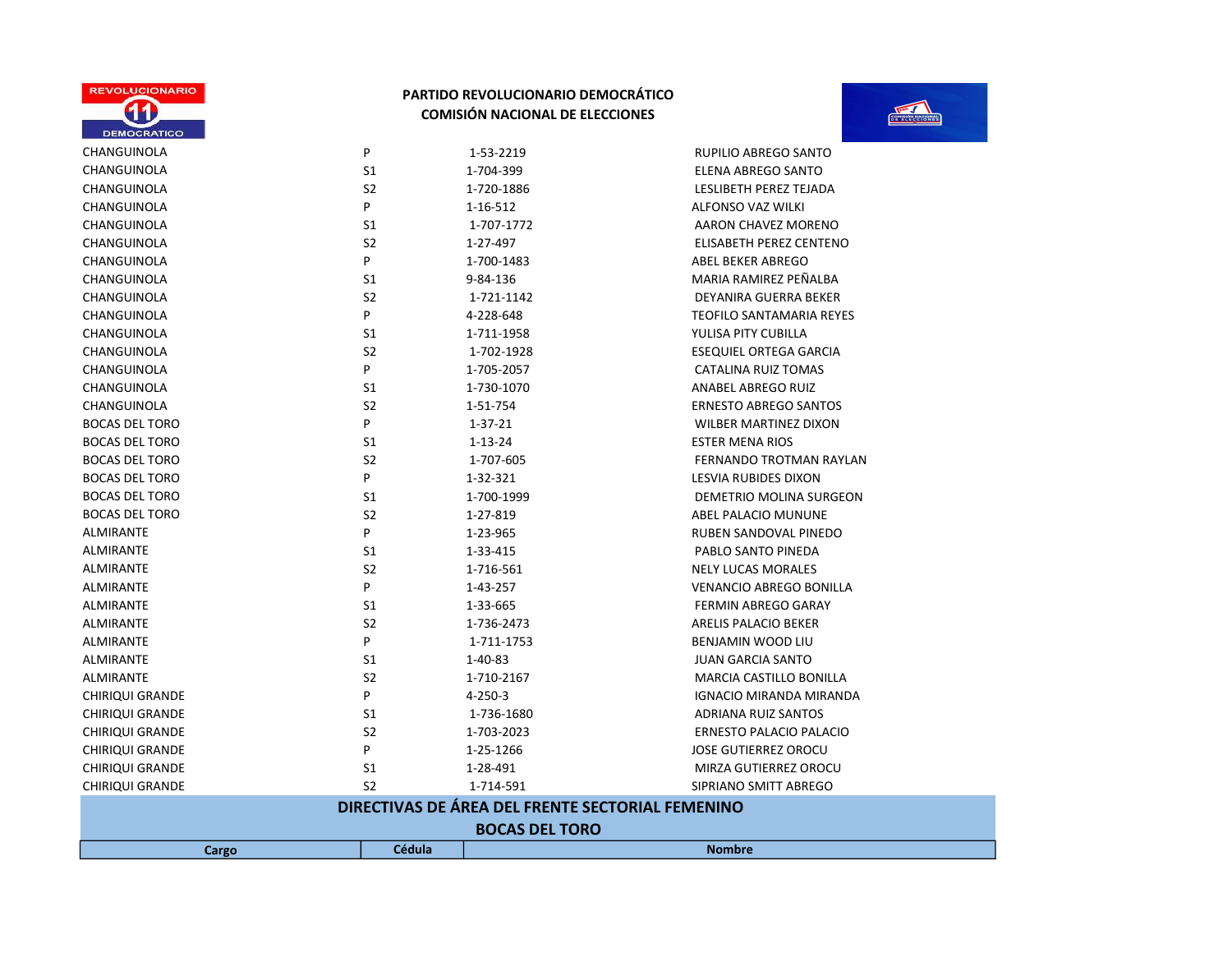

| PRESIDENTE                                                                                  | 1-707-269  | <b>ERNESTINA MORALES GARAY</b>   |
|---------------------------------------------------------------------------------------------|------------|----------------------------------|
| <b>VICEPRESIDENTE</b>                                                                       | 4-183-891  | <b>TILCIA MORA</b>               |
| SECRETARÍA EJECUTIVA                                                                        | 1-31-664   | FELICITA VARGAS SALDAÑA          |
| SUBSECRETARÍA DE ORGANIZACIÓN                                                               | 1-42-785   | BELLANIRA ARAUZ ROMERO           |
| SECRETARÍA DE ASUNTOS ELECTORALES Y<br>MOVILIZACIÓN                                         | 1-708-1557 | YOIRA CUBILLA                    |
| SECRETARÍA DE RELACIONES INTERNACIONALES                                                    | 1-26-641   | MARITZA AGÜERO MURILLO           |
| SECRETARÍA DE FINANZAS Y ADMINISTRACIÓN                                                     | 1-719-09   | KIRA CHIN COULSON                |
| SECRETARÍA DE ASUNTOS JURÍDICOS                                                             | 1-30-481   | <b>VIRGINIA VILLAGRA MORALES</b> |
| SECRETARÍA DE FORMACIÓN POLÍTICA                                                            | 1-705-2409 | XINIA RODRIGUEZ HERNANDEZ        |
| SECRETARÍA DE COMUNICACIÓN                                                                  | 1-724-75   | ZAYURI MARTINEZ SOLANO           |
| SECRETARÍA DE CULTURA, ARTE, CIENCIAS Y<br><b>TECNOLOGÍA</b>                                | 1-27-2680. | LUCIANA PALACIO BEKER            |
| SECRETARÍA DE DEPORTE Y RECREACIÓN                                                          | 1-724-1735 | <b>MAITE SANTOS CHACON</b>       |
| SECRETARÍA DE ASUNTOS INDÍGENAS                                                             | 1-53-1511  | <b>MARINA GARAY GUERRA</b>       |
| SECRETARÍA DE LA MUJERES Y GÉNERO                                                           | 1-727-1872 | <b>CECILIA PALACIO SANTO</b>     |
| SECRETARÍA DE LA FAMILIA                                                                    | 1-700-1103 | JULIA CEDEÑO SANTO               |
| SECRETARÍA DE ECOLOGÍA Y AMBIENTE                                                           | 4-766-2406 | DARLENYS VILLARREAL ESPINOZA     |
| SECRETARÍA DE ASUNTOS COMUNITARIOS                                                          | 1-25-1637  | <b>FRANCIA RODRIGUEZ SELVA</b>   |
| SECRETARÍA DE RELACIONADA CON LAS<br>ORGANIZACIONES SOCIAL<br>SECRETARÍA DE FISCALIZACIÓN Y | 1-43-56    | YIZENIA AYARZA GOMEZ             |
| <b>TRANSPARENCIA</b>                                                                        | 1-30-399   | CERFIDA DE GRACIA SANTAMARIA     |
| SECRETARÍA DE AFRODESCENDENTES Y PUEBLOS<br><b>ORIGINARIOS</b>                              | 1-702-1215 | <b>ANET BURTON FORCHENEY</b>     |

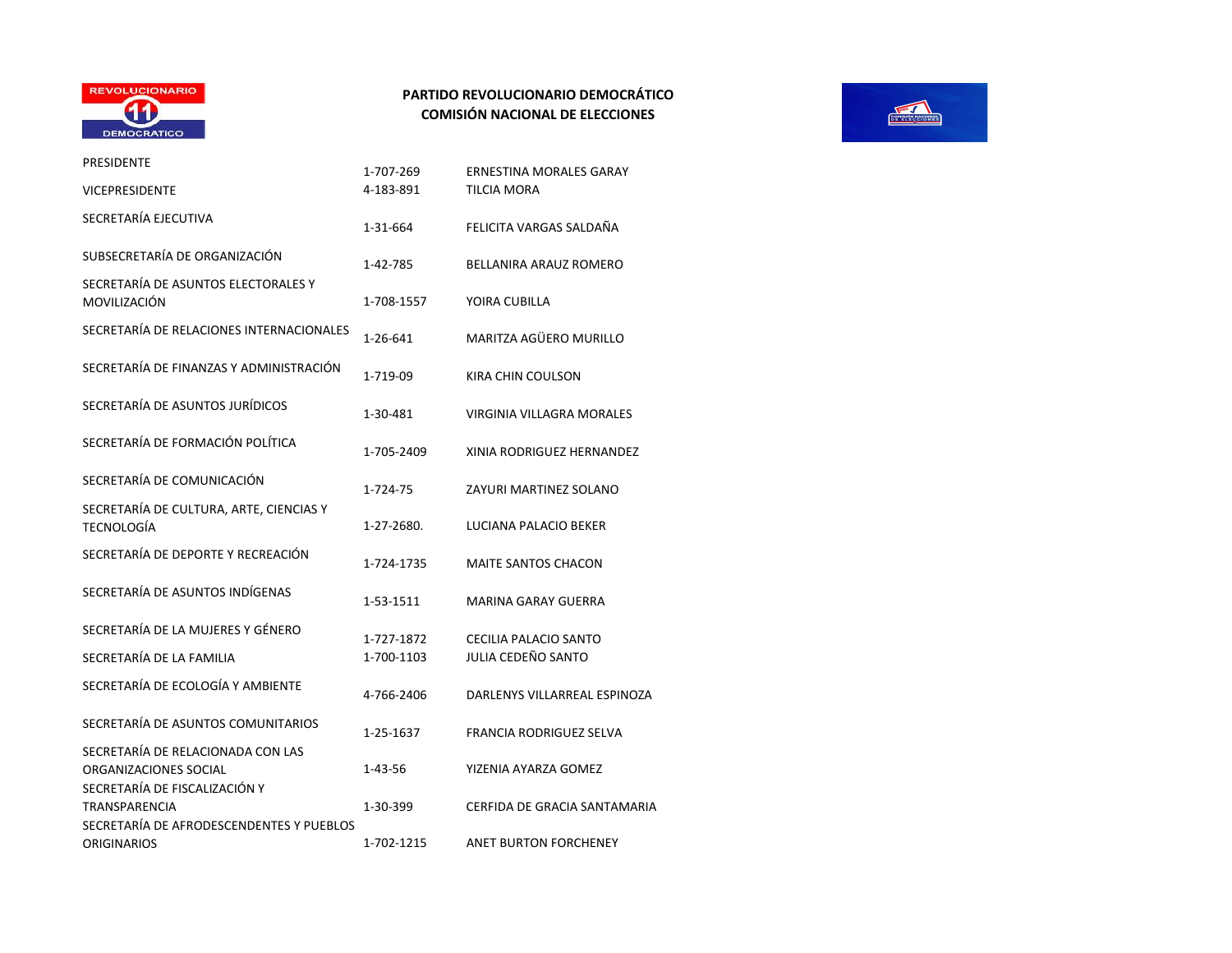



SECRETARÍA DE FORMACIÓN DE LA SALUD INTEGRAL 1-723-1660 JOHANA STEVENSON PEREZ SECRETARÍA DE EVALUACIÓN Y SEGUIMIENTO DE METAS 1-746-1895 OMILDA ABREGO VILLAGRA SECRETARÍA DE AUTOGESTIÓN 1-719-931 ANIESKA MENDOZA GOMEZ SECRETARÍA DE EDUCACIÓN Y DESARROLLO PERSONAL **1-716-1155** CELIANA GUERRA ABREGO

SECRETARÍA DE ÉTICA Y DESARROLLO HUMANO<br>1-32-321 LESBIA RUBIDES DIXON

|                       |                                                              |             | DIRECTIVAS DE ÁREA DEL FRENTE SECTORIAL DE LA JUVENTUD |  |  |
|-----------------------|--------------------------------------------------------------|-------------|--------------------------------------------------------|--|--|
| <b>BOCAS DEL TORO</b> |                                                              |             |                                                        |  |  |
|                       | Cargo                                                        | Cédula      | Nombre                                                 |  |  |
|                       | PRESIDENTE                                                   | 1-744-2266  | ANGEL SELLES GONZALEZ                                  |  |  |
|                       | <b>VICEPRESIDENTE</b>                                        | 1-731-606   | <b>JESUS JUAREZ CONCEPCION</b>                         |  |  |
|                       | SECRETARÍA EJECUTIVA                                         | 1-729-999   | YAMILETH ABREGO SANTOS                                 |  |  |
|                       | SUBSECRETARÍA EJECUTIVA                                      | 1-750-12    | ELEAZAR GOMEZ CHAVEZ                                   |  |  |
|                       | SUBSECRETARÍA DE ORGANIZACIÓN                                | 1-749-1200  | <b>JEAN GONZALEZ SOLIS</b>                             |  |  |
|                       | SECRETARÍA DE FORMACIÓN Y EDUCACIÓN<br>POLÍTICA              | 1-737-602   | ADONIS VEHA MONICA                                     |  |  |
|                       | SECRETARÍA DE ADMINISTRACIÓN Y FINANZAS                      | 1-727-2490  | <b>CARLOS MOLINA QUINN</b>                             |  |  |
|                       | SECRETARÍA DE ASUNTOS ELECTORALES Y<br>MOVILIZACIÓN          | 1-735-456   | ESTEFANY QUINTERO RODRIGUEZ                            |  |  |
|                       | SECRETARÍA DE ÉTICA Y CONDUCTA POLÍTICA                      | 1-735-1931  | AILIN CASTILLO CASTILLO                                |  |  |
|                       | SECRETARÍA DE PRENSA, PROPAGANDA Y<br>RELACIONES PÚBLICAS    | 1-746-868   | ANGIE ROCHELLE CUBILLA                                 |  |  |
|                       | SECRETARÍA DE DEPORTE                                        | 1-739-2299  | YOSELINE IBAÑEZ CHUITO                                 |  |  |
|                       | SECRETARÍA DE CULTURA, ARTE, CIENCIAS Y<br><b>TECNOLOGÍA</b> | 1-725-444   | <b>ANTONY LEONAR BENNETT</b>                           |  |  |
|                       | SECRETARÍA DE ASUNTOS COMUNITARIOS                           | 12-703-1103 | AGUSTINA QUINTERO MORALES                              |  |  |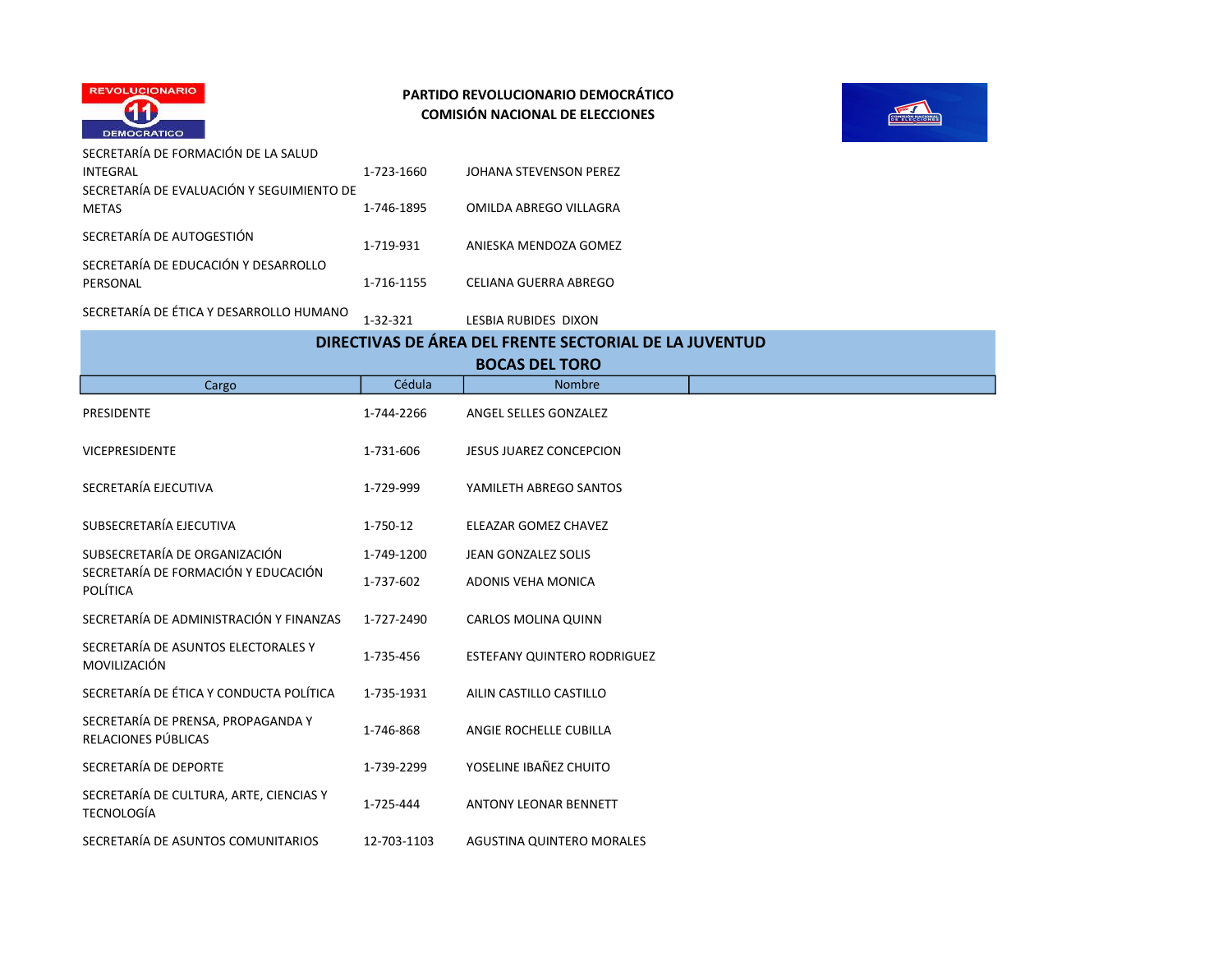



| <b>DEMOCRATICO</b>                                           |             |                                         |  |  |  |
|--------------------------------------------------------------|-------------|-----------------------------------------|--|--|--|
| SECRETARÍA DE ASUNTOS ESTUDIANTILES Y<br>PROMOCIÓN JUVENIL   | 12-700-1280 | <b>GENERINO GUERRA ABREGO</b>           |  |  |  |
| SECRETARÍA DE ECOLOGÍA Y AMBIENTE                            | 4-788-57    | ELENA JURADO RAMIREZ                    |  |  |  |
| SECRETARÍA DE RELACIONES CON LAS<br>ORGANIZACIONES SOCIAL    | 8-884-965   | <b>ISRAEL ALVAREZ TOCHEZ</b>            |  |  |  |
| SECRETARÍA PARA LA PREVENCIÓN DEL USO Y<br>CONSUMO DE DROGAS | 1-756-2417  | NIKEYSHA MOJICA MADRID                  |  |  |  |
|                                                              |             | ÁREA DE ORGANIZACIÓN                    |  |  |  |
|                                                              |             | COLÓN <sub>1</sub>                      |  |  |  |
| Cargo                                                        | Cédula      | Nombre                                  |  |  |  |
| PRESIDENTE                                                   | 3-124-32    | JAIRO ARIEL SALAZAR RAMIREZ             |  |  |  |
| <b>VICEPRESIDENTE</b>                                        | 3-79-1054   | IRACEMA AYARZA PARRA                    |  |  |  |
| SECRETARÍA EJECUTIVA                                         | 3-84-1387   | ROLANDO ALEXIS LEE DELGADO              |  |  |  |
| SECRETARÍA DE ORGANIZACIÓN                                   | 3-717-453   | ROBERTO GOMEZ POSSO                     |  |  |  |
| SECRETARÍA DE FINANZAS Y ADMINISTRACIÓN                      | 3-85-419    | MARIO ORLANDO ORTEGA CHIFUNDO           |  |  |  |
| SECRETARÍA DE FORMACIÓN Y<br><b>DOCUMENTACIÓN</b>            | 3-103-894   | NITZIA ITZEL AYARZA HUGHES              |  |  |  |
| SECRETARÍA DE ASUNTOS ELECTORALES                            | 3-82-1694   | DANIEL CHONG FRANCO                     |  |  |  |
| SECRETARÍA DE COMUNICACIÓN                                   | 3-116-843   | CELIA MAGALI HALL RODRIGUEZ             |  |  |  |
| SECRETARÍA DE ASUNTOS COMUNITARIOS                           | 3-99-29     | SARA JISELA MAGALLON CAICEDO            |  |  |  |
| SECRETARÍA RELACIONADA CON LAS<br>ORGANIZACIONES SOCIALES    | 8-271-581   | <b>FRANCISCO JAVIER CARRION BONILLA</b> |  |  |  |
| SECRETARÍA DE CULTURA, DEPORTE Y<br>RECREACIÓN               | 3-719-2288  | KAYLA MAGDIEL KENNION MACIAS            |  |  |  |
| SECRETARIA DE AMBIENTE                                       | 3-103-172   | NITZEIDA CLARISA CAICEDO CAÑATE         |  |  |  |
| SECRETARÍA DE ASUSNTOS LEGALES                               | 3-73-2580   | MARIO IGNACIO HOYTE VAUGHAN             |  |  |  |
| SECRETARÍA AFRODESCENDIENTES / PUEBLOS<br><b>ORIGINARIOS</b> | 3-84-1347   | MIRNA ESTER CAMERO GOMEZ                |  |  |  |
|                                                              |             | <b>DIRECTORES NACIONALES</b>            |  |  |  |

COLÓN 1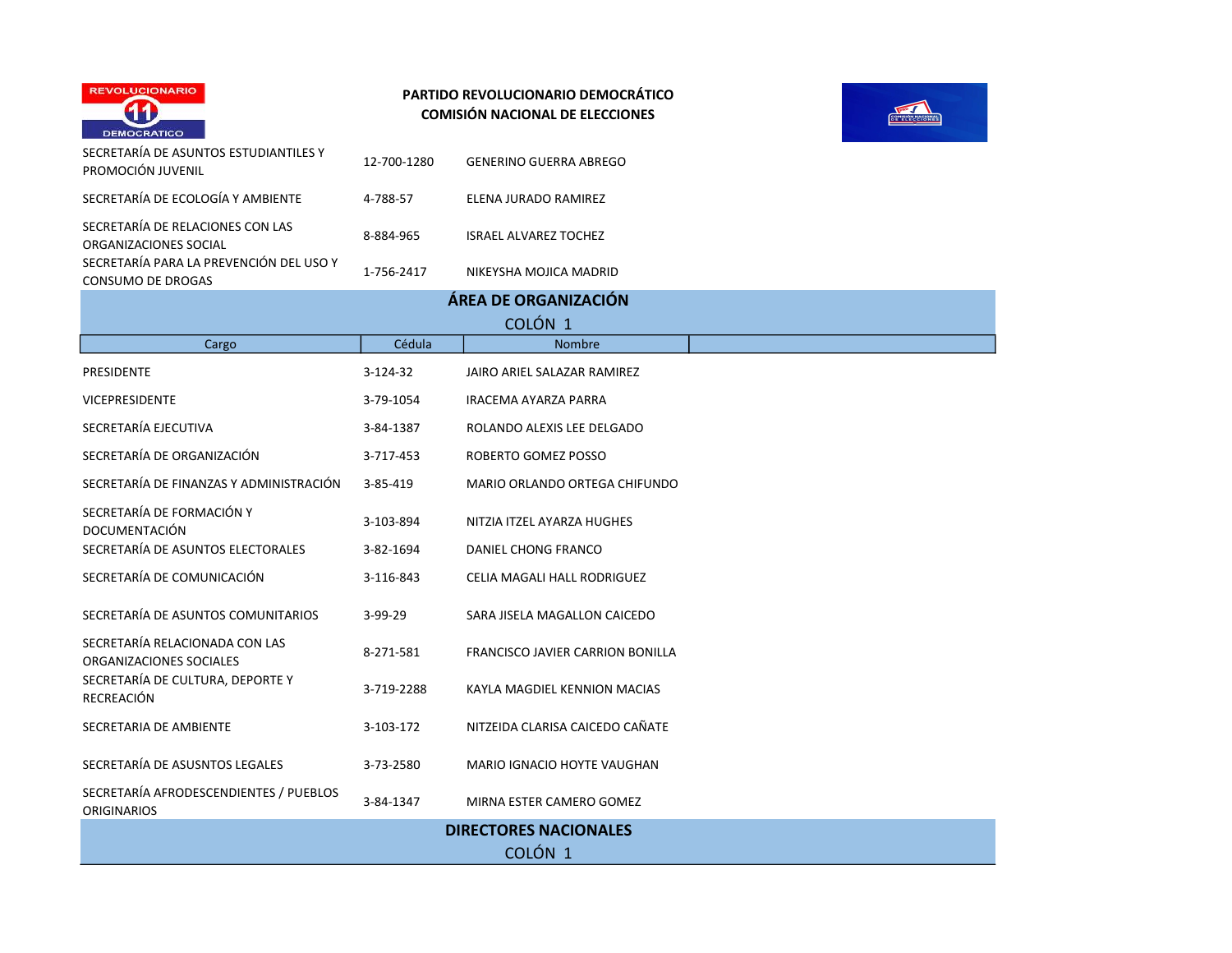



|                  | <b>Distrito</b> | Des. Cargo     | Cédula     | Nombre                                  |
|------------------|-----------------|----------------|------------|-----------------------------------------|
| <b>CRISTOBAL</b> |                 | P              | 3-124-125  | MARIA DEL CARMEN DELGADO BLANDON        |
| <b>CRISTOBAL</b> |                 | S <sub>1</sub> | 3-712-1191 | JOANNES ENRIQUE BARRIA ACRE             |
| <b>CRISTOBAL</b> |                 | S <sub>2</sub> | 3-113-465  | LUIS CARLOS WARDEN CAMPOS               |
| <b>CRISTOBAL</b> |                 | P              | 9-163-785  | <b>CORNELIO VANEGAS RACERO</b>          |
| <b>CRISTOBAL</b> |                 | S1             | 3-712-1641 | LORENA DIAZ MELENDEZ                    |
| <b>CRISTOBAL</b> |                 | S <sub>2</sub> | 7-98-967   | <b>FRANCISCO MITRE MELENDEZ</b>         |
| <b>CRISTOBAL</b> |                 | P              | 3-122-119  | CARLOS ARTURO DE LA ROSA GUZMAN         |
| <b>CRISTOBAL</b> |                 | S1             | 3-89-1499  | CHERYL YOLANDA POMARE DAVIS             |
| <b>CRISTOBAL</b> |                 | S <sub>2</sub> | 3-707-131  | CESAR ENRIQUE QUINTERO RIVERA           |
| <b>CRISTOBAL</b> |                 | P              | 3-84-1387  | ROLANDO ALEXIS LEE DELGADO              |
| <b>CRISTOBAL</b> |                 | S1             | 3-42-703   | WINSTON RODOLFO WELCH BUNDY             |
| <b>CRISTOBAL</b> |                 | S <sub>2</sub> | 3-85-419   | MARIO ORLANDO ORTEGA CHIFUNDO           |
| <b>CRISTOBAL</b> |                 | P              | 3-93-674   | MARIANO LOPEZ AMADOR                    |
| <b>CRISTOBAL</b> |                 | S1             | 3-64-583   | LUZMILA LOPEZ AMADOR                    |
| <b>CRISTOBAL</b> |                 | S <sub>2</sub> | 3-708-984  | <b>MARITZEL MORALES VALENCIA</b>        |
| <b>CRISTOBAL</b> |                 | P              | 3-79-1054  | IRACEMA AYARZA PARRA                    |
| CRISTOBAL        |                 | S1             | 3-98-275   | JORGE DE LA CRUZ GONZALEZ QUIROZ        |
| <b>CRISTOBAL</b> |                 | S <sub>2</sub> | 3-708-2372 | OSMIANI ZURITA MORAN                    |
| <b>CRISTOBAL</b> |                 | P              | 3-721-1594 | YOEL YOMIR RODRIGUEZ JORDAN             |
| <b>CRISTOBAL</b> |                 | S <sub>1</sub> | 3-718-253  | JAVIER ANTONIO SALAZAR MORALES          |
| <b>CRISTOBAL</b> |                 | S <sub>2</sub> | 3-99-29    | SARA JISELA MAGALLON CAICEDO            |
| <b>CRISTOBAL</b> |                 | P              | N-19-612   | ALI WAKED HATUM                         |
| <b>CRISTOBAL</b> |                 | S1             | 3-118-776  | <b>VALERIA ESTHER TORRES CAMPOS</b>     |
| <b>CRISTOBAL</b> |                 | S <sub>2</sub> | 8-211-2172 | <b>GIOVANNI BRUNO FERRARI FRANCUCCI</b> |
| <b>CRISTOBAL</b> |                 | P              | 3-124-32   | JAIRO ARIEL SALAZAR RAMIREZ             |
| <b>CRISTOBAL</b> |                 | S <sub>1</sub> | 8-703-47   | WILIAN NIXON SANCHEZ NORIEGA            |
| <b>CRISTOBAL</b> |                 | S <sub>2</sub> | 3-710-1222 | YARIBEL IVETH MITRE TROYA               |
| <b>CRISTOBAL</b> |                 | P              | 3-116-151  | EDGAR ARTURO GONDOLA SOLIS              |
| <b>CRISTOBAL</b> |                 | S <sub>1</sub> | 3-74-1839  | ALFONSO LUQUE MARTINEZ                  |
| <b>CRISTOBAL</b> |                 | S <sub>2</sub> | 3-103-894  | NITZIA ITZEL AYARZA HUGHES              |
| <b>CRISTOBAL</b> |                 | P              | 3-719-2288 | KAYLA MAGDIEL KENNION MACIAS            |
| <b>CRISTOBAL</b> |                 | S1             | 3-703-1197 | <b>GESSEL BRIGETT WARD FLORES</b>       |
| <b>CRISTOBAL</b> |                 | S <sub>2</sub> | 3-80-1809  | MARTA VIODELDA MACIA CEREZO             |
| <b>CRISTOBAL</b> |                 | P              | 3-95-608   | ALEXIS MIGUEL OSES CASTILLO             |
| <b>CRISTOBAL</b> |                 | S1             | 3-712-1180 | <b>XAVIER ANEL SAMANIEGO</b>            |
| <b>CRISTOBAL</b> |                 | S <sub>2</sub> | 3-714-637  | YANAIKA JASURI BARCENAS VIGIL           |
| <b>CRISTOBAL</b> |                 | P              | 3-700-1331 | LOUIS URIAH TUGWELL THOMPSON            |
| <b>CRISTOBAL</b> |                 | S <sub>1</sub> | 3-718-431  | YARIBETH FRANCIA CARABALLO ALONSO       |
| <b>CRISTOBAL</b> |                 | S <sub>2</sub> | 3-45-189   | <b>MARIA THOMPSON YEARWOOD</b>          |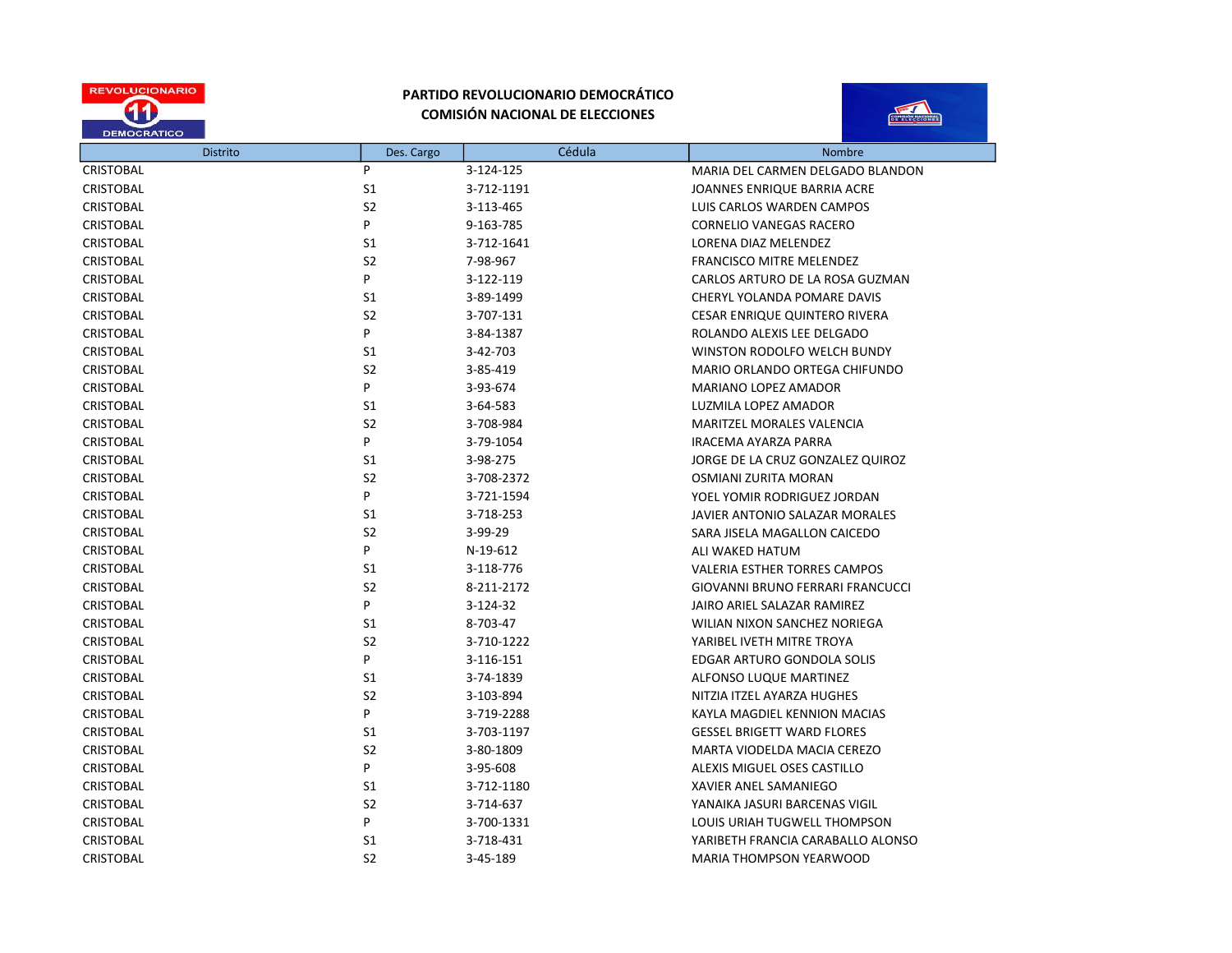



|                |                | NOEMY CORONADO DE GRACIA                                         |
|----------------|----------------|------------------------------------------------------------------|
| S <sub>1</sub> | 3-90-1734      | RODERICK ANTONIO CHENG MENDOZA                                   |
| P              | 3-728-1896     | JOSHUA JOSSIAH CHENG PORTABALES                                  |
| S <sub>2</sub> | 3-73-2196      | RICARDO ENRIQUE HERALDEZ MENDOZA                                 |
| S <sub>1</sub> | 3-719-61       | MARIEL MAIQUEL MACIAS MARTINEZ                                   |
| P              | 3-90-2765      | YADIRA ELIZABETH ALDERETE MORALES                                |
| S <sub>2</sub> | 3-724-1458     | ELIAS ALBERTO RICHARDSON FUENTES                                 |
| S <sub>1</sub> | 3-86-1805      | FRANCIA ELENA GONDOLA                                            |
| P              | 3-717-453      | ROBERTO GOMEZ POSSO                                              |
| S <sub>2</sub> | 3-59-481       | JOSE FERNANDEZ AGUILAR                                           |
| S <sub>1</sub> | 3-114-650      | LIZBETH DEL CARMEN ALBA DOMINGUEZ                                |
| P              | 3-111-341      | VIODY LITZI RODRIGUEZ AGUILAR                                    |
| S <sub>2</sub> | 3-705-263      | URANIA ESTHER FLORES VALIENTE                                    |
| S <sub>1</sub> | 3-115-803      | DORIS ELENA SUTHERLAND                                           |
| P              | 3-108-126      | PASTOR MORENO AVILA                                              |
|                | S <sub>2</sub> | 3-712-2001<br>BIBEATHIAC BE ÁBEA BEI FRENTE CEATABLAI FEAAFAIINA |

| DIRECTIVAS DE AREA DEL FRENTE SECTORIAL FEMENINO               |                         |                                                  |  |  |
|----------------------------------------------------------------|-------------------------|--------------------------------------------------|--|--|
| COLÓN <sub>1</sub>                                             |                         |                                                  |  |  |
| Cargo                                                          | Cédula                  | Nombre                                           |  |  |
| PRESIDENTE                                                     | $3-99-29$               | SARA JISELA MAGALLON CAICEDO                     |  |  |
| <b>VICEPRESIDENTE</b>                                          | 3-92-437                | ZAIDA YANETT BETEGON CATUY                       |  |  |
| SECRETARÍA EJECUTIVA                                           | 3-719-2288              | KAYLA MAGDIEL KENNION MACIAS                     |  |  |
| SUBSECRETARÍA DE ORGANIZACIÓN                                  | 3-724-2378              | DENISSE DEYDAMIA ARCHIBOLD<br><b>RIVERA</b>      |  |  |
| SECRETARÍA DE ASUNTOS ELECTORALES Y<br>MOVILIZACIÓN            | 3-104-649               | LUZ ALICIA ANTONIO CANO                          |  |  |
| SECRETARÍA DE RELACIONES INTERNACIONALES                       | 3-80-1809               | MARTA VIODELDA MACIA CEREZO                      |  |  |
| SECRETARÍA DE FINANZAS Y ADMINISTRACIÓN                        | 3-85-644                | CELIA PACHECO RENTERIA                           |  |  |
| SECRETARÍA DE ASUNTOS JURÍDICOS                                | 3-708-984               | <b>MARITZEL MORALES VALENCIA</b>                 |  |  |
| SECRETARÍA DE FORMACIÓN POLÍTICA<br>SECRETARÍA DE COMUNICACIÓN | 3-726-1640<br>3-115-803 | IRINAYKA ENEIDA ABREGO<br>DORIS ELENA SUTHERLAND |  |  |
| SECRETARÍA DE CULTURA, ARTE, CIENCIAS Y<br><b>TECNOLOGÍA</b>   | 3-710-853               | ELVIA ROSA MUÑOZ QUIROZ                          |  |  |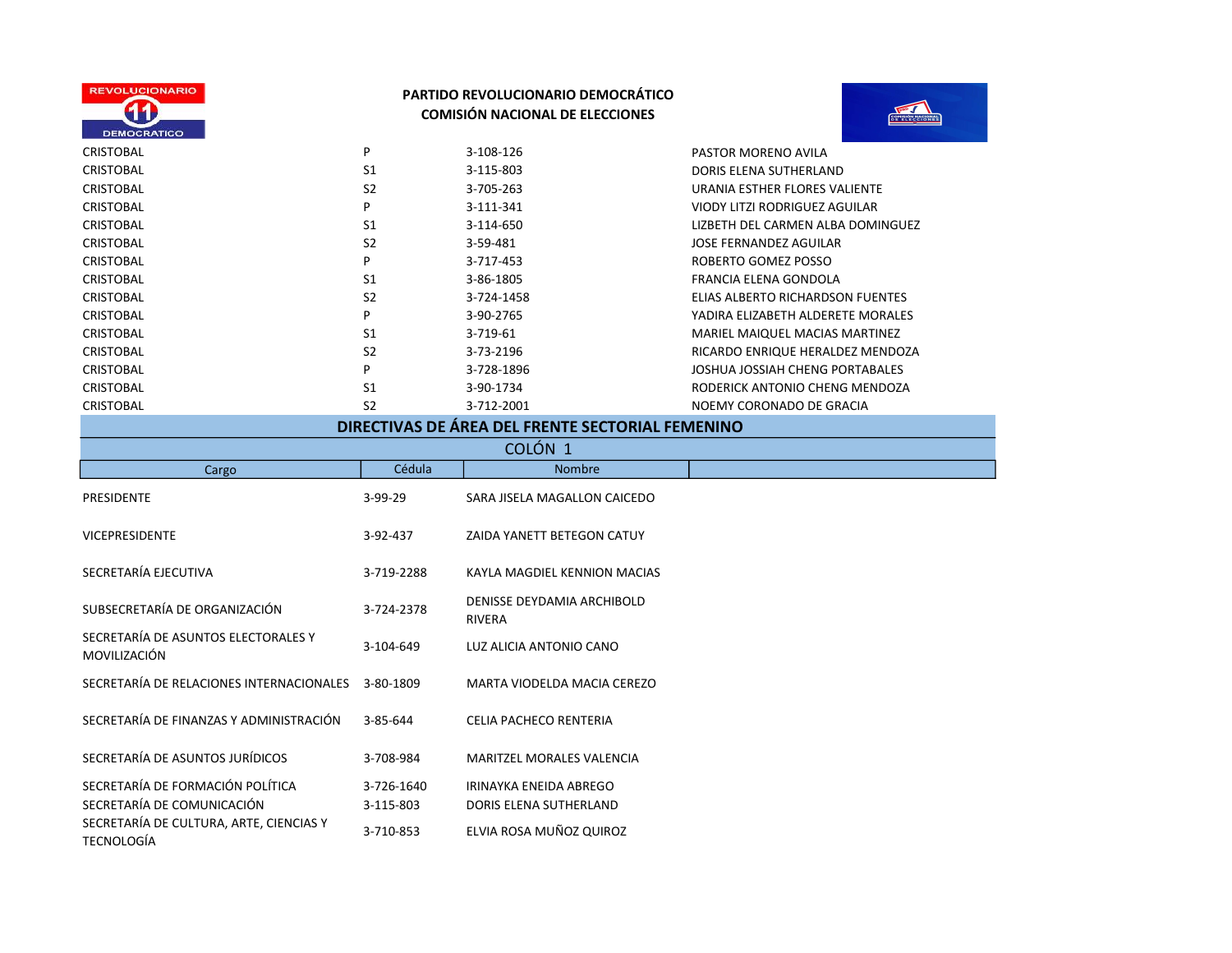

| SECRETARÍA DE DEPORTE Y RECREACIÓN                         | 3-118-776  | <b>VALERIA ESTHER TORRES CAMPOS</b>              |
|------------------------------------------------------------|------------|--------------------------------------------------|
| SECRETARÍA DE ASUNTOS INDÍGENAS                            | 10-24-113  | DAYDAMIA ETHEL RIVERA JAEN                       |
| SECRETARÍA DE LA MUJERES Y GÉNERO                          | 3-116-96   | MILEIKA BELIZA RUIZ GARIBALDI                    |
| SECRETARÍA DE LA FAMILIA                                   | 3-707-165  | YARAVIS DEL CARMEN RODRIGUEZ<br><b>RODRIGUEZ</b> |
| SECRETARÍA DE ECOLOGÍA Y AMBIENTE                          | 8-457-664  | SANDRA DORILY STANLEY QUIJANO                    |
| SECRETARÍA DE ASUNTOS COMUNITARIOS                         | 3-703-1197 | <b>GESSEL BRIGETT WARD FLORES</b>                |
| SECRETARÍA DE RELACIONADA CON LAS<br>ORGANIZACIONES SOCIAL | 3-64-583   | LUZMILA LOPEZ AMADOR                             |
| SECRETARÍA DE FISCALIZACIÓN Y<br>TRANSPARENCIA             | 7-108-264  | <b>GISELA ODERAY GONZALEZ</b>                    |
| SECRETARIA AFROBESCENDIENTE Y PUEBLO<br>ORIGINARIO         | 3-84-2346  | <b>IVONNE MARIA ROSERO</b>                       |
| SECRETARÍA DE FORMACIÓN DE LA SALUD<br>INTEGRAL            | 8-213-479  | AIX ODETTE GUERRERO ULLOA                        |
| SECRETARÍA DE EVALUACIÓN Y SEGUIMIENTO DE<br><b>METAS</b>  | 3-703-2092 | <b>GERTRUDE ADASA WALLIS LIVINGSTON</b>          |
| SECRETARÍA DE AUTOGESTIÓN                                  | 3-111-341  | <b>VIODY LITZI RODRIGUEZ AGUILAR</b>             |
| SECRETARÍA DE EDUCACIÓN Y DESARROLLO<br>PERSONAL           | 3-724-836  | JIMARA YOSNELI PINILLA                           |
| SECRETARÍA DE ÉTICA Y DESARROLLO HUMANO                    | 3-710-64   | YASHIRA LIZETH LEE CHAMBERS                      |
|                                                            |            |                                                  |



| DIRECTIVAS DE ÁREA DEL FRENTE SECTORIAL DE LA JUVENTUD |  |            |                                |  |
|--------------------------------------------------------|--|------------|--------------------------------|--|
|                                                        |  |            | COLON <sub>1</sub>             |  |
| Cargo                                                  |  | Cédula     | <b>Nombre</b>                  |  |
| PRESIDENTE                                             |  | 3-731-267  | JONATHAN ALBERTO PAJARO DURANT |  |
| <b>VICEPRESIDENTE</b>                                  |  | 3-727-1696 | RUDDY CAROLINA RODRIGUEZ SMALL |  |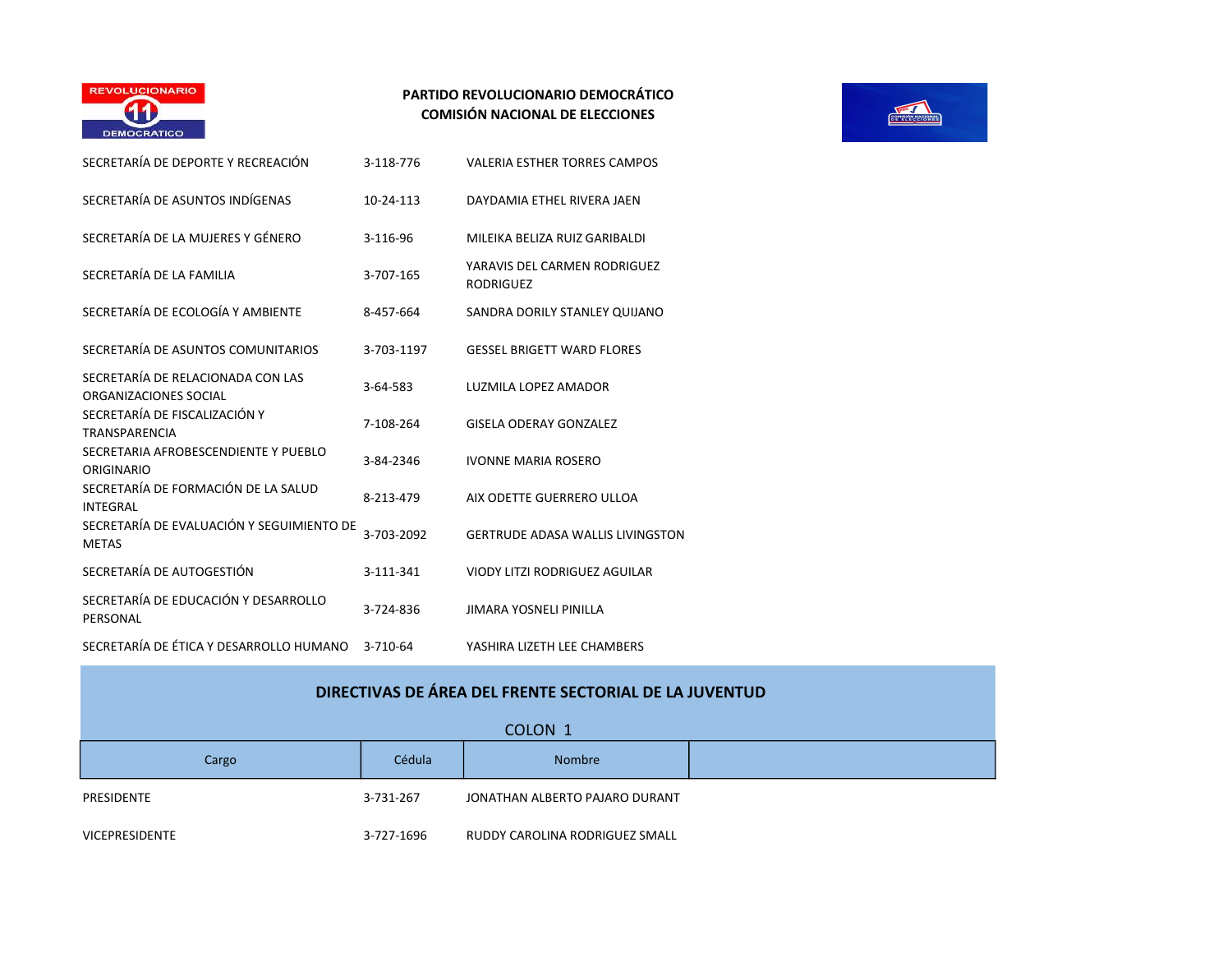

| SECRETARÍA EJECUTIVA                                                | 3-733-1915 | RHANZAIS MANUEL MC FARLANE<br><b>JOHNSON</b>  |
|---------------------------------------------------------------------|------------|-----------------------------------------------|
| SUBSECRETARÍA EJECUTIVA                                             | 3-731-306  | CARLINA LETICIA BALLANTYNE GOMEZ              |
| SUBSECRETARÍA DE ORGANIZACIÓN                                       | 3-734-1778 | ANYURI IVETH ORTEGA                           |
| SECRETARÍA DE FORMACIÓN Y EDUCACIÓN<br><b>POLÍTICA</b>              | 3-747-2421 | AYAZIEL ZADIEL ROMAN                          |
| SECRETARÍA DE ADMINISTRACIÓN Y FINANZAS                             | 3-726-1896 | JACQUELINE IVETTE MUÑIZ PORTUGAL              |
| SECRETARÍA DE ASUNTOS ELECTORALES Y<br>MOVILIZACIÓN                 | 3-728-2492 | <b>CLEMENTE HERNANDEZ SEGURA</b>              |
| SECRETARÍA DE ÉTICA Y CONDUCTA POLÍTICA                             | 3-728-129  | <b>EMANUEL ACOSTA SHERWOOD</b>                |
| SECRETARÍA DE PRENSA, PROPAGANDA Y<br>RELACIONES PÚBLICAS           | 3-729-937  | SACHIRA SURINAY SALADINO<br><b>VALDIVIESO</b> |
| SECRETARÍA DE DEPORTE                                               | 3-739-523  | JACINTO ARIEL GIBSON HANCEL                   |
| SECRETARÍA DE CULTURA, ARTE, CIENCIAS Y<br><b>TECNOLOGÍA</b>        | 3-745-182  | JAILEEN IZEETH FRANCIS MC BEAN                |
| SECRETARÍA DE ASUNTOS COMUNITARIOS                                  | 3-740-1779 | JOSUE XAVIER ALONSO BARRERA                   |
| SECRETARÍA DE ASUNTOS ESTUDIANTILES Y<br>PROMOCIÓN JUVENIL          | 3-736-1667 | PABLO ARISTIDES HUTCHINSON<br><b>BARRERA</b>  |
| SECRETARÍA DE ECOLOGÍA Y AMBIENTE                                   | 3-736-867  | ALDAIR ABEL DEL CID RIVAS                     |
| SECRETARÍA DE RELACIONES CON LAS<br>ORGANIZACIONES SOCIAL           | 3-732-1473 | FULVIA MARIA DIAZ KING                        |
| SECRETARÍA PARA LA PREVENCIÓN DEL USO Y<br><b>CONSUMO DE DROGAS</b> | 8-877-351  | ADALISIS VASQUEZ RAMOS                        |
|                                                                     |            | ÁREA DE ORGANIZACIÓN                          |
|                                                                     |            | COLÓN <sub>2</sub>                            |
| Cargo                                                               | Cédula     | <b>Nombre</b>                                 |
| <b>PRESIDENTE</b>                                                   | 3-702-170  | ALEXIS SANDOVAL MUÑOZ                         |
| <b>VICEPRESIDENTE</b>                                               | 3-101-964  | SANTIAGO ALARCON                              |
| SECRETARÍA EJECUTIVA                                                | 3-94-650   | ARTURO ALABARCA                               |
| SECRETARÍA DE ORGANIZACIÓN                                          | 3-86-747   | ORLANDO RODRIGUEZ                             |

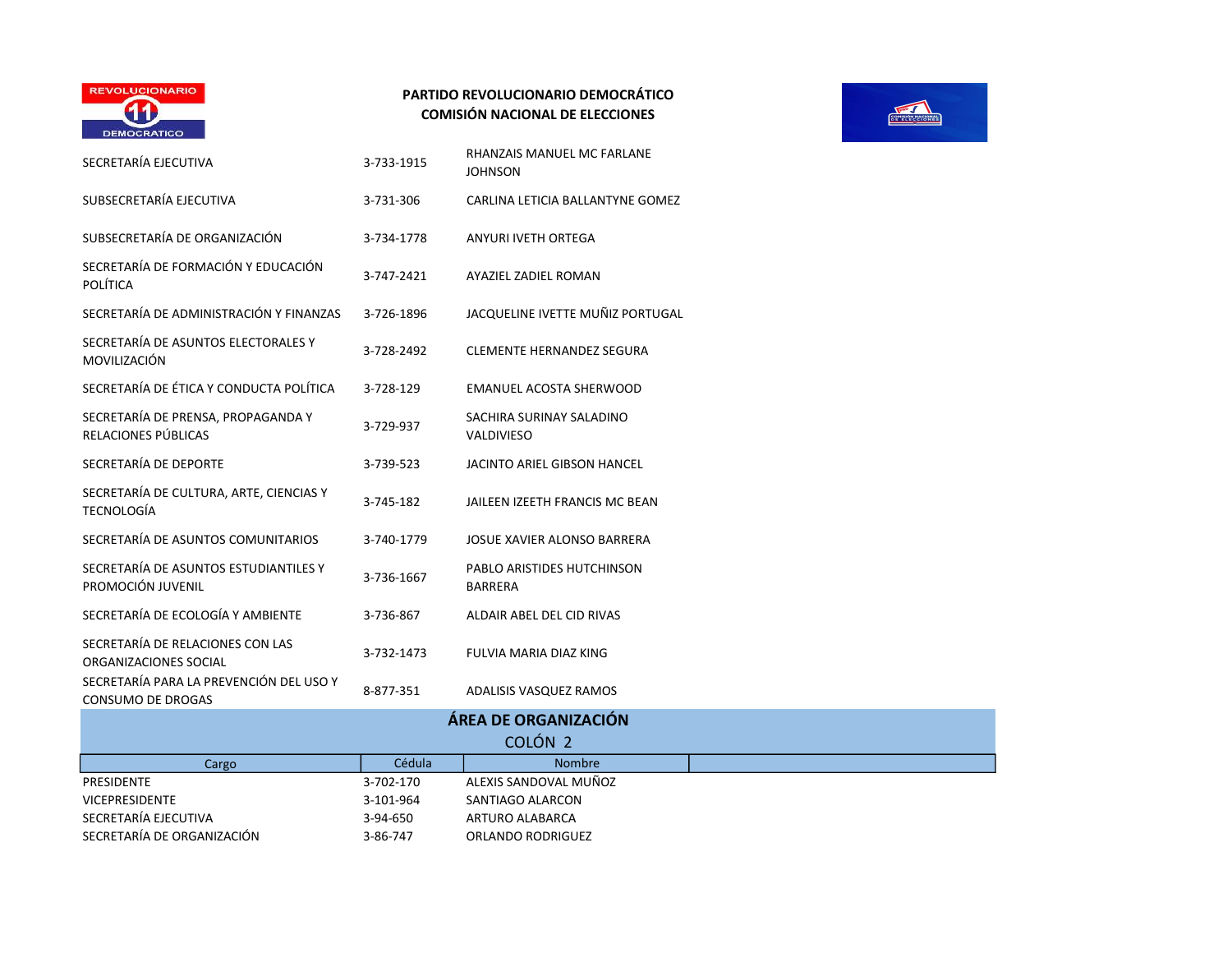



| SECRETARÍA DE FINANZAS Y ADMINISTRACIÓN                   | 3-79-1593  | <b>ELIAS MOLINAR</b>     |
|-----------------------------------------------------------|------------|--------------------------|
| SECRETARÍA DE FORMACIÓN Y<br><b>DOCUMENTACIÓN</b>         | 3-86-1060  | <b>ELCIRA RODRIGUEZ</b>  |
| SECRETARÍA DE ASUNTOS ELECTORALES                         | 3-98-127   | <b>JUSTINIANO VALDES</b> |
| SECRETARÍA DE COMUNICACIÓN                                | 3-702-171  | <b>ARALIS SERRANO</b>    |
| SECRETARÍA DE ASUNTOS COMUNITARIOS                        | 8-191-556  | <b>HUMBERTO LOPEZ</b>    |
| SECRETARÍA RELACIONADA CON LAS<br>ORGANIZACIONES SOCIALES | 3-123-770  | ENEIDA MENDOZA           |
| SECRETARÍA DE CULTURA, DEPORTE Y<br><b>RECREACIÓN</b>     | 3-118-708  | <b>MARIA QUINTERO</b>    |
| SECRETARIA DE AMBIENTE                                    | 3-77-121   | EGIPCIA YANGUEZ          |
| SECRETARÍA DE ASUSNTOS LEGALES                            |            |                          |
| SECRETARÍA AFRODESCENDIENTES / PUEBLOS                    | 3-701-2041 | <b>NAYUBEL RODRIGUEZ</b> |
| ORIGINARIOS                                               |            |                          |

| <b>DIRECTORES NACIONALES</b>                     |                |                     |                         |  |
|--------------------------------------------------|----------------|---------------------|-------------------------|--|
| COLÓN <sub>2</sub>                               |                |                     |                         |  |
| <b>Distrito</b>                                  | Des. Cargo     | Cédula              | Nombre                  |  |
| <b>DONOSO</b>                                    | P              | $4 - 148 - 7$       | <b>ALCIDES RIVERA</b>   |  |
| <b>DONOSO</b>                                    | S <sub>1</sub> | 3-705-1747          | LUSIA DEL CARMEN BERNAL |  |
| <b>DONOSO</b>                                    | S <sub>2</sub> | $3-110-9$           | MARCOS ANTONIO GONZÁLEZ |  |
| <b>SANTA ISABEL</b>                              | P              | 3-90-2195           | <b>BONIFACIO AVILA</b>  |  |
| <b>SANTA ISABEL</b>                              | S <sub>1</sub> | 3-125-373           | YUZED ALARCON           |  |
| <b>SANTA ISABEL</b>                              | S <sub>2</sub> | 3-710-844           | MILENA DOMINGUEZ        |  |
| <b>CHAGRES</b>                                   | P              | 3-117-347           | EUGENIO DELGADO         |  |
| <b>CHAGRES</b>                                   | S <sub>1</sub> | $3 - 77 - 81$       | MARÍA MEJIA             |  |
| <b>CHAGRES</b>                                   | S <sub>2</sub> | 3-96-516            | <b>JUAN ESQUINA</b>     |  |
| <b>PORTOBELO</b>                                 | P              | 3-88-897            | RAMIRO HURTADO          |  |
| <b>PORTOBELO</b>                                 | S <sub>1</sub> | 3-126-680           | <b>EDUARDO CORPAS</b>   |  |
| <b>PORTOBELO</b>                                 | S <sub>2</sub> | 3-745-1256          | LUZ MARÍA GUERRERO      |  |
| <b>OMAR TORRIJOS</b>                             | P              | 2-87-802            | <b>MARCOS BONILLA</b>   |  |
| <b>OMAR TORRIJOS</b>                             | S <sub>1</sub> | 2-127-368           | SECUNDINO VERGARA       |  |
| <b>OMAR TORRIJOS</b>                             | S <sub>2</sub> | 3-124-562           | <b>SELMIRA SANTANA</b>  |  |
| DIRECTIVAS DE ÁREA DEL FRENTE SECTORIAL FEMENINO |                |                     |                         |  |
| COLÓN <sub>2</sub>                               |                |                     |                         |  |
| Cargo                                            | Cédula         | Nombre              |                         |  |
| <b>PRESIDENTE</b>                                | 3-98-309       | NIMIA DELGADO PEREZ |                         |  |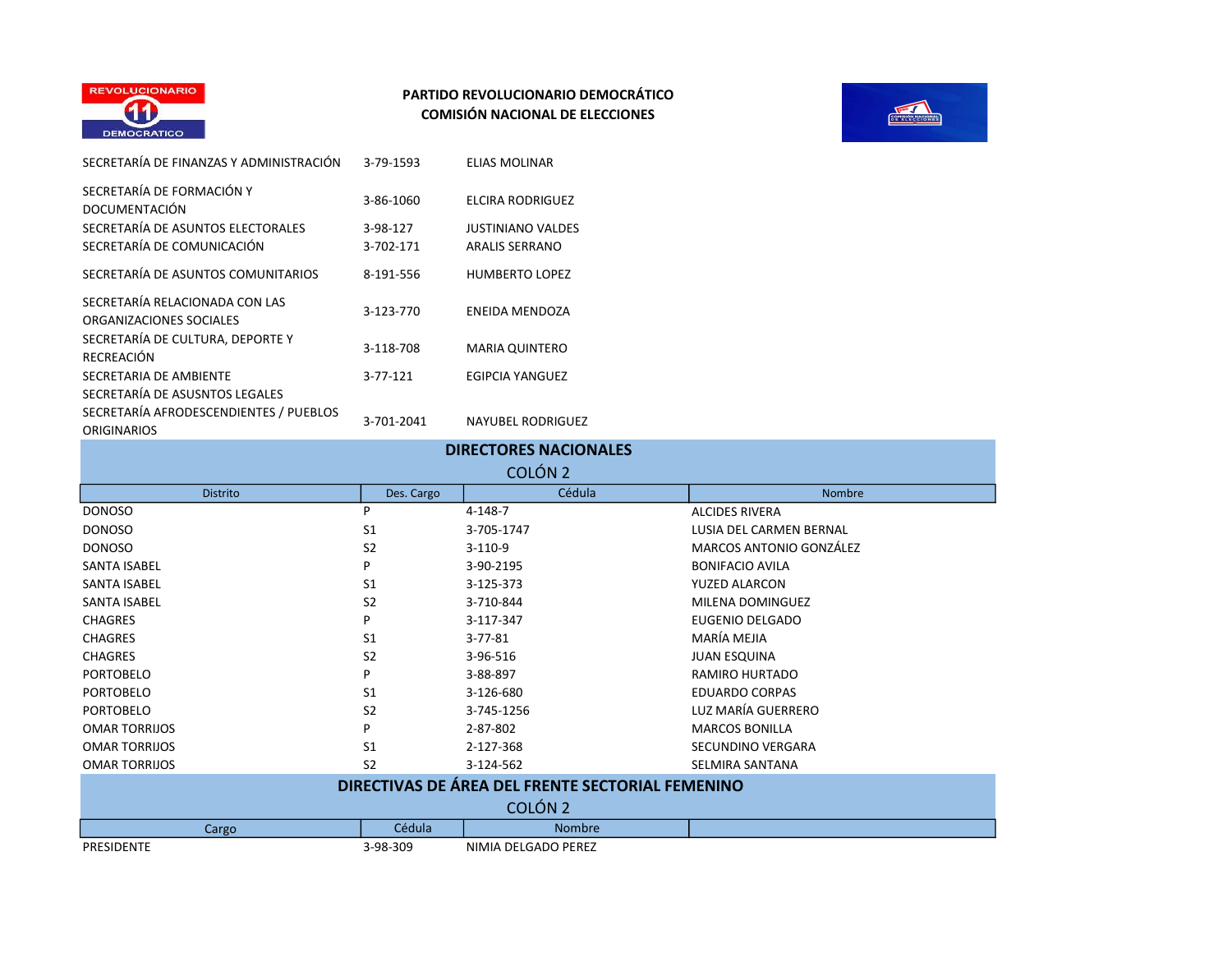

| <b>VICEPRESIDENTE</b>                                               | 3-91-501                | JULISSA AIMEE SANCHEZ ORTIZ                     |
|---------------------------------------------------------------------|-------------------------|-------------------------------------------------|
| SECRETARÍA EJECUTIVA                                                | 3-703-393               | MARÍA DE LOS REYES MENCHACA<br>MEJIA            |
| SUBSECRETARÍA DE ORGANIZACIÓN                                       | 3-748-2256              | KAROLANE SOLIS PALMA                            |
| SECRETARÍA DE ASUNTOS ELECTORALES Y<br>MOVILIZACIÓN                 | 3-703-2006              | PASTORA REYNA POLO                              |
| SECRETARÍA DE RELACIONES INTERNACIONALES                            | 3-735-1704              | YURI LISIBETH CHIRU                             |
| SECRETARÍA DE FINANZAS Y ADMINISTRACIÓN                             | 3-103-921               | MARIANELA MARTINEZ ALVARADO                     |
| SECRETARÍA DE ASUNTOS JURÍDICOS<br>SECRETARÍA DE FORMACIÓN POLÍTICA | 2-727-2059<br>3-79-2376 | ALBA VERGARA VARGAS<br><b>JOSEFA MEJIA MACK</b> |
| SECRETARÍA DE COMUNICACIÓN                                          | 3-118-708               | MARIA DEL CARMEN QUINTERO                       |
| SECRETARÍA DE CULTURA, ARTE, CIENCIAS Y<br><b>TECNOLOGÍA</b>        | 3-86-1060               | ELCIRA RODRIGUEZ ESQUINA                        |
| SECRETARÍA DE DEPORTE Y RECREACIÓN                                  | 3-708-1700              | YIRA MURILLO ESPADA                             |
| SECRETARÍA DE ASUNTOS INDÍGENAS                                     | 5-702-1167              | ELOISA MORENO MENDOZA                           |
| SECRETARÍA DE LA MUJERES Y GÉNERO                                   | 3-724-833               | YAZURI CASTILLO RODRIGUEZ                       |
| SECRETARÍA DE LA FAMILIA                                            | 3-86-2180               | NUVIA MEJIA MAK                                 |
| SECRETARÍA DE ECOLOGÍA Y AMBIENTE                                   | 3-730-464               | NILDA OVALLE CHIRU                              |
| SECRETARÍA DE ASUNTOS COMUNITARIOS                                  | 3-701-425               | SUHAIL DELGADO BARRIOS                          |
| SECRETARÍA DE RELACIONADA CON LAS<br>ORGANIZACIONES SOCIAL          | 3-710-844               | MILENA DOMINGUEZ PINEDA                         |
| SECRETARÍA DE FISCALIZACIÓN Y<br><b>TRANSPARENCIA</b>               | 3-736-2347              | <b>NAHOVI FORBES FORSAIT</b>                    |
| SECRETARIA AFROBESCENDIENTE Y PUEBLO<br>ORIGINARIO                  | 3-110-781               | YULIXA CHONG AGUIRRE                            |
| SECRETARÍA DE FORMACIÓN DE LA SALUD<br><b>INTEGRAL</b>              | 3-709-1963              | SOYINI BARRIOS JULIO                            |
| SECRETARÍA DE EVALUACIÓN Y SEGUIMIENTO DE<br><b>METAS</b>           | 3-707-2067              | ZUGEIDI RODRIGUEZ MADDEN                        |
| SECRETARÍA DE AUTOGESTIÓN                                           | 3-740-447               | <b>LURISBETH FUENTES ORTEGA</b>                 |

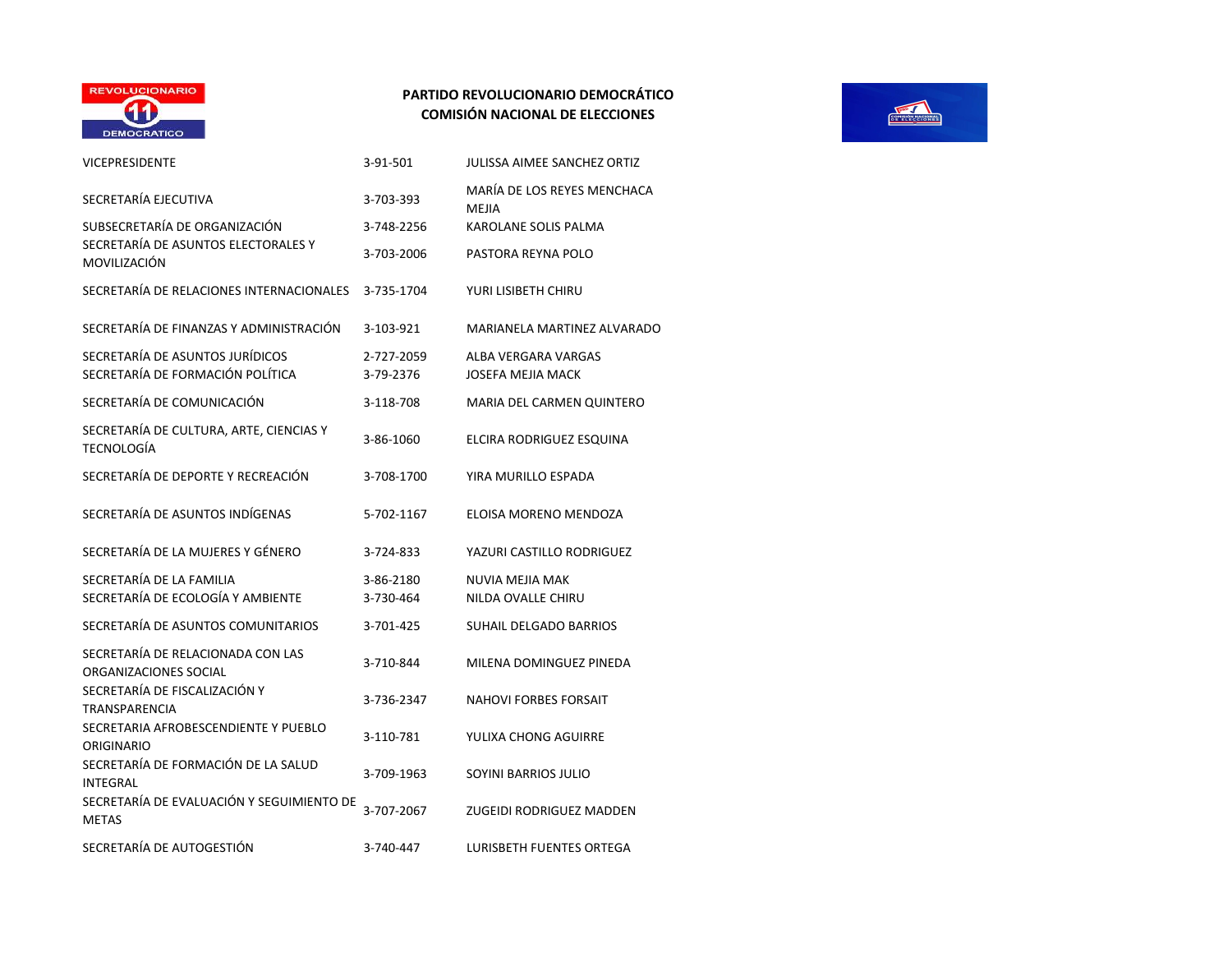



SECRETARÍA DE EDUCACIÓN Y DESARROLLO PERSONAL

3-710-792 MAYULY MENCHACA MEJÍA

SECRETARÍA DE ÉTICA Y DESARROLLO HUMANO 3-77-121 EGIPCIA YANGUEZ RUIZ

# DIRECTIVAS DE ÁREA DEL FRENTE SECTORIAL DE LA JUVENTUD

| COLON <sub>2</sub>                                           |            |                                              |  |
|--------------------------------------------------------------|------------|----------------------------------------------|--|
| Cargo                                                        | Cédula     | Nombre                                       |  |
| <b>PRESIDENTE</b>                                            | 3-731-2151 | EYNAR ENRIQUE ORTIZ CORPAS                   |  |
| <b>VICEPRESIDENTE</b>                                        | 3-744-105  | MANUEL SALVADOR DELGADO ALVEO                |  |
| SECRETARÍA EJECUTIVA                                         | 3-729-1096 | <b>HERMAS ALCIDES CHIFUNDO</b><br>SANTAMARIA |  |
| SUBSECRETARÍA EJECUTIVA                                      | 3-727-273  | <b>OMAR ORTIZ CERRUD</b>                     |  |
| SUBSECRETARÍA DE ORGANIZACIÓN                                | 3-727-1493 | JOSUE ARGENIS ALARCON JIMENEZ                |  |
| SECRETARÍA DE FORMACIÓN Y EDUCACIÓN<br>POLÍTICA              | 3-744-55   | ELIANA YOELYS HURTADO CEBALLOS               |  |
| SECRETARÍA DE ADMINISTRACIÓN Y FINANZAS                      | 3-746-1501 | <b>BRANDO AVILA VILLARREAL</b>               |  |
| SECRETARÍA DE ASUNTOS ELECTORALES Y<br>MOVILIZACIÓN          | 4-800-804  | YORKHAM ALCIDES RIVERA QUINTERO              |  |
| SECRETARÍA DE ÉTICA Y CONDUCTA POLÍTICA                      | 3-737-149  | NAYULEXIS DE LA ESPADA RODRIGUEZ             |  |
| SECRETARÍA DE PRENSA, PROPAGANDA Y<br>RELACIONES PÚBLICAS    | 3-728-497  | ABELARDO JOSE BRACHO CORREA                  |  |
| SECRETARÍA DE DEPORTE                                        | 3-728-2464 | ADOLFO ABDIEL CISNEROS VASQUEZ               |  |
| SECRETARÍA DE CULTURA, ARTE, CIENCIAS Y<br><b>TECNOLOGÍA</b> | 3-749-145  | ETNA JAISURY MADDEN PRESTAN                  |  |
| SECRETARÍA DE ASUNTOS COMUNITARIOS                           | 3-745-2143 | MERILYN MELISSA CHIFUNDO                     |  |
| SECRETARÍA DE ASUNTOS ESTUDIANTILES Y<br>PROMOCIÓN JUVENIL   | 3-743-50   | KEYLA ISABEL REYES SALINAS                   |  |
| SECRETARÍA DE ECOLOGÍA Y AMBIENTE                            | 3-748-479  | YOSELIN MEJIAS MENDOZA                       |  |
| SECRETARÍA DE RELACIONES CON LAS<br>ORGANIZACIONES SOCIAL    | 3-751-2068 | ZULEYMI TAÍS BETEGON RIVAS                   |  |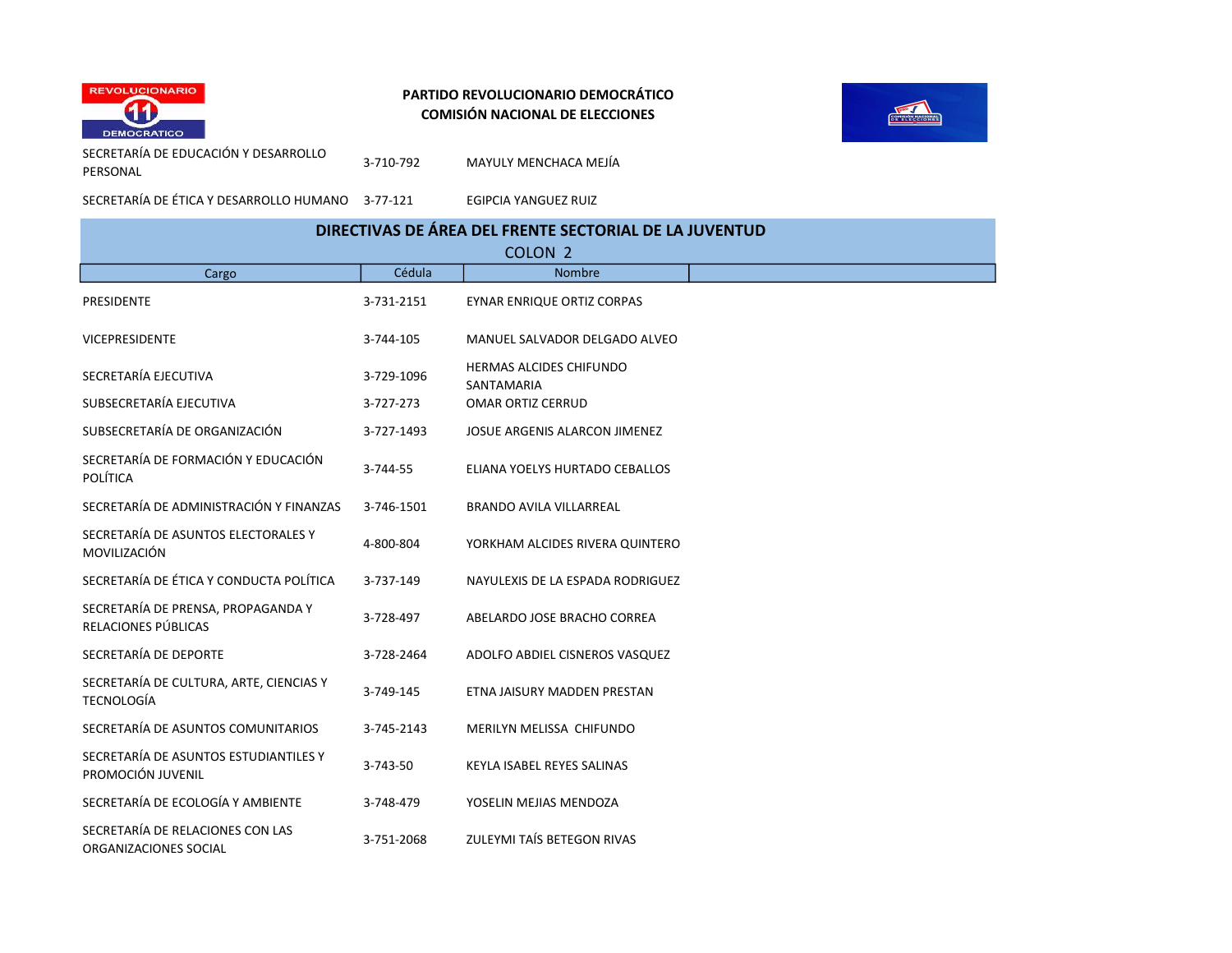



SECRETARÍA PARA LA PREVENCIÓN DEL USO Y CONSUMO DE DROGAS

3-750-837 ELENA LISBETH BRACHO MURILLO

| ÁREA DE ORGANIZACIÓN                                         |               |                                 |        |  |
|--------------------------------------------------------------|---------------|---------------------------------|--------|--|
| <b>COCLÉ</b>                                                 |               |                                 |        |  |
| Cargo                                                        | Cédula        | <b>Nombre</b>                   |        |  |
| PRESIDENTE                                                   | 2-710-185     | JOSÉ IGNACIO CARRIZO JAÉN       |        |  |
| <b>VICEPRESIDENTE</b>                                        | 8-801-470     | <b>GERARDO HERRERA MARTÍNEZ</b> |        |  |
| SECRETARÍA EJECUTIVA                                         | 8-428-392     | <b>ASTRID ALVAREZ TORRES</b>    |        |  |
| SECRETARÍA DE ORGANIZACIÓN                                   | 2-150-843     | YENIFER QUINTANA ALFARO         |        |  |
| SECRETARÍA DE FINANZAS Y ADMINISTRACIÓN                      | 6-703-682     | <b>ERNESTO VILLARREAL</b>       |        |  |
| SECRETARÍA DE FORMACIÓN Y<br><b>DOCUMENTACIÓN</b>            | 2-81-859      | RICARDO FERNÁNDEZ               |        |  |
| SECRETARÍA DE ASUNTOS ELECTORALES                            | 2-728-571     | ARGELIA QUIRÓS                  |        |  |
| SECRETARÍA DE COMUNICACIÓN                                   | 8-776-1349    | ISIS VILLARREAL PINZÓN          |        |  |
| SECRETARÍA DE ASUNTOS COMUNITARIOS                           | 2-719-842     | SIRIA LÓPEZ GONZÁLEZ            |        |  |
| SECRETARÍA RELACIONADA CON LAS<br>ORGANIZACIONES SOCIALES    | 2-157-349     | DAMASO SUÁREZ CEDEÑO            |        |  |
| SECRETARÍA DE CULTURA, DEPORTE Y<br>RECREACIÓN               | 2-116-545     | CIPRIANO QUIRÓS MARTÍNEZ        |        |  |
| SECRETARIA DE AMBIENTE                                       | 7-110-374     | <b>CARMEN MORENO CORREA</b>     |        |  |
| SECRETARÍA DE ASUSNTOS LEGALES                               | 2-160-614     | MARLENE FRANCO MARTÍNEZ         |        |  |
| SECRETARÍA AFRODESCENDIENTES / PUEBLOS<br><b>ORIGINARIOS</b> | $6 - 81 - 28$ | <b>ABAD BARRIOS VARGAS</b>      |        |  |
| <b>DIRECTORES NACIONALES</b>                                 |               |                                 |        |  |
| <b>COCLÉ</b>                                                 |               |                                 |        |  |
| <b>Distrito</b>                                              | Des. Cargo    | Cédula                          | Nombre |  |

PENONOME P 8-428-392 ASTRID ALVAREZ TORRES PENONOME S1 8-860-2386 NURIELIS VERGARA ESCARTÍN

PENONOME S2 2-160-777 SERVICES SONZÁLEZ PENONOME P P 2-113-298 DANIEL RAMOS TUÑÓN PENONOME S1 6-80-412 LEYKA MUÑÓZ GONZÁLEZ PENONOME S2 2-710-1382 JOSÉ DE LOS S. VELÁSQUEZ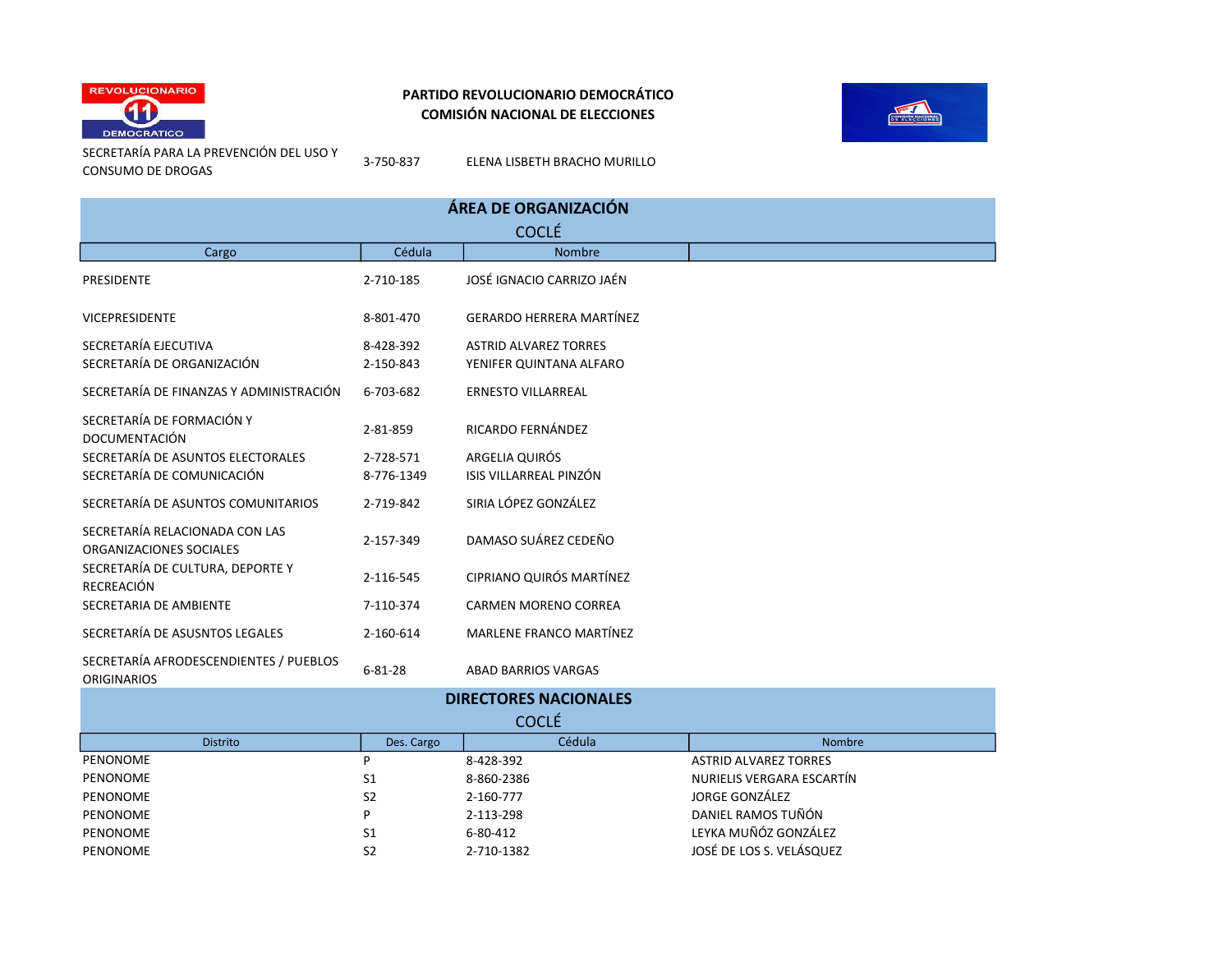



| <b>DEMOCRATICO</b>                      |
|-----------------------------------------|
| PENONOME                                |
| PENONOME                                |
| PENONOME                                |
| PENONOME                                |
| PENONOME                                |
| PENONOME                                |
| PENONOME                                |
| PENONOME                                |
| PENONOME                                |
| PENONOME                                |
| PENONOME                                |
| PENONOME                                |
| PENONOME                                |
| PENONOME                                |
| PENONOME                                |
| ANTON                                   |
| ANTON                                   |
| <b>ANTON</b>                            |
| ANTON                                   |
| <b>ANTON</b>                            |
| ANTON                                   |
| ANTON                                   |
| <b>ANTON</b>                            |
| <b>ANTON</b>                            |
| OLÁ                                     |
| OLÁ                                     |
| OLÁ                                     |
| AGUADULCE                               |
| AGUADULCE                               |
| AGUADULCE                               |
| AGUADULCE                               |
| AGUADULCE                               |
| AGUADULCE                               |
| AGUADULCE                               |
| AGUADULCE                               |
| AGUADULCE                               |
| LA PINTADA                              |
| LA PINTADA                              |
| $I$ $A$ $D$ $I$ $I$ $I$ $T$ $A$ $D$ $A$ |

| P              | 2-706-1579    | ISMAEL RODRÍGUEZ LEDEZMA      |
|----------------|---------------|-------------------------------|
| S1             | 2-131-807     | JOSÉ DEL C. PASCUAL           |
| S <sub>2</sub> | 2-88-966      | <b>EMILIA BARRIOS SÁNCHEZ</b> |
| P              | 5-17-456      | TOMÁS ARBOLEDA MURILLO        |
| S <sub>1</sub> | 6-703-1518    | YAMILKA AGUILAR MAGALLÓN      |
| S <sub>2</sub> | 2-722-783     | CARLA JAIME MADRID            |
| P              | 2-125-145     | NÉSTOR ANTONIO GUARDIA JA     |
| S1             | 2-704-1488    | <b>EDGARDO MATOS AGUILAR</b>  |
| S <sub>2</sub> | 2-133-822     | RUTH B. MENESES AGRAZAL       |
| P              | 3-110-841     | ÁNGEL DAMIRO MENESES AGR      |
| S1             | 2-726-1452    | JOSÉ G. DOMÍNGUEZ VALDERR     |
| S <sub>2</sub> | 2-702-1811    | DILCIA E. GARCÍA MORALES      |
| P              | 2-84-127      | <b>GENARO ORTÍZ VARGAS</b>    |
| S <sub>1</sub> | 8-324-242     | RAMÓN FLORES FLORES           |
| S <sub>2</sub> | 8-517-1853    | <b>VILDIA AGUILAR MORENO</b>  |
| P              | 8-436-181     | <b>EITER AGUILERA</b>         |
| S1             | 2-701-582     | ANABEL OJO IBARRA             |
| S <sub>2</sub> | 2-152-239     | SEVERIANO RODRÍGUEZ QUIJA     |
| P              | 2-79-2790     | MELCHOR HERRERA ESPINOZA      |
| S <sub>1</sub> | 2-106-807     | CARLOS FERNÁNDEZ QUIRÓZ       |
| S <sub>2</sub> | 2-710-647     | HOMERO BENDIBURG ARQUIÑ       |
| P              | 2-87-1234     | <b>IBETH NAVAS JARAMILLO</b>  |
| S1             | $9-129-17$    | KILDARE E. URRIOLA ALBA       |
| S <sub>2</sub> | 7-93-1741     | ERIC ELIGIO DOMÍNGUEZ VILLA   |
| P              | 8-776-1349    | ISIS VILLARREAL PINZÓN        |
| S1             | 2-725-814     | VIVIANA RODRÍGUEZ LÓPEZ       |
| S <sub>2</sub> | 2-705-1449    | ELISEO PÉREZ PÉREZ            |
| P              | 6-703-682     | ERNESTO VILLARREAL            |
| S1             | 2-94-495      | ALEXIS ABDIEL GUEVARA PERA    |
| S <sub>2</sub> | 2-161-715     | DANIS ORTEGA GONZÁLEZ         |
| P              | 8-345-240     | FELIPE CEDEÑO DE LEÓN         |
| S1             | 9-105-1926    | BENJAMÍN SALAMÍN ALMENGO      |
| S <sub>2</sub> | 3-709-1328    | IRIA MORALES GONZÁLEZ         |
| P              | $9 - 131 - 3$ | DORIS E. CASTILLO ABREGO      |
| S <sub>1</sub> | 2-703-650     | VÍCTOR LEIVA TEJERA           |
| S <sub>2</sub> | 2-711-1308    | <b>MAICKOL MORENO BOTELLO</b> |
| P              | 2-717-698     | JUAN GONZÁLEZ                 |
| S <sub>1</sub> | 8-714-849     | MARTA GONZALEZ CASTILLO       |
|                |               |                               |

S1 6-703-1518 6-703-1518 YAMILKA AGUILAR MAGALLÓN P
2-125-145
P
and the contract of the SES NÉSTOR ANTONIO GUARDIA JAÉN P
B
2-110-841

P
and the set of the set of the set of the set of the set of the set of the set of the set of the set of the set of the set of the set of the set of the set of the set of the set of the set of the set of the S1 2-726-1452 2-726-1452 JOSÉ G. DOMÍNGUEZ VALDERRAMA S2 2-152-239 2-152-239 SEVERIANO RODRÍGUEZ QUIJADA S2 2-710-647 HOMERO BENDIBURG ARQUIÑEZ S2 7-93-1741 7-93-1741 ERIC ELIGIO DOMÍNGUEZ VILLARREAL S1 2-94-495 2-94-495 ALEXIS ABDIEL GUEVARA PERALTA S1 9-105-1926 BENJAMÍN SALAMÍN ALMENGOR LA PINTADA S2 2-115-739 ELVIS FERNANDEZ GIL NATÁ P 4-167936 JOSE MARIN GONZÁLEZ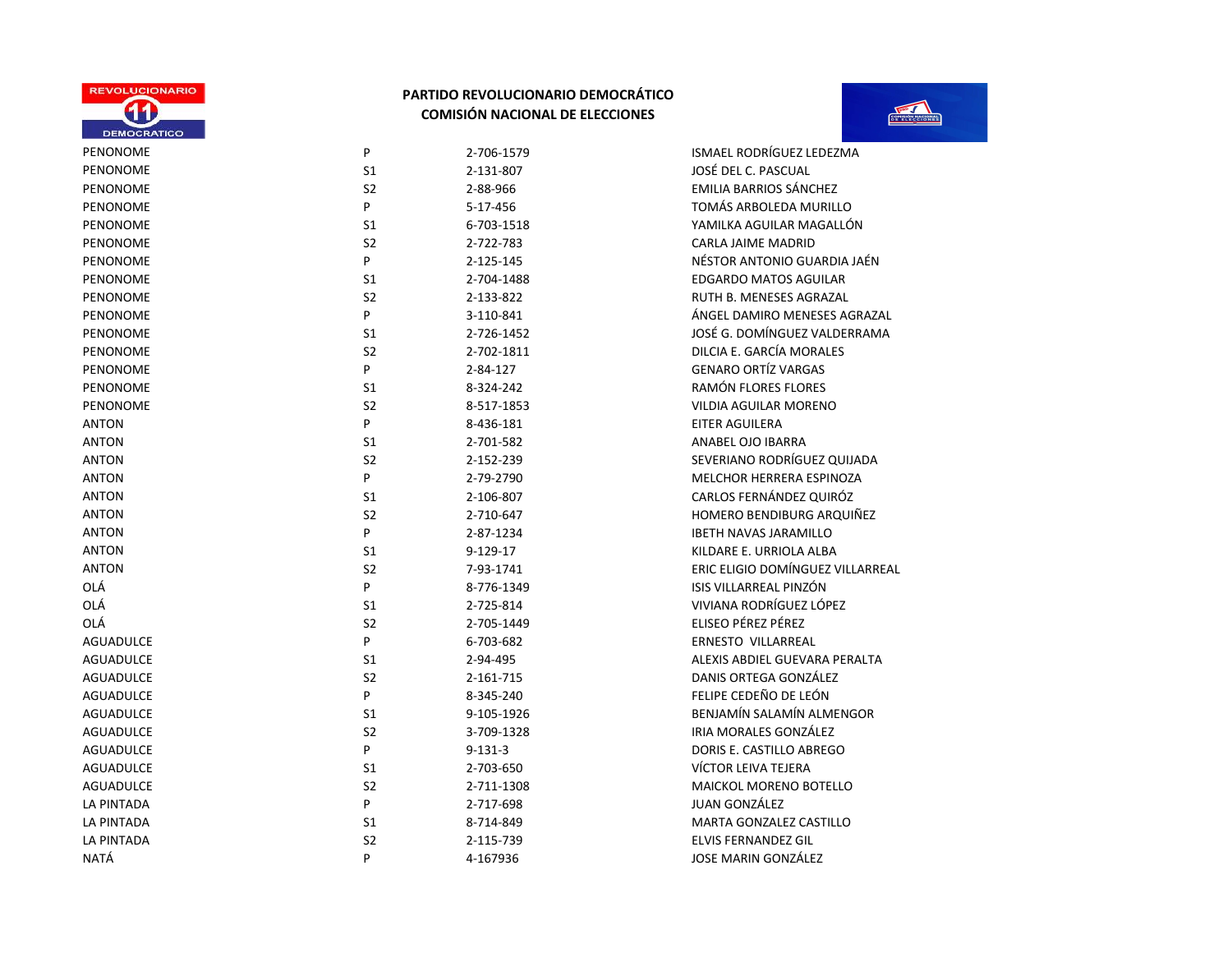



NATA S1 2-102-2465 JULIO ORTIZ BARRAGAN

NATA S2 2-79-2365 RILY DEL CARMEN VARGAS

| DIRECTIVAS DE ÁREA DEL FRENTE SECTORIAL FEMENINO             |            |                                            |  |  |
|--------------------------------------------------------------|------------|--------------------------------------------|--|--|
| <b>COCLÉ</b>                                                 |            |                                            |  |  |
| Cargo                                                        | Cédula     | <b>Nombre</b><br>MARÍA DEL ROSARIO MORALES |  |  |
| <b>PRESIDENTE</b>                                            | 2-114-863  | FERNÁNDEZ                                  |  |  |
| <b>VICEPRESIDENTE</b>                                        | 4-702-1178 | DOLYS ZAPATA BARRANCO                      |  |  |
| SECRETARÍA EJECUTIVA                                         | 2-719-842  | SIRIA NOEMÍ LÓPEZ GONZÁLEZ                 |  |  |
| SUBSECRETARÍA DE ORGANIZACIÓN                                | 2-731-2499 | NEYSA SAMBRANO JAÉN                        |  |  |
| SECRETARÍA DE ASUNTOS ELECTORALES Y<br>MOVILIZACIÓN          | 4-700-502  | LUZMILA KELYS LUNA BONILLA                 |  |  |
| SECRETARÍA DE RELACIONES INTERNACIONALES                     | 8-266-399  | ANIELA E. AGUILAR GÓMEZ                    |  |  |
| SECRETARÍA DE FINANZAS Y ADMINISTRACIÓN                      | 2-703-880  | EDILSA GIL GONZÁLEZ                        |  |  |
| SECRETARÍA DE ASUNTOS JURÍDICOS                              | 2-94-612   | MARÍA JUANA PÉREZ SOTO                     |  |  |
| SECRETARÍA DE FORMACIÓN POLÍTICA                             | 8-412-638  | GRISELDA A. SÁNCHEZ MARTÍNEZ               |  |  |
| SECRETARÍA DE COMUNICACIÓN                                   | 8-144-934  | SARA ESTHER CEDEÑO SÁNCHEZ                 |  |  |
| SECRETARÍA DE CULTURA, ARTE, CIENCIAS Y<br><b>TECNOLOGÍA</b> | 2-127-279  | MARLENE EDITH RODRÍGUEZ SÁNCHEZ            |  |  |
| SECRETARÍA DE DEPORTE Y RECREACIÓN                           | 2-157-912  | ZULEIKA ARACELIS NÚÑEZ CHONG               |  |  |
| SECRETARÍA DE ASUNTOS INDÍGENAS                              | 2-106-2037 | DORA MERCEDES BUITRAGO MORENO              |  |  |
| SECRETARÍA DE LA MUJERES Y GÉNERO                            | 2-97-1398  | LESBIA GORDÓN HERNÁNDEZ                    |  |  |
| SECRETARÍA DE LA FAMILIA                                     | 2-718-1573 | <b>GRACIELA EDITH SÁNCHEZ QUIRÓS</b>       |  |  |
| SECRETARÍA DE ECOLOGÍA Y AMBIENTE                            | 2-114-887  | <b>ESTELINA RAMOS VARGAS</b>               |  |  |
| SECRETARÍA DE ASUNTOS COMUNITARIOS                           | 2-88-2078  | PAULINA CLOTILDE QUIRÓS<br>MAGALLÓN        |  |  |
| SECRETARÍA DE RELACIONADA CON LAS<br>ORGANIZACIONES SOCIAL   | 2-88-1315  | ANGELA IBARRA MORALES                      |  |  |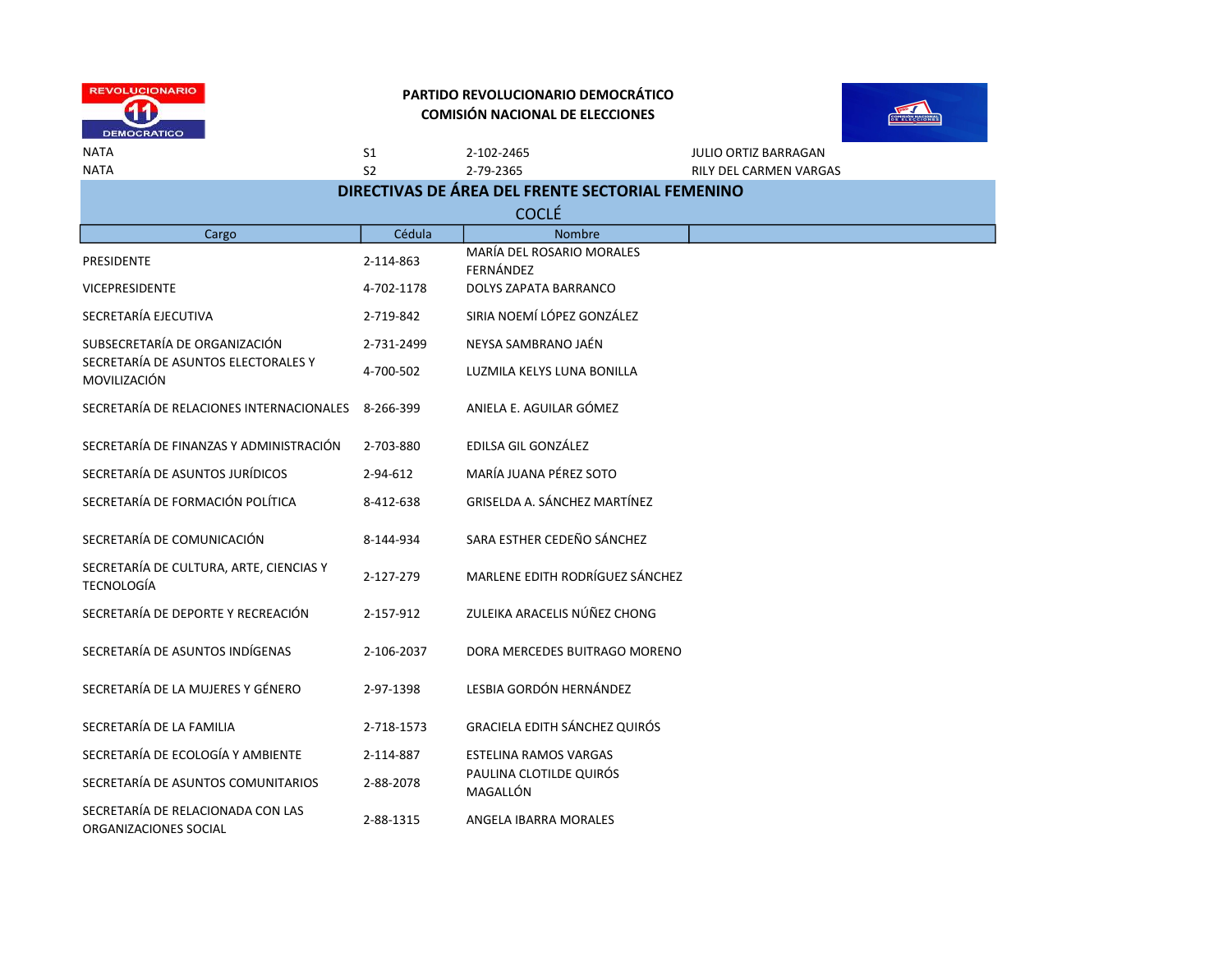



|              | SECRETARÍA DE FISCALIZACIÓN Y<br><b>TRANSPARENCIA</b>          | 2-84-2672  | MARINA DEL CARMEN GUARDIA<br><b>AGUILAR</b> |
|--------------|----------------------------------------------------------------|------------|---------------------------------------------|
|              | SECRETARÍA DE AFRODESCENDENTES Y PUEBLOS<br><b>ORIGINARIOS</b> | 2-702-1811 | DILCIA ELISBETH GARCÍA MORALES              |
|              | SECRETARÍA DE FORMACIÓN DE LA SALUD<br><b>INTEGRAL</b>         | 8-225-2310 | LUZMILA AROSEMENA DOSS                      |
| <b>METAS</b> | SECRETARÍA DE EVALUACIÓN Y SEGUIMIENTO DE                      | 2-725-2076 | ALEJANDRA CASTILLO RODRÍGUEZ                |
|              | SECRETARÍA DE AUTOGESTIÓN                                      | 2-710-828  | DAMARLIS GIL GONZÁLEZ                       |
|              | SECRETARÍA DE EDUCACIÓN Y DESARROLLO<br>PERSONAL               | 2-717-496  | STHEYSI LISETH GUERRERO BUITRAGO            |
|              |                                                                |            |                                             |

SECRETARÍA DE ÉTICA Y DESARROLLO HUMANO 2-106-874 ARGELIS ELENA VÁSQUEZ GARCÍA

| DIRECTIVAS DE ÁREA DEL FRENTE SECTORIAL DE LA JUVENTUD       |                |                                     |  |  |
|--------------------------------------------------------------|----------------|-------------------------------------|--|--|
| <b>COCLÉ</b>                                                 |                |                                     |  |  |
| Cargo                                                        | Cédula         | <b>Nombre</b>                       |  |  |
| <b>PRESIDENTE</b>                                            | 2-735-190      | MOISÉS I. QUIRÓS REAL               |  |  |
| <b>VICEPRESIDENTE</b>                                        | 8-895-96       | <b>BAYRON O. CASTRO NAVAS</b>       |  |  |
| SECRETARÍA EJECUTIVA                                         | 2-732-687      | JEIMMY N. ORTÍZ CHÁVES              |  |  |
| SUBSECRETARÍA EJECUTIVA                                      | 2-736-543      | YAMIDELIS VILLARREAL VÁSQUEZ        |  |  |
| SUBSECRETARÍA DE ORGANIZACIÓN                                | 2-737-2345     | ANTHONY X. GONZÁLEZ SALDAÑA         |  |  |
| SECRETARÍA DE FORMACIÓN Y EDUCACIÓN<br><b>POLÍTICA</b>       | 8-907-432      | ELIZABETH M. ARBOLEDA TACK          |  |  |
| SECRETARÍA DE ADMINISTRACIÓN Y FINANZAS                      | $2 - 747 - 23$ | DAVIDCELA C. GUEVARA TUÑÓN          |  |  |
| SECRETARÍA DE ASUNTOS ELECTORALES Y<br>MOVILIZACIÓN          | 2-742-771      | BENJAMÍN SOTILLO RODRÍGUEZ          |  |  |
| SECRETARÍA DE ÉTICA Y CONDUCTA POLÍTICA                      | 2-742-551      | GÉNESIS N. TUÑÓN RAMOS              |  |  |
| SECRETARÍA DE PRENSA, PROPAGANDA Y<br>RELACIONES PÚBLICAS    | 2-732-1038     | JENNIFFER R. MARTÍNEZ ADAMES        |  |  |
| SECRETARÍA DE DEPORTE                                        | 2-732-333      | BELKYS L. ESCUDERO FERNÁNDEZ        |  |  |
| SECRETARÍA DE CULTURA, ARTE, CIENCIAS Y<br><b>TECNOLOGÍA</b> | 2-739-1743     | <b>GABRIEL J. LEIVA DEL ROSARIO</b> |  |  |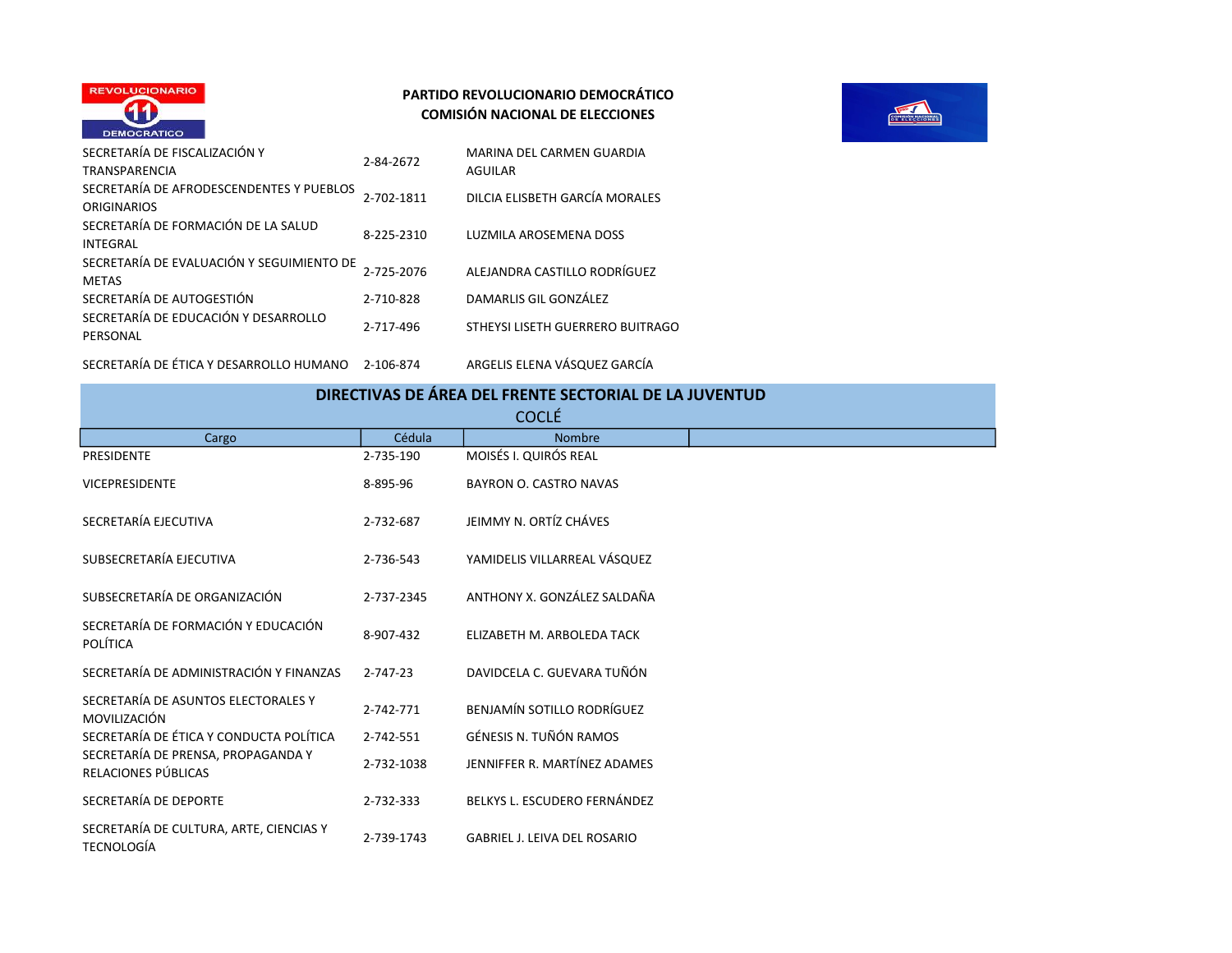



| SECRETARÍA DE ASUNTOS COMUNITARIOS                                  | 2-741-745                    | ENIS E. GOVEA MARTÍNEZ        |                      |  |  |
|---------------------------------------------------------------------|------------------------------|-------------------------------|----------------------|--|--|
| SECRETARÍA DE ASUNTOS ESTUDIANTILES Y<br>PROMOCIÓN JUVENIL          | 8-891-2255                   | ALEGRÍA A. ROBLES SUÁREZ      |                      |  |  |
| SECRETARÍA DE ECOLOGÍA Y AMBIENTE                                   | 2-742-1154                   | RAÚL A. TUÑÓN MONTERREY       |                      |  |  |
| SECRETARÍA DE RELACIONES CON LAS<br>ORGANIZACIONES SOCIAL           | 2-734-1461                   | OMAR E. GUEVARA GONZÁLEZ      |                      |  |  |
| SECRETARÍA PARA LA PREVENCIÓN DEL USO Y<br><b>CONSUMO DE DROGAS</b> | 2-735-781                    | LUIS C. GONZÁLEZ CARRASQUILLA |                      |  |  |
|                                                                     |                              | ÁREA DE ORGANIZACIÓN          |                      |  |  |
|                                                                     |                              | <b>CHIRIQUÍ1</b>              |                      |  |  |
| Cargo                                                               | Cédula                       | Nombre                        |                      |  |  |
| <b>PRESIDENTE</b>                                                   | 8-329-826                    | <b>JORGE MONTENEGRO</b>       |                      |  |  |
| <b>VICEPRESIDENTE</b>                                               | 4-704-81                     | <b>SAMIR GONZAINE</b>         |                      |  |  |
| SECRETARÍA EJECUTIVA                                                | 4-714-269                    | LUSMILA MONTENEGRO            |                      |  |  |
| SECRETARÍA DE ORGANIZACIÓN                                          | 4-146-1424                   | <b>AGUSTIN MONTENEGRO</b>     |                      |  |  |
| SECRETARÍA DE FINANZAS Y ADMINISTRACIÓN                             | 4-764-2338                   | <b>JUAN GONZALEZ</b>          |                      |  |  |
| SECRETARÍA DE FORMACIÓN Y<br>DOCUMENTACIÓN                          | 4-726-2251                   | <b>DEYANIRA RIVERA</b>        |                      |  |  |
| SECRETARÍA DE ASUNTOS ELECTORALES                                   | 4-751-1820                   | SANDRA GJIMENEZ               |                      |  |  |
| SECRETARÍA DE COMUNICACIÓN                                          | 4-290-859                    | ALBA LESZCANO                 |                      |  |  |
| SECRETARÍA DE ASUNTOS COMUNITARIOS                                  | 4-154-356                    | RUBIELA ORTIZ                 |                      |  |  |
| SECRETARÍA RELACIONADA CON LAS<br>ORGANIZACIONES SOCIALES           | 8-282-320                    | <b>EDGAR PACHON</b>           |                      |  |  |
| SECRETARÍA DE CULTURA, DEPORTE Y<br><b>RECREACIÓN</b>               | 4-140-475                    | <b>ARMANDO PALACIOS</b>       |                      |  |  |
| SECRETARIA DE AMBIENTE                                              | 4-719-641                    | SOFIA MIRANDA                 |                      |  |  |
| SECRETARÍA DE ASUSNTOS LEGALES                                      | 4-217-948                    | <b>ERIC BATISTA</b>           |                      |  |  |
| SECRETARÍA AFRODESCENDIENTES / PUEBLOS<br><b>ORIGINARIOS</b>        | 4-139-125                    | <b>GLORIA GOMEZ</b>           |                      |  |  |
|                                                                     | <b>DIRECTORES NACIONALES</b> |                               |                      |  |  |
|                                                                     | <b>CHIRIQUÍ 1</b>            |                               |                      |  |  |
| <b>Distrito</b>                                                     | Des. Cargo                   | Cédula                        | Nombre               |  |  |
| <b>DAVID</b>                                                        | P                            | 4-270-981                     | DENIS BATISTA CEDEÑO |  |  |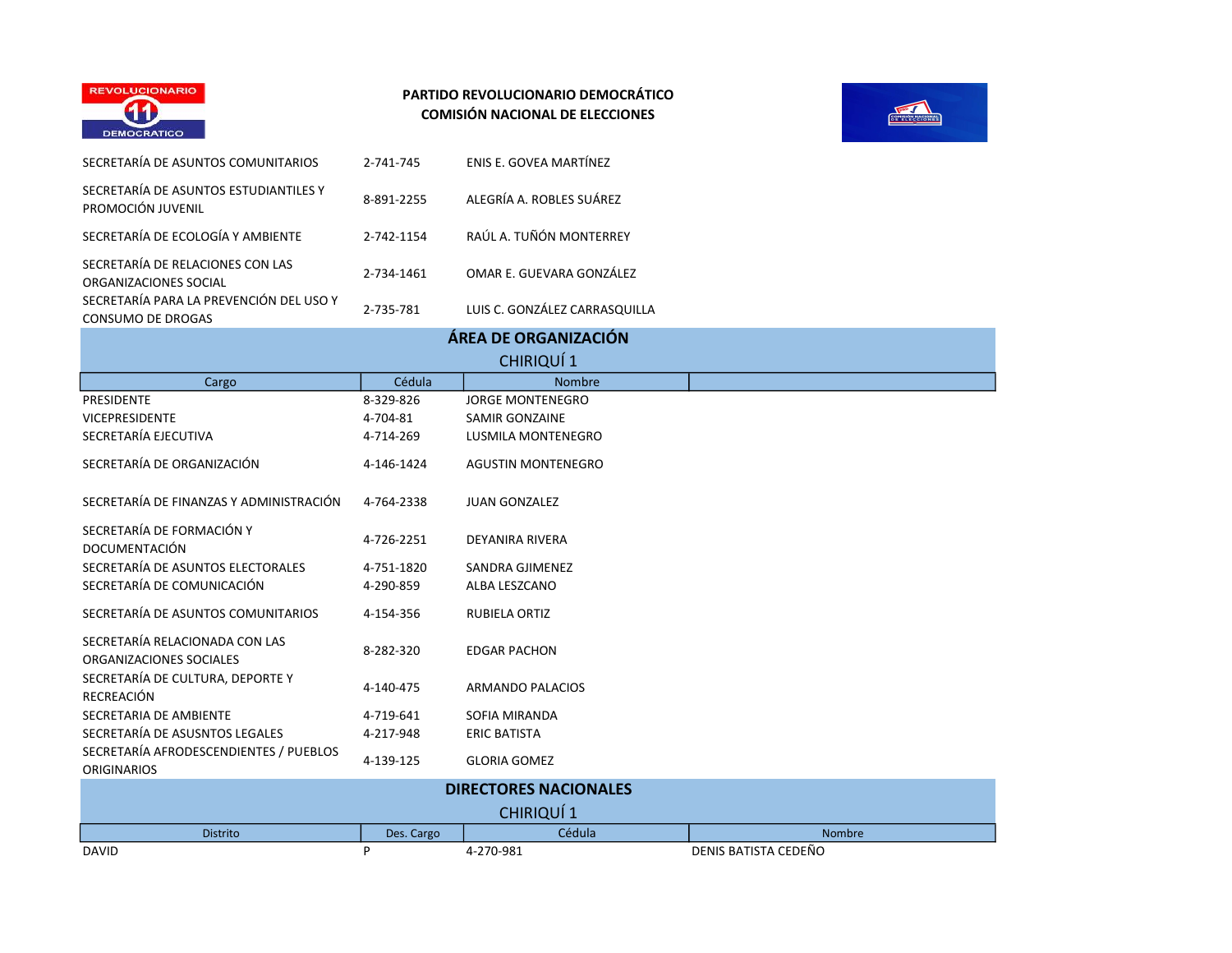

|                                                             | <b>TOOP</b> |
|-------------------------------------------------------------|-------------|
| 1 AVILA                                                     |             |
| TH AVILA                                                    |             |
| <b>OO CUEVA</b>                                             |             |
| A VIGIL                                                     |             |
| <b>MIRANDA</b>                                              |             |
| $\bigcap$ $\bigcap$ $\bigcap$ $\bigcap$ $\bigcap$ $\bigcap$ |             |

| DAVID        |
|--------------|
| DAVID        |
| DAVID        |
| DAVID        |
| DAVID        |
| DAVID        |
| DAVID        |
| DAVID        |
| <b>DAVID</b> |
| <b>DAVID</b> |
| DAVID        |
| DAVID        |
| DAVID        |
| DAVID        |
| DAVID        |
| DAVID        |
| DAVID        |
| DAVID        |
| DAVID        |
| DAVID        |
| DAVID        |
| DAVID        |
| DAVID        |
| <b>DAVID</b> |
| DAVID        |
| DAVID        |
| DAVID        |
| DAVID        |
| DAVID        |
| DAVID        |
| DAVID        |
| DAVID        |
| DAVID        |
| DAVID        |
| DAVID        |
| DAVID        |
| DAVID        |
| DAVID        |
|              |

| <b>DAVID</b> | S1             | 4-263-461  | <b>ENOCH AVILA</b>          |
|--------------|----------------|------------|-----------------------------|
| <b>DAVID</b> | S <sub>2</sub> | 4-272-496  | <b>ALINETH AVILA</b>        |
| <b>DAVID</b> | P              | 4-720-1356 | <b>EDURDO CUEVA</b>         |
| <b>DAVID</b> | S1             | 4-736-1146 | ALCIRA VIGIL                |
| <b>DAVID</b> | S2             | 4-726-1868 | MELkA MIRANDA               |
| <b>DAVID</b> | P              | 4-725-2019 | ORFILIO ACOSTA              |
| <b>DAVID</b> | S1             | 4-270-976  | <b>HENRY IZASA</b>          |
| <b>DAVID</b> | S2             | 4-700-1308 | <b>LOURDES REYES</b>        |
| <b>DAVID</b> | P              | 4-743-2462 | <b>WILLIAM WITTGREEN</b>    |
| <b>DAVID</b> | S1             | 4-701-320  | ERICK PITTI SALDAÑA         |
| <b>DAVID</b> | S <sub>2</sub> | 4-260-908  | YASMIN VILLAMONTE           |
| <b>DAVID</b> | P              | 4-705-40   | LUIS BENITEZ                |
| <b>DAVID</b> | S1             | 4-723-498  | <b>IRIS MIRANDA</b>         |
| <b>DAVID</b> | S2             | 4-746-385  | <b>BEATRIZ RODRIGUES</b>    |
| <b>DAVID</b> | P              | 4-712-1921 | RICARDO MEDICA              |
| <b>DAVID</b> | S <sub>1</sub> | 4-720-1867 | ARNULDO CANDANEDO           |
| <b>DAVID</b> | S <sub>2</sub> | 4-704-1678 | ARACELLY VASQUEZ            |
| <b>DAVID</b> | P              | 4-280-617  | LUIS CABRAL ALMENGOR        |
| <b>DAVID</b> | S1             | 4-267-1002 | <b>INES SAMUDIO</b>         |
| <b>DAVID</b> | S <sub>2</sub> | 4-269-435  | YARIELA MIRANDA             |
| <b>DAVID</b> | P              | 4-717-605  | <b>JOSE LINTON GOMEZ</b>    |
| <b>DAVID</b> | S <sub>1</sub> | 4-190-734  | <b>ELIECER RODRIGUEZ</b>    |
| <b>DAVID</b> | S <sub>2</sub> | 4-776-84   | <b>VERONICA AIZPURUA</b>    |
| <b>DAVID</b> | P              | 4-285-926  | ANTONIO ADOLFO ARAUS        |
| <b>DAVID</b> | S1             | 8-716-1014 | <b>FABIOLA FERNANDEZ</b>    |
| <b>DAVID</b> | S <sub>2</sub> | 4-749-1086 | ZABRINKYS RIVERA VILLARREAL |
| <b>DAVID</b> | P              | 8-247-606  | <b>FERNANDO ARIEL ARCE</b>  |
| <b>DAVID</b> | S1             | 4-147-2483 | ROSA ELVIRA VILLARREAL      |
| <b>DAVID</b> | S <sub>2</sub> | 4-704-1343 | AMADA ANABELLA CACERES      |
| <b>DAVID</b> | P              | 4-704-81   | <b>SAMIR GOZAINE</b>        |
| <b>DAVID</b> | S1             | 4-700-386  | PEDRO LUGGI COZZARELLI      |
| <b>DAVID</b> | S <sub>2</sub> | 4-290-859  | ALBA ROSA LEZCANO           |
| <b>DAVID</b> | P              | 4-749-1458 | <b>CARLOS GONZALEZ</b>      |
| <b>DAVID</b> | S1             | 4-720-251  | <b>ARELYS GONZALEZ</b>      |
| <b>DAVID</b> | S <sub>2</sub> | 4-114-791  | DIOSELINA DEL C. GAITAN     |
| <b>DAVID</b> | P              | 4-701-1499 | <b>ALFONSO GOMEZ</b>        |
| <b>DAVID</b> | S1             | 4-166-330  | <b>JOSE ERAMOS GOMEZ</b>    |
| <b>DAVID</b> | S <sub>2</sub> | 4-154-682  | DANILA CEDEÑO               |
| <b>DAVID</b> | P              | 4-715-812  | MAXI LEZCANO                |
| <b>DAVID</b> | S <sub>1</sub> | 4-224-407  | <b>JOSE MARTINEZ</b>        |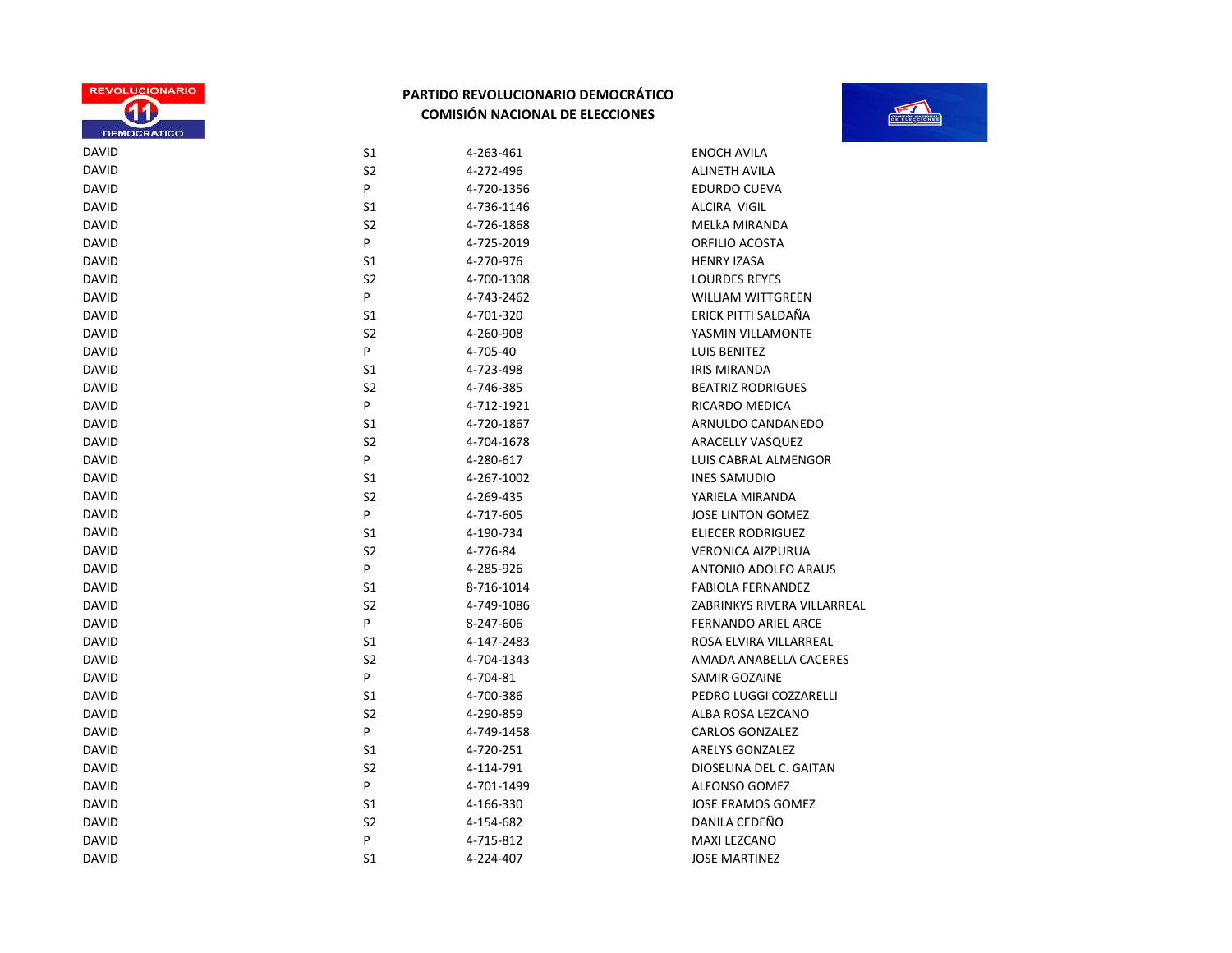



| <b>DAVID</b>   | S <sub>2</sub> | 4-155-1817 | ELIDIO CEDENO            |
|----------------|----------------|------------|--------------------------|
| <b>DOLEGA</b>  | P              | 4-178-767  | <b>FRANCIA ROJAS</b>     |
| <b>DOLEGA</b>  | S <sub>1</sub> | 4-760-307  | EDGARDO RIVERA           |
| <b>DOLEGA</b>  | S <sub>2</sub> | 4-714-2249 | <b>MARUJA GUERRERO</b>   |
| <b>DOLEGA</b>  | P              | 4-737-2405 | JOSE SALDAÑA             |
| <b>DOLEGA</b>  | S <sub>1</sub> | 4-715-397  | <b>ERNESTO ROSAS</b>     |
| <b>DOLEGA</b>  | S <sub>2</sub> | 4-166-883  | RITA PALAMA              |
| <b>BOQUETE</b> | P              | 4-150-582  | <b>HAROLD RIVERA</b>     |
| <b>BOQUETE</b> | S <sub>1</sub> | 4-752-216  | <b>JOSE LUIS SANCHEZ</b> |
| <b>BOQUETE</b> | S <sub>2</sub> | 4-756-2374 | ANGELICA RIVERA          |
| <b>GUALACA</b> | P              | 4-177-387  | CARLOS EMIGDIO RODRGUEZ  |
| <b>GUALACA</b> | S <sub>1</sub> | 4-280-777  | <b>FULVIA MIRANDA</b>    |
| <b>GUALACA</b> | S <sub>2</sub> | 4-712-2198 | <b>IVAN MENDEZ</b>       |

# DIRECTIVAS DE ÁREA DEL FRENTE SECTORIAL FEMENINO

| CHIRIQUÍ 1                                            |            |                            |  |  |
|-------------------------------------------------------|------------|----------------------------|--|--|
| Cargo                                                 | Cédula     | <b>Nombre</b>              |  |  |
| PRESIDENTE                                            | 4-114-791  | <b>DIOSELINA GAITAN</b>    |  |  |
| <b>VICEPRESIDENTE</b>                                 | 4-250-585  | MARIA ELENA MUÑOZ          |  |  |
| SECRETARÍA EJECUTIVA                                  | 4-718-438  | <b>SHARON GONZALEZ</b>     |  |  |
| SUBSECRETARÍA DE ORGANIZACIÓN                         | 4-143-783  | YINIVA ACOSTA              |  |  |
| SECRETARÍA DE ASUNTOS ELECTORALES Y<br>MOVILIZACIÓN   | 4-725-1761 | ALEJANDRA SANTAMARIA       |  |  |
| SECRETARÍA DE RELACIONES INTERNACIONALES              | 4-190-896  | <b>ANA ORTIZ</b>           |  |  |
| SECRETARÍA DE FINANZAS Y ADMINISTRACIÓN               | 4-747-2471 | <b>LUZDIAN VERGARAS</b>    |  |  |
| SECRETARÍA DE ASUNTOS JURÍDICOS                       | 4-723-498  | <b>IRIS MIRANDA</b>        |  |  |
| SECRETARÍA DE FORMACIÓN POLÍTICA                      | 4-751-1820 | <b>SANDRA GIMENEZ</b>      |  |  |
| SECRETARÍA DE COMUNICACIÓN                            | 4-129-351  | <b>TELMA QUINTERO</b>      |  |  |
| SECRETARÍA DE CULTURA, ARTE, CIENCIAS Y<br>TECNOLOGÍA | 4-733-382  | <b>LIRIA SANTAMARIA</b>    |  |  |
| SECRETARÍA DE DEPORTE Y RECREACIÓN                    | 4-700-305  | <b>EDITH FONCESA</b>       |  |  |
| SECRETARÍA DE ASUNTOS INDÍGENAS                       | 4-185-787  | ANA MONTEZUMA              |  |  |
| SECRETARÍA DE LA MUJERES Y GÉNERO                     | 4-139-2414 | <b>MIRIAN GAITAN</b>       |  |  |
| SECRETARÍA DE LA FAMILIA                              | 4-120-464  | <b>ELIZABETH RODRIGUEZ</b> |  |  |
| SECRETARÍA DE ECOLOGÍA Y AMBIENTE                     | 4-223-64   | <b>EDELVIRA GONZALES</b>   |  |  |
| SECRETARÍA DE ASUNTOS COMUNITARIOS                    | 4-750-721  | <b>CORALIA IGLESIAS</b>    |  |  |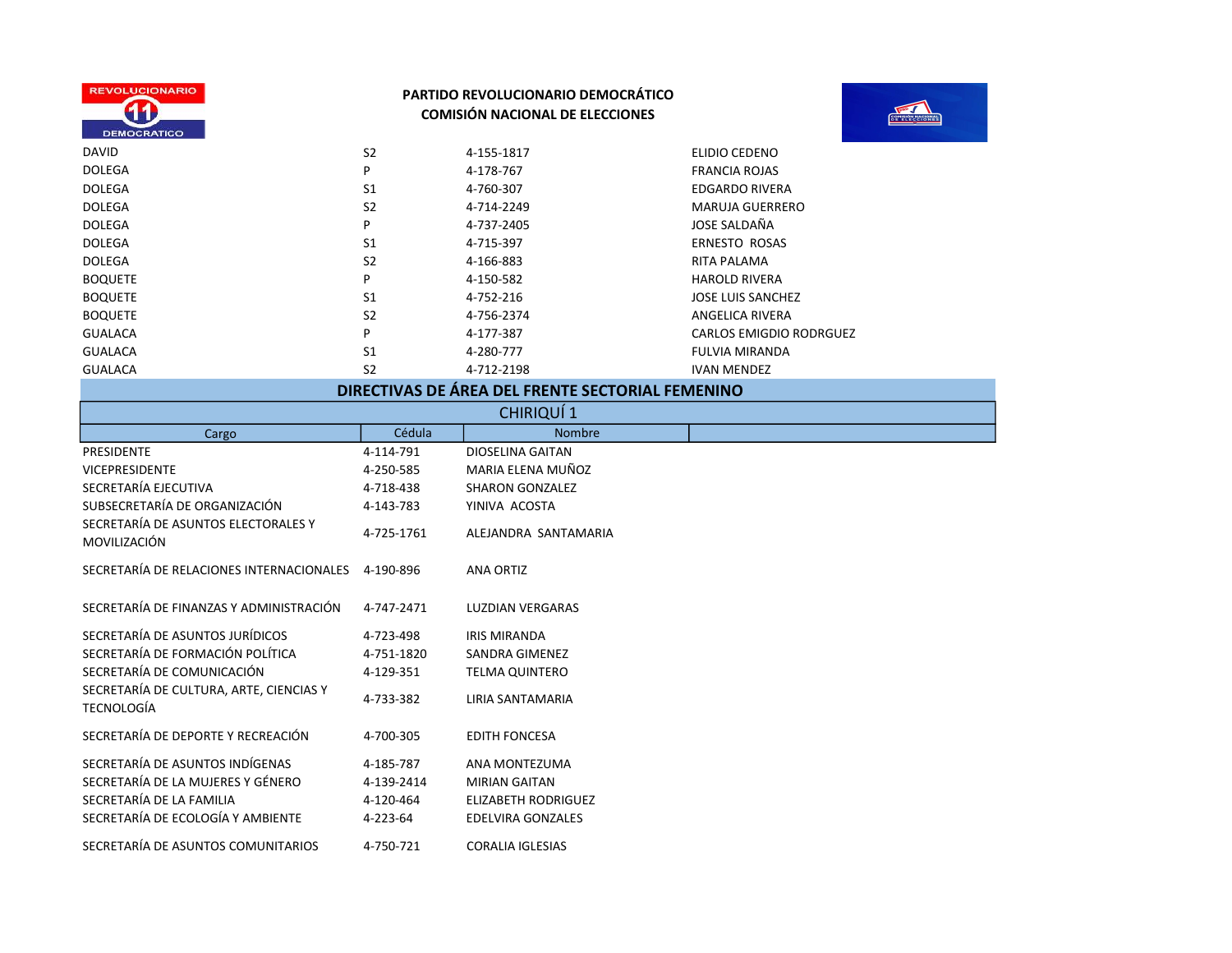



| SECRETARÍA DE RELACIONADA CON LAS         | 4-739-485  | <b>MARI QUINTERO</b>   |
|-------------------------------------------|------------|------------------------|
| ORGANIZACIONES SOCIAL                     |            |                        |
| SECRETARÍA DE FISCALIZACIÓN Y             | 4-217-116  | <b>ESTELA DELGADO</b>  |
| TRANSPARENCIA                             |            |                        |
| SECRETARÍA DE AFRODESCENDENTES Y PUEBLOS  | 4-740-2286 | ROSA ARAUZ             |
| <b>ORIGINARIOS</b>                        |            |                        |
| SECRETARÍA DE FORMACIÓN DE LA SALUD       | 4-122-2745 | EVALIA APARICIO        |
| <b>INTEGRAL</b>                           |            |                        |
| SECRETARÍA DE EVALUACIÓN Y SEGUIMIENTO DE | 4-178-767  | <b>FRANCIA ROJAS</b>   |
| <b>METAS</b>                              |            |                        |
| SECRETARÍA DE AUTOGESTIÓN                 | 4-710-509  | <b>IDALMIS CAMACHO</b> |
| SECRETARÍA DE EDUCACIÓN Y DESARROLLO      | 4-132-290  | MARIA SALDAÑA          |
| PERSONAL                                  |            |                        |
|                                           |            |                        |

SECRETARÍA DE ÉTICA Y DESARROLLO HUMANO 4-164-204 GUADALUPE SAMUDIO

| DIRECTIVAS DE AREA DEL FRENTE SECTORIAL DE LA JUVENTUD       |             |                            |   |  |
|--------------------------------------------------------------|-------------|----------------------------|---|--|
| CHIRIQUÍ 1                                                   |             |                            |   |  |
| Cargo                                                        | Cédula      | <b>Nombre</b>              |   |  |
| <b>PRESIDENTE</b>                                            | 4-770-1444  | <b>ABDIEL PEREZ ROVIRA</b> |   |  |
| <b>VICEPRESIDENTE</b>                                        | 4-770-2008  | ALEXANDRA NAVARRO          |   |  |
| SECRETARÍA EJECUTIVA                                         | 4-800-2350  | KEINYS JARAMILLO ESPINOSA  |   |  |
| SUBSECRETARÍA EJECUTIVA                                      | 4-767-1311  | JOYLETH ALMENGOR           |   |  |
| SUBSECRETARÍA DE ORGANIZACIÓN                                | 4-806-1109  | <b>GUSTAVO PEREZ</b>       |   |  |
| SECRETARÍA DE FORMACIÓN Y EDUCACIÓN<br>POLÍTICA              | 4-801-1033  | <b>SARA GONZALES</b>       | 3 |  |
| SECRETARÍA DE ADMINISTRACIÓN Y FINANZAS                      | 4-781-716   | <b>KATHERINE HERNANDEZ</b> |   |  |
| SECRETARÍA DE ASUNTOS ELECTORALES Y<br>MOVILIZACIÓN          | 4-762-192   | <b>MARGELIS MORANTES</b>   |   |  |
| SECRETARÍA DE ÉTICA Y CONDUCTA POLÍTICA                      | 1-729-1184  | RONALD CABALLERO           |   |  |
| SECRETARÍA DE PRENSA, PROPAGANDA Y<br>RELACIONES PÚBLICAS    | 4-771-223   | <b>JEAN CARLOS SAMUDIO</b> |   |  |
| SECRETARÍA DE DEPORTE                                        | 4-785-2405  | RICARDO MEDINA             |   |  |
| SECRETARÍA DE CULTURA, ARTE, CIENCIAS Y<br><b>TECNOLOGÍA</b> | 4-7184-2403 | <b>VICTOR SANTOS</b>       |   |  |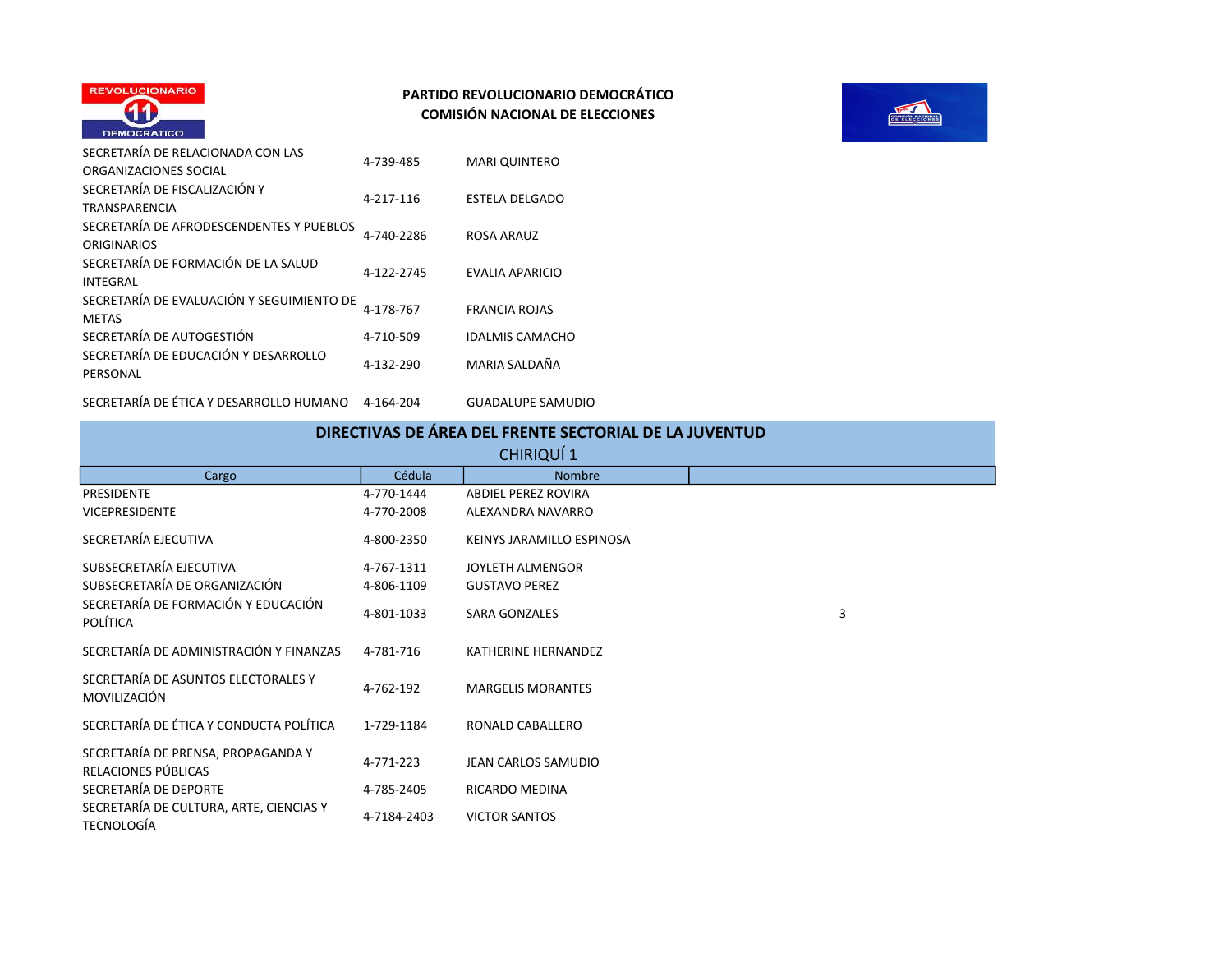



| SECRETARÍA DE ASUNTOS COMUNITARIOS                                  | 4-768-1345 | <b>MIKHAIL STAFF</b>            |
|---------------------------------------------------------------------|------------|---------------------------------|
| SECRETARÍA DE ASUNTOS ESTUDIANTILES Y<br>PROMOCIÓN JUVENIL          | 4-773-336  | ALEJANDRO QUIEL                 |
| SECRETARÍA DE ECOLOGÍA Y AMBIENTE                                   | 4-803-1381 | <b>CIBELIS ARRACERAS</b>        |
| SECRETARÍA DE RELACIONES CON LAS<br>ORGANIZACIONES SOCIAL           | 4-789-817  | <b>MELANNI VARGAS</b>           |
| SECRETARÍA PARA LA PREVENCIÓN DEL USO Y<br><b>CONSUMO DE DROGAS</b> | 4-792-36   | <b>JAVIER JIMENEZ</b>           |
|                                                                     |            | ÁREA DE ORGANIZACIÓN            |
|                                                                     |            | CHIRIQUÍ 2                      |
| Cargo                                                               | Cédula     | Nombre                          |
| PRESIDENTE                                                          | 4-239-423  | CARLOS MOTTA NUQUEZ             |
| <b>VICE PRESIDENTE</b>                                              | 8-417-977  | <b>IIEAN CALVO ARCE</b>         |
| SECRETARÍA EJECUTIVA                                                | 4-723-1732 | ALBERTO RODRIGUEZ GONZALEZ      |
| SECRETARÍA DE ORGANIZACIÓN                                          | 4-763-802  | <b>JESSIE LEWIS RIVERA</b>      |
| SECRETARÍA DE FINANZAS Y ADMINISTRACIÓN                             | 4-287-538  | <b>JOSE CABALLERO GARCIA</b>    |
| SECRETARÍA DE FORMACIÓN Y<br><b>DOCUMENTACIÓN</b>                   | 4-701-1600 | <b>MARISELA MORALES NAVARRO</b> |
| SECRETARÍA DE ASUNTOS ELECTORALES Y<br>MOVILIZACIÓN                 | 4-750-1879 | <b>MARIO HERRERA PEREZ</b>      |
| SECRETARÍA DE COMUNICACIÓN                                          | 4-168-667  | ANA DIAZ GUERRA                 |
| SECRETARÍA DE ASUNTOS COMUNITARIOS                                  | 4-184-496  | SONIA RIOS CASTILLO             |
| SECRETARÍA RELACIONADOS CON LAS<br>ORGANIZACIONES SOCIALES          | 4-234-365  | ILKA ARAUZ ELIZONDRO            |
| SECRETARÍA DE CULTURA, DEPORTE Y<br>RECREACIÓN                      | 4-729-386  | LUIS DIAZ VALDEZ                |
| SECRETARÍA AMBIENTE                                                 | 4-228-467  | NANCY VARGAS MOJICA             |
| SECRTARÍA DE ASUNTOS LEGALES                                        | 4-742-1735 | <b>WENDY AGUIRRE ORDOÑEZ</b>    |
| SECRETARÍA DE AFRODESCENDIENTES Y PUEBLOS<br><b>ORIGINARIOS</b>     | 4-144-454  | EFRAIN QUINTERO ROJAS           |
|                                                                     |            | <b>DIRECTORES NACIONALES</b>    |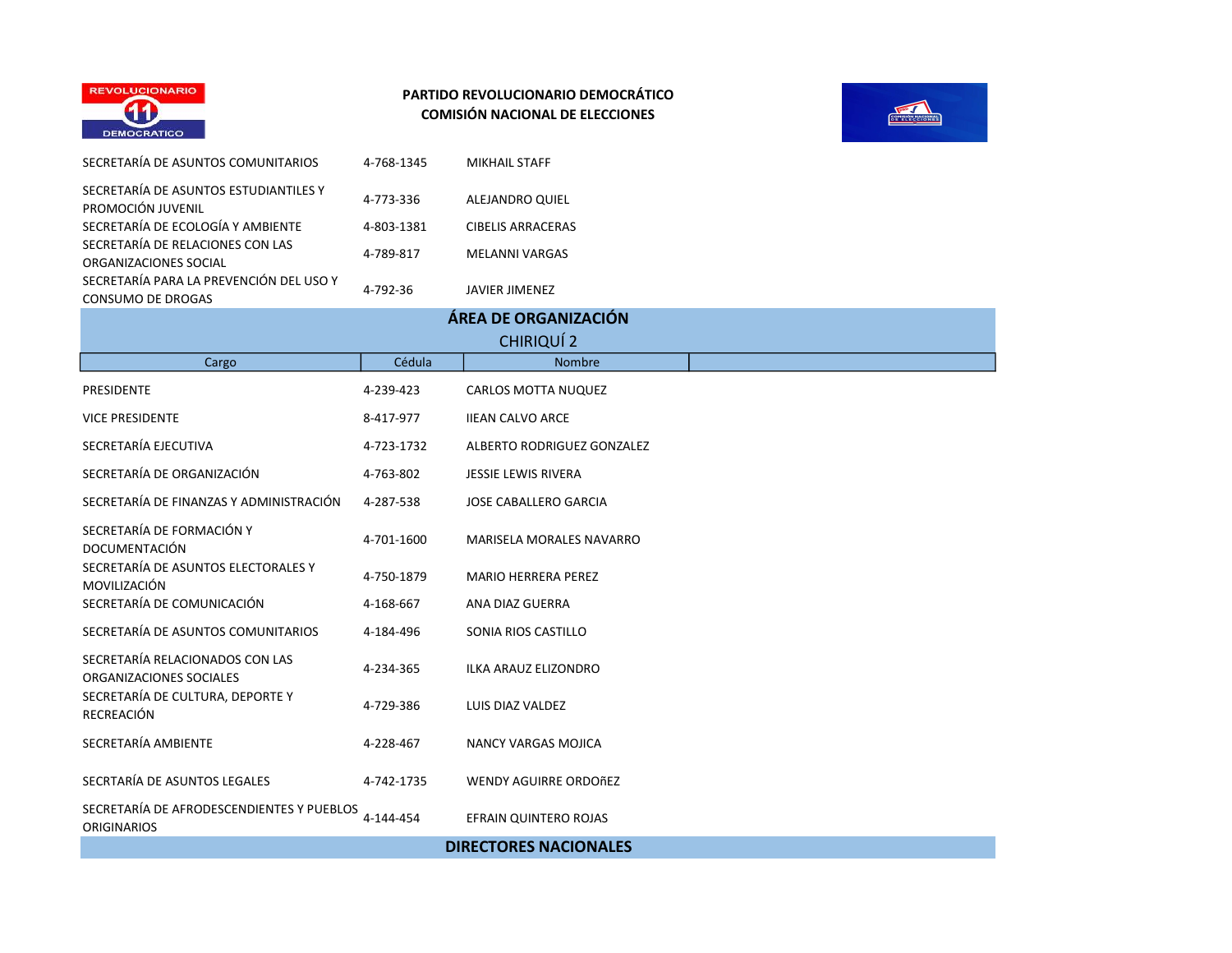



| CHIRIQUÍ 2           |                |            |                                |  |
|----------------------|----------------|------------|--------------------------------|--|
| <b>Distrito</b>      | Des. Cargo     | Cédula     | Nombre                         |  |
| <b>BOQUERON</b>      | P              | 8-520-766  | LUIS GOMEZ SANCHEZ             |  |
| <b>BOQUERON</b>      | S1             | 4-107-298  | LUIS MARTINEZ CASTILLO         |  |
| <b>BOQUERON</b>      | S <sub>2</sub> | 4-753-417  | YEINY CONCEPCIÓN               |  |
| <b>BOQUERON</b>      | P              | 4-139-2357 | <b>RODRIGO RIVERA</b>          |  |
| <b>BOQUERON</b>      | S1             | 4-184-496  | SONIA RÍOS CASTILLO            |  |
| <b>BOQUERON</b>      | S <sub>2</sub> | 1-30-665   | MIGUEL RAMOS ATENCIO           |  |
| <b>RENACIMIENTO</b>  | P              | 4-186-835  | MANUEL CEDEÑO MARTINEZ         |  |
| <b>RENACIMIENTO</b>  | S1             | 4-766-1078 | JOSELYN ESPINOZA MOLINA        |  |
| <b>RENACIMIENTO</b>  | S <sub>2</sub> | 4-257-35   | EDGAR ARAÚZ SALDAÑA            |  |
| <b>TIERRAS ALTAS</b> | P              | 4-715-1300 | MARIO ESPINOSA NUÑEZ           |  |
| <b>TIERRAS ALTAS</b> | S1             | 4-735-105  | <b>CHERYL GUERRA PINEDA</b>    |  |
| <b>TIERRAS ALTAS</b> | S <sub>2</sub> | 4-715-1550 | JUAN JOSÉ CASTILLO HERMMERLING |  |
| BARÚ                 | P              | 4-92-733   | PEDRO MOLINA GOMEZ             |  |
| BARÚ                 | S <sub>1</sub> | 4-722-859  | VERONICA ARAÚZ LEZCANO         |  |
| BARÚ                 | S <sub>2</sub> | 4-175-741  | MIGUEL ALVARADO SAMUDIO        |  |
| BARÚ                 | P              | 4-151-827  | JOSÉ GUEVARA SANJUR            |  |
| BARÚ                 | S <sub>1</sub> | 4-712-2388 | DALYS ROMERO SANTAMARIA        |  |
| BARÚ                 | S <sub>2</sub> | 4-725-2004 | YAJAIRA ARAUZ BERMUDEZ         |  |
| BARÚ                 | P              | 4-785-1194 | HARIS HERNANDEZ GONZÁLEZ       |  |
| BARÚ                 | S1             | 4-745-732  | JOHANA GUILLERMO JIMENEZ       |  |
| BARÚ                 | S <sub>2</sub> | 4-246-781  | JEOVANY GONZÁLEZ FUENTES       |  |
| BARÚ                 | P              | 3-63-858   | <b>CARLOS SMITH SMITH</b>      |  |
| BARÚ                 | S1             | 4-794-397  | MICHAEL SMITH LOZADA           |  |
| BARÚ                 | S <sub>2</sub> | 4-716-1744 | MARIXENIA GOMEZ RODRIGUEZ      |  |
| BARÚ                 | P              | 4-97-906   | <b>JORGE GONZÁLEZ QUIEL</b>    |  |
| BARÚ                 | S <sub>1</sub> | 4-750-1713 | <b>ERICK DE LEON VARGAS</b>    |  |
| BARÚ                 | S <sub>2</sub> | PE-7-808   | YADIRA ABUD GONZÁLEZ           |  |
| <b>BUGABA</b>        | P              | 4-716-1380 | RICARDO GOMEZ CABALLERO        |  |
| <b>BUGABA</b>        | S <sub>1</sub> | 4-726-2402 | JESÚS MURGAS BATISTA           |  |
| <b>BUGABA</b>        | S <sub>2</sub> | 4-715-1239 | <b>EMILIO FUENTES MORALES</b>  |  |
| <b>BUGABA</b>        | P              | 4-126-1994 | ROLANDO ROJAS GUERRA           |  |
| <b>BUGABA</b>        | S <sub>1</sub> | 4-738-691  | CARLOS NUÑES LEDEZMA           |  |
| <b>BUGABA</b>        | S <sub>2</sub> | 4-100-2027 | LUZMILA MORENO CASTILLO        |  |
| <b>BUGABA</b>        | P              | 4-727-1022 | JUAN ESQUIVEL SANTAMARÍA       |  |
| <b>BUGABA</b>        | S1             | 4-729-386  | LUIS DIAZ VALDES               |  |
| <b>BUGABA</b>        | S <sub>2</sub> | 4-234-344  | ANA BATISTA AGUIRRE            |  |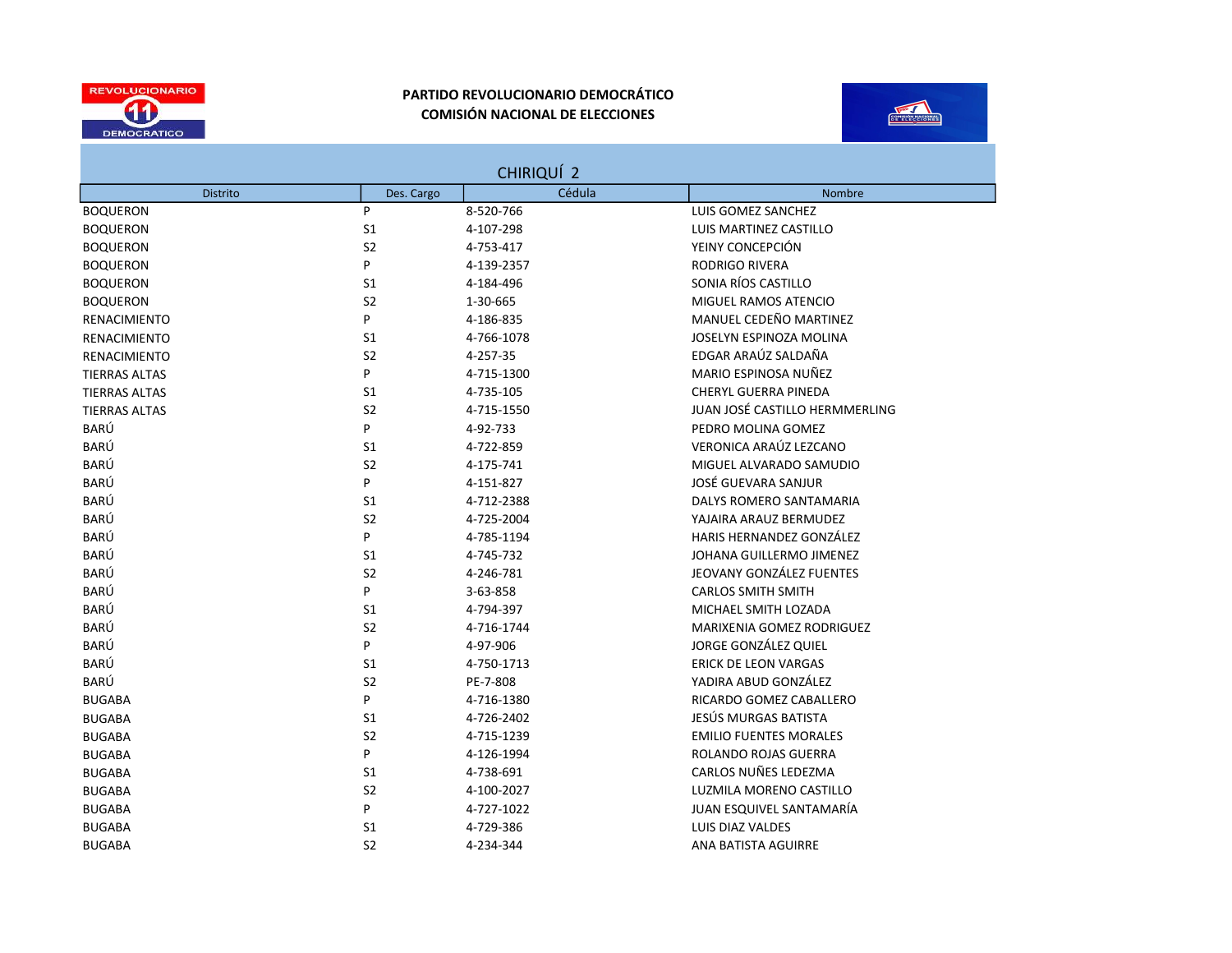| <b>REVOLUCIONARIO</b><br><b>DEMOCRATICO</b>                  |                | <b>PARTIDO REVOLUCIONARIO DEMOCRÁTICO</b><br><b>COMISIÓN NACIONAL DE ELECCIONES</b> |                                  |
|--------------------------------------------------------------|----------------|-------------------------------------------------------------------------------------|----------------------------------|
| <b>BUGABA</b>                                                | P              | 4-706-454                                                                           | ROGER ATENCIO MUÑOZ              |
| <b>BUGABA</b>                                                | S <sub>1</sub> | 4-245-445                                                                           | <b>ENORIS QUIEL CEDEÑO</b>       |
| <b>BUGABA</b>                                                | S <sub>2</sub> | 4-714-1972                                                                          | <b>CELSO ARCIA RODRIGUEZ</b>     |
| <b>ALANJE</b>                                                | P              | 4-183-361                                                                           | MARVIN GÓMEZ CASTILLO            |
| <b>ALANJE</b>                                                | S1             | 4-154-898                                                                           | <b>EDMUNDO HERNANDEZ TREBANE</b> |
| <b>ALANJE</b>                                                | S <sub>2</sub> | 4-730-118                                                                           | YANET DE GRACIA GAITÁN           |
| <b>ALANJE</b>                                                | P              | 4-714-2256                                                                          | IRIS SANTAMARIA ARAÚZ            |
| <b>ALANJE</b>                                                | S1             | 4-205-163                                                                           | JAVIER CASTILLO CHAVEZ           |
| <b>ALANJE</b>                                                | S <sub>2</sub> | 8-519-2043                                                                          | YINILKA JURADO CASTRO            |
|                                                              |                | DIRECTIVAS DE ÁREA DEL FRENTE SECTORIAL FEMENINO                                    |                                  |
|                                                              |                | <b>CHIRIQUÍ 2</b>                                                                   |                                  |
| Cargo                                                        | Cédula         | <b>Nombre</b>                                                                       |                                  |
| <b>PRESIDENTE</b>                                            | 4-713-1577     | DORIS ANAYS ATENCIO COBA                                                            |                                  |
| <b>VICE PRESIDENTE</b>                                       | 4-732-1472     | GISELA ESTHER ESQUIVEL VILLARREAL                                                   |                                  |
| SECRETARÍA EJECUTIVA                                         | 4-132-1406     | IRIS MAGALYS VALDES GONZALEZ                                                        |                                  |
| SUBSECRETARÍA DE ORGANIZACIÓN                                | 4-740-2378     | LEYDI ARACELLY ALVAREZ GUERRA                                                       |                                  |
| SECRETARÍA DE ASUNTOS ELECTORALES Y<br>MOVILIZACIÓN          | 4-702-1164     | CREYLA DEL CARMEN CONTRERAS<br><b>AGUILAR</b>                                       |                                  |
| SECRETARÍA DE RELACIONES INTERNACIONALES                     | 4-276-876      | LESBIA YADIRA LOZADA CEDEÑO                                                         |                                  |
| SECRETARÍA DE FINANZAS Y ADMINISTRACIÓN                      | 4-754-1741     | <b>TATIANA YANETH GUTIERREZ ATENCIO</b>                                             |                                  |
| SECRETARÍA DE ASUNTOS JURÍDICOS                              | 4-716-1744     | MARIXENIA GOMEZ RODRIGUEZ                                                           |                                  |
| SECRETARÍA DE FORMACIÓN POLÍTICA                             | 4-113-808      | <b>DELMIS AGUIRRE ATENCIO</b>                                                       |                                  |
| SECRETARÍA DE COMUNICACIÓN                                   | 4-806-1194     | YATSURIS YULIANIS CONCEPCIÓN<br>VARGAS                                              |                                  |
| SECRETARIA DE CULTURA, ARTE, CIENCIAS Y<br><b>TECNOLOGÍA</b> | 4-788-1696     | ALEXANDRA CECILIA BONILLA CASTILLO                                                  |                                  |
| SECRETARIA DE DEPORTE Y RECREACIÓN                           | 4-717-1654     | ITZEL YOBARI VILLARREAL MARTINEZ                                                    |                                  |
| SECRETARIA DE ASUNTOS INDIGENAS                              | 4-704-1885     | YAMILETH ATENCIO BATISTA                                                            |                                  |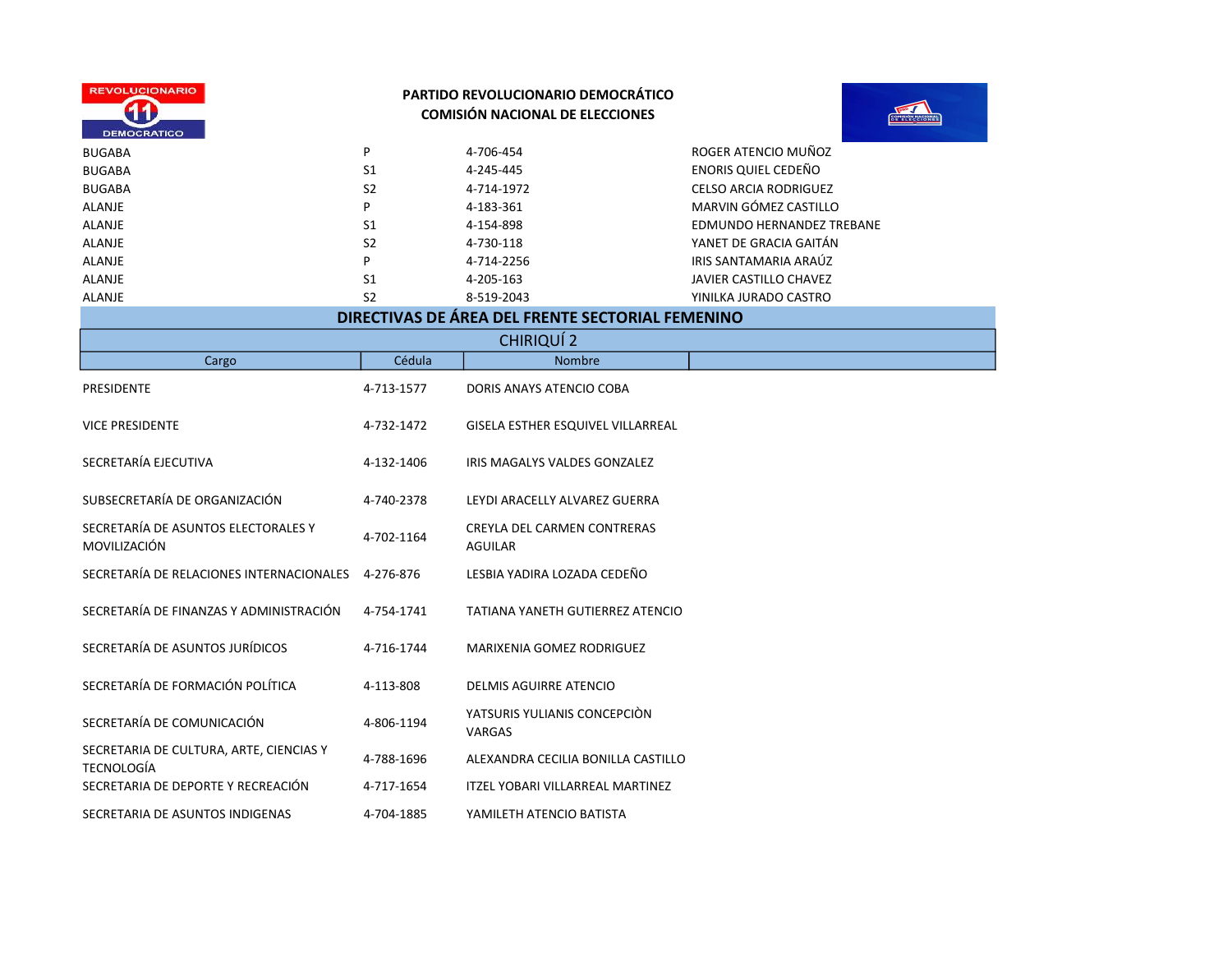

| SECRETARIA DE MUJERES Y GÉNERO                                                                               | 4-767-530  | IRIS JANETH CORELLA MIRANDA                 |
|--------------------------------------------------------------------------------------------------------------|------------|---------------------------------------------|
| SECRETARIA DE LA FAMILIA                                                                                     | 4-125-164  | VICENTA BATISTA GUTIERREZ                   |
| SECRETARIA DE ECOLOGÍA Y AMBIENTE                                                                            | 4-147-1571 | CRISTELA MONGALO GONZALEZ                   |
| SECRETARÍA DE ASUNTOS COMUNITARIOS                                                                           | 4-210-853  | NORIZAIDA VIQUEZ ABREGO                     |
| SECRETARIA DE RELACIONADA CON LAS<br>ORGANIZACIONES SOCIALES                                                 | 4-184-496  | SONIA MARIBEL RIOS CASTILLO                 |
| SECRETARIA DE FISCALIZACIÓN Y<br>TRANSPARENCIA                                                               | 4-767-1290 | LEYDY YOHANKA GONZALEZ GONZALEZ             |
| SECRETARIA DE AFRODESCENDIENTES Y PUEBLOS<br>ORIGINARIOS (DEPENDE DE LA COMPOSICIÓN<br>DEMOGRAFICA DEL ÁREA) | 4-782-1785 | <b>GENEVA MADELINE GUTIERRES</b><br>SALDAÑA |
| SECRETARIA DE FORMACIÍN DE LA SALUD<br>INTEGRAL                                                              | 4-796-1595 | SAMIRA SAMARITH SERRANO MORENO              |
| SECRETARIA DE EVALUACIÓN Y SEGUIMIENTOS<br>DE METAS                                                          | 6-706-677  | YOHANIS YAMILETH SAMANIEGO<br><b>BARBA</b>  |
| SECRETARIA DE AUTOGESTIÓN                                                                                    | 4-242-260  | LOURDES MARIA QUINTERO SAMUDIO              |
| SECRETARIA DE EDUCACIÓN Y DESARROLLO<br>PROFESIONAL                                                          | 4-227-303  | MILVIA CARMEN SALDAÑA<br><b>HERNANDEZ</b>   |
| SECRETARIA DE ÉTICA Y DESARROLLO HUMANO                                                                      | 4-701-1600 | MARISELA ESTHER MORALES NAVARRO             |



| <u>JECNETANIA DE ETICA E DEJANNOELO HUIVIANO</u>       | <b>+701-1000</b> | IVIANDELA EJITIEN IVIONALEJ IVAVANNO |  |  |
|--------------------------------------------------------|------------------|--------------------------------------|--|--|
| DIRECTIVAS DE ÁREA DEL FRENTE SECTORIAL DE LA JUVENTUD |                  |                                      |  |  |
|                                                        |                  | CHIRIQUÍ 2                           |  |  |
| Cargo                                                  | Cédula           | <b>Nombre</b>                        |  |  |
| PRESIDENTE                                             | 4-793-2170       | FRANCISCO A. MORALES VILLARREAL      |  |  |
| <b>VICE PRESIDENTE</b>                                 | 4-804-1855       | LIA MONTES GUERRA                    |  |  |
| SECRETARÍA EJECUTIVA                                   | 4-784-2290       | LUISSIANA CONTRERAS ATENCIO          |  |  |
| SUBSECRETARÍA EJECUTIVA                                | 4-781-785        | YANSI MORALES MENDOZA                |  |  |
| SUBSECRETARÍA DE ORGANIZACIÓN                          | 4-812-1168       | ERIO SANTAMARIA PALACIOS             |  |  |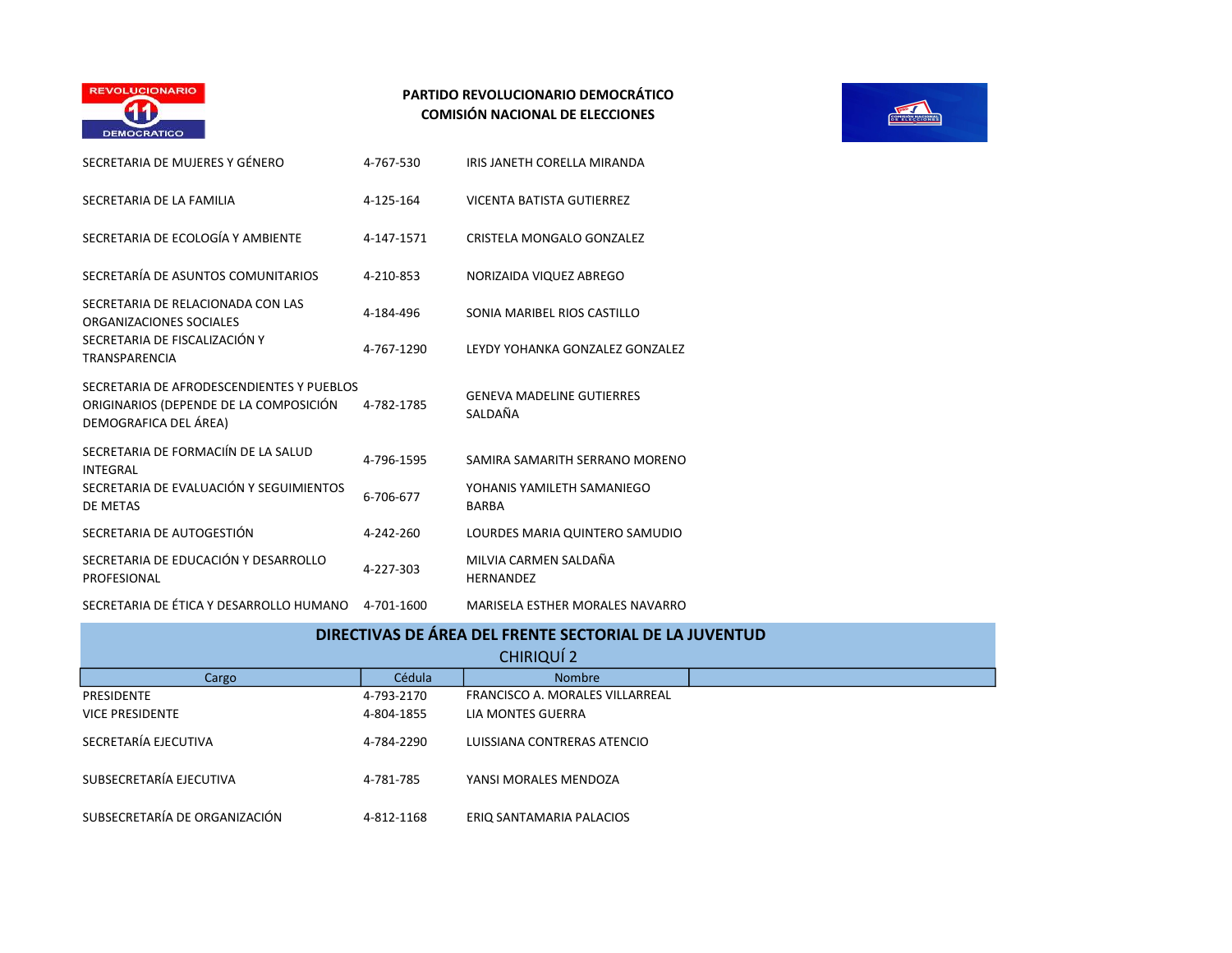

|                                                              |            | ÁREA DE ORGANIZACIÓN               |
|--------------------------------------------------------------|------------|------------------------------------|
| SECRETARÍA PARA LA PREVENCIÓN DEL USO Y<br>CONSUMO DE DROGAS | 4-759-494  | <b>JESSIE RAMIREZ MORENO</b>       |
| SECRETARIA DE RELACIONES CON LAS<br>ORGANIZACIÓN SOCIALES    | 4-785-1194 | ARIS HERNADEZ GONZALEZ             |
| SECRETARIA DE ECOLOGÍA Y AMBIENTE                            | 4-794-255  | MARIA AGUILAR MONTENEGRO           |
| SECRETARIA DE ASUNTOS ESTUDIANTILES Y<br>PROMOCIÓN JUVENIL   | 4-807-150  | <b>SION LAU DIAZ</b>               |
| SECRETARIA DE ASUNTOS COMUNITARIOS                           | 4-764-112  | KARLA MADRIÑAN UREÑA               |
| SECRETARIA DE CULTURA, ARTE, CIENCIAS Y<br>TECNOLOGÍA        | 4-792-2484 | DANIEL RIVERA GARCIA               |
| SECRETARÍA DE DEPORTES                                       | 4-778-1514 | <b>CARLOS APARICIO BETHANROURT</b> |
| SECRETARÍA DE PRENSA, PROPAGANDA Y<br>RELACIONES PÚBLICAS    | 4-771-653  | <b>LUIS MONTES GUERRA</b>          |
| SECRETARÍA DE ÉTICA Y CONDUCTA POLÍTICA                      | 4-757-1665 | JORDAN VARGAS NUÑEZ                |
| SECRETARÍA DE ASUNTOS ELECTORALES Y<br>MOVILIZACIÓN          | 4-819-522  | JOHAN PITTI CARRASCO               |
| SECRETARÍA DE ADMINISTRACIÓN Y FINANZAS                      | 4-768-551  | DARLYNNE SAMUDIO PALACIOS          |
| SECRETARÍA DE FORMACIÓN Y EDUCACIÓN<br>POLÍTICA              | 4-772-1941 | MIRIAM GOMEZ CEDEÑO                |

SECRETARÍA DE ASUNTOS ELECTORALES  $4$ -722-1304 IDALUZ JORDÁN RODRÍGUEZ



| SECRETARÍA DE ASUNTOS ELECTORALES Y<br>MOVILIZACIÓN                 | 4-819-522  | JOHAN PITTI CARRASCO            |  |
|---------------------------------------------------------------------|------------|---------------------------------|--|
| SECRETARÍA DE ÉTICA Y CONDUCTA POLÍTICA                             | 4-757-1665 | JORDAN VARGAS NUÑEZ             |  |
| SECRETARÍA DE PRENSA, PROPAGANDA Y<br>RELACIONES PÚBLICAS           | 4-771-653  | <b>LUIS MONTES GUERRA</b>       |  |
| SECRETARÍA DE DEPORTES                                              | 4-778-1514 | CARLOS APARICIO BETHANROURT     |  |
| SECRETARIA DE CULTURA, ARTE, CIENCIAS Y<br><b>TECNOLOGÍA</b>        | 4-792-2484 | DANIEL RIVERA GARCIA            |  |
| SECRETARIA DE ASUNTOS COMUNITARIOS                                  | 4-764-112  | KARLA MADRIÑAN UREÑA            |  |
| SECRETARIA DE ASUNTOS ESTUDIANTILES Y<br>PROMOCIÓN JUVENIL          | 4-807-150  | <b>SION LAU DIAZ</b>            |  |
| SECRETARIA DE ECOLOGÍA Y AMBIENTE                                   | 4-794-255  | <b>MARIA AGUILAR MONTENEGRO</b> |  |
| SECRETARIA DE RELACIONES CON LAS<br>ORGANIZACIÓN SOCIALES           | 4-785-1194 | ARIS HERNADEZ GONZALEZ          |  |
| SECRETARÍA PARA LA PREVENCIÓN DEL USO Y<br><b>CONSUMO DE DROGAS</b> | 4-759-494  | JESSIE RAMIREZ MORENO           |  |
|                                                                     |            | ÁREA DE ORGANIZACIÓN            |  |
|                                                                     |            | CHIRIQUÍ 3                      |  |
| Cargo                                                               | Cédula     | Nombre                          |  |
| PRESIDENTE                                                          | 4-128-1119 | <b>CARLOS CASTILLO MURGAS</b>   |  |
| <b>VICEPRESIDENTE</b>                                               | 8-717-2072 | FERDELÍN BONILLA BONILLA        |  |
| SECRETARÍA EJECUTIVA                                                | 8-825-1783 | RAÚL RODRÍGUEZ VIRZI            |  |
| SECRETARÍA DE ORGANIZACIÓN                                          | 4-132-1395 | CÉSAR HERNÁNDEZ HERRERA         |  |
| SECRETARÍA DE FINANZAS Y ADMINISTRACIÓN                             | 4-714-1505 | VIELKA GÁLVEZ                   |  |
| SECRETARÍA DE FORMACIÓN Y<br>DOCUMENTACIÓN                          | 8-514-298  | DALMACIA VIRZI DELIJA           |  |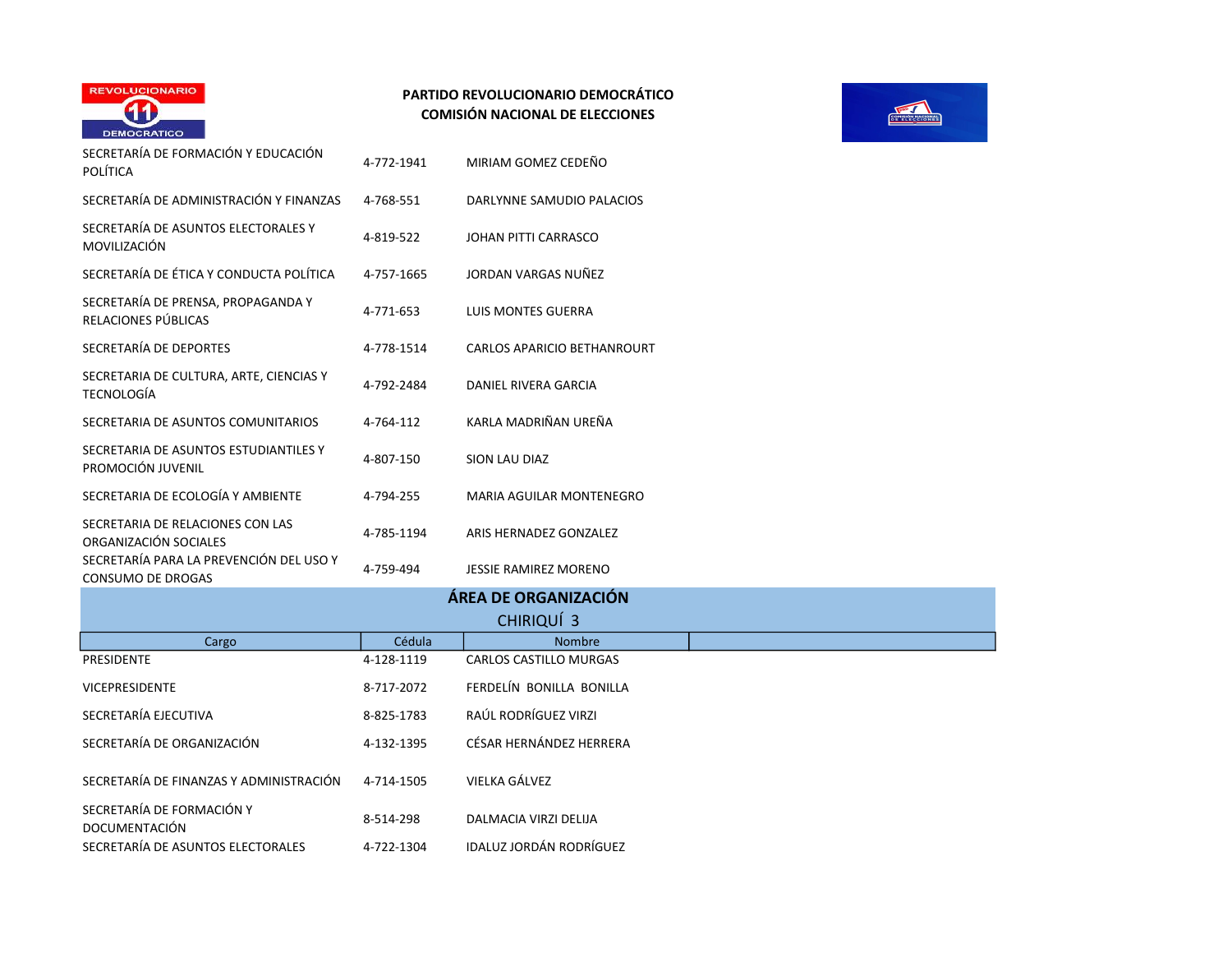



| SECRETARÍA DE COMUNICACIÓN                                   | 4-731-1129    | ALEXIS MORALES CASTRELLÓN    |
|--------------------------------------------------------------|---------------|------------------------------|
| SECRETARÍA DE ASUNTOS COMUNITARIOS                           | 9-161-916     | <b>GIANA ALVARADO APONTE</b> |
| SECRETARÍA RELACIONADA CON LAS<br>ORGANIZACIONES SOCIALES    | 4-715-1726    | ANABEL PIMENTEL SÁNCHEZ      |
| SECRETARÍA DE CULTURA, DEPORTE Y<br>RECREACIÓN               | 4-714-47      | <b>JUAN ARJONA MOLINA</b>    |
| SECRETARIA DE AMBIENTE                                       | 4-155-2333    | <b>LEYDA BERNAL</b>          |
| SECRETARÍA DE ASUNTOS LEGALES                                | $4 - 292 - 7$ | ANA DEL CID                  |
| SECRETARÍA AFRODESCENDIENTES / PUEBLOS<br><b>ORIGINARIOS</b> | 4-227-171     | SERAFÍN BEJERANO             |

| <b>DIRECTORES NACIONALES</b>                        |                |               |                               |  |
|-----------------------------------------------------|----------------|---------------|-------------------------------|--|
| CHIRIQUÍ 3                                          |                |               |                               |  |
| <b>Distrito</b>                                     | Des. Cargo     | Cédula        | Nombre                        |  |
| SAN FELIX                                           | P              | 8-475-744     | ARCESIO A. TICAS              |  |
| <b>SAN FELIX</b>                                    | S <sub>1</sub> | 4-714-47      | <b>JUAN ARJONA MOLINA</b>     |  |
| <b>SAN FELIX</b>                                    | S <sub>2</sub> | 4-750-1170    | <b>ITZEL ODALIS RODRÍGUEZ</b> |  |
| <b>TOLÉ</b>                                         | P              | 4-713-1207    | SIXTO OTERO SANTAMARÍA        |  |
| <b>TOLÉ</b>                                         | S <sub>1</sub> | 4-290-715     | ROGELIO SANTAMARÍA ALVAREZ    |  |
| <b>TOLÉ</b>                                         | S <sub>2</sub> | $4 - 222 - 8$ | ROSALINA ALVARADO             |  |
| <b>REMEDIOS</b>                                     | P              | 4-256-168     | <b>TEÓFILO GALVEZ</b>         |  |
| <b>REMEDIOS</b>                                     | S <sub>1</sub> | 4-202-412     | <b>ARTEMIO TERRADO</b>        |  |
| <b>REMEDIOS</b>                                     | S <sub>2</sub> | 4-752-140     | <b>AMARILIS SANJUR</b>        |  |
| <b>SAN LORENZO</b>                                  | P              | 4-735-788     | JUAN CARLOS GONZALEZ R.       |  |
| <b>SAN LORENZO</b>                                  | S <sub>1</sub> | 4-734-12      | <b>OLDARIS VALERIN</b>        |  |
| <b>SAN LORENZO</b>                                  | S <sub>2</sub> | 4-705-765     | <b>FAUSTINO RODRÍGUREZ</b>    |  |
| BIBEATH (10 BE 1851 BE) EBELITE CEATABLE EELIFLULIA |                |               |                               |  |

| DIRECTIVAS DE ÁREA DEL FRENTE SECTORIAL FEMENINO    |            |                                     |  |
|-----------------------------------------------------|------------|-------------------------------------|--|
|                                                     |            | CHIRIQUÍ 3                          |  |
| Cargo                                               | Cédula     | <b>Nombre</b>                       |  |
| PRESIDENTE                                          | 9-161-916  | <b>GIANA ALVARADO DE VILLALOBOS</b> |  |
| <b>VICEPRESIDENTE</b>                               | 4-155-2333 | LEYDA BERNAL ORTEGA                 |  |
| SECRETARÍA EJECUTIVA                                | 8-514-298  | DALMACIAVIRCI DELIJA                |  |
| SUBSECRETARÍA DE ORGANIZACIÓN                       | 4-750-1170 | <b>ITZEL RODRÍGUEZ</b>              |  |
| SECRETARÍA DE ASUNTOS ELECTORALES Y<br>MOVILIZACIÓN | 4-704-196  | MITZILA MURILLO                     |  |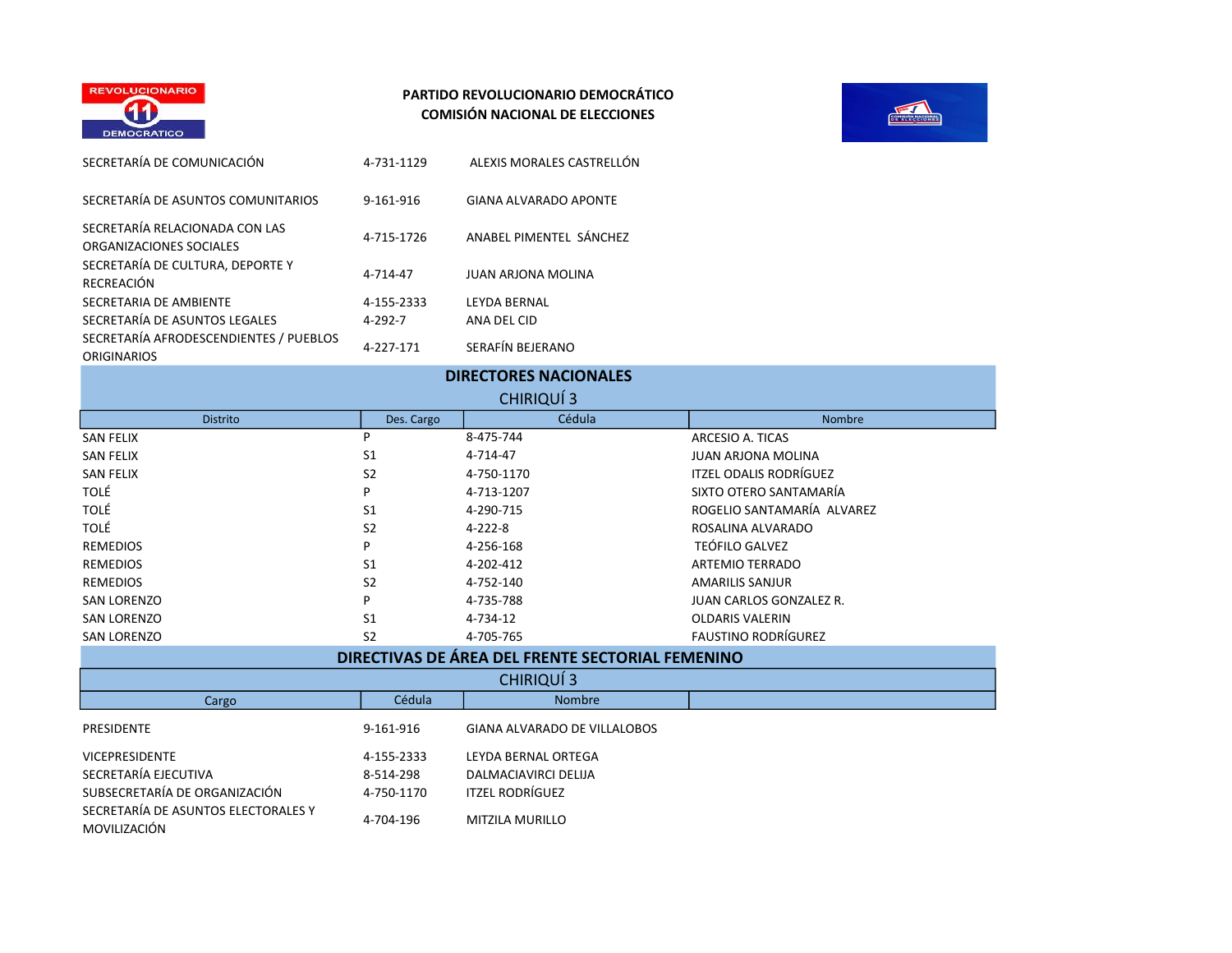



| SECRETARÍA DE RELACIONES INTERNACIONALES                       | 4-805-2298 | YENYFER JURADO JORDÁN       |
|----------------------------------------------------------------|------------|-----------------------------|
| SECRETARÍA DE FINANZAS Y ADMINISTRACIÓN                        | 4-727-1615 | JOSSARYS RODRÍGUEZ JIMÉNEZ  |
| SECRETARÍA DE ASUNTOS JURÍDICOS                                | 8-139-1512 | <b>MERSY RICO</b>           |
| SECRETARÍA DE FORMACIÓN POLÍTICA                               | 4-226-259  | MARÍA GÁLVEZ                |
| SECRETARÍA DE COMUNICACIÓN                                     | 8-740-1727 | MAGDA BONILLA PÉREZ         |
| SECRETARÍA DE CULTURA, ARTE, CIENCIAS Y<br><b>TECNOLOGÍA</b>   | 4-746-1504 | <b>SUSAN MORALES</b>        |
| SECRETARÍA DE DEPORTE Y RECREACIÓN                             | 4-813-660  | <b>ZULEIMA CUAN</b>         |
| SECRETARÍA DE ASUNTOS INDÍGENAS                                | 4-706-1945 | <b>TIONILA GALLARDO</b>     |
| SECRETARÍA DE LA MUJERES Y GÉNERO                              | 4-764-2215 | <b>HERMINIA GONZÁLEZ</b>    |
| SECRETARÍA DE LA FAMILIA                                       | 4-236-340  | <b>LIGIA MORA ARMUELLES</b> |
| SECRETARÍA DE ECOLOGÍA Y AMBIENTE                              | 8-449-728  | LORENA ORTÍZ RODRÍGUEZ      |
| SECRETARÍA DE ASUNTOS COMUNITARIOS                             | 4-734-416  | <b>AMADA SANJUR</b>         |
| SECRETARÍA DE RELACIONADA CON LAS                              | 4-285-648  | <b>MAIRA SANJUR</b>         |
| ORGANIZACIONES SOCIAL                                          |            |                             |
| SECRETARÍA DE FISCALIZACIÓN Y<br><b>TRANSPARENCIA</b>          | 4-719-2156 | <b>LESLIE CASTILLO</b>      |
| SECRETARÍA DE AFRODESCENDENTES Y PUEBLOS<br><b>ORIGINARIOS</b> | 4-282-324  | <b>IDARELA ORTEGA</b>       |
| SECRETARÍA DE FORMACIÓN DE LA SALUD                            |            |                             |
| <b>INTEGRAL</b>                                                | 4-770-1091 | <b>KEYDEE DUARTE</b>        |
| SECRETARÍA DE EVALUACIÓN Y SEGUIMIENTO DE<br><b>METAS</b>      | 8-260-435  | <b>AGUSTINA TEJADA</b>      |
| SECRETARÍA DE AUTOGESTIÓN                                      | 4-734-12   | OLDARIS VALERÍN JIMENEZ     |
| SECRETARÍA DE EDUCACIÓN Y DESARROLLO                           |            |                             |
| PERSONAL                                                       | 4-752-120  | SORIBEL GALLARDO ALVARADO   |
| SECRETARÍA DE ÉTICA Y DESARROLLO HUMANO                        | 4-714-745  | IDA M. CARRERA PINZÓN       |

|                                  |           | DIRECTIVAS DE ÁREA DEL FRENTE SECTORIA |
|----------------------------------|-----------|----------------------------------------|
| CA Y DESARROLLO HUMANO 4-714-745 |           | IDA M. CARRERA PINZÓN                  |
|                                  | 4-732-120 | SUNIDEL GALLANDU ALVANAD               |

| DIRECTIVAS DE ÁREA DEL FRENTE SECTORIAL DE LA JUVENTUD |  |
|--------------------------------------------------------|--|
| CHIRIOUÍ 3                                             |  |

| CHIBIOLII 3                      |            |                         |  |
|----------------------------------|------------|-------------------------|--|
| Cédula<br><b>Nombre</b><br>Cargo |            |                         |  |
| <b>PRESIDENTE</b>                | 4-762-1092 | ANIBAL ARJONA RODRIGUEZ |  |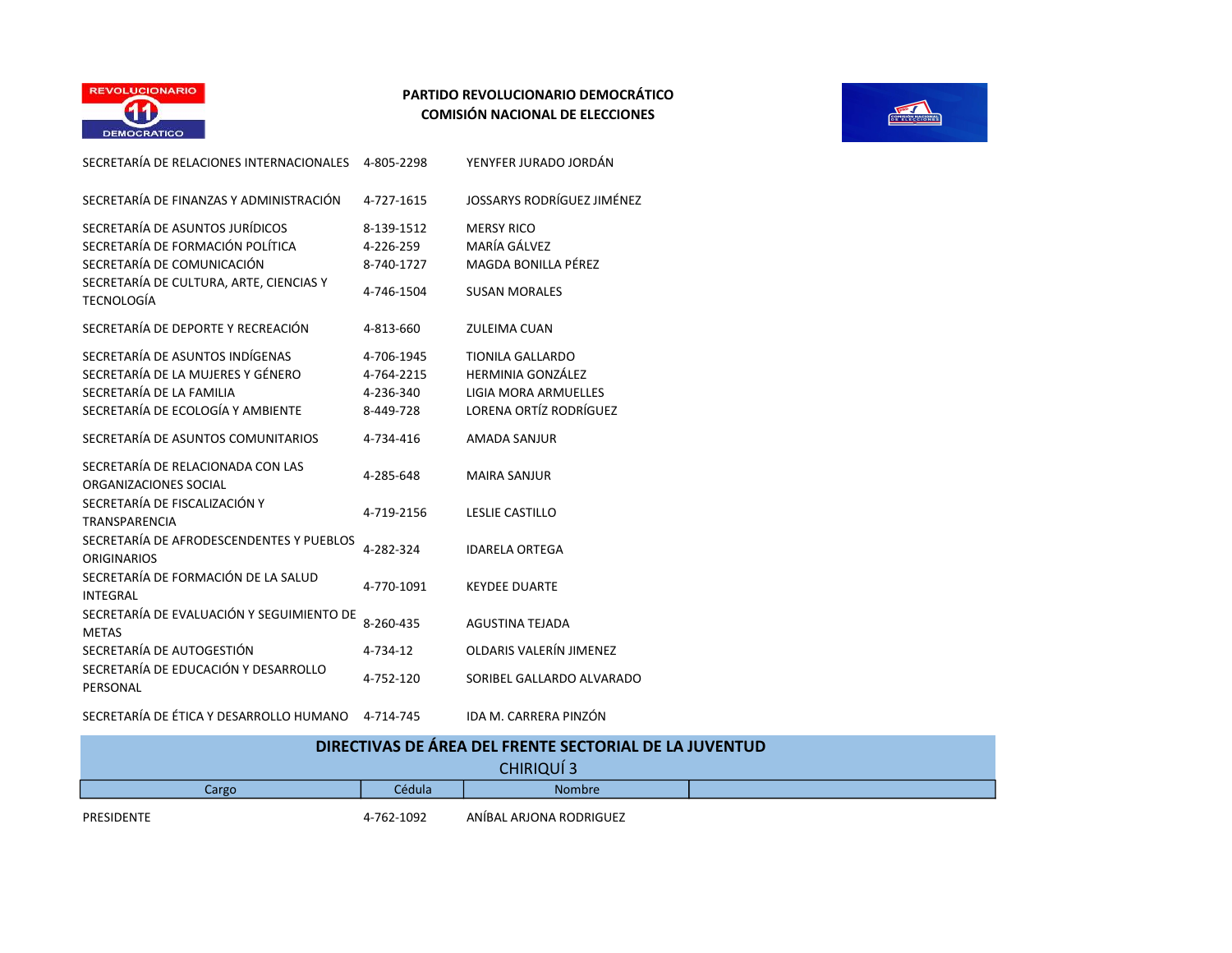

| <b>VICEPRESIDENTE</b>                                                                                                   | 4-768-159                                         | AMARIANYS CORELLA SANTAMARÍA                                                       |
|-------------------------------------------------------------------------------------------------------------------------|---------------------------------------------------|------------------------------------------------------------------------------------|
| SECRETARÍA EJECUTIVA<br>SUBSECRETARÍA EJECUTIVA<br>SUBSECRETARÍA DE ORGANIZACIÓN<br>SECRETARÍA DE FORMACIÓN Y EDUCACIÓN | 4-785-169<br>4-781-882<br>4-764-406<br>4-764-2215 | CÉSAR HERNANDEZ<br>AI VIN CEDEÑO<br>CRISTHIAN DEGRACIA<br><b>HERMINIA GONZÁLEZ</b> |
| <b>POLÍTICA</b><br>SECRETARÍA DE ADMINISTRACIÓN Y FINANZAS                                                              | $4-784-772$                                       | <b>HÉCTOR ARAÚZ MONTERO</b>                                                        |
| SECRETARÍA DE ASUNTOS ELECTORALES Y<br>MOVILIZACIÓN                                                                     | 4-767-2148                                        | JATNAEL PINEDA SAMUDIO                                                             |
| SECRETARÍA DE ÉTICA Y CONDUCTA POLÍTICA                                                                                 | 4-786-1642                                        | <b>EYDIS MURILLO</b>                                                               |
| SECRETARÍA DE PRENSA, PROPAGANDA Y<br>RELACIONES PÚBLICAS                                                               | 4-804-1536                                        | ADOLFO PINZÓN                                                                      |
| SECRETARÍA DE DEPORTE                                                                                                   | 4-797-918                                         | DARIANYS SÁNCHEZ                                                                   |
| SECRETARÍA DE CULTURA, ARTE, CIENCIAS Y<br><b>TECNOLOGÍA</b>                                                            | 4-813-660                                         | ZULEIMA CUAN MIRANDA                                                               |
| SECRETARÍA DE ASUNTOS COMUNITARIOS                                                                                      | 4-788-696                                         | GERALD ISAZA DÍAZ                                                                  |
| SECRETARÍA DE ASUNTOS ESTUDIANTILES Y<br>PROMOCIÓN JUVENIL                                                              | 4-794-408                                         | KARLA GONZÁLEZ MELÉNDEZ                                                            |
| SECRETARÍA DE ECOLOGÍA Y AMBIENTE                                                                                       | 4-769-803                                         | PAÚL GÁLVEZ ARJONA                                                                 |
| SECRETARÍA DE RELACIONES CON LAS<br>ORGANIZACIONES SOCIAL                                                               | 4-763-104                                         | ITZEL ALVAREZ MONTEZUMA                                                            |
| SECRETARÍA PARA LA PREVENCIÓN DEL USO Y<br>CONSUMO DE DROGAS                                                            | 4-772-1877                                        | MARÍA ATENCIO TERRADO                                                              |



# **DARIÉN** ÁREA DE ORGANIZACIÓN

|                                            |                | PANEM                                 |  |
|--------------------------------------------|----------------|---------------------------------------|--|
| Cargo                                      | Cédula         | <b>Nombre</b>                         |  |
| <b>PRESIDENTE</b>                          | 5-16-1084      | ALVARO ORLANDO BRISTAN RUIZ           |  |
| <b>VICEPRESIDENTE</b>                      | $5 - 20 - 615$ | EFREN IBARGUEN MARTINEZ               |  |
| SECRETARÍA EJECUTIVA                       | 3-95-154       | EDUARDO PAZ                           |  |
| SECRETARÍA DE ORGANIZACIÓN                 | 5-11-974       | <b>GYZMARLUCK MARIA OTHON SUESTER</b> |  |
| SECRETARÍA DE FINANZAS Y ADMINISTRACIÓN    | 8-785-2432     | YARA ADILIA BLANCO CALERO             |  |
| SECRETARÍA DE FORMACIÓN Y<br>DOCUMENTACIÓN | 5-711-980      | <b>ANDRES MORENO</b>                  |  |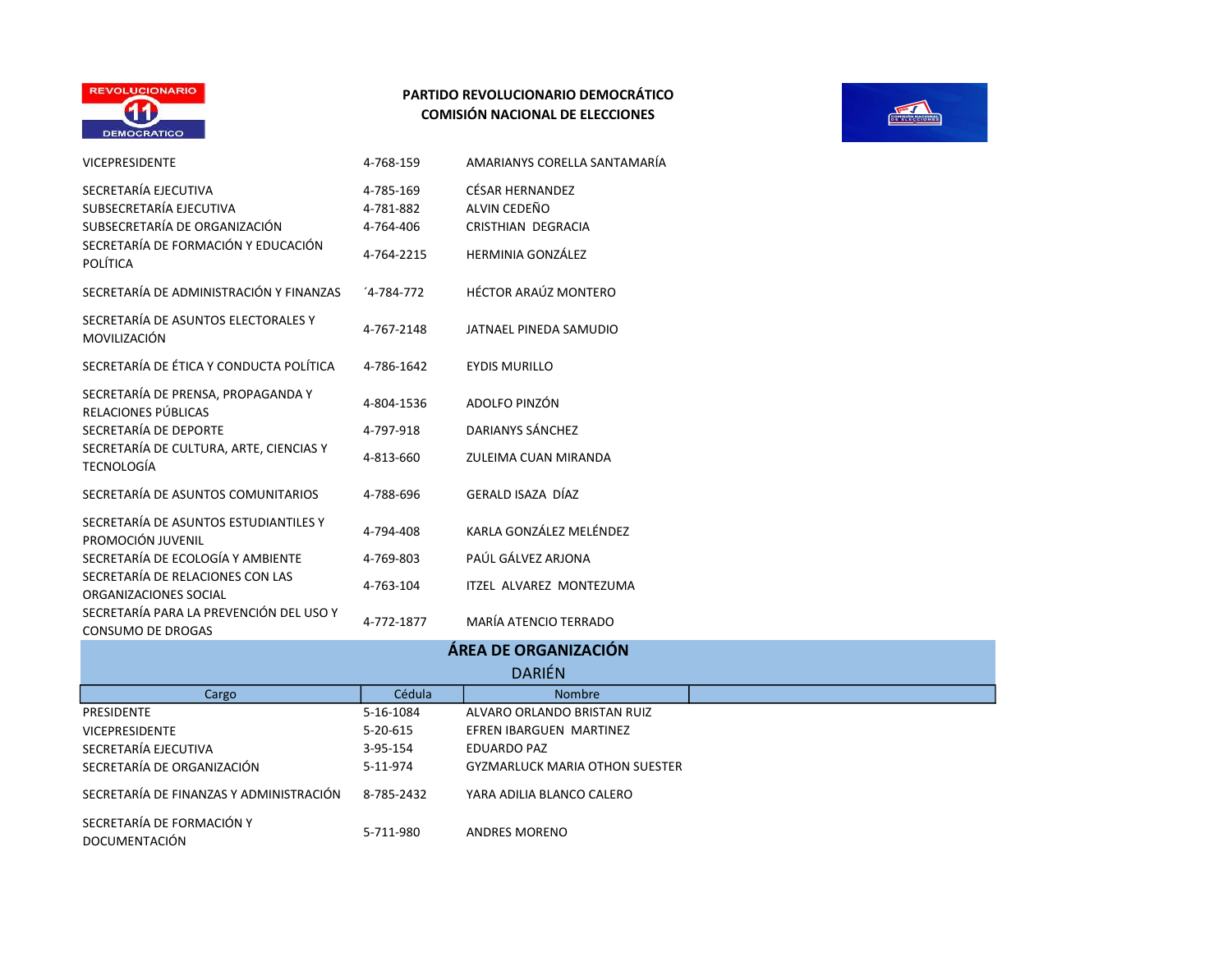



| SECRETARÍA DE ASUNTOS ELECTORALES<br>SECRETARÍA DE COMUNICACIÓN | 5-704-1508<br>8-741-553 | RAFAEL ABCDIER CUESTE CASTRELLON<br>ALQUILES ARTEMIO GONZALEZ AMAYA |
|-----------------------------------------------------------------|-------------------------|---------------------------------------------------------------------|
| SECRETARÍA DE ASUNTOS COMUNITARIOS                              | 8-766-1738              | <b>KELY VASQUEZ</b>                                                 |
| SECRETARÍA RELACIONADA CON LAS<br>ORGANIZACIONES SOCIALES       | 7-116-744               | REINALDO ELIAS GARCIA SAEZ                                          |
| SECRETARÍA DE CULTURA, DEPORTE Y<br>RECREACIÓN                  | 4-734-2399              | RUBIELA DEL CARMEN VASQUEZ ESPINOSA                                 |
| SECRETARIA DE AMBIENTE                                          | 9-161-388               | OMAIRA PIMENTEL GOMEZ DE CUBILLA                                    |
| SECRETARÍA DE ASUSNTOS LEGALES                                  | 5-705-932               | <b>MARIZELA GONZALES CRUZ</b>                                       |
| SECRETARÍA AFRODESCENDIENTES / PUEBLOS<br><b>ORIGINARIOS</b>    | 5-706-2481              | DANITZA DURA QUIROZ                                                 |

VICEPRESIDENTE 5-700-1351 DANY LUZ VALENCIA ZUÑIGA

SUBSECRETARÍA DE ORGANIZACIÓN 4-719-983 ANA ELIZABETH CEDEÑO MORALES

| <b>DIRECTORES NACIONALES</b>                     |                |                                    |                                 |  |
|--------------------------------------------------|----------------|------------------------------------|---------------------------------|--|
| <b>DARIÉN</b>                                    |                |                                    |                                 |  |
| <b>Distrito</b>                                  | Des. Cargo     | Cédula                             | Nombre                          |  |
| CHEPINAGA                                        | P              | 3-95-154                           | <b>EDUARDO PAZ</b>              |  |
| CHEPINAGA                                        | S <sub>1</sub> | $5 - 14 - 214$                     | <b>JOSE ARROYO</b>              |  |
| CHEPINAGA                                        | S <sub>2</sub> | 8-450-41                           | <b>BARTOLA PINEDA</b>           |  |
| CHEPINAGA                                        | P              | 9-173-479                          | <b>SANTO SANJUR</b>             |  |
| CHEPINAGA                                        | S <sub>1</sub> | 6-50-815                           | DIDIO GONZÁLEZ FLOREZ           |  |
| CHEPINAGA                                        | S <sub>2</sub> | 5-707-316                          | ARALICIA QUIROZ                 |  |
| SANTA FÉ                                         | Þ              | 8-462-659                          | PABLO VARGAS                    |  |
| SANTA FÉ                                         | S <sub>1</sub> | 5-705-1467                         | <b>SILVERIO QUIROZ</b>          |  |
| SANTA FÉ                                         | S <sub>2</sub> | 3-707-982                          | <b>CELINDA DIAZ</b>             |  |
| PINOGANA                                         | P              | 6-707-1077                         | MIGUEL ANGEL GONZALES MARÍN     |  |
| PINOGANA                                         | S <sub>1</sub> | 4-103-1197                         | <b>MOISES NAVARRO</b>           |  |
| PINOGANA                                         | S <sub>2</sub> | 5-20-801                           | CARMEN ALICIA DIAZ              |  |
| PINOGANA                                         | P              | 5-18-1993                          | JAIME EDGARDO VARGAS CENTELLA   |  |
| PINOGANA                                         | S <sub>1</sub> | 5-702-152                          | RAUL ERNESTO VALDELAMAR LEE     |  |
| PINOGANA                                         | S <sub>2</sub> | 5-700-916                          | YECENIA YAMINA MENDOZA MATURANA |  |
| DIRECTIVAS DE ÁREA DEL FRENTE SECTORIAL FEMENINO |                |                                    |                                 |  |
| <b>DARIÉN</b>                                    |                |                                    |                                 |  |
| Cargo                                            | Cédula         | <b>Nombre</b>                      |                                 |  |
| PRESIDENTE                                       | 5-12-2004      | <b>MARIXENIA TAYS MACRE TORRES</b> |                                 |  |

8-464-281 JESSIKA IVONE LOPEZ LORE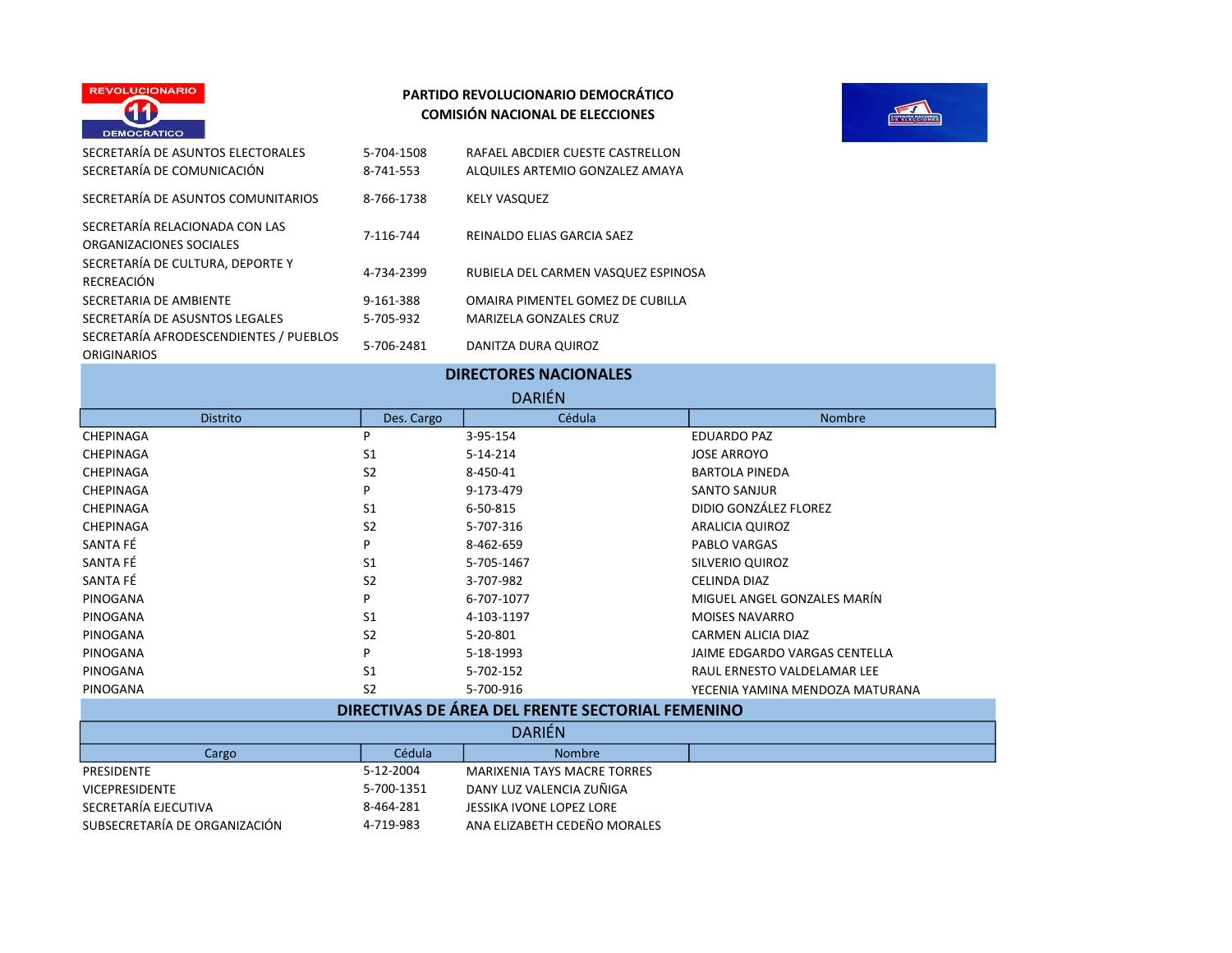

| SECRETARÍA DE ASUNTOS ELECTORALES Y<br>MOVILIZACIÓN            | 6-707-1777     | ELVIE ROSALINA BARRIA NORIEGA        |
|----------------------------------------------------------------|----------------|--------------------------------------|
| SECRETARÍA DE RELACIONES INTERNACIONALES                       | 8-509-630      | NILVIA JAQUELINE VASQUEZ GONZALEZ    |
| SECRETARÍA DE FINANZAS Y ADMINISTRACIÓN                        | 5-18-2618      | ELOISA MURILLO URRUTIA               |
| SECRETARÍA DE ASUNTOS JURÍDICOS                                | 5-705-1753     | AMAYDA IBETH MARTINEZ ROMAÑA         |
| SECRETARÍA DE FORMACIÓN POLÍTICA                               | 9-118-2396     | DIAMANTINA PINTO GONZALEZ DE MURILLO |
| SECRETARÍA DE COMUNICACIÓN                                     | 7-700-1681     | EDILMA ESPERANZA VALDES VERGARA      |
| SECRETARÍA DE CULTURA, ARTE, CIENCIAS Y<br>TECNOLOGÍA          | 5-700-85       | OVIDIA CAIZAMO TOCAMO                |
| SECRETARÍA DE DEPORTE Y RECREACIÓN                             | 8-774-387      | KARINA YISSEL HERRERA ARIZA          |
| SECRETARÍA DE ASUNTOS INDÍGENAS                                | $5 - 20 - 148$ | <b>VIELKA ESTELA RAMOS MENDEZ</b>    |
| SECRETARÍA DE LA MUJERES Y GÉNERO                              | 5-705-1111     | LILIANA IBARGUEN MARTINEZ            |
| SECRETARÍA DE LA FAMILIA                                       | 5-702-1547     | NICASA CARLOTA MORENO ACOSTA         |
| SECRETARÍA DE ECOLOGÍA Y AMBIENTE                              | 5-710-653      | ELKA GIBELYS MORENO PERALTA          |
| SECRETARÍA DE ASUNTOS COMUNITARIOS                             | 5-700-30       | NORIELA MARIA ASPRILLA LOPEZ         |
| SECRETARÍA DE RELACIONADA CON LAS<br>ORGANIZACIONES SOCIAL     | $5 - 26 - 84$  | ROSA MARGARITA ROJAS CERRUD          |
| SECRETARÍA DE FISCALIZACIÓN Y<br>TRANSPARENCIA                 | 5-705-182      | YADIRA PINEDA ATENCIO                |
| SECRETARÍA DE AFRODESCENDENTES Y PUEBLOS<br><b>ORIGINARIOS</b> | 8-959-1114     | ROSIBETH DEL CARMEN PINTO NUÑEZ      |
| SECRETARÍA DE FORMACIÓN DE LA SALUD<br><b>INTEGRAL</b>         | 5-701-2346     | <b>FANI ESTHER MOSQUERA MEDINA</b>   |
| SECRETARÍA DE EVALUACIÓN Y SEGUIMIENTO DE<br><b>METAS</b>      | 9-733-1944     | RUDY KATHERINE ORTIZ HIDALGO         |
| SECRETARÍA DE AUTOGESTIÓN                                      | 8-450-41       | BARTOLA DEL CARMEN PINEDA ARROCHA    |
| SECRETARÍA DE EDUCACIÓN Y DESARROLLO<br>PERSONAL               | 5-702-2464     | OTILDA ESTHER QUIROZ SERNA           |
|                                                                |                |                                      |



SECRETARÍA DE ÉTICA Y DESARROLLO HUMANO 5-710-162 GRACIELA DEL CARMEN URRUTIA DÍAZ

|            |            | DIRECTIVAS DE AREA DEL FRENTE SECTORIAL DE LA JUVENTUD |  |
|------------|------------|--------------------------------------------------------|--|
|            |            | <b>DARIÉN</b>                                          |  |
| Cargo      | Cédula     | <b>Nombre</b>                                          |  |
| PRESIDENTE | 5-713-2273 | <b>HECTOR ORIEL BENAVIDES MUDARRA</b>                  |  |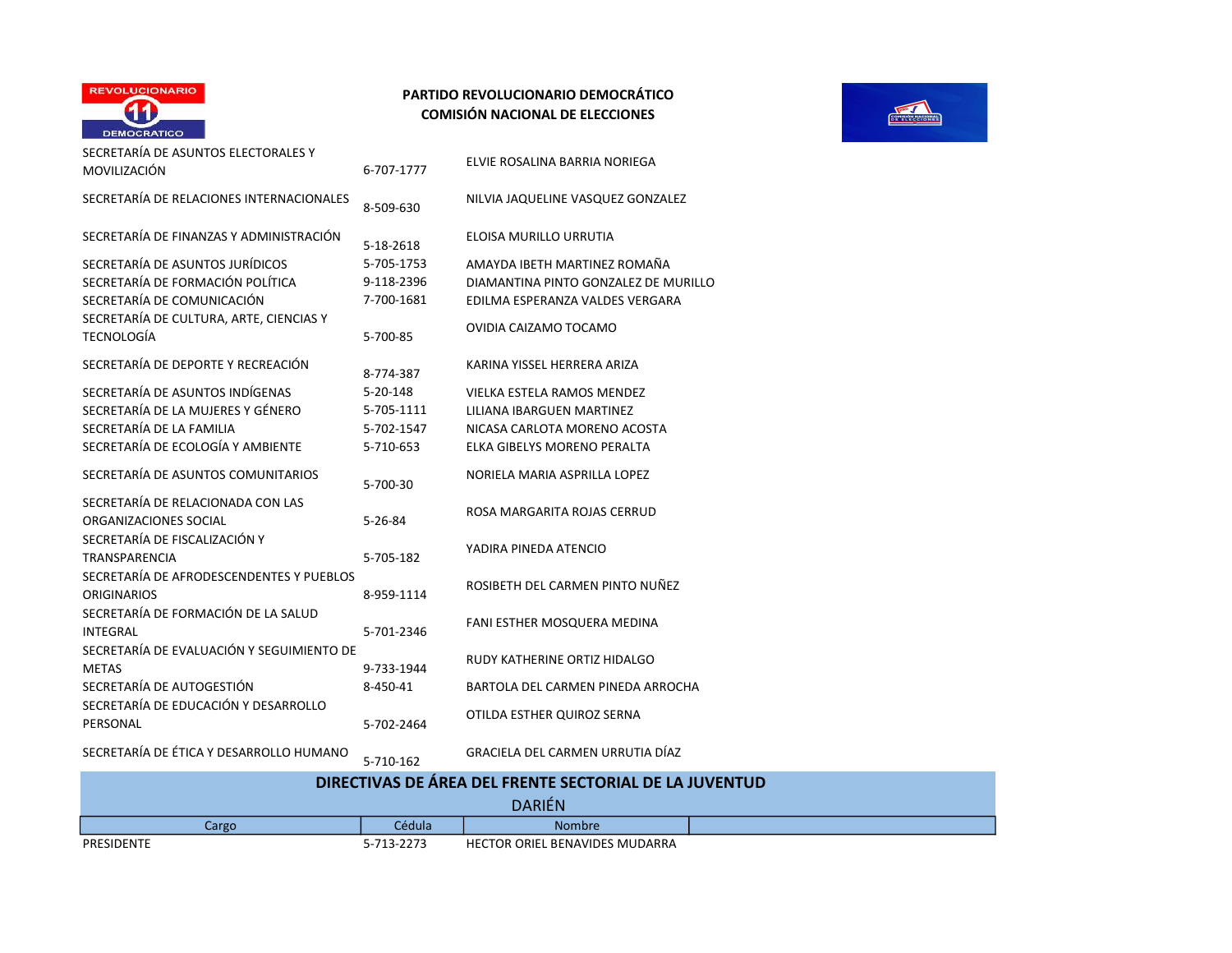



|                                                                     |             | ÁREA DE ORGANIZACIÓN               |
|---------------------------------------------------------------------|-------------|------------------------------------|
| SECRETARÍA PARA LA PREVENCIÓN DEL USO Y<br><b>CONSUMO DE DROGAS</b> | 8-933-425   | YAHAIRA YEXAGELYS AGUIRRE ROCERO   |
| SECRETARÍA DE RELACIONES CON LAS<br>ORGANIZACIONES SOCIAL           | 5-714-1128  | LORIS KASANDRA MOSQUERA            |
| SECRETARÍA DE ECOLOGÍA Y AMBIENTE                                   | 8-971-2404  | EVELYN MILAGROS GUZMAN MOSQUERA    |
| SECRETARÍA DE ASUNTOS ESTUDIANTILES Y<br>PROMOCIÓN JUVENIL          | 5-716-959   | ROGELIO YOVANI MORENO RODRIGUEZ    |
| SECRETARÍA DE ASUNTOS COMUNITARIOS                                  | 8-1021-1211 | KEIRYS MICHELLE BECERRA            |
| SECRETARÍA DE CULTURA, ARTE, CIENCIAS Y<br><b>TECNOLOGÍA</b>        | 5-714-452   | <b>DEIVIS EMIR RAMOS RODRIGUEZ</b> |
| SECRETARÍA DE DEPORTE                                               | 5-710-711   | NOEL ARIEL BEDOYA LOPEZ            |
| SECRETARÍA DE PRENSA, PROPAGANDA Y<br>RELACIONES PÚBLICAS           | 8-938-1921  | RUTH JANETH MARIN CORTEZ           |
| SECRETARÍA DE ÉTICA Y CONDUCTA POLÍTICA                             | 5-715-524   | ARISTIDES CAMPOS SANCHEZ           |
| SECRETARÍA DE ASUNTOS ELECTORALES Y<br>MOVILIZACIÓN                 | 7-711-1118  | CARMEN CECILIA BENAVIDES VEGA      |
| SECRETARÍA DE ADMINISTRACIÓN Y FINANZAS                             | 2-749-2114  | YODALIS JUDITH OTHON               |
| SECRETARÍA DE FORMACIÓN Y EDUCACIÓN<br><b>POLÍTICA</b>              | 5-711-557   | ANEL ANILDO VALDESPINO ROSALES     |
| SUBSECRETARÍA DE ORGANIZACIÓN                                       | 8-938-1052  | ROGER ANTHONY CABALLERO RODRIGUEZ  |
| SUBSECRETARÍA EJECUTIVA                                             | 5-711-1649  | HECTOR XAVIER JAEN CEDEÑO          |
| SECRETARÍA EJECUTIVA                                                | 5-716-1222  | ARIELIS RAMOS GONZALEZ             |
| <b>VICEPRESIDENTE</b>                                               | 8-944-2064  | KEREN YULITZA BEITIA PALOMEQUE     |

|                                         |           | <b>ÁREA DE ORGANIZACIÓN</b> |
|-----------------------------------------|-----------|-----------------------------|
|                                         |           | <b>HERRERA</b>              |
| Cargo                                   | Cédula    | Nombre                      |
| PRESIDENTE                              | 9-79-2417 | MATEO CASTILLERO CASTILLO   |
| <b>VICEPRESIDENTE</b>                   | 6-74-613  | VICTOR OMAR ROCA            |
| SECRETARÍA EJECUTIVA                    | 6-69-1002 | REYNALDO M. SALERNO R.      |
| SECRETARÍA DE ORGANIZACIÓN              | 6-49-232  | BLANCA I. PEÑA M.           |
| SECRETARÍA DE FINANZAS Y ADMINISTRACIÓN | 9-213-688 | REYNIER A. JIMENEZ D.       |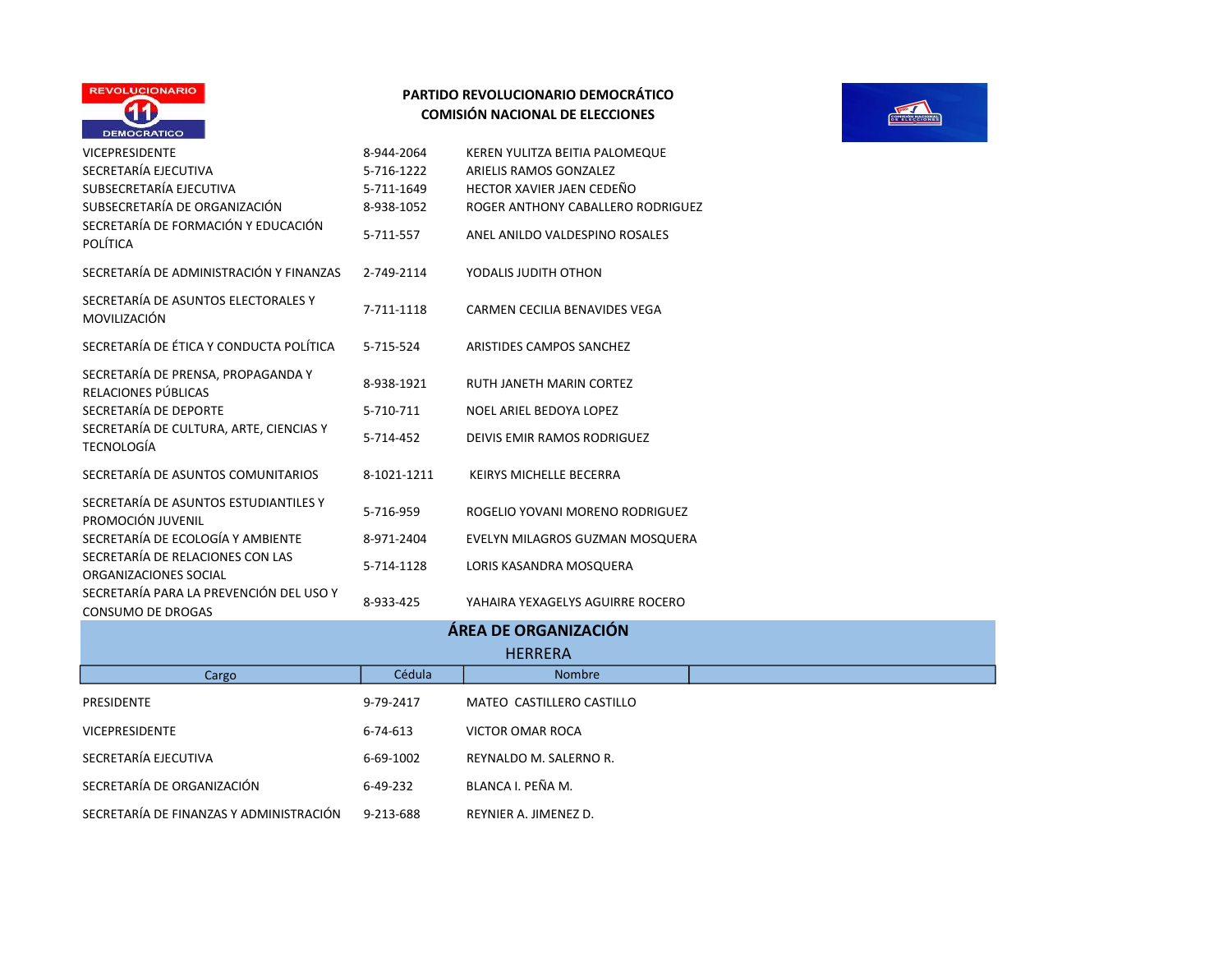

| SECRETARÍA DE FORMACIÓN Y                                 | 6-512-2501    | <b>MARIA DE LA CRUZ FLORES</b> |
|-----------------------------------------------------------|---------------|--------------------------------|
| <b>DOCUMENTACIÓN</b>                                      |               |                                |
| SECRETARÍA DE ASUNTOS ELECTORALES                         | 7-91-1197     | HERCILIA CARRASCO A.           |
| SECRETARÍA DE COMUNICACIÓN                                | 6-705-442     | YAMILETH DEL C. CASTILLERO R   |
| SECRETARÍA DE ASUNTOS COMUNITARIOS                        | $6 - 67 - 93$ | MARITZA E. RODRIGUEZ C.        |
| SECRETARÍA RELACIONADA CON LAS<br>ORGANIZACIONES SOCIALES | 6-56-1200     | NIDIA F. DIAZ B.               |
| SECRETARÍA DE CULTURA, DEPORTE Y<br>RECREACIÓN            | 6-707-1314    | JESUS E. HERNANDEZ S.          |
| SECRETARIA DE AMBIENTE                                    | 6-63-354      | ARNULFO E. GUTIERREZ R.        |
| SECRETARÍA DE ASUSNTOS LEGALES                            | 7-121-483     | CARMEN DEL ROSARIO DELEON      |
| SECRETARÍA AFRODESCENDIENTES / PUEBLOS<br>ORIGINARIOS     | 6-41-2055     | JOSE ARTURO CORREA A.          |

|                 |                | <b>DIRECTORES NACIONALES</b><br><b>HERRERA</b> |                               |
|-----------------|----------------|------------------------------------------------|-------------------------------|
| <b>Distrito</b> | Des. Cargo     | Cédula                                         | <b>Nombre</b>                 |
| <b>CHITRÉ</b>   | P              | 6-75-426                                       | JAIME A. GONZALEZ BARRAZA     |
| <b>CHITRÉ</b>   | S <sub>1</sub> | 6-79-986                                       | ALEX A. GUARDIA QUINTERO      |
| CHITRÉ          | S <sub>2</sub> | 6-53-177                                       | JACQUELINE E. SOLIS GAONA     |
| <b>CHITRÉ</b>   | P              | 6-71-705                                       | RODOLFO CALDERON RODRIGUEZ    |
| <b>CHITRÉ</b>   | S <sub>1</sub> | $6 - 71 - 211$                                 | ROGER TREJOS RODRIGUEZ        |
| CHITRÉ          | S <sub>2</sub> | 6-700-974                                      | <b>DAMARYS RAMOS CRUZ</b>     |
| <b>CHITRÉ</b>   | P              | 6-706-171                                      | CRISTIAN RIOS PEÑA            |
| <b>CHITRÉ</b>   | S <sub>1</sub> | 8-274-443                                      | ABDIEL CEDEÑO MUÑOZ           |
| CHITRÉ          | S <sub>2</sub> | N-18-660                                       | <b>GERALDA DA SILVA NERI</b>  |
| <b>CHITRÉ</b>   | P              | 6-713-2138                                     | ABELARDO RAMOS ARCIA          |
| <b>CHITRÉ</b>   | S <sub>1</sub> | 6-705-835                                      | JANYELINE SANCHEZ FLORES      |
| CHITRÉ          | S <sub>2</sub> | 8-222-1091                                     | ANGEL AROSEMENA HOLGUIN       |
| <b>CHITRÉ</b>   | P              | 6-72-454                                       | EDSON SAAVEDRA GONZALEZ       |
| <b>CHITRÉ</b>   | S <sub>1</sub> | 6-705-11                                       | IRMA RIVERA TORUÑO            |
| <b>CHITRÉ</b>   | S <sub>2</sub> | 6-712-2188                                     | FELIX PAZ MORENO              |
| LOS POZOS       | P              | 6-62-778                                       | <b>FELIX BRAVO GARCIA</b>     |
| LOS POZOS       | S <sub>1</sub> | 6-63-892                                       | ANDREA OJO MELENDEZ           |
| LOS POZOS       | S <sub>2</sub> | 7-113-122                                      | <b>EDILBERTO FRIAS GARCIA</b> |
| PESÉ            | P              | 6-702-1078                                     | ALEJANDRO QUINTERO CEDEÑO     |

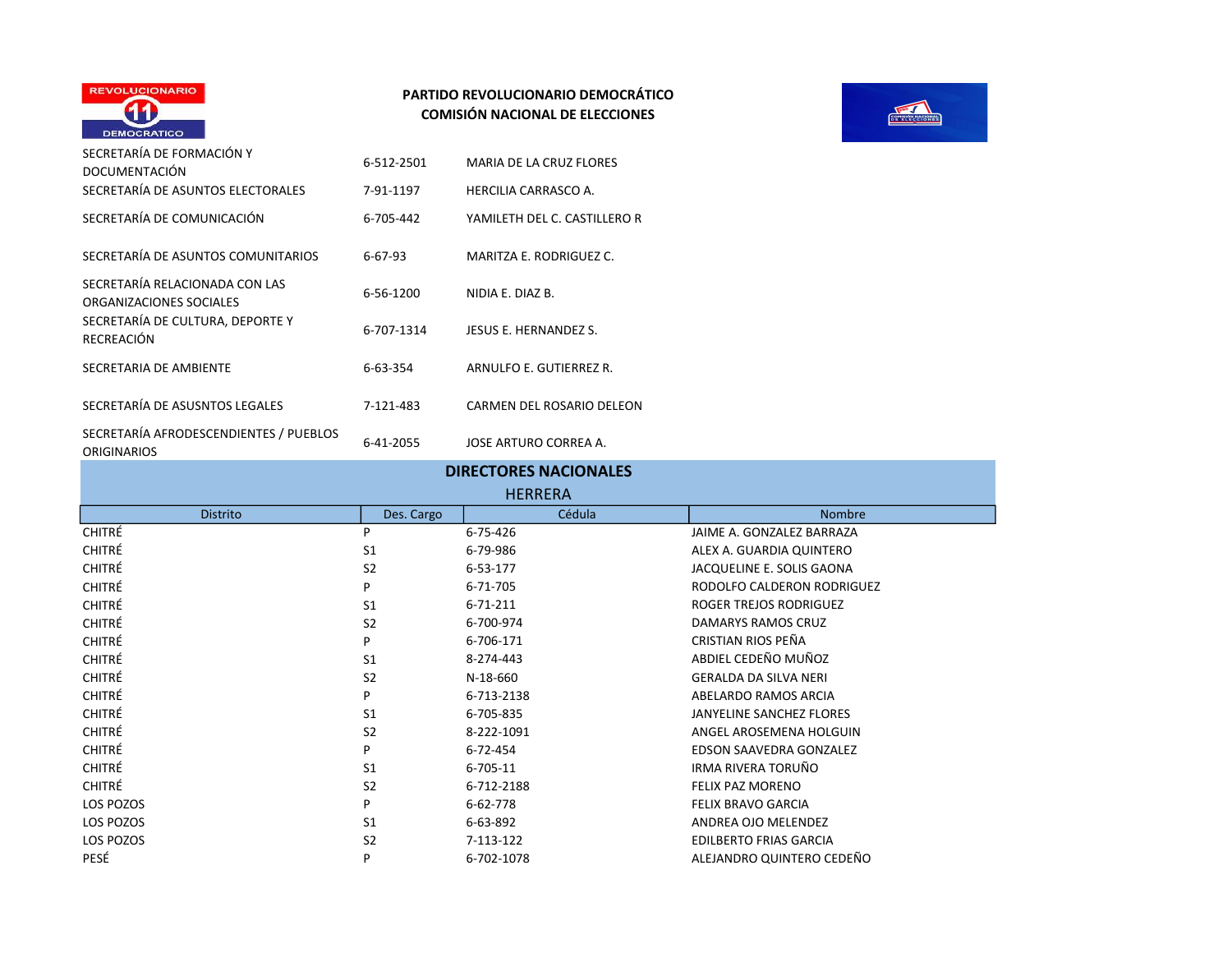



| PESÉ             | S <sub>1</sub> | 6-706-2469 | ANABEL NAVARRO MONTILLA        |
|------------------|----------------|------------|--------------------------------|
| PESÉ             | S <sub>2</sub> | 6-62-902   | SOTERO POVEDA FLORES           |
| <b>PARITA</b>    | P              | 6-75-703   | <b>JOSE CASAS BARBA</b>        |
| <b>PARITA</b>    | S <sub>1</sub> | 6-720-2293 | LUIS ARAUZ MELENDEZ            |
| <b>PARITA</b>    | S <sub>2</sub> | 6-47-852   | MELISSA PEÑA MARCIAGA          |
| <b>LAS MINAS</b> | P              | 6-81-297   | <b>ALEXIS BONILLA GONZALEZ</b> |
| <b>LAS MINAS</b> | S <sub>1</sub> | 6-78-570   | ROBINSON CEDEÑO                |
| <b>LAS MINAS</b> | S <sub>2</sub> | 6-708-490  | <b>GLADYS RAMOS OJO</b>        |
| OCÚ              | P              | 6-706-540  | <b>JENIFER RODRIGUEZ</b>       |
| OCÚ              | S <sub>1</sub> | 6-66-802   | DORIS CARRASCO PEREZ           |
| OCÚ              | S <sub>2</sub> | 6-56-2227  | DELMIRA CORNEJO VALENCIA       |
| OCÚ              | P              | 6-47-1991  | ARMIDA CHAN CHING              |
| OCÚ              | S <sub>1</sub> | 7-60-414   | REINALDO SALERNO NIETO         |
| OCÚ              | S <sub>2</sub> | 6-719-823  | DOMINGO PIMENTEL MARIN         |
| SANTA MARÍA      | P              | 8-531-507  | EDUARDO BAXTER LOPEZ           |
| SANTA MARÍA      | S <sub>1</sub> | 6-712-1183 | FRANCISCO CARVAJAL ESPINOZA    |
| SANTA MARÍA      | S <sub>2</sub> | 6-67-512   | JELITZA PALACIO ARCIA          |

# DIRECTIVAS DE ÁREA DEL FRENTE SECTORIAL FEMENINO

| <b>HERRERA</b>                                                |            |                                |
|---------------------------------------------------------------|------------|--------------------------------|
| Cargo                                                         | Cédula     | <b>Nombre</b>                  |
| Presidente                                                    | 8-390-421  | ANA RAFAELA ALFONSO BARRIA     |
| VicePresidente                                                | 8-714-1596 | IRENE I. RODRIGUEZ DELGADO     |
| Secretaría Ejecutiva                                          | 6-711-1929 | KATHERINE Y. RODRIGUEZ DELGADO |
| Subsecretaría de Organización                                 | 6-702-2302 | KARIA C. PEREZ DIAZ            |
| Secretaría de Asuntos Electorales y Movilización              | 6-83-213   | ILUSHKA N. CASTILLERO GIRON    |
| Secretaría de Relaciones Internacionales                      | 6-65-712   | ELENA VERGARA SAUCEDO          |
| Secretaría de Finanzas y Administración                       | 6-715-2398 | SUSAN E. PINZON PEÑA           |
| Secretaría de Asuntos Jurídicos                               | 6-56-1200  | NIDIA E. DIAZ BARBA            |
| Secretaría de Formación Política                              | 6-59-885   | MARITZA E. COBA BELLIDO        |
| Secretaría de Comunicación                                    | 6-53-1133  | ANA JULIA BATISTA              |
| Secretaría de Cultura, Arte, Ciencias y Tecnología 6-706-1296 |            | KATERYN J. VERGARA GONZALEZ    |
| Secretaría de Deporte y Recreación                            | 7-101-719  | KATTIA V. RODRIGUEZ LAO        |
| Secretaría de Asuntos Indígenas                               | 6-42-379   | <b>MARIANELA CENTELLA RIOS</b> |
| Secretaría de la Mujeres y Género                             | 8-734-1205 | MICHELLE L. MORALES NUÑEZ      |
| Secretaría de la Familia                                      | 8-747-1825 | YECENIA M. ALFONSO MARTINEZ    |
| Secretaría de Ecología y Ambiente                             | 6-58-1600  | MARITZA M. TOULIER UREÑA       |
| Secretaría de Asuntos Comunitarios                            | 6-705-11   | IRMA E. RIVERA TORUÑO          |
| Secretaría de Relacionada con las Organizaciones : 6-710-3    |            | CINTHIA A. UREÑA DIAZ          |
| Secretaría de Fiscalización y Transparencia                   | 6-70-513   | ZUNILDA D. OSORIO PEÑA         |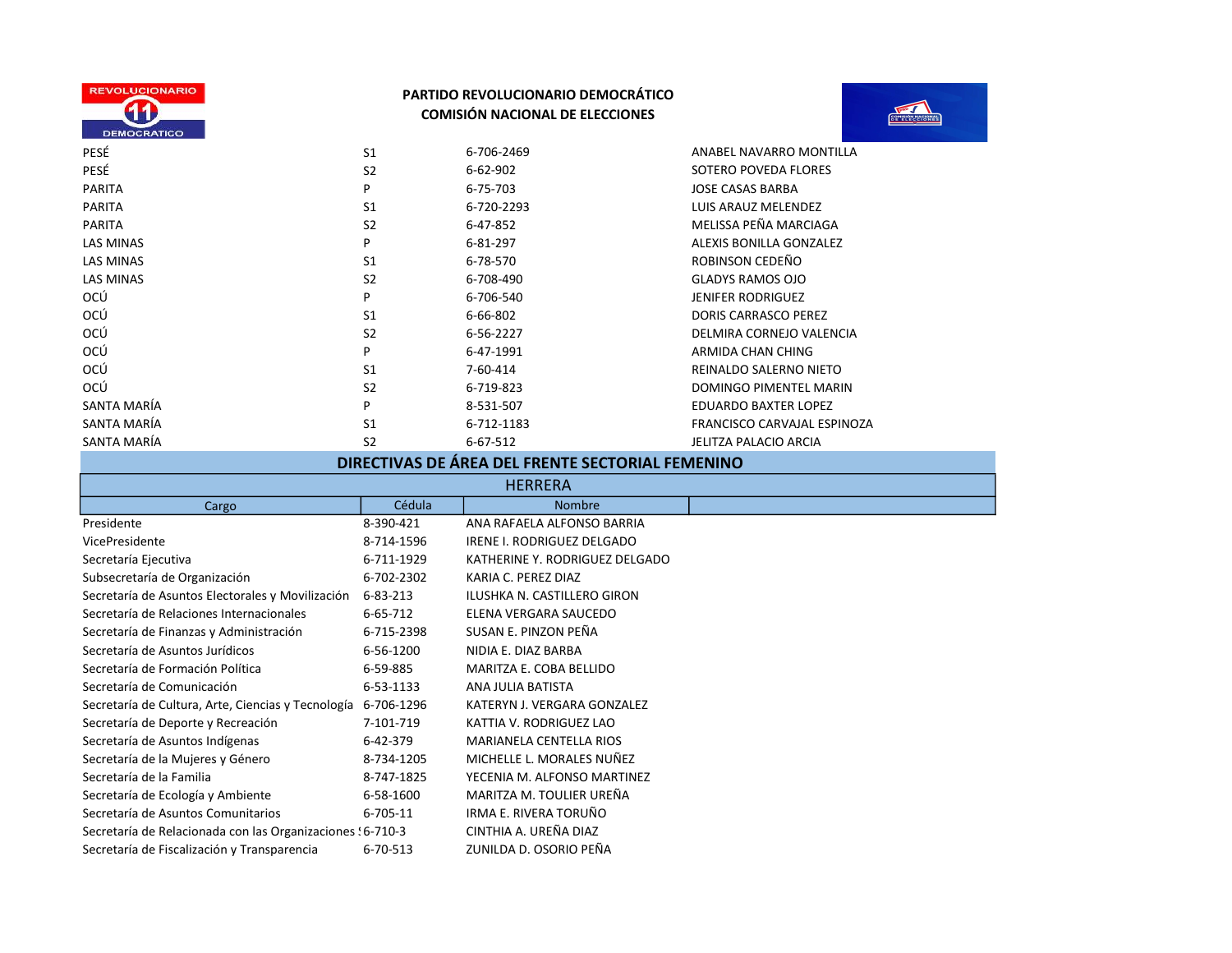



Secretaría de Formación de la Salud Integral 6-717-2046 OSIRIS J. GONZALEZ GUERRA Secretaría de Evaluación y Seguimiento de Metas 6-63-956 ELSA M. CRUZ DIAZ Secretaría de Autogestión  $6-56-605$  EVANGELINA APARICIO LOPEZ Secretaría de Educación y Desarrollo Personal 7-97-3 VIANETH B. VERGARA Secretaría de Ética y Desarrollo Humano 6-53-821 BRUNILDA POLO MARCIAGA

Secretaría de Afrodescendentes y Pueblos Original 8-139-867 CONCEPCION RANGEL PINZON

# DIRECTIVAS DE ÁREA DEL FRENTE SECTORIAL DE LA JUVENTUD

|                                                              |            | <b>HERRERA</b>               |
|--------------------------------------------------------------|------------|------------------------------|
| Cargo                                                        | Cédula     | <b>Nombre</b>                |
| PRESIDENTE                                                   | 6-718-11   | <b>FRANCISCO RAMOS ARCIA</b> |
| <b>VICEPRESIDENTE</b>                                        | 6-720-2229 | ALONSO MARIN CORNEJO         |
| SECRETARÍA EJECUTIVA                                         | 6-722-474  | RODOLFO CALDERON CORRO       |
| SUBSECRETARÍA EJECUTIVA                                      | 6-716-1560 | SIARA RODRIGUEZ FUENTES      |
| SUBSECRETARÍA DE ORGANIZACIÓN                                | 6-717-1443 | HECTOR ARJONA CARRASCO       |
| SECRETARÍA DE FORMACIÓN Y EDUCACIÓN<br>POLÍTICA              | 6-718-1397 | KEYLA POLANCO BARRIA         |
| SECRETARÍA DE ADMINISTRACIÓN Y FINANZAS                      | 9-750-552  | KHATERINE PIMENTEL MOJICA    |
| SECRETARÍA DE ASUNTOS ELECTORALES Y<br>MOVILIZACIÓN          | 6-716-1341 | <b>DIMAS GUTIERREZ PEREZ</b> |
| SECRETARÍA DE ÉTICA Y CONDUCTA POLÍTICA                      | 1-749-2286 | THAIS ALFONSO ERAZO          |
| SECRETARÍA DE PRENSA, PROPAGANDA Y<br>RELACIONES PÚBLICAS    | 6-718-363  | MALCON ARAUZ PIMENTEL        |
| SECRETARÍA DE DEPORTE                                        | 6-717-712  | EDGARDO MURILLO CALDERON     |
| SECRETARÍA DE CULTURA, ARTE, CIENCIAS Y<br><b>TECNOLOGÍA</b> | 8-884-310  | <b>ITZENITH LOPEZ GOVEA</b>  |
| SECRETARÍA DE ASUNTOS COMUNITARIOS                           | 8-947-1875 | <b>EMMA RANGEL LAUCHU</b>    |
| SECRETARÍA DE ASUNTOS ESTUDIANTILES Y<br>PROMOCIÓN JUVENIL   | 6-719-600  | <b>IRIS BARRIA APARICIO</b>  |
| SECRETARÍA DE ECOLOGÍA Y AMBIENTE                            | 6-715-308  | MARIA LOPEZ JIMENEZ          |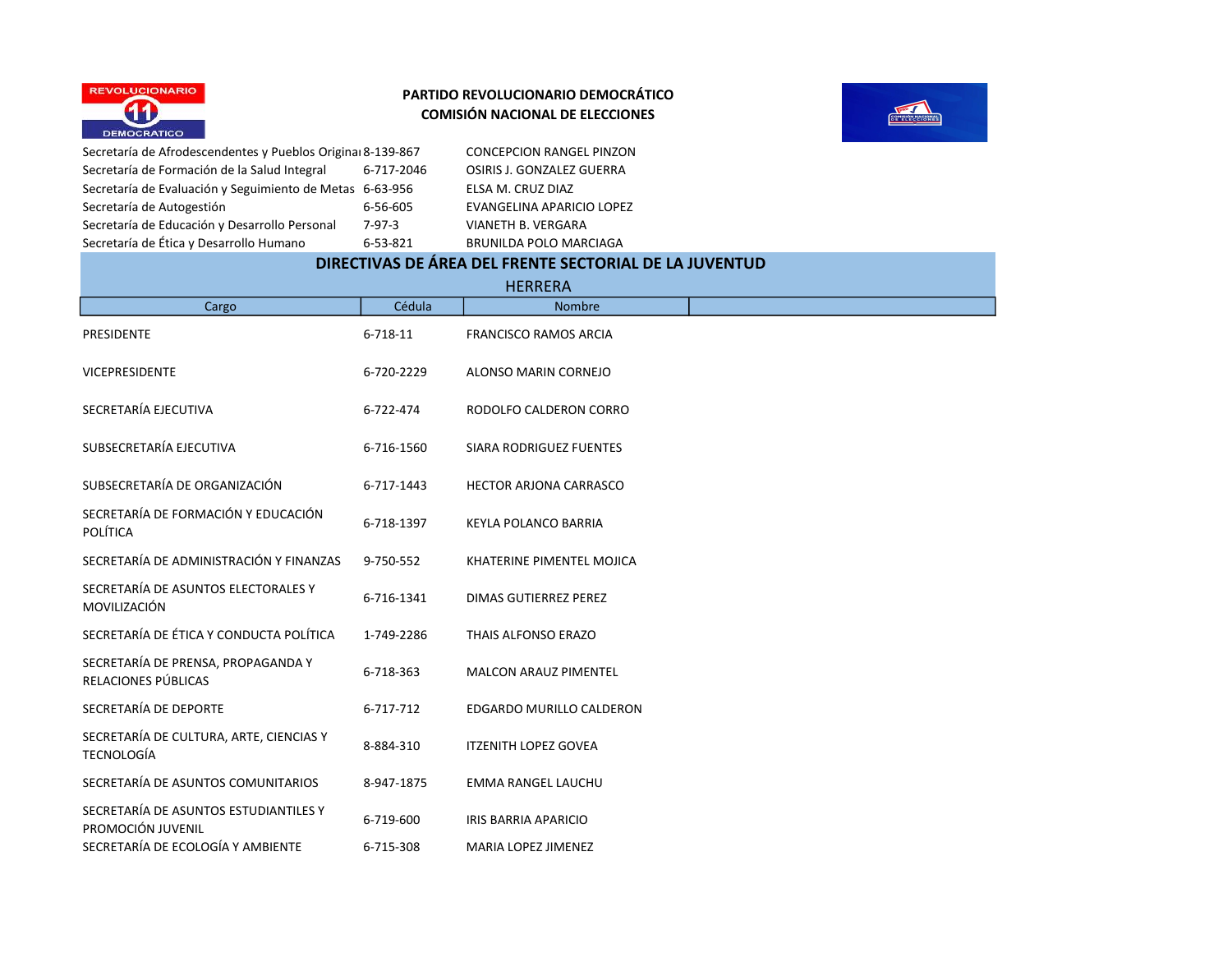



| SECRETARÍA DE RELACIONES CON LAS<br>ORGANIZACIONES SOCIAL           | 6-720-1840     | <b>JUAN MARIN QUINTERO</b>        |                             |
|---------------------------------------------------------------------|----------------|-----------------------------------|-----------------------------|
| SECRETARÍA PARA LA PREVENCIÓN DEL USO Y<br><b>CONSUMO DE DROGAS</b> | 6-715-1486     | <b>JOAQUIN GIL FRANCO</b>         |                             |
|                                                                     |                | ÁREA DE ORGANIZACIÓN              |                             |
|                                                                     |                | <b>LOS SANTOS</b>                 |                             |
| Cargo                                                               | Cédula         | Nombre                            |                             |
| PRESIDENTE                                                          | 7-72-332       | <b>FRANCISCO ISRAEL RODRIGUEZ</b> |                             |
| <b>VICEPRESIDENTE</b>                                               | 7-702-193      | PAULINO DOMINGUEZ ESPINOSA        |                             |
| SECRETARÍA EJECUTIVA                                                | 6-701-837      | ELENIS ROBLES CAMARGO             |                             |
| SECRETARÍA DE ORGANIZACIÓN                                          | 8-406-109      | MIGUEL ACEVEDO MONTERO            |                             |
| SECRETARÍA DE FINANZAS Y ADMINISTRACIÓN                             | 7-118-505      | <b>BLANCA VASQUEZ</b>             |                             |
| SECRETARÍA DE FORMACIÓN Y<br><b>DOCUMENTACIÓN</b>                   | 6-53-961       | <b>OSCAR RIOS SAMANIEGO</b>       |                             |
| SECRETARÍA DE ASUNTOS ELECTORALES                                   | 7-705-2258     | RUBIELA VERGARA BARRIOS           |                             |
| SECRETARÍA DE COMUNICACIÓN                                          | 7-108-717      | <b>INES PEREZ APARICIO</b>        |                             |
| SECRETARÍA DE ASUNTOS COMUNITARIOS                                  | 7-104-740      | ANIBAL DOMINGUEZ FRIAS            |                             |
| SECRETARÍA RELACIONADA CON LAS<br>ORGANIZACIONES SOCIALES           | 7-99-895       | DIMAS SAMANIEGO GUTIERREZ         |                             |
| SECRETARÍA DE CULTURA, DEPORTE Y<br>RECREACIÓN                      | 7-101-929      | DIMAS RIVERA CORDOBA              |                             |
| SECRETARIA DE AMBIENTE                                              | 7-106-733      | <b>INES AFU RODRIGUEZ</b>         |                             |
| SECRETARÍA DE ASUSNTOS LEGALES                                      | 7-703-2411     | ZULEIKA GUTIERREZ GONZALEZ        |                             |
| SECRETARÍA AFRODESCENDIENTES / PUEBLOS<br><b>ORIGINARIOS</b>        | 7-106-655      | ZULEIKA CABALLERO                 |                             |
|                                                                     |                | <b>DIRECTORES NACIONALES</b>      |                             |
|                                                                     |                | <b>LOS SANTOS</b>                 |                             |
| Distrito                                                            | Des. Cargo     | Cédula                            | Nombre                      |
| <b>TONOSÍ</b>                                                       | P              | 7-701-2497                        | AYVAR HERNANDEZ SAAVEDRA    |
| <b>TONOSÍ</b>                                                       | S <sub>1</sub> | 7-702-2323                        | HECTOR SAMANIEGO VILLARREAL |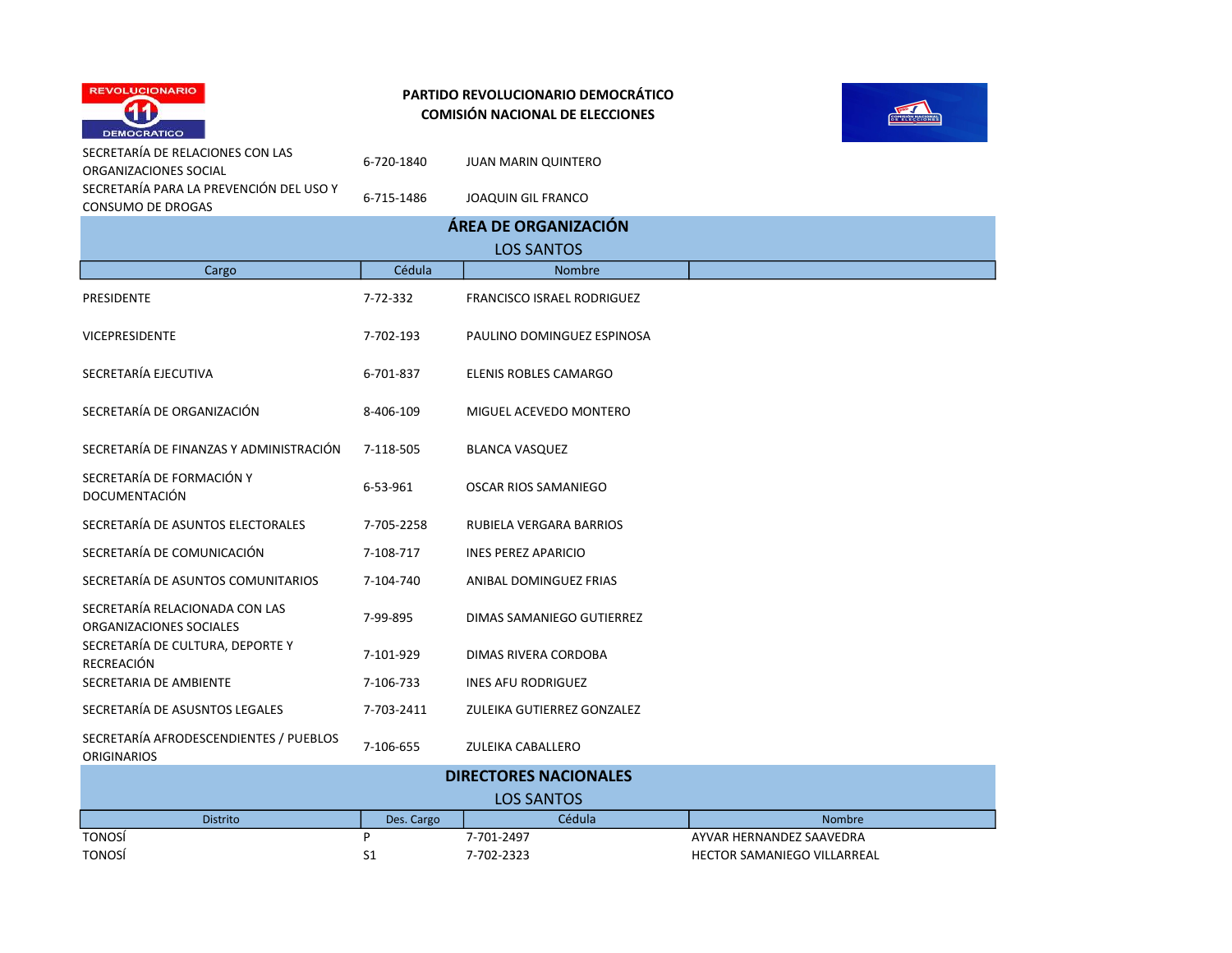



| <b>TONOSÍ</b>     | S <sub>2</sub> | 7-79-477   | DIDIMO BALLESTEROS VEGA            |
|-------------------|----------------|------------|------------------------------------|
| <b>MACARACAS</b>  | P              | 7-85-2149  | <b>ELIECER CORTES</b>              |
| <b>MACARACAS</b>  | S1             | 7-107-556  | <b>CARLOS GONZALEZ</b>             |
| <b>MACARACAS</b>  | S <sub>2</sub> | 7-700-470  | <b>XIOMARA PERALTA</b>             |
| <b>LOS SANTOS</b> | P              | 7-83-191   | <b>VICTOR RAUL RIVERA</b>          |
| <b>LOS SANTOS</b> | S <sub>1</sub> | 7-700-70   | ALEXANDER BATISTA                  |
| <b>LOS SANTOS</b> | S <sub>2</sub> | 6-47-284   | <b>OLGA GUTIERREZ</b>              |
| <b>LOS SANTOS</b> | P              | 7-112-80   | <b>EDILBERTO PERALTA RODRIGUEZ</b> |
| <b>LOS SANTOS</b> | S <sub>1</sub> | 6-75-326   | CARIDAD RODRIGUEZ ESCALONA         |
| <b>LOS SANTOS</b> | S <sub>2</sub> | 7-101-845  | <b>EDWIN FRIAS PEREZ</b>           |
| <b>LOS SANTOS</b> | P              | 6-702-2236 | SAMUEL MORA PEREZ                  |
| <b>LOS SANTOS</b> | S1             | 7-705-413  | RODNEY SAAVEDRA NAVARRO            |
| <b>LOS SANTOS</b> | S <sub>2</sub> | 7-91-515   | <b>LUZ SOLIS REYES</b>             |
| GUARARÉ           | P              | 7-105-99   | <b>OSVALDO CORTEZ BENAVIDES</b>    |
| GUARARÉ           | S1             | 7-706-1038 | <b>JUAN NAVARRO RAMOS</b>          |
| GUARARÉ           | S <sub>2</sub> | 7-110-443  | <b>MARIA JAEN SANCHEZ</b>          |
| <b>POCRÍ</b>      | P              | 7-119-693  | OLEGARIO CEDEÑO SAMANIEGO          |
| POCRÍ             | S <sub>1</sub> | 7-110-54   | <b>TERESA VARGAS</b>               |
| POCRÍ             | S <sub>2</sub> | 7-94-1468  | ANANIAS DOMINGUEZ                  |
| PEDASÍ            | P              | 7-118-505  | BLANCA VASQUEZ CABALLERO           |
| PEDASÍ            | S1             | 7-107-790  | EUCLIDES BALLESTEROS MOSCOSO       |
| PEDASÍ            | S <sub>2</sub> | 7-700-77   | <b>ILKA SORIANO</b>                |
| <b>LAS TABLAS</b> | P              | 8-794-664  | <b>GLADYS SOBRINO CASTILLO</b>     |
| <b>LAS TABLAS</b> | S1             | 7-704-1009 | YAMILETH VERGARA CEDEÑO            |
| <b>LAS TABLAS</b> | S <sub>2</sub> | 7-94-797   | <b>MANUEL SALVADOR CORTEZ</b>      |
| <b>LAS TABLAS</b> | P              | 6-78-205   | FERNANDO GONZALEZ TEJADA           |
| <b>LAS TABLAS</b> | S <sub>1</sub> | 7-122-144  | <b>CARLOS BATISTA GONZALEZ</b>     |
| <b>LAS TABLAS</b> | S <sub>2</sub> | 7-700-2430 | <b>KAYRA VILLARREAL</b>            |

# DIRECTIVAS DE ÁREA DEL FRENTE SECTORIAL FEMENINO

|                                                  |            | <b>LOS SANTOS</b>            |
|--------------------------------------------------|------------|------------------------------|
| Cargo                                            | Cédula     | <b>Nombre</b>                |
| Presidente                                       | 8-510-785  | MILENA JULIO MARTINEZ        |
| VicePresidente                                   | 8-226-1920 | MARISOL SAAVEDRA MONTENEGRO  |
| Secretaría Ejecutiva                             | 6-83-637   | <b>MARLENIS PINTO</b>        |
| Subsecretaría de Organización                    | 7-706-1869 | VIRIDIANA DELGADO UREÑA      |
| Secretaría de Asuntos Electorales y Movilización | 6-86-65    | <b>GLADYS SAAVEDRA PEREZ</b> |
| Secretaría de Relaciones Internacionales         | 7-701-1795 | <b>ODIELCA SOLIS SOLIS</b>   |
| Secretaría de Finanzas y Administración          | 7-701-181  | <b>MARIA REYES VERGARA</b>   |
| Secretaría de Asuntos Jurídicos                  | 7-119-333  | MELISSA GONZALEZ BROCE       |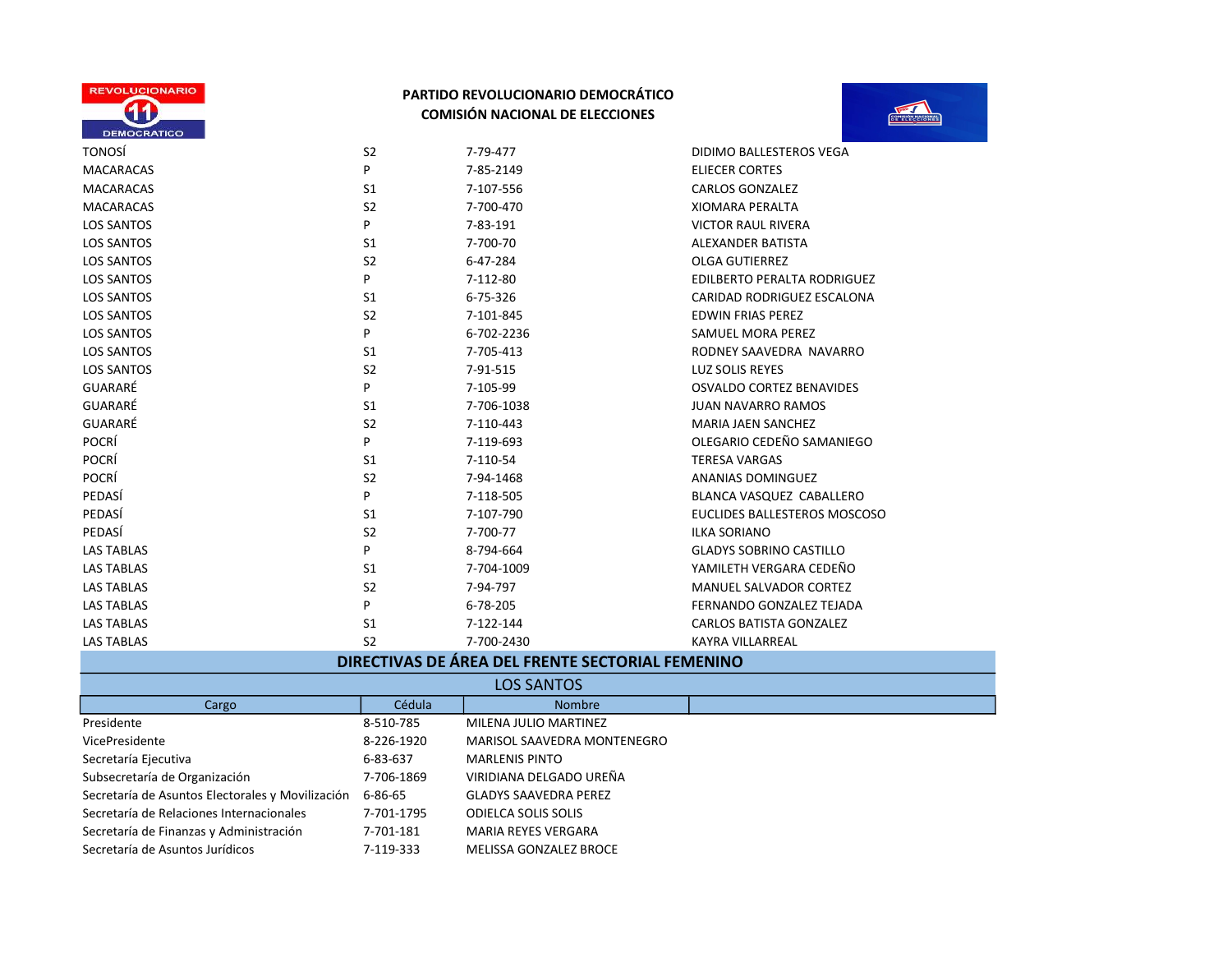



| Secretaría de Formación Política                             | 7-84-1207     | <b>BERTA VIDAL PINTO</b>          |
|--------------------------------------------------------------|---------------|-----------------------------------|
| Secretaría de Comunicación                                   | 7-113-544     | MIRNA MENDIETA VILLAMONTE         |
| Secretaría de Cultura, Arte, Ciencias y Tecnología           | 7-700-2491    | <b>GLORIELA ROBLES RODRIGUEZ</b>  |
| Secretaría de Deporte y Recreación                           | 8-754-2060    | <b>VIVIAN VILLARREAL RANGEL</b>   |
| Secretaría de Asuntos Indígenas                              | 8-739-2090    | <b>JULISSA RODRIGUEZ GONZALEZ</b> |
| Secretaría de la Mujeres y Género                            | 7-706-1544    | SOLANGEL PEREZ DE LEÓN            |
| Secretaría de la Familia                                     | 7-84-1501     | ELIZSABETH GARCIA FRIAS           |
| Secretaría de Ecología y Ambiente                            | 7-88-585      | <b>ZENAIDA FRIAS</b>              |
| Secretaría de Asuntos Comunitarios                           | 7-117-882     | <b>DALYS CORTES DUARTES</b>       |
| Secretaría de Relacionada con las Organizaciones ! 7-84-1507 |               | ESPERANZA SOLIS MARTINEZ          |
| Secretaría de Fiscalización y Transparencia                  | 7-85-867      | NIDIA QUINTERO ALONZO             |
| Secretaría de Afrodescendentes y Pueblos Original 8-340-371  |               | <b>CARMEN BARRIA JAEN</b>         |
| Secretaría de Formación de la Salud Integral                 | 7-110-484     | LOURDES SANCHEZ GONZALEZ          |
| Secretaría de Evaluación y Seguimiento de Metas              | 7-122-956     | NIDIA VASQUEZ OSORIO              |
| Secretaría de Autogestión                                    | 7-70-2347     | <b>FELICIA ESPINO</b>             |
| Secretaría de Educación y Desarrollo Personal                | 7-79-964      | ELVIA PINTO GUTIERREZ             |
| Secretaría de Ética y Desarrollo Humano                      | $7 - 95 - 14$ | DALYS MUDARRA CASTILLERO          |

## DIRECTIVAS DE ÁREA DEL FRENTE SECTORIAL DE LA JUVENTUD

| Cargo                                                  | Cédula     | <b>Nombre</b>                   |
|--------------------------------------------------------|------------|---------------------------------|
| <b>PRESIDENTE</b>                                      | 7-708-1101 | OLMEDO VERGARA VERGARA          |
| <b>VICEPRESIDENTE</b>                                  | 7-707-2408 | <b>CAMILO CARDENAS CORTES</b>   |
| SECRETARÍA EJECUTIVA                                   | 7-708-651  | JACKELINE OSORIO GONZALEZ       |
| SUBSECRETARÍA EJECUTIVA                                | 7-712-983  | SACHARY SAMANIEGO REYES         |
| SUBSECRETARÍA DE ORGANIZACIÓN                          | 7-710-1547 | <b>MOISES CORTES JARAMILLO</b>  |
| SECRETARÍA DE FORMACIÓN Y EDUCACIÓN<br><b>POLÍTICA</b> | 7-708-928  | KATHERINE VILLARREAL VILLARREAL |
| SECRETARÍA DE ADMINISTRACIÓN Y FINANZAS                | 6-717-1436 | EMEDARDO MENDIETA DE LEON       |
| SECRETARÍA DE ASUNTOS ELECTORALES Y<br>MOVILIZACIÓN    | 7-707-1873 | OLIVER DE FRIAS VASQUEZ         |
| SECRETARÍA DE ÉTICA Y CONDUCTA POLÍTICA                | 6-720-1723 | ADAM VILLARREAL CABALLERO       |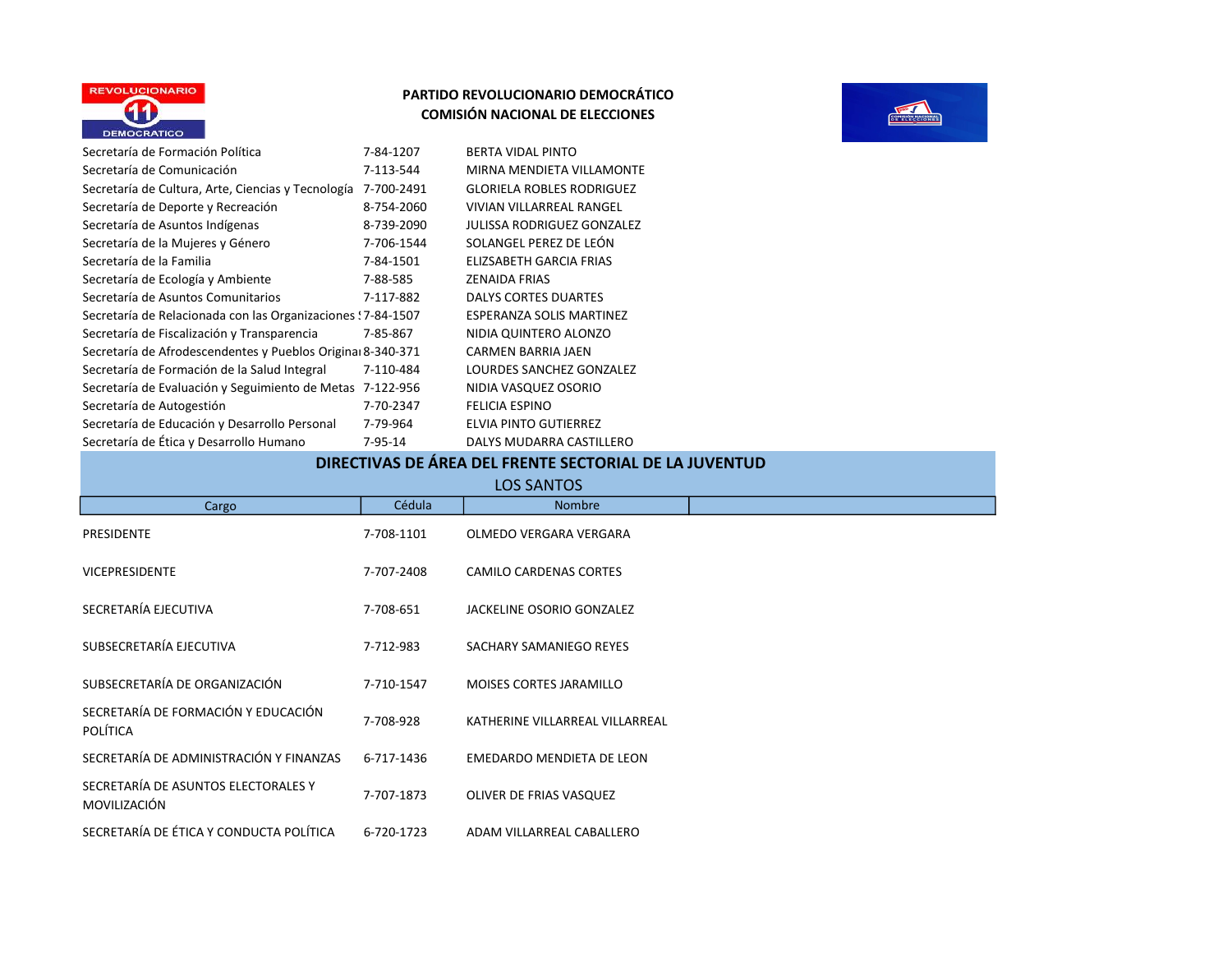



| SECRETARÍA DE PRENSA, PROPAGANDA Y<br>RELACIONES PÚBLICAS           | 8-878-2128 | JUAN MENDOZA GONZALEZ         |
|---------------------------------------------------------------------|------------|-------------------------------|
| SECRETARÍA DE DEPORTE                                               | 7-707-2405 | ROBERTO CONSUEGRA BARRIOS     |
| SECRETARÍA DE CULTURA, ARTE, CIENCIAS Y<br>TECNOLOGÍA               | 7-710-502  | ABDIEL CEDEÑO CABALLERO       |
| SECRETARÍA DE ASUNTOS COMUNITARIOS                                  | 7-709-2373 | EIMY ESPINO SORIANO           |
| SECRETARÍA DE ASUNTOS ESTUDIANTILES Y<br>PROMOCIÓN JUVENIL          | 7-710-1380 | NAZARETH HERNANDEZ JUAREZ     |
| SECRETARÍA DE ECOLOGÍA Y AMBIENTE                                   | 7-710-614  | YESENIA REYES MITRE           |
| SECRETARÍA DE RELACIONES CON LAS<br>ORGANIZACIONES SOCIAL           | 7-708-2023 | <b>KAREN VERGARA CARDENAS</b> |
| SECRETARÍA PARA LA PREVENCIÓN DEL USO Y<br><b>CONSUMO DE DROGAS</b> | 6-722-2208 | HILARY DE LEON POVEDA         |

| ÁREA DE ORGANIZACIÓN |  |  |
|----------------------|--|--|
|                      |  |  |

| <b>VERAGUAS</b>                                           |            |                                |  |  |
|-----------------------------------------------------------|------------|--------------------------------|--|--|
| Cargo                                                     | Cédula     | <b>Nombre</b>                  |  |  |
| PRESIDENTE                                                | 9-709-740  | LUIS CRUZ VARGAS               |  |  |
| <b>VICEPRESIDENTE</b>                                     | 9-202-659  | <b>JOSE VALENCIA ABREGO</b>    |  |  |
| SECRETARÍA EJECUTIVA                                      | 9-711-1436 | LUIS ABREGO CAMPOS             |  |  |
| SECRETARÍA DE ORGANIZACIÓN                                | 9-206-138  | BENIGNO RUJANO MURILLO         |  |  |
| SECRETARÍA DE FINANZAS Y ADMINISTRACIÓN                   | 9-115-1551 | AIDA RODRIGUEZ MURILLO         |  |  |
| SECRETARÍA DE FORMACIÓN Y<br><b>DOCUMENTACIÓN</b>         | 9-202-314  | ARACELYS CASTILLO MOJICA       |  |  |
| SECRETARÍA DE ASUNTOS ELECTORALES                         | 9-98-923   | <b>JORGE CASTILLO TORRES</b>   |  |  |
| SECRETARÍA DE COMUNICACIÓN                                | 9-731-1876 | NAYARITH GONZALEZ GONZALEZ     |  |  |
| SECRETARÍA DE ASUNTOS COMUNITARIOS                        | 9-134-816  | NIDIA RODRIGUEZ NARANJO        |  |  |
| SECRETARÍA RELACIONADA CON LAS<br>ORGANIZACIONES SOCIALES | 8-500-192  | <b>JUAN BARSALLO PEREZ</b>     |  |  |
| SECRETARÍA DE CULTURA, DEPORTE Y<br>RECREACIÓN            | 9-716-929  | NIDIA RUIZ CAMAÑO              |  |  |
| SECRETARIA DE AMBIENTE                                    | 9-713-2306 | <b>JUANA RODRIGUEZ JIMENEZ</b> |  |  |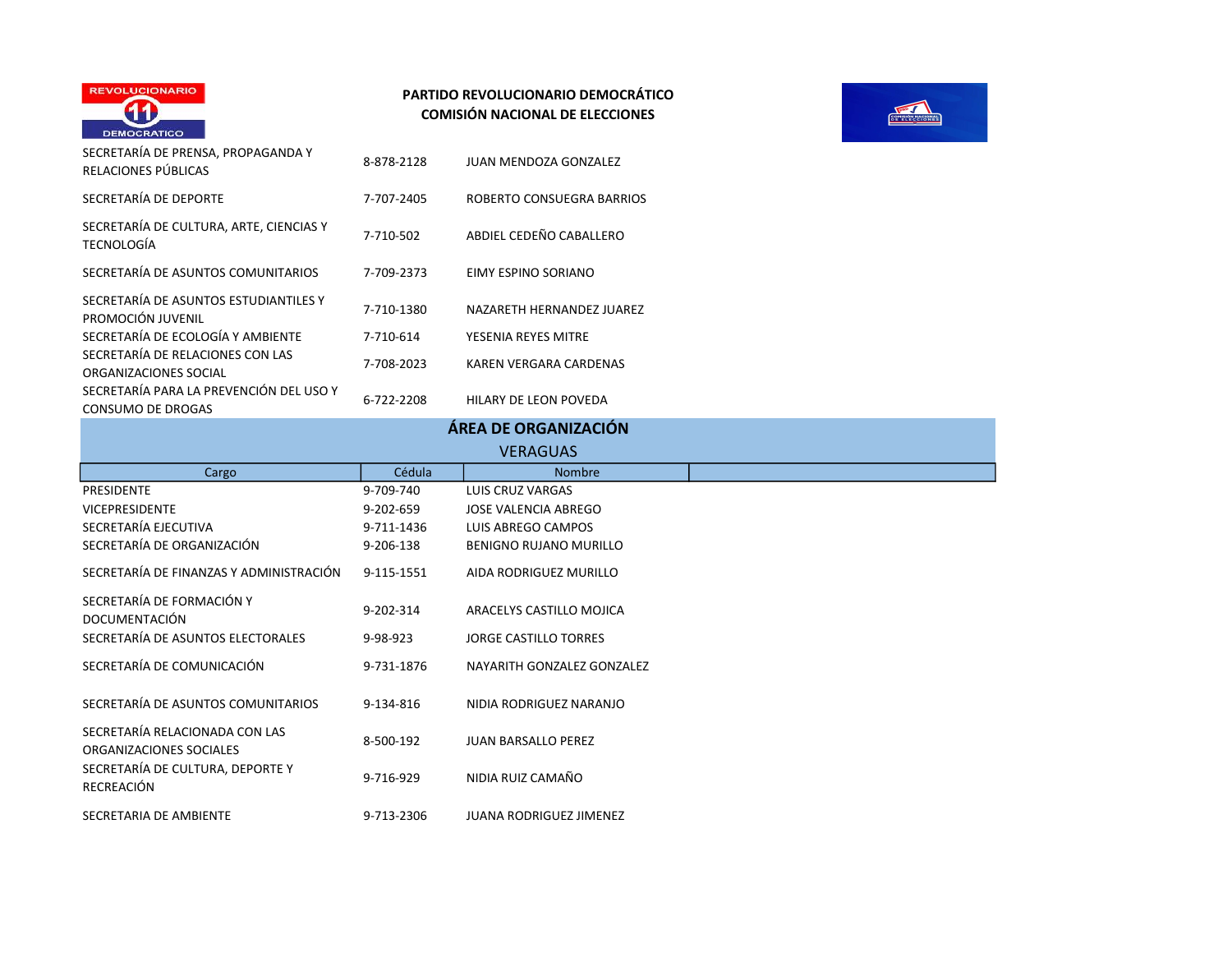



SECRETARÍA AFRODESCENDIENTES / PUEBLOS ORIGINARIOS

SECRETARÍA DE ASUSNTOS LEGALES 9-712-2122 OMAR FERDINEZ RODRIGUEZ

9-711-129 MARIA RIVAS CASTILLO

| <b>ORIGINARIOS</b><br><b>DIRECTORES NACIONALES</b> |                |            |                                     |  |  |
|----------------------------------------------------|----------------|------------|-------------------------------------|--|--|
| <b>VERAGUAS</b>                                    |                |            |                                     |  |  |
| <b>Distrito</b>                                    | Des. Cargo     | Cédula     | Nombre                              |  |  |
| <b>SANTIAGO</b>                                    | P              | 6-703-784  | ROBERTO O. SPIEGEL CARRIZO          |  |  |
| <b>SANTIAGO</b>                                    | S <sub>1</sub> | 9-751-2274 | ANA G. CAMARENA ALVAREZ             |  |  |
| SANTIAGO                                           | S <sub>2</sub> | 9-123-2173 | <b>HERMINIO MUÑOZ VALDEZ</b>        |  |  |
| <b>SANTIAGO</b>                                    | P              | 9-122-927  | SIXTO A. GONZALEZ ATENCIO           |  |  |
| <b>SANTIAGO</b>                                    | S <sub>1</sub> | 9-213-579  | <b>GABRIELA DEL C. GARCIA ALAIN</b> |  |  |
| SANTIAGO                                           | S <sub>2</sub> | 9-155-566  | LESBIA PITANO ATENCIO               |  |  |
| SANTIAGO                                           | P              | 9-705-1243 | ABRAHAM RAMIREZ GUARDIA             |  |  |
| <b>SANTIAGO</b>                                    | S <sub>1</sub> | 6-81-48    | AMERICA CHAVARRIA GONZALEZ          |  |  |
| <b>SANTIAGO</b>                                    | S <sub>2</sub> | 9-98-173   | <b>HAYDEE GUARDIA TORRES</b>        |  |  |
| SANTIAGO                                           | P              | 9-713-726  | ANA ZULETA MADRIZ                   |  |  |
| <b>SANTIAGO</b>                                    | S <sub>1</sub> | 9-129-892  | RAFFOUL ARAB PINZON                 |  |  |
| SANTIAGO                                           | S <sub>2</sub> | 8-455-723  | LORENA CASTILLO URRIOLA             |  |  |
| SANTIAGO                                           | P              | 9-148-921  | <b>ERIC RAMOS</b>                   |  |  |
| <b>SANTIAGO</b>                                    | S <sub>1</sub> | 9-127-64   | <b>FRANKLIN VEGA PERALTA</b>        |  |  |
| SANTIAGO                                           | S <sub>2</sub> | 9-130-603  | KERVINS BALZA SOLANILLA             |  |  |
| SANTIAGO                                           | P              | 9-704-1027 | RAUL ABREGO AGUDO                   |  |  |
| SANTIAGO                                           | S <sub>1</sub> | 6-49-2598  | AIDA ORTEGA AGRAZAL                 |  |  |
| SANTIAGO                                           | S <sub>2</sub> | 4-137-2388 | NUVIA HERNANDEZ ACOSTA              |  |  |
| SANTIAGO                                           | P              | 9-150-891  | ADONIS MARIN MOJICA                 |  |  |
| SANTIAGO                                           | S <sub>1</sub> | 2-134-305  | <b>GERALL CASTRO VALDES</b>         |  |  |
| SANTIAGO                                           | S <sub>2</sub> | 9-192-219  | CELIA RODRIGUEZ CASTILLO            |  |  |
| SANTIAGO                                           | P              | 9-703-2230 | MIGUEL DE LEON GONZALEZ             |  |  |
| SANTIAGO                                           | S <sub>1</sub> | 9-218-411  | ALEXIS MORDOCK AMORES               |  |  |
| <b>SANTIAGO</b>                                    | S <sub>2</sub> | 6-49-1316  | NUBIA MURILLO AIZPRUA               |  |  |
| SONA                                               | P              | 9-210-208  | ARIEL ALBA PEÑALBA                  |  |  |
| SONA                                               | S1             | 9-212-943  | <b>MARCOS RODRIGUEZ ORTIZ</b>       |  |  |
| SONA                                               | S <sub>2</sub> | 9-704-878  | EYDA DE LEON PEÑA                   |  |  |
| SONA                                               | P              | 8-754-711  | LUIS ABREGO DUARTE                  |  |  |
| SONA                                               | S <sub>1</sub> | 9-743-2154 | ANIRUD ORTIZ HIDALGO                |  |  |
| SONA                                               | S <sub>2</sub> | 9-102-1205 | LUIS A. BAZAN GONZALEZ              |  |  |
| SONA                                               | P              | 9-106-1358 | AZAEL VASQUEZ MONTENEGRO            |  |  |
| SONA                                               | S <sub>1</sub> | 9-174-668  | JUANA SANCHEZ HERNANDEZ             |  |  |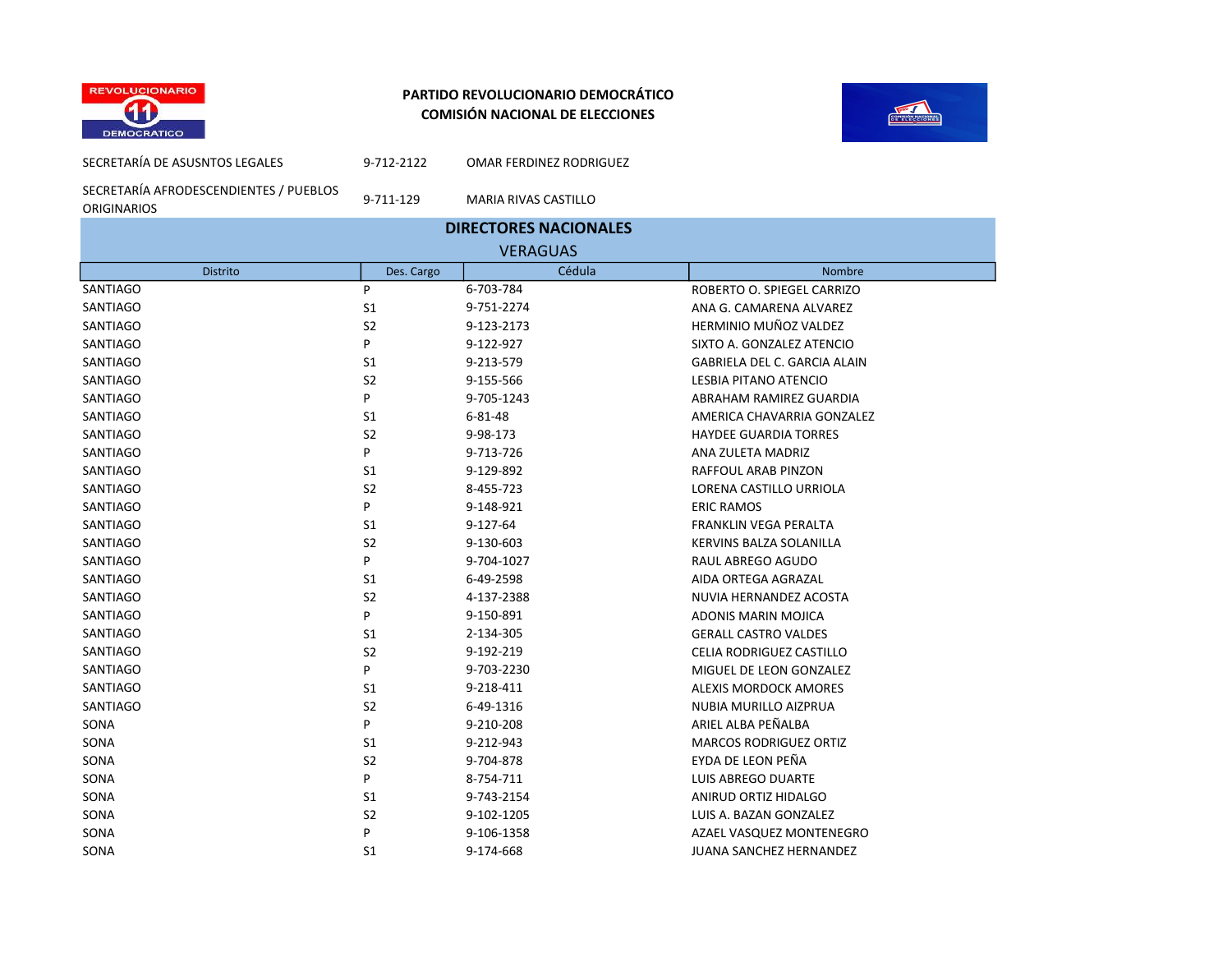



| SONA                  | S <sub>2</sub> | 9-704-2141                                       | <b>EUCLIDES AMORES AMORES</b>        |
|-----------------------|----------------|--------------------------------------------------|--------------------------------------|
| LA MESA               | P              | 9-123-477                                        | JOSE DAVID JIMENEZ BARRIOS           |
| LA MESA               | S1             | 8-490-821                                        | ULISES BERNARDO DE GRACIA BARSALLO   |
| LA MESA               | S <sub>2</sub> | 9-205-179                                        | <b>MARLENIS ALVAREZ CONCEPCION</b>   |
| <b>LAS PALMAS</b>     | P              | 9-207-741                                        | <b>MARCOS CASTILLO TORRES</b>        |
| LAS PALMAS            | S1             | 9-105-2695                                       | <b>EDDA MONTEMAYOR GUERRA</b>        |
| <b>LAS PALMAS</b>     | S <sub>2</sub> | 9-148-757                                        | AMPARO GARCIA RODRIGUEZ              |
| <b>SAN FRANCISCO</b>  | P              | 9-126-270                                        | <b>DESMANS RODRIGUEZ RODRIGUEZ</b>   |
| <b>SAN FRANCISCO</b>  | S <sub>1</sub> | 9-167-869                                        | <b>APOLONIA URRIOLA</b>              |
| <b>SAN FRANCISCO</b>  | S <sub>2</sub> | 9-115-1780                                       | CALIXTO RODRIGUEZ CONCEPCION         |
| <b>SANTA FE</b>       | P              | 9-104-903                                        | OMAIRA ABREGO GONZALEZ               |
| <b>SANTA FE</b>       | S1             | 9-165-958                                        | <b>EDILBERTO VALDES PEREZ</b>        |
| <b>SANTA FE</b>       | S <sub>2</sub> | 9-718-983                                        | <b>BLADIMIR RODRIGUEZ CONCEPCION</b> |
| <b>SANTA FE</b>       | P              | 4-712-1211                                       | LUIS CUBILLA PINEDA                  |
| <b>SANTA FE</b>       | S1             | 9-105-1317                                       | LEONEL RODRIGUEZ RODRIGUEZ           |
| <b>SANTA FE</b>       | S <sub>2</sub> | 9-216-216                                        | <b>GRICELDA FORBES</b>               |
| CALOBRE               | P              | 8-530-2455                                       | FERMIN SALDAÑA GARCIA                |
| CALOBRE               | S1             | 9-723-1232                                       | DIANA C. GARCIA MUÑOZ                |
| CALOBRE               | S <sub>2</sub> | 9-181-822                                        | LUIS HURTADO NUÑEZ                   |
| CAÑAZAS               | P              | 9-722-544                                        | <b>EUGENIO BERNAL ORTIZ</b>          |
| CAÑAZAS               | S1             | 9-121-687                                        | MISAEL ALVAREZ ALVAREZ               |
| CAÑAZAS               | S <sub>2</sub> | 8-383-591                                        | <b>ZAIDA TELLO GARCIA</b>            |
| <b>ATALAYA</b>        | P              | 9-187-186                                        | <b>ROBIN SANTOS</b>                  |
| <b>ATALAYA</b>        | S1             | $9 - 69 - 55$                                    | EDUARDO MARIN                        |
| <b>ATALAYA</b>        | S <sub>2</sub> | 9-199-355                                        | <b>BIRIDIANA APARICIO LUQUE</b>      |
| <b>MONTIJO</b>        | P              | 9-118-2537                                       | ALBERTO MELAMED GONZALEZ             |
| <b>MONTIJO</b>        | S1             | 9-709-118                                        | <b>FREDY GONZALEZ VEGA</b>           |
| <b>MONTIJO</b>        | S <sub>2</sub> | 9-708-14-08                                      | CELIA SANJUR ADAMES                  |
| RIO DE JESUS          | P              | 9-178-177                                        | <b>RICARDO TORRES DIAZ</b>           |
| RIO DE JESUS          | S1             | 9-706-2111                                       | JAIME CALLES YAÑEZ                   |
| RIO DE JESUS          | S <sub>2</sub> | 9-218-843                                        | AMALIA SUAZO HERRERA                 |
| <b>MARIATO</b>        | P              | 9-701-366                                        | EDUARDO MEDINA RICO                  |
| <b>MARIATO</b>        | S1             | 7-700-1592                                       | <b>GISELA BARRIOS QUINTERO</b>       |
| <b>MARIATO</b>        | S <sub>2</sub> | 9-162-927                                        | ELVIA GIL GONZALEZ                   |
|                       |                | DIRECTIVAS DE ÁREA DEL FRENTE SECTORIAL FEMENINO |                                      |
|                       |                | VERAGUAS                                         |                                      |
| Cargo                 | Cédula         | <b>Nombre</b>                                    |                                      |
| PRESIDENTE            | 8-772-1511     | SHERLIN AIZPRUA BATISTA                          |                                      |
| <b>VICEPRESIDENTE</b> | 9-706-105      | <b>MARCELA RIOS RODRIGUEZ</b>                    |                                      |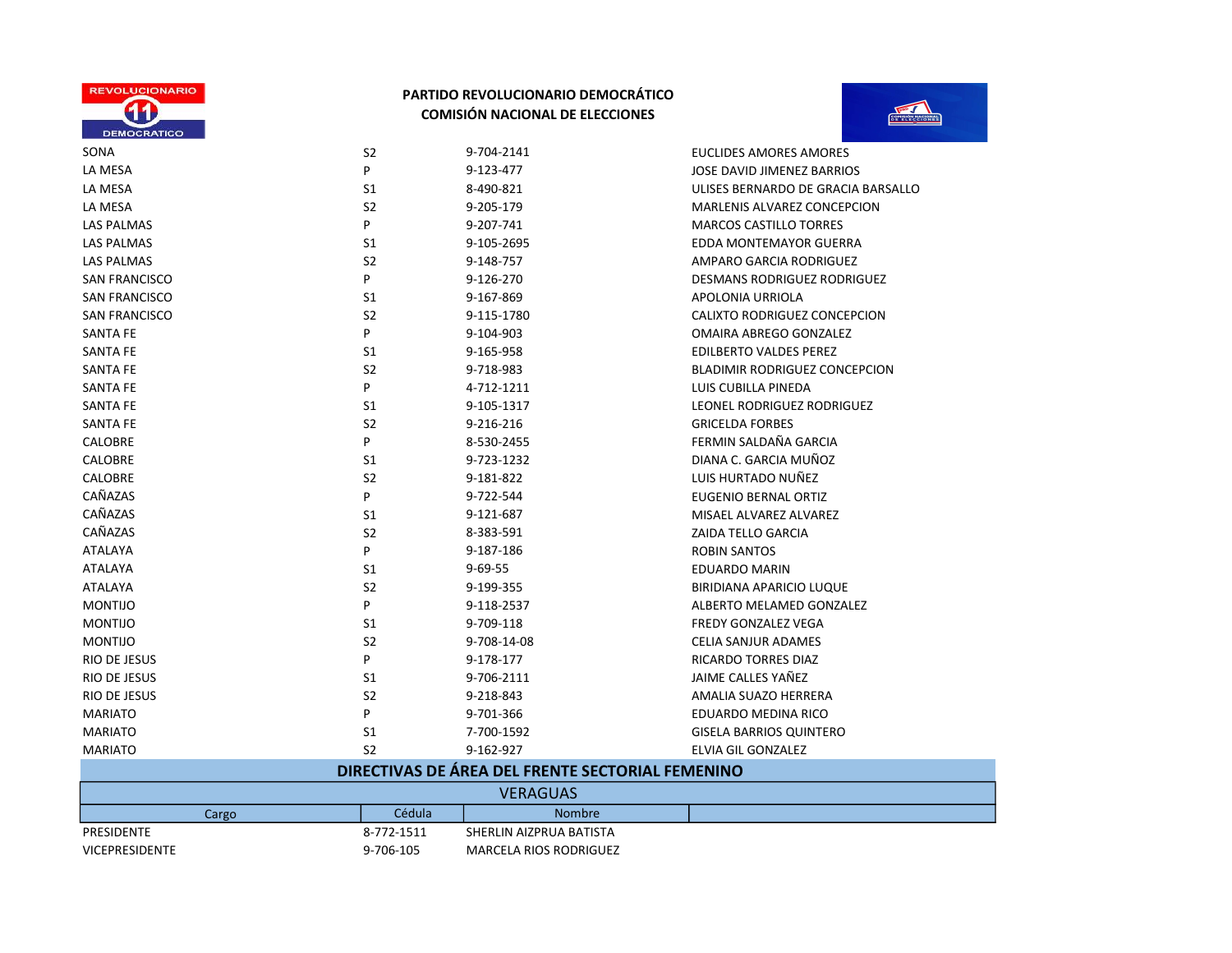

| SECRETARÍA EJECUTIVA<br>SUBSECRETARÍA DE ORGANIZACIÓN<br>SECRETARÍA DE ASUNTOS ELECTORALES Y     | 9-155-566<br>9-203-59               | LESBIA PITANO ATENCIO<br>MILAGRO NARANJO                                                |
|--------------------------------------------------------------------------------------------------|-------------------------------------|-----------------------------------------------------------------------------------------|
| MOVILIZACIÓN                                                                                     | 9-150-233                           | LUDOVINA GONZALEZ VEGA                                                                  |
| SECRETARÍA DE RELACIONES INTERNACIONALES                                                         | 9-750-868                           | <b>ANDRID SOLIS CASTILLO</b>                                                            |
| SECRETARÍA DE FINANZAS Y ADMINISTRACIÓN                                                          | 9-712-2417                          | CANDIDA CASTRELLON GUERRERO                                                             |
| SECRETARÍA DE ASUNTOS JURÍDICOS<br>SECRETARÍA DE FORMACIÓN POLÍTICA                              | 9-725-19                            | YULIANA GUEVARA ROSAS<br>ROSMERY MOJICA CRUZ                                            |
| SECRETARÍA DE COMUNICACIÓN                                                                       | 9-702-153<br>4-705-2497             | <b>ANA SANCHEZ</b>                                                                      |
| SECRETARÍA DE CULTURA, ARTE, CIENCIAS Y<br>TECNOLOGÍA                                            | 9-710-1008                          | RAYZA BARSALLO                                                                          |
| SECRETARÍA DE DEPORTE Y RECREACIÓN                                                               | 9-126-636                           | FATIMA MENDOZA CASTILLO                                                                 |
| SECRETARÍA DE ASUNTOS INDÍGENAS<br>SECRETARÍA DE LA MUJERES Y GÉNERO<br>SECRETARÍA DE LA FAMILIA | 9-746-512<br>8-498-335<br>9-203-873 | <b>JENIFER CAMARENA CRUZ</b><br><b>ZULEYKA BARTON MORENO</b><br>SARAI CASTILLO DE CANTO |
| SECRETARÍA DE ECOLOGÍA Y AMBIENTE                                                                | 8-278-137                           | ROXANA ROMERO SANCHEZ                                                                   |
| SECRETARÍA DE ASUNTOS COMUNITARIOS                                                               | 2-139-262                           | <b>ANA MORENO</b>                                                                       |
| SECRETARÍA DE RELACIONADA CON LAS<br>ORGANIZACIONES SOCIAL                                       | 8-516-548                           | <b>IVONNE GONZALEZ GONZALEZ</b>                                                         |
| SECRETARÍA DE FISCALIZACIÓN Y<br><b>TRANSPARENCIA</b>                                            | 9-723-976                           | YARISBETH CAMARENA VILLARREAL                                                           |
| SECRETARÍA DE AFRODESCENDENTES Y PUEBLOS<br><b>ORIGINARIOS</b>                                   | 9-725-2203                          | SARIBEL RODRIGUEZ DE ARAUZ                                                              |
| SECRETARÍA DE FORMACIÓN DE LA SALUD<br><b>INTEGRAL</b>                                           | 8-318-560                           | ZULEIKA DE LEON TUÑON                                                                   |
| SECRETARÍA DE EVALUACIÓN Y SEGUIMIENTO DE<br><b>METAS</b>                                        | 9-198-483                           | SORAYA VILLARREAL HERNANDEZ                                                             |
| SECRETARÍA DE AUTOGESTIÓN                                                                        | 9-733-63                            | <b>MARIBEL RODRIGUEZ BARRIA</b>                                                         |
| SECRETARÍA DE EDUCACIÓN Y DESARROLLO<br>PROFESIONAL                                              | 9-160-419                           | DIANA ALVAREZ LEONES                                                                    |
| SECRETARÍA DE ÉTICA Y DESARROLLO HUMANO                                                          | 9-702-2051                          | OSIRIS QUINTERO JIMENEZ                                                                 |



## DIRECTIVAS DE ÁREA DEL FRENTE SECTORIAL DE LA JUVENTUD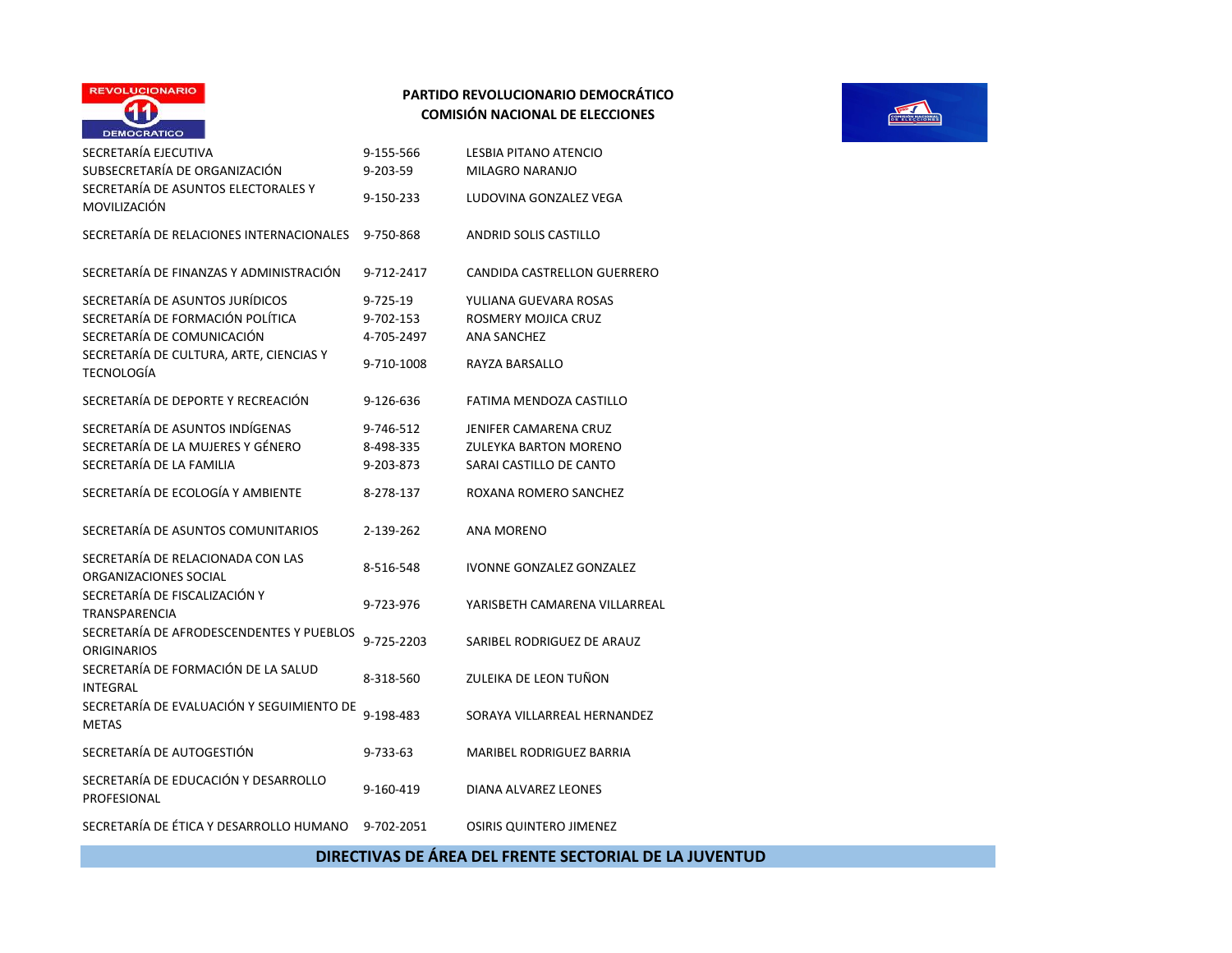



| <b>VERAGUAS</b>                                              |             |                                 |  |  |
|--------------------------------------------------------------|-------------|---------------------------------|--|--|
| Cargo                                                        | Cédula      | <b>Nombre</b>                   |  |  |
| <b>PRESIDENTE</b>                                            | 9-743-2263  | <b>EMILY RODRIGUEZ GARCIA</b>   |  |  |
| <b>VICEPRESIDENTE</b>                                        | 9-754-944   | ALEJANDRO CARREÑO VEGA          |  |  |
| SECRETARÍA EJECUTIVA                                         | 9-746-1781  | <b>JESUS ESCOBAR ZEBALLOS</b>   |  |  |
| SUBSECRETARÍA EJECUTIVA                                      | 9-760-328   | <b>ITZEL VALENCIA MARTINEZ</b>  |  |  |
| SUBSECRETARÍA DE ORGANIZACIÓN                                | 9-750-2274  | CRISTINA MADRID MOJICA          |  |  |
| SECRETARÍA DE FORMACIÓN Y EDUCACIÓN<br><b>POLÍTICA</b>       | 9-749-1341  | <b>ALBA RODRIGUEZ GARCIA</b>    |  |  |
| SECRETARÍA DE ADMINISTRACIÓN Y FINANZAS                      | 9-739-804   | <b>MAYRA MONTALVO HERNANDEZ</b> |  |  |
| SECRETARÍA DE ASUNTOS ELECTORALES Y<br>MOVILIZACIÓN          | 9-742-250   | <b>CESAR TEJADA GONZALEZ</b>    |  |  |
| SECRETARÍA DE ÉTICA Y CONDUCTA POLÍTICA                      | 9-751-626   | YORLENYS RODRIGUEZ PINEDA       |  |  |
| SECRETARÍA DE PRENSA, PROPAGANDA Y<br>RELACIONES PÚBLICAS    | 8-896-1427  | MELQUISEDEC MEDINA ALMANZA      |  |  |
| SECRETARÍA DE DEPORTE                                        | 9-750-36    | SAINER CASTRO ARANDA            |  |  |
| SECRETARÍA DE CULTURA, ARTE, CIENCIAS Y<br><b>TECNOLOGÍA</b> | 9-741-362   | JAIME SANTAMARIA RAMOS          |  |  |
| SECRETARÍA DE ASUNTOS COMUNITARIOS                           | 9-746-64    | NIDIA MOJICA GONZALEZ           |  |  |
| SECRETARÍA DE ASUNTOS ESTUDIANTILES Y<br>PROMOCIÓN JUVENIL   | 9-750-686   | ARIEL MOJICA DE LEON            |  |  |
| SECRETARÍA DE ECOLOGÍA Y AMBIENTE                            | 6-724-1324  | ALEX GONZALEZ SANTOS            |  |  |
| SECRETARÍA DE RELACIONES CON LAS<br>ORGANIZACIONES SOCIAL    | 9-743-2049  | LOURIS SERRANO GONZALEZ         |  |  |
| SECRETARÍA PARA LA PREVENCIÓN DEL USO Y<br>CONSUMO DE DROGAS | 9-753-1741  | DAVID PEREZ SANTOS              |  |  |
|                                                              |             | ÁREA DE ORGANIZACIÓN            |  |  |
|                                                              |             | <b>GUNA YALA 10-1</b>           |  |  |
| Cargo                                                        | Cédula      | <b>Nombre</b>                   |  |  |
| PRESIDENTE                                                   | 8-427-574   | <b>BENIGNO FERNÁNDEZ</b>        |  |  |
| <b>VICEPRESIDENTE</b>                                        | 10-702-1670 | ATILIO PATIÑO                   |  |  |
| SECRETARÍA EJECUTIVA                                         | 10-6-2149   | PETITA AYARZA                   |  |  |
| SECRETARÍA DE ORGANIZACIÓN                                   | 8-846-299   | REYNALDO JIMÉNEZ                |  |  |
| SECRETARÍA DE FINANZAS Y ADMINISTRACIÓN                      | 10-6-2726   | ALTAGRACIA GERNADO              |  |  |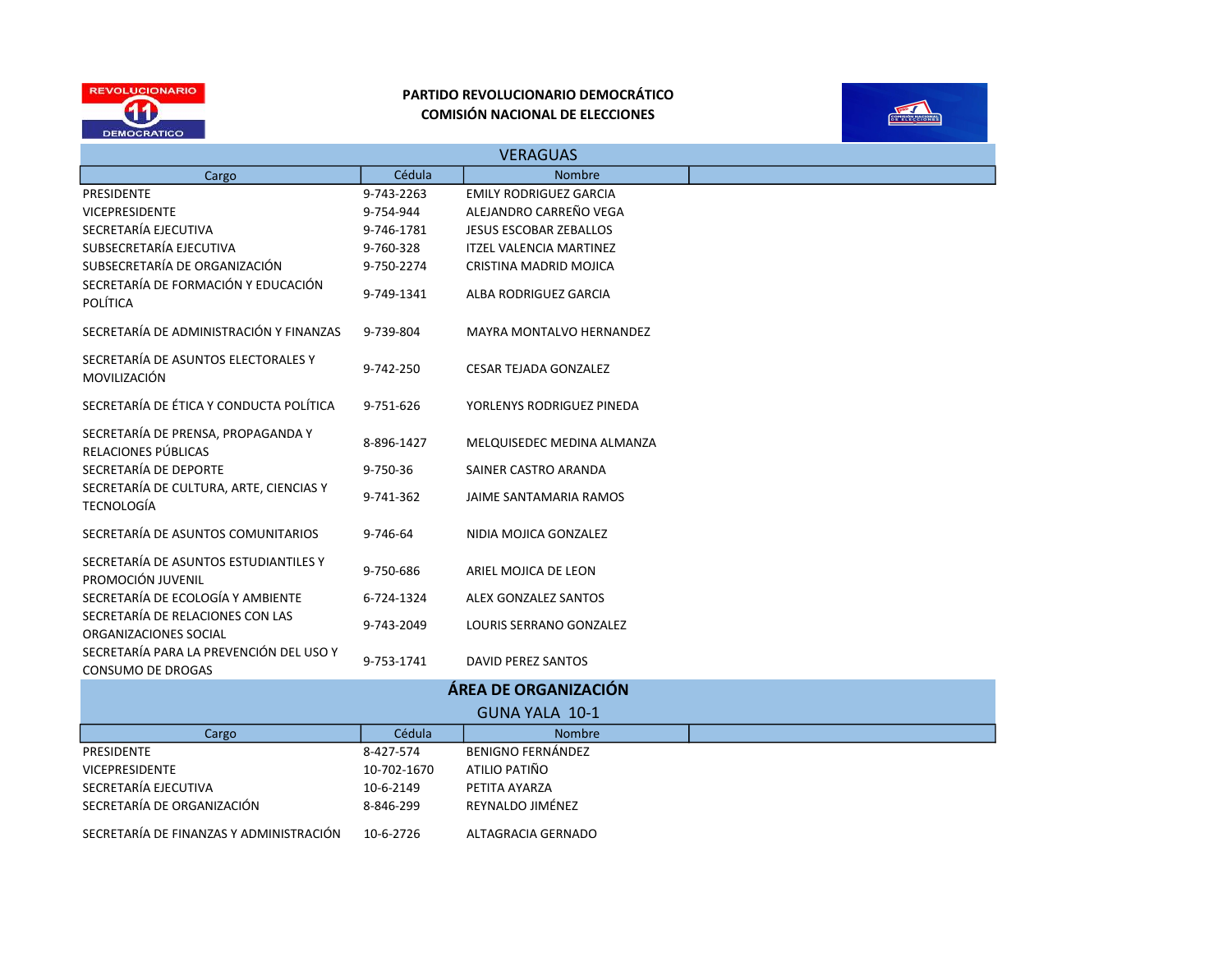



| SECRETARÍA DE FORMACIÓN Y<br><b>DOCUMENTACIÓN</b>               | 10-700-1840            | ALAN HERNÁNDEZ                     |
|-----------------------------------------------------------------|------------------------|------------------------------------|
| SECRETARÍA DE ASUNTOS ELECTORALES<br>SECRETARÍA DE COMUNICACIÓN | 8-721-210<br>10-28-703 | JAIRO GONZÁLEZ<br>RUBIELA GONZÁLEZ |
| SECRETARÍA DE ASUNTOS COMUNITARIOS                              | 8-846-136              | <b>DIOGENES LASSO</b>              |
| SECRETARÍA RELACIONADA CON LAS<br>ORGANIZACIONES SOCIALES       | 10-705-1492            | LUISA LÓPEZ                        |
| SECRETARÍA DE CULTURA, DEPORTE Y<br><b>RECREACIÓN</b>           | 8-821-1977             | <b>BASILIANA PÉREZ</b>             |
| SECRETARIA DE AMBIENTE                                          | 10-705-805             | <b>JESSY PORRAS</b>                |
| SECRETARÍA DE ASUSNTOS LEGALES                                  | 10-32-689              | FLORISDELIA FERNÁNDEZ              |
| SECRETARÍA AFRODESCENDIENTES / PUEBLOS<br><b>ORIGINARIOS</b>    | 10-706-474             | YANELY DE LEÓN                     |

|  |  |  |  | <b>DIRECTORES NACIONALES</b> |  |
|--|--|--|--|------------------------------|--|
|--|--|--|--|------------------------------|--|

| GUNA YALA 10-1       |                |            |                             |  |
|----------------------|----------------|------------|-----------------------------|--|
| <b>CORREGIMIENTO</b> | Des. Cargo     | Cédula     | <b>Nombre</b>               |  |
| COMARCA KUNA YALA    |                | 10-32-567  | <b>MIXCELIO PEREA</b>       |  |
| COMARCA KUNA YALA    | S1             | 10-6-2726  | ALTAGRACIA GERNADO          |  |
| COMARCA KUNA YALA    | S <sub>2</sub> | 10-706-218 | <b>BETTY LIDA ARCHIBOLD</b> |  |
| COMARCA KUNA YALA    |                | 10-14-475  | VIRGILIO AYARZA             |  |
| COMARCA KUNA YALA    | S1             | 10-27-310  | EDWIN PÉREZ                 |  |
| COMARCA KUNA YALA    | S2             | 8-319-441  | ERIELA PADILLA              |  |

# DIRECTIVAS DE ÁREA DEL FRENTE SECTORIAL FEMENINO

| GUNA YALA 10-1                                      |             |                         |
|-----------------------------------------------------|-------------|-------------------------|
| Cargo                                               | Cédula      | <b>Nombre</b>           |
| PRESIDENTE                                          | 8-705-898   | TAYIRA GONZÁLEZ         |
| <b>VICEPRESIDENTE</b>                               | 10-706-83   | YANILETH GORGAS         |
| SECRETARÍA EJECUTIVA                                | 10-706-965  | ELEYDA ADAMES           |
| SUBSECRETARÍA DE ORGANIZACIÓN                       | 8-928-1808  | <b>GENESIS BARSALLO</b> |
| SECRETARÍA DE ASUNTOS ELECTORALES Y<br>MOVILIZACIÓN | 10-708-1389 | <b>ARISELIS ALFARO</b>  |
| SECRETARÍA DE RELACIONES INTERNACIONALES            | 8-280-86    | <b>GINELA SALAZAR</b>   |
| SECRETARÍA DE FINANZAS Y ADMINISTRACIÓN             | 10-705-435  | <b>AMALIA ESCOBAR</b>   |
| SECRETARÍA DE ASUNTOS JURÍDICOS                     | 8-847-246   | KEYLA AROSEMENA         |
| SECRETARÍA DE FORMACIÓN POLÍTICA                    | 8-237-1359  | <b>VIELSA PADILLA</b>   |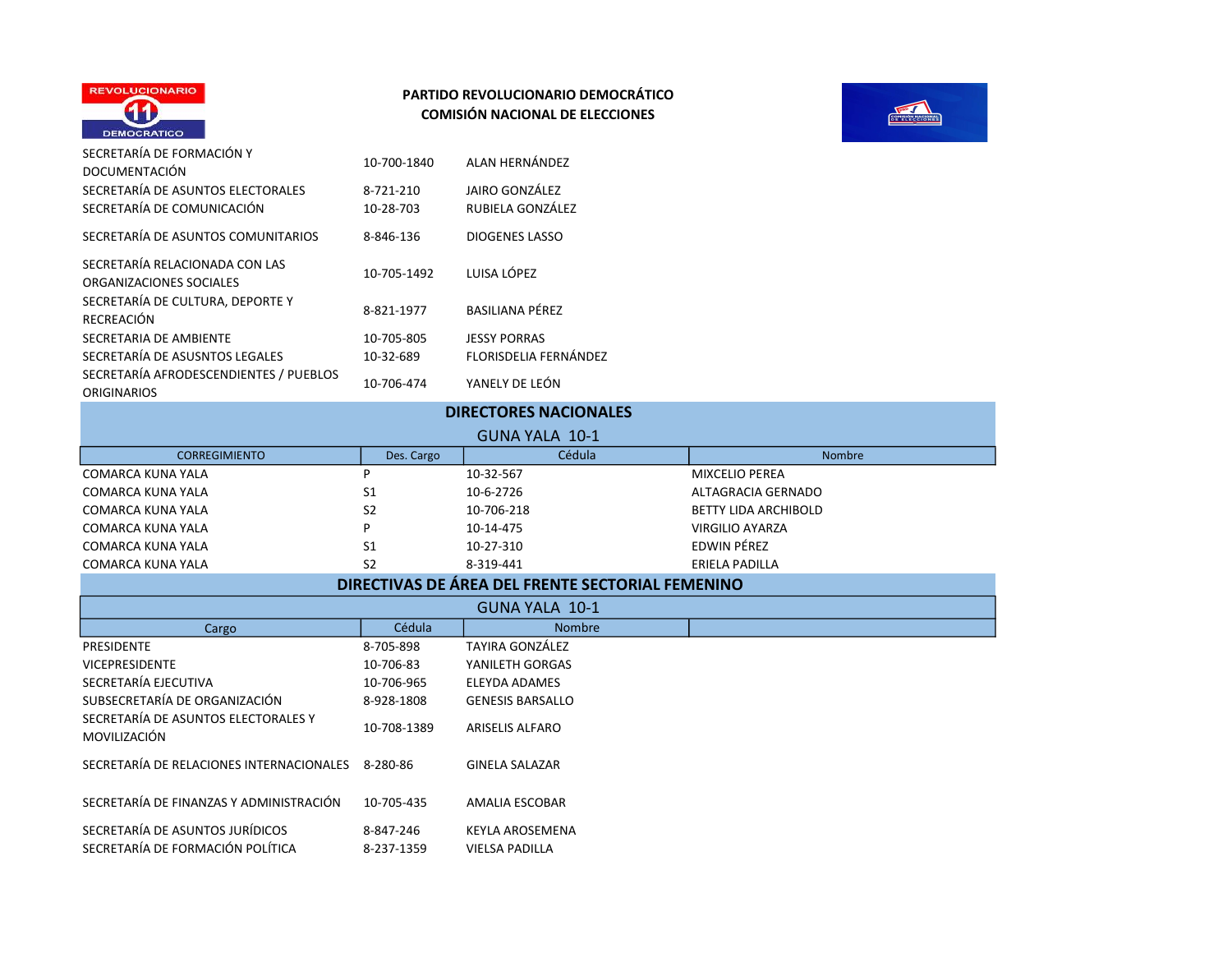

| SECRETARÍA DE COMUNICACIÓN                                                                                                            | 10-705-1662                                         | <b>MARLENI MORALES</b>                                                                    |
|---------------------------------------------------------------------------------------------------------------------------------------|-----------------------------------------------------|-------------------------------------------------------------------------------------------|
| SECRETARÍA DE CULTURA, ARTE, CIENCIAS Y<br>TECNOLOGÍA                                                                                 | 10-701-1097                                         | ALEYDA PÉRF7                                                                              |
| SECRETARÍA DE DEPORTE Y RECREACIÓN                                                                                                    | 10-29-331                                           | <b>IBETH VALDES</b>                                                                       |
| SECRETARÍA DE ASUNTOS INDÍGENAS<br>SECRETARÍA DE LA MUJERES Y GÉNERO<br>SECRETARÍA DE LA FAMILIA<br>SECRETARÍA DE ECOLOGÍA Y AMBIENTE | 10-703-2063<br>10-712-104<br>10-31-593<br>10-27-257 | ALBERTINA GARCÍA<br><b>ANAYAGILI MORRIS</b><br><b>LAURINA MARTÍNEZ</b><br>DIANELA JIMENÉZ |
| SECRETARÍA DE ASUNTOS COMUNITARIOS                                                                                                    | 8-810-954                                           | <b>KIPTILY MACKAY</b>                                                                     |
| SECRETARÍA DE RELACIONADA CON LAS<br>ORGANIZACIONES SOCIAL                                                                            | 8-917-666                                           | YOLANI ADAMES                                                                             |
| SECRETARÍA DE FISCALIZACIÓN Y<br><b>TRANSPARENCIA</b>                                                                                 | 10-706-295                                          | CLAUDINA ARANDA                                                                           |
| SECRETARÍA DE AFRODESCENDENTES Y PUEBLOS<br><b>ORIGINARIOS</b>                                                                        | 10-704-1685                                         | <b>ARGELINA URIBE</b>                                                                     |
| SECRETARÍA DE FORMACIÓN DE LA SALUD<br><b>INTEGRAL</b>                                                                                | 10-702-23                                           | <b>JANET ORIEL</b>                                                                        |
| SECRETARÍA DE EVALUACIÓN Y SEGUIMIENTO DE<br><b>METAS</b>                                                                             | 10-25-676                                           | NUBIA GARCÍA                                                                              |
| SECRETARÍA DE AUTOGESTIÓN                                                                                                             | 10-7-801                                            | <b>GRIMALDA HAYANS</b>                                                                    |
| SECRETARÍA DE EDUCACIÓN Y DESARROLLO<br>PERSONAL                                                                                      | 10-10-894                                           | LIDABELL OSSA                                                                             |
| SECRETARÍA DE ÉTICA Y DESARROLLO HUMANO                                                                                               | 8-730-556                                           | <b>ONILDA MENDEZ</b>                                                                      |



| DIRECTIVAS DE ÁREA DEL FRENTE SECTORIAL DE LA JUVENTUD |             |                        |  |  |
|--------------------------------------------------------|-------------|------------------------|--|--|
| GUNA YALA 10-1                                         |             |                        |  |  |
| Cargo                                                  | Cédula      | <b>Nombre</b>          |  |  |
| PRESIDENTE                                             | 10-711-761  | ROMAN DICK             |  |  |
| <b>VICEPRESIDENTE</b>                                  | 10-712-2144 | <b>DELLY FABREGA</b>   |  |  |
| SECRETARÍA EJECUTIVA                                   | 10-709-949  | DAYAIRIS ALVARES       |  |  |
| SUBSECRETARÍA EJECUTIVA                                | 8-942-1683  | ANDREA DICKSON         |  |  |
| SUBSECRETARÍA DE ORGANIZACIÓN                          | 8-961-2443  | <b>FRANKLIN FERRER</b> |  |  |
| SECRETARÍA DE FORMACIÓN Y EDUCACIÓN<br>POLÍTICA        | 10-713-792  | EITZELA GONZÁLEZ       |  |  |
| SECRETARÍA DE ADMINISTRACIÓN Y FINANZAS                | 10-717-538  | LUXMILDA URRIOLA       |  |  |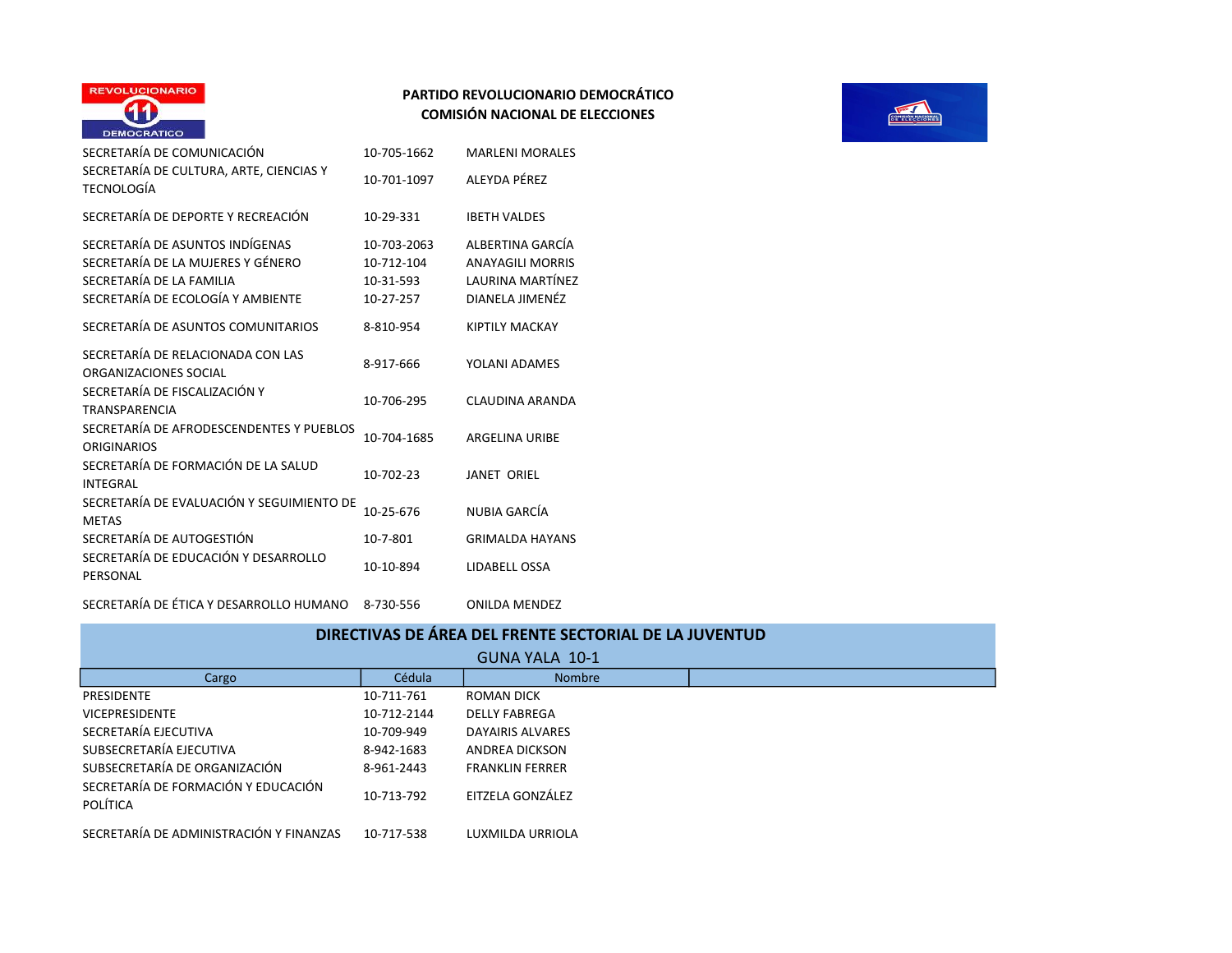



| SECRETARÍA DE ASUNTOS ELECTORALES Y<br>MOVILIZACIÓN                                                                                                | 10-712-104                             | <b>ANAYAGILI MORRIS</b>                                             |
|----------------------------------------------------------------------------------------------------------------------------------------------------|----------------------------------------|---------------------------------------------------------------------|
| SECRETARÍA DE ÉTICA Y CONDUCTA POLÍTICA                                                                                                            | 10-711-2154                            | LUDJEIRA ELETA                                                      |
| SECRETARÍA DE PRENSA, PROPAGANDA Y<br>RELACIONES PÚBLICAS<br>SECRETARÍA DE DEPORTE<br>SECRETARÍA DE CULTURA, ARTE, CIENCIAS Y<br><b>TECNOLOGÍA</b> | 8-928-1808<br>8-895-2411<br>10-712-734 | <b>GENESIS BARSALLOO</b><br>JOSEPH GONZÁLEZ<br><b>DIVAS ALCIDES</b> |
| SECRETARÍA DE ASUNTOS COMUNITARIOS                                                                                                                 | 10-716-933                             | MIRELIS HERNÁNDEZ                                                   |
| SECRETARÍA DE ASUNTOS ESTUDIANTILES Y<br>PROMOCIÓN JUVENIL<br>SECRETARÍA DE ECOLOGÍA Y AMBIENTE                                                    | 10-712-1319<br>8-952-1388              | <b>MAYELA PORRAS</b><br>YUSHARA CASTILLO                            |
| SECRETARÍA DE RELACIONES CON LAS<br>ORGANIZACIONES SOCIAL                                                                                          | 8-907-2474                             | <b>LURINETH OLIVARDIA</b>                                           |
| SECRETARÍA PARA LA PREVENCIÓN DEL USO Y<br><b>CONSUMO DE DROGAS</b>                                                                                | 8-997-865                              | ERADELCIO HERNÁNDEZ                                                 |
|                                                                                                                                                    |                                        | ÁREA DE ORGANIZACIÓN                                                |
|                                                                                                                                                    |                                        | <b>GUNA YALA 10-2</b>                                               |
| Cargo                                                                                                                                              | Cédula                                 | <b>Nombre</b>                                                       |
| <b>PRESIDENTE</b>                                                                                                                                  | 10-703-192                             | <b>ARQUESIO ARIAS</b>                                               |
| <b>VICEPRESIDENTE</b>                                                                                                                              | $10-19-8$                              | <b>EBELLO MARTÍNEZ</b>                                              |
| SECRETARÍA EJECUTIVA                                                                                                                               | 10-703-1842                            | HIGINIO GONZÁLEZ                                                    |
| 0.50057151155500111171010111                                                                                                                       |                                        |                                                                     |

|                                                           |             | GUNA YALA 10-2           |  |
|-----------------------------------------------------------|-------------|--------------------------|--|
| Cargo                                                     | Cédula      | <b>Nombre</b>            |  |
| PRESIDENTE                                                | 10-703-192  | <b>ARQUESIO ARIAS</b>    |  |
| VICEPRESIDENTE                                            | $10-19-8$   | EBELLO MARTÍNEZ          |  |
| SECRETARÍA EJECUTIVA                                      | 10-703-1842 | <b>HIGINIO GONZÁLEZ</b>  |  |
| SECRETARÍA DE ORGANIZACIÓN                                | 5-718-511   | ARCENIO MARTÍNEZ         |  |
| SECRETARÍA DE FINANZAS Y ADMINISTRACIÓN                   | 10-702-2166 | <b>ZOILA RODRÍGUEZ</b>   |  |
| SECRETARÍA DE FORMACIÓN Y<br>DOCUMENTACIÓN                | 10-704-753  | <b>CELINA MORRIS</b>     |  |
| SECRETARÍA DE ASUNTOS ELECTORALES                         | 10-28-493   | KAWIQUIÑA CHIARI         |  |
| SECRETARÍA DE COMUNICACIÓN                                | 8-424-350   | <b>BILBANIA ACOSTA</b>   |  |
| SECRETARÍA DE ASUNTOS COMUNITARIOS                        | 5-716-1651  | NORMA HERNÁNDEZ          |  |
| SECRETARÍA RELACIONADA CON LAS<br>ORGANIZACIONES SOCIALES | 10-27-71    | <b>ILDA MARTÍNEZ</b>     |  |
| SECRETARÍA DE CULTURA, DEPORTE Y<br>RECREACIÓN            | 10-705-2105 | <b>JAIRO JUNKA</b>       |  |
| SECRETARIA DE AMBIENTE                                    | 5-716-1470  | <b>FLORIS PORRAS</b>     |  |
| SECRETARÍA DE ASUSNTOS LEGALES                            | 10-7-1836   | <b>FLAVIANO MARTÍNEZ</b> |  |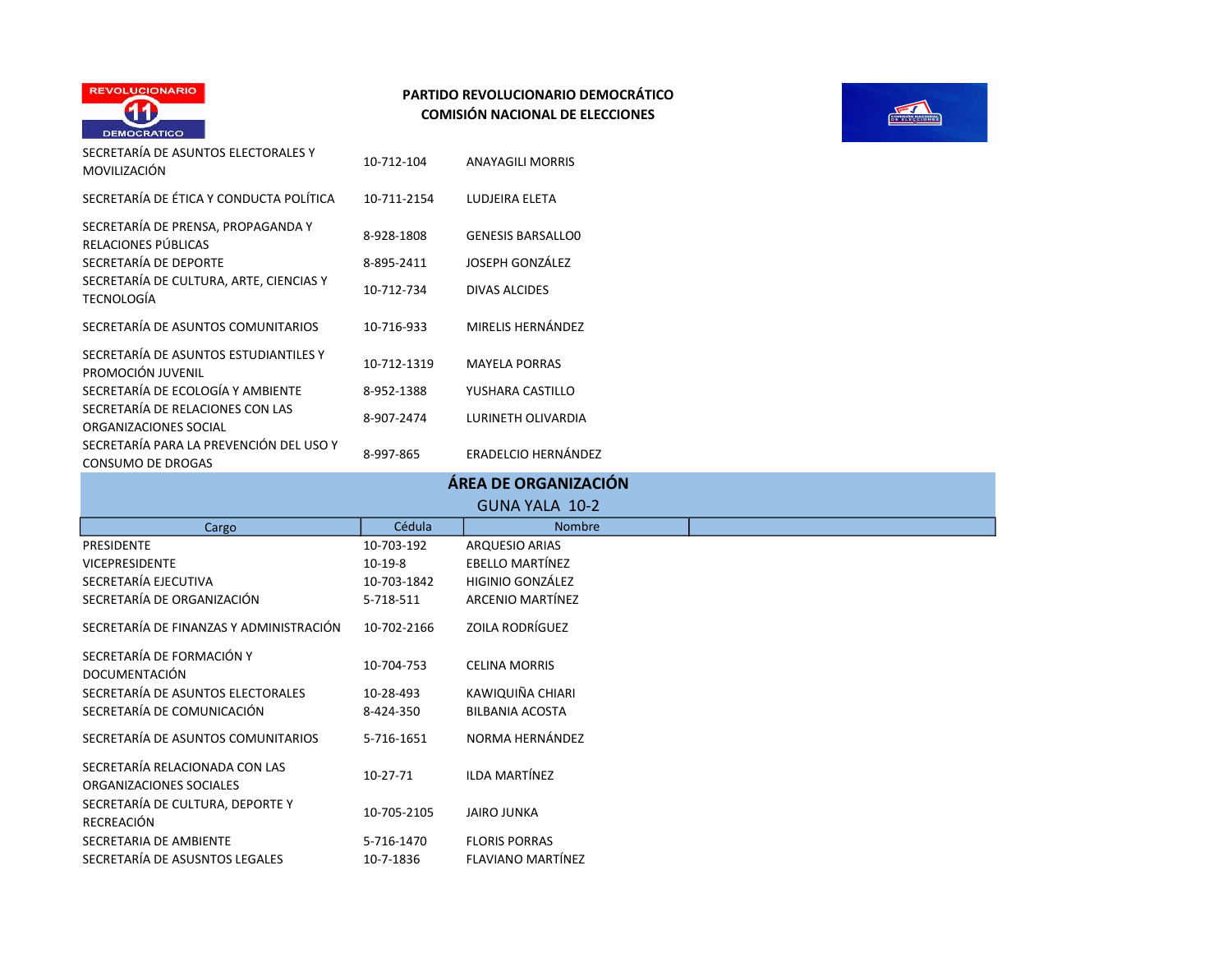



SECRETARÍA AFRODESCENDIENTES / PUEBLOS

5-709-956 PATRICIA GONZÁLEZ

| <b>ORIGINARIOS</b>                                           | 5-709-956         | PATRICIA GONZALEZ                                |                    |
|--------------------------------------------------------------|-------------------|--------------------------------------------------|--------------------|
| <b>DIRECTORES NACIONALES</b>                                 |                   |                                                  |                    |
|                                                              |                   | <b>GUNA YALA 10-2</b>                            |                    |
| <b>CIRCUITO</b>                                              | <b>DES. CARGO</b> | <b>CÉDULA</b>                                    | <b>NOMBRE</b>      |
| <b>COMARCA KUNA YALA</b>                                     | P                 | 10-705-1002                                      | EDWIN DÍAZ         |
| <b>COMARCA KUNA YALA</b>                                     | S1                | 10-32-404                                        | <b>TONY MORRIS</b> |
| COMARCA KUNA YALA                                            | S <sub>2</sub>    | 5-709-52                                         | MIGDALIA GARCÍA    |
|                                                              |                   | DIRECTIVAS DE ÁREA DEL FRENTE SECTORIAL FEMENINO |                    |
|                                                              |                   | <b>GUNA YALA 10-2</b>                            |                    |
| Cargo                                                        | Cédula            | Nombre                                           |                    |
| <b>PRESIDENTE</b>                                            | 8-806-1017        | <b>LESLIE VISUETTE</b>                           |                    |
| <b>VICEPRESIDENTE</b>                                        | 10-31-821         | <b>AMARILIS VILLALAZ</b>                         |                    |
| SECRETARÍA EJECUTIVA                                         | 10-710-585        | NAYI MÉNDEZ                                      |                    |
| SUBSECRETARÍA DE ORGANIZACIÓN                                | 10-707-943        | ANASTACIA GONZÁLEZ                               |                    |
| SECRETARÍA DE ASUNTOS ELECTORALES Y<br>MOVILIZACIÓN          | 10-705-1588       | RUBELICIA RODRÍGUEZ                              |                    |
| SECRETARÍA DE RELACIONES INTERNACIONALES                     | 10-706-986        | <b>EYDELCI ARDINEZ</b>                           |                    |
| SECRETARÍA DE FINANZAS Y ADMINISTRACIÓN                      | 10-31-634         | NITZIA HACKIN                                    |                    |
| SECRETARÍA DE ASUNTOS JURÍDICOS                              | 10-33-365         | SELDA HERNÁNDEZ                                  |                    |
| SECRETARÍA DE FORMACIÓN POLÍTICA                             | 10-708-1053       | MARIETH PÉREZ                                    |                    |
| SECRETARÍA DE COMUNICACIÓN                                   | 10-10-296         | <b>FELICITA WILSON</b>                           |                    |
| SECRETARÍA DE CULTURA, ARTE, CIENCIAS Y<br><b>TECNOLOGÍA</b> | 10-705-1172       | OLIDAXIA MÉNDEZ                                  |                    |
| SECRETARÍA DE DEPORTE Y RECREACIÓN                           | 10-9-561          | LISKA LÓPEZ                                      |                    |
| SECRETARÍA DE ASUNTOS INDÍGENAS                              | 10-711-352        | NEILUZ PÉREZ                                     |                    |
| SECRETARÍA DE LA MUJERES Y GÉNERO                            | 10-711-1099       | <b>LISEIKA FILOS</b>                             |                    |
| SECRETARÍA DE LA FAMILIA                                     | 10-33-605         | <b>ADELA ROBINSON</b>                            |                    |
| SECRETARÍA DE ECOLOGÍA Y AMBIENTE                            | 10-707-2369       | CLAUDIA SOO                                      |                    |
| SECRETARÍA DE ASUNTOS COMUNITARIOS                           | 10-704-589        | HERLINDA HÉRNANDEZ                               |                    |
| SECRETARÍA DE RELACIONADA CON LAS<br>ORGANIZACIONES SOCIAL   | 10-704-1461       | <b>AUGEIDA NAVAS</b>                             |                    |
| SECRETARÍA DE FISCALIZACIÓN Y<br>TRANSPARENCIA               | 10-704-1621       | NATALIA GARCÍA                                   |                    |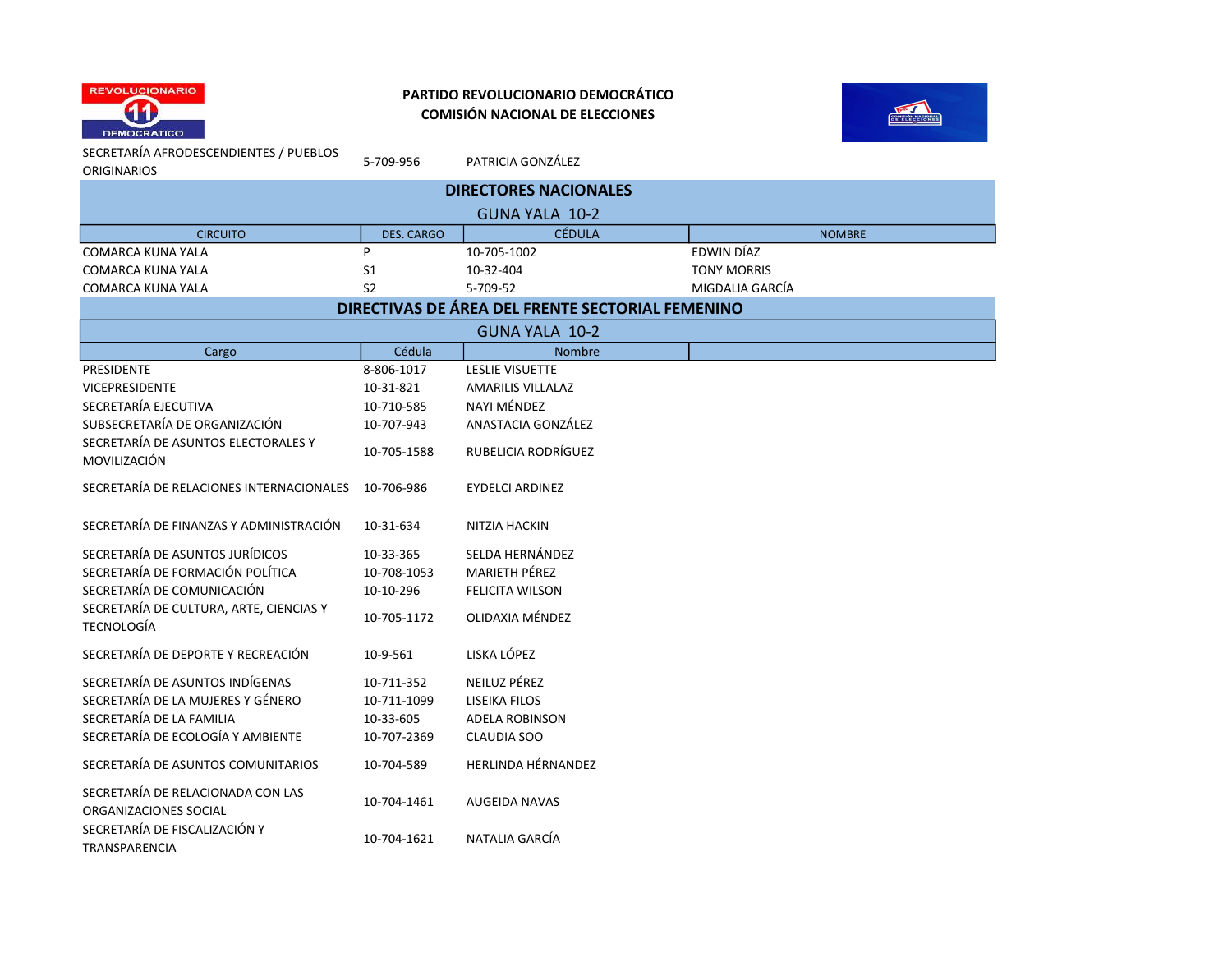



| SECRETARÍA DE AFRODESCENDENTES Y PUEBLOS<br><b>ORIGINARIOS</b> | 10-706-1605 | <b>ILSA SANTOS</b>     |
|----------------------------------------------------------------|-------------|------------------------|
| SECRETARÍA DE FORMACIÓN DE LA SALUD<br><b>INTEGRAL</b>         | 10-709-2265 | YARICIA ALFARO         |
| SECRETARÍA DE EVALUACIÓN Y SEGUIMIENTO DE<br><b>METAS</b>      | 10-706-109  | <b>NERNELIS MORRIS</b> |
| SECRETARÍA DE AUTOGESTIÓN                                      | 5-718-495   | <b>MABEIRA TORRES</b>  |
| SECRETARÍA DE EDUCACIÓN Y DESARROLLO<br>PERSONAL               | 5-718-534   | ADELICIA PÉREZ         |
| SECRETARÍA DE ÉTICA Y DESARROLLO HUMANO                        | 10-712-1444 | LEONILDA SPITIA        |

| DIRECTIVAS DE ÁREA DEL FRENTE SECTORIAL DE LA JUVENTUD<br>GUNA YALA 10-2 |             |                             |        |
|--------------------------------------------------------------------------|-------------|-----------------------------|--------|
| Cargo                                                                    | Cédula      | <b>Nombre</b>               | Sorteo |
| <b>PRESIDENTE</b>                                                        | 5-711-2248  | JOCHUAN GARCÍA              |        |
| <b>VICEPRESIDENTE</b>                                                    | 10-713-572  | RIQUELDO PÉREZ              |        |
| SECRETARÍA EJECUTIVA                                                     | 10-713-860  | <b>JHONIER CARMONA</b>      |        |
| SUBSECRETARÍA EJECUTIVA                                                  | 5-716-1568  | ROGELIO LÓPEZ               |        |
| SUBSECRETARÍA DE ORGANIZACIÓN                                            | 8-882-531   | <b>SPTEHANIE BARRIOS</b>    |        |
| SECRETARÍA DE FORMACIÓN Y EDUCACIÓN<br>POLÍTICA                          | 10-711-1217 | <b>REMIGIO BOLIVAR</b>      |        |
| SECRETARÍA DE ADMINISTRACIÓN Y FINANZAS                                  | 5-717-111   | EUSTACIA LÓPEZ              |        |
| SECRETARÍA DE ASUNTOS ELECTORALES Y<br>MOVILIZACIÓN                      | 8-888-999   | <b>ILLEAN STOCEL</b>        |        |
| SECRETARÍA DE ÉTICA Y CONDUCTA POLÍTICA                                  | 10-710-484  | MELVIA MARTÍNEZ             |        |
| SECRETARÍA DE PRENSA, PROPAGANDA Y<br>RELACIONES PÚBLICAS                | 10-710-1437 | ANA PÉREZ                   |        |
| SECRETARÍA DE DEPORTE                                                    | 10-709-1918 | MAYELIS DÍAZ                |        |
| SECRETARÍA DE CULTURA, ARTE, CIENCIAS Y<br><b>TECNOLOGÍA</b>             | 5-709-912   | PAUDELTINO GÓNZÁLEZ         |        |
| SECRETARÍA DE ASUNTOS COMUNITARIOS                                       | 10-710-1030 | YIRITZA OLLER               |        |
| SECRETARÍA DE ASUNTOS ESTUDIANTILES Y<br>PROMOCIÓN JUVENIL               | 10-712-2203 | <b>IGUADIEBINGILI ARIAS</b> |        |
| SECRETARÍA DE ECOLOGÍA Y AMBIENTE                                        | 5-716-1486  | JÓSE HERRERA                |        |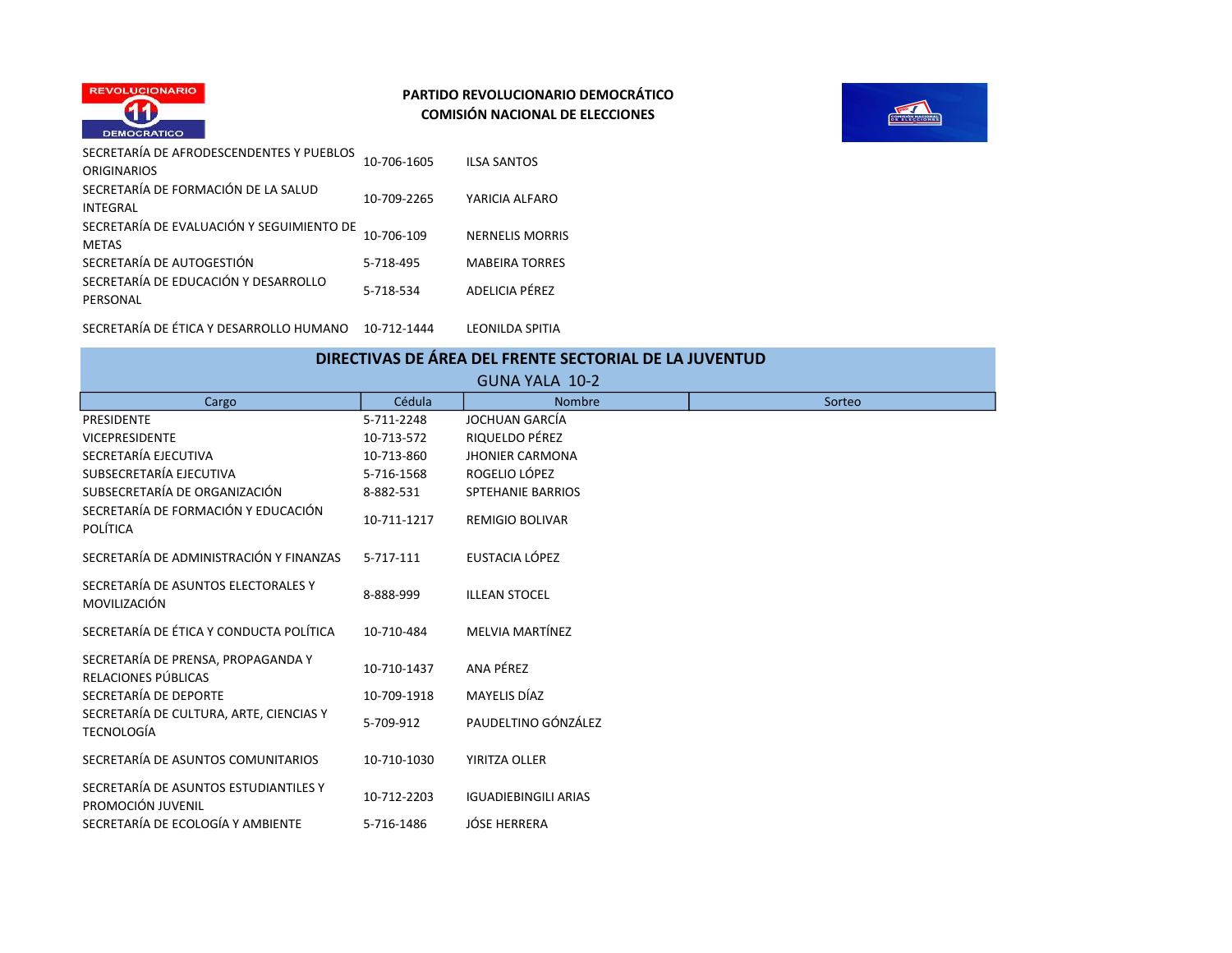



| SECRETARIA DE RELACIONES CON LAS<br>ORGANIZACIONES SOCIAL    | 10-713-798              | EMIDELCIA PÉREZ                                      |                             |  |  |  |
|--------------------------------------------------------------|-------------------------|------------------------------------------------------|-----------------------------|--|--|--|
| SECRETARÍA PARA LA PREVENCIÓN DEL USO Y<br>CONSUMO DE DROGAS | 5-716-1803              | ALBARIÑO GONZÁLEZ                                    |                             |  |  |  |
| ÁREA DE ORGANIZACIÓN                                         |                         |                                                      |                             |  |  |  |
|                                                              |                         | <b>NGOBE BUGLE 12-2</b>                              |                             |  |  |  |
| Cargo                                                        | Cédula<br><b>Nombre</b> |                                                      |                             |  |  |  |
| <b>PRESIDENTE</b>                                            | 4-727-1522              | NIXSON ANDRADE RODRIGUEZ                             |                             |  |  |  |
| <b>VICEPRESIDENTE</b><br>SECRETARÍA EJECUTIVA                | 4-258-625<br>4-719-176  | DOMINGA BEJERANO MITRE<br>DANILO MONTEZUMA MONTEZUMA |                             |  |  |  |
| SECRETARÍA DE ORGANIZACIÓN                                   | 4-767-1618              | PAULINO SAMANIEGO CONTRERA                           |                             |  |  |  |
| SECRETARÍA DE FINANZAS Y ADMINISTRACIÓN                      | 4-738-2345              | EDWIN ZAPATA QUINTERO                                |                             |  |  |  |
| SECRETARÍA DE FORMACIÓN Y<br><b>DOCUMENTACIÓN</b>            | 4-753-401               | FRANKLIN CASTILLO BEJERANO                           |                             |  |  |  |
| SECRETARÍA DE ASUNTOS ELECTORALES                            | 4-718-1502              | CELESTINO MONTEZUMA MIRANDA                          |                             |  |  |  |
| SECRETARÍA DE COMUNICACIÓN                                   | 4-715-188               | ROBERTO SANTOS MONTEZUMA                             |                             |  |  |  |
| SECRETARÍA DE ASUNTOS COMUNITARIOS                           | 4-749-2266              | YOLANDA RODRIGUEZ PALACIO                            |                             |  |  |  |
| SECRETARÍA RELACIONADA CON LAS<br>ORGANIZACIONES SOCIALES    | 4-710-1508              | ELIZABET MONTEZUMA RODRIGUEZ                         |                             |  |  |  |
| SECRETARÍA DE CULTURA, DEPORTE Y<br><b>RECREACIÓN</b>        | 4-710-1233              | SANTA MARIANO MARIANO                                |                             |  |  |  |
| SECRETARIA DE AMBIENTE                                       | 4-795-2095              | ANA MONTEZUMA MONTEZUMA                              |                             |  |  |  |
| SECRETARÍA DE ASUSNTOS LEGALES                               | 4-736-2112              | LELI MONTEZUMA PALACIO                               |                             |  |  |  |
| SECRETARÍA AFRODESCENDIENTES / PUEBLOS<br><b>ORIGINARIOS</b> | 4-775-1373              | EDILSA AMADOR MONTEZUMA                              |                             |  |  |  |
|                                                              |                         | <b>DIRECTORES NACIONALES</b>                         |                             |  |  |  |
|                                                              |                         | <b>NGOBE BUGLE 12-2</b>                              |                             |  |  |  |
| <b>CIRCUITO</b>                                              | <b>DES. CARGO</b>       | <b>CÉDULA</b>                                        | <b>NOMBRE</b>               |  |  |  |
| <b>BESIKO</b>                                                | P                       | 4-770-838                                            | VIRGINIA BEJERANO MORENO    |  |  |  |
| <b>BESIKO</b>                                                | S1                      | 4-767-1618                                           | PAULINO SAMANIEGO CONTRERAS |  |  |  |
| <b>BESIKO</b>                                                | S <sub>2</sub>          | 4-788-746                                            | ANTONIO MORENO BEJERANO     |  |  |  |
| <b>BESIKO</b>                                                | P                       | 4-753-401                                            | FRANKLIN CASTILLO BEJERANO  |  |  |  |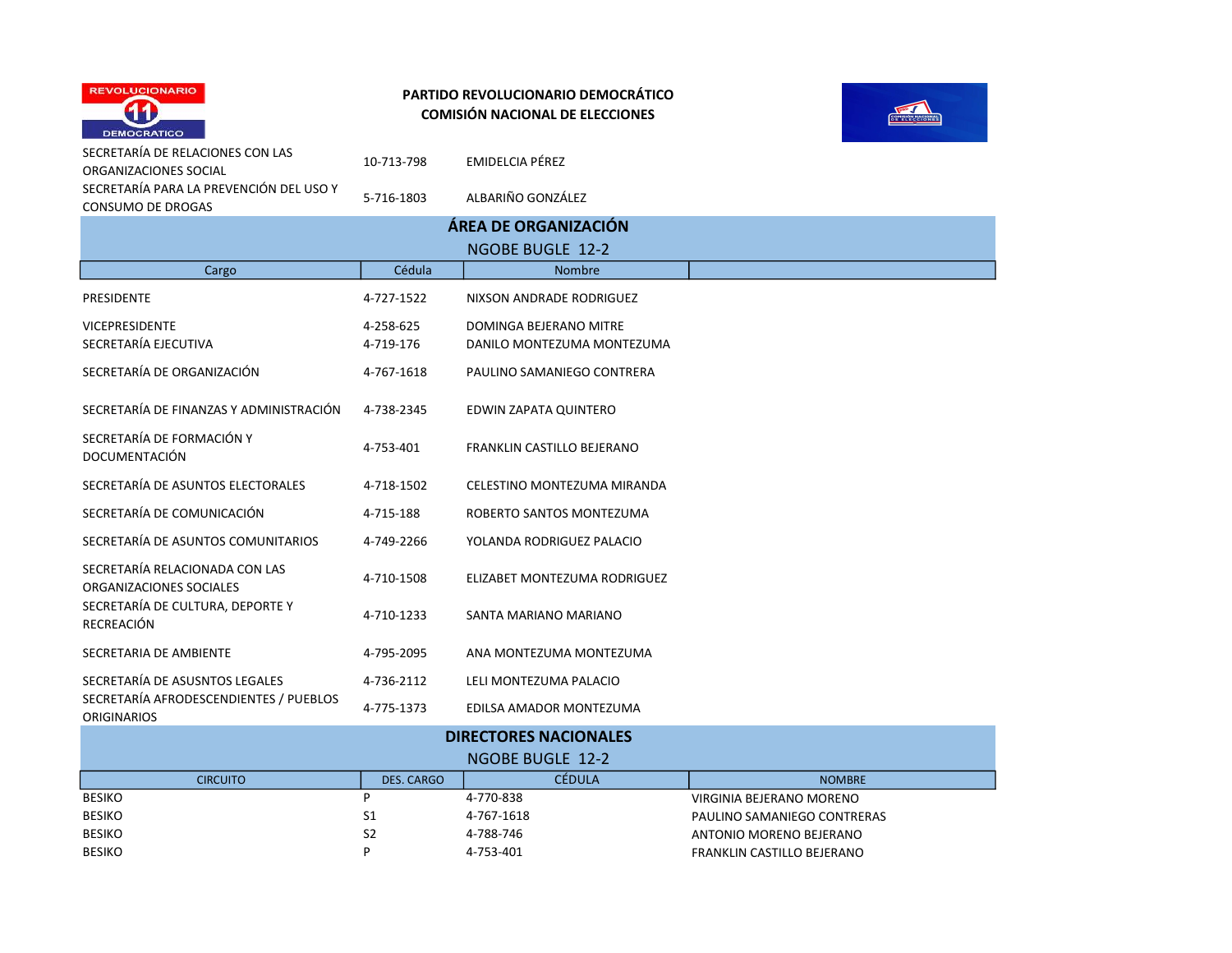



| <b>BESIKO</b> | S <sub>1</sub> | 4-783-2127 | SABERIO JURADO SANTIAGO            |
|---------------|----------------|------------|------------------------------------|
| <b>BESIKO</b> | S <sub>2</sub> | 4-803-2156 | ADELAIDA BLANCO SAMUDIO            |
| <b>BESIKO</b> | P              | 4-768-2051 | <b>MARCELINO NIETO SANCHEZ</b>     |
| <b>BESIKO</b> | S <sub>1</sub> | 4-778-607  | BIELCA BEJERANO PALACIO            |
| <b>BESIKO</b> | S <sub>2</sub> | 4-795-1874 | DORITA MENDOZA                     |
| <b>BESIKO</b> | P              | 4-778-309  | <b>BENITO FLORES OLAVE</b>         |
| <b>BESIKO</b> | S <sub>1</sub> | 4-782-1510 | OMAIRA SILVERAPALACIO              |
| <b>BESIKO</b> | S <sub>2</sub> | 4-802-1837 | FIDEL MONTEZUMA MONTERO            |
| <b>MIRONO</b> | P              | 4-730-252  | DIONISIO GONZALES POLANCO          |
| <b>MIRONO</b> | S <sub>1</sub> | 4-749-2266 | YOLANDA RODRIGUEZ PALACIO          |
| <b>MIRONO</b> | S <sub>2</sub> | 4-736-2112 | <b>IELI MONTEZUMA PALACIO</b>      |
| <b>MIRONO</b> | P              | 4-776-632  | YOUS MORENO RODRIGUEZ              |
| <b>MIRONO</b> | S <sub>1</sub> | 4-727-428  | <b>GRISELDA MONTEZUMA BEJERANO</b> |
| <b>MIRONO</b> | S <sub>2</sub> | 4-286-967  | <b>MARIANO RODRIGUEZ MORENO</b>    |
| <b>MIRONO</b> | P              | 4-810-1602 | <b>JORGE BEJERANO</b>              |
| <b>MIRONO</b> | S <sub>1</sub> | 4-240-582  | SANTO ROMERO BEJERANO              |
| <b>MIRONO</b> | S <sub>2</sub> | 4-781-618  | FELICIA ATENCIO FRANCO             |
| NOLE DÜIMA    | P              | 4-207-402  | ALFREDO CARPINTERO MACHO           |
| NOLE DÜIMA    | S <sub>1</sub> | 4-762-1703 | LILANA BEJERANO FLORES             |
| NOLE DÜIMA    | S <sub>2</sub> | 4-715-1600 | MIRNA SÉPTIMO SANTOS               |
| NOLE DÜIMA    | P              | 4-770-1483 | <b>JOSE PINTO</b>                  |
| NOLE DÜIMA    | S <sub>1</sub> | 4-738-2345 | EDWIN ZAPATA QUINTERO              |
| NOLE DÜIMA    | S <sub>2</sub> | 4-259-974  | EMELIDA SIRE SANTO                 |

# DIRECTIVAS DE ÁREA DEL FRENTE SECTORIAL FEMENINO

|                                                    |            | <b>NGOBE BUGLE 12-2</b>         |
|----------------------------------------------------|------------|---------------------------------|
| Cargo                                              | Cédula     | <b>Nombre</b>                   |
| Presidente                                         | 4-259-974  | EMELIDA SIRE SANTO              |
| VicePresidente                                     | 4-785-942  | KENIA SERRANO MENDOZA           |
| Secretaría Ejecutiva                               | 4-791-730  | ANAIRIS MORENO RODRIGUEZ        |
| Subsecretaría de Organización                      | 4-732-1245 | SOLANGEL GUILLEN MONTEZUMA      |
| Secretaría de Asuntos Electorales y Movilización   | 4-715-1600 | MIRNA SÉPTIMO SANTO             |
| Secretaría de Relaciones Internacionales           | 4-821-1214 | AMARILIS JUAREZ CARPINTERO      |
| Secretaría de Finanzas y Administración            | 4-710-828  | JULIA BEJERANO GUILLEN          |
| Secretaría de Asuntos Jurídicos                    | 4-286-186  | GERTRUDIS GUERRA GARCÍA         |
| Secretaría de Formación Política                   | 4-735-1503 | ANNETH GALLARDOMONTEZUMA        |
| Secretaría de Comunicación                         | 4-293-876  | EMERITA BEJERANO CUEVA          |
| Secretaría de Cultura, Arte, Ciencias y Tecnología | 4-728-1536 | SILVIA PALACIO MEDIANERO        |
| Secretaría de Deporte y Recreación                 | 4-775-179  | EMERITA MONTEZUMA SANTO         |
| Secretaría de Asuntos Indígenas                    | 4-712-823  | <b>VERONICA TALÍN RODRIGUEZ</b> |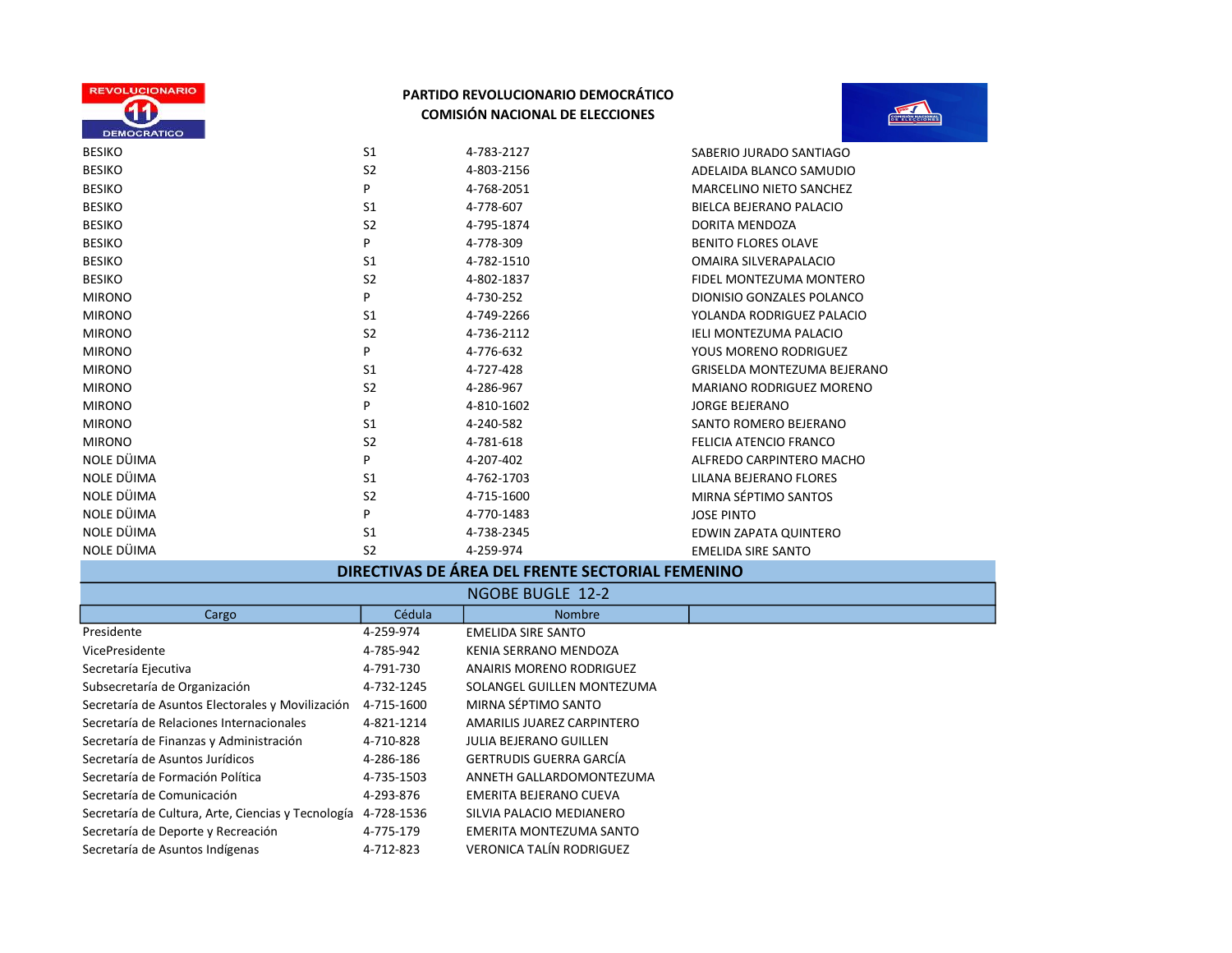



| Secretaría de la Mujeres y Género                             | 4-789-173   | RUTH SANDOYA MONTEZUMA            |
|---------------------------------------------------------------|-------------|-----------------------------------|
| Secretaría de la Familia                                      | 4-739-1964  | CELIA PALACIOS BEJERANO           |
| Secretaría de Ecología y Ambiente                             | 4-235-446   | BRIGIDA BEJERANO BEJERANO         |
| Secretaría de Asuntos Comunitarios                            | 4-751-2383  | ANAYANCI GALLARDO MONTEZUMA       |
| Secretaría de Relacionada con las Organizaciones ! 4-706-1774 |             | <b>IZENITH BEJERANO RODRIGUEZ</b> |
| Secretaría de Fiscalización y Transparencia                   | 4-822-1263  | <b>VERONICA AGUILAR</b>           |
| Secretaría de Afrodescendentes y Pueblos Original 4-259-881   |             | ABIGAIL SALINA MARIANO            |
| Secretaría de Formación de la Salud Integral                  | 4-171-556   | CANDIDA SALINA MONTEZUMA          |
| Secretaría de Evaluación y Seguimiento de Metas               | 4-786-2367  | <b>FLOR CARPINTERO CARRERA</b>    |
| Secretaría de Autogestión                                     | 4-749-1325  | <b>ESTHER SANCHEZ</b>             |
| Secretaría de Educación y Desarrollo Personal                 | 4-754-2256  | LEOMILCA RODRIGUEZ SANDOYA        |
| Secretaría de Ética y Desarrollo Humano                       | 12-701-1504 | ELISA BEJERANO MORENO             |
|                                                               |             |                                   |

#### DIRECTIVAS DE ÁREA DEL FRENTE SECTORIAL DE LA JUVENTUD

Cargo **Cargo Cédula** Cédula **Nombre** Presidente 4-824-15 LIBORIO BEJERANO MONTEZUMA VicePresidente 4-799-82 EYBAR GALLARDO CIRE Secretaría Ejecutiva 4-804-97 LUCILA SIRE GALLARDO Subsecretaría Ejecutiva 4-776-1718 ABELARDO BEJERANO BEJERANO Subsecretaría de Organización 4-793-586 MIRNA RODRIGUEZ URIBE Secretaría de Formación y Educación Política 4-786-2237 EFRAÍN SANCHEZ VEJERANO Secretaría de Administración y Finanzas 4-803-1906 ANA VEJERANO RODRIGUEZ Secretaría de Asuntos Electorales y Movilización 4-780-841 MILTON VEJERANO BEJERANO Secretaría de Ética y Conducta Política 12-707-2236 ADRIAN SANCHEZ PALACIO Secretaría de Prensa, Propaganda y Relaciones Públicas 4-772-317 ELIECER ANDRADE GUERRA Secretaría de Deporte 4-789-847 MAURICIO RODRIGUEZ URIBE Secretaría de Cultura, Arte, Ciencias y Tecnología 4-781-1183 KAROL MONTEZUMA SANCHEZ Secretaría de Asuntos Comunitarios 4-833-839 VIANCA ZURDO SIRE Secretaría de Asuntos Estudiantiles y Promoción Juvenil 4-802-1854 ARISTIDES GALLARDO TUGRÍ Secretaría de Ecología y Ambiente 4-795-2142 ROBERTO SANCHEZ CONTRERAS Secretaría de Relaciones con las Organizaciones Secretaria de Relaciones com las Organizaciones de 4-793-588 MELISA SANCHEZ RODRIGUEZ Secretaría para la Prevención del uso y consumo de Drogas de Progas de Sensicion de dos y consumo de 1790-1481 AURELIO BEJERANO BEJERANO Cargo **Cargo Cédula** Cédula **Nombre** NGOBE BUGLE 12-2 ÁREA DE ORGANIZACIÓN NGOBE BUGLE 12-3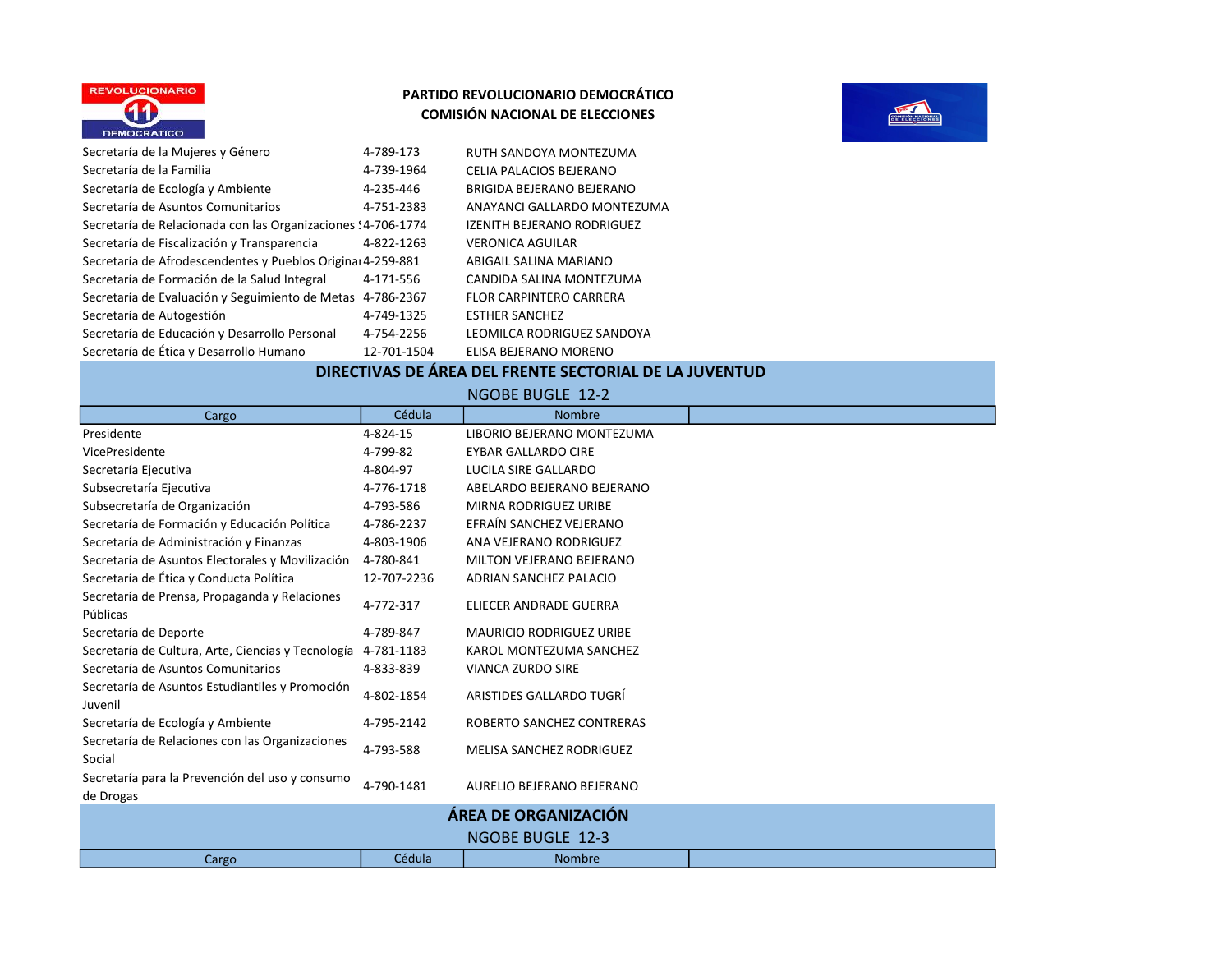



| Presidente                                                | 4-807-1011 | <b>JOEL ARCIA</b>                 |
|-----------------------------------------------------------|------------|-----------------------------------|
| vicepresidente                                            | 9-739-10   | ENILSA CARPINTERO ARENA           |
| Secretaría Ejecutiva                                      | 4-752-2378 | LIZ GOMEZ CEDEÑO                  |
| Secretaría de Organización                                | 9-728-519  | <b>EDILMA SANTOS</b>              |
| Secretaría de Finanzas y Administración                   | 4-737-1491 | JOSE E. JIMENEZ CHIRE             |
| Secretaría de Formación y Documentación                   | 4-754-129  | WALKER D. CAMARENA CARPINTERO     |
| Secretaría de Asuntos Electorales                         | 9-719-877  | HILDA E. VASQUEZ PINEDA           |
| Secretaría de Comunicación                                | 4-277-75   | ELSA JIMENEZ SALINA               |
| Secretaría de Asuntos Comunitarios                        | 4-768-728  | <b>IGNACIO PASCASIO PASCASIO</b>  |
| Secretaría Relacionada con las Organizaciones<br>Sociales | 4-764-1671 | SUSANA SANTO MONTEZUMA            |
| Secretaría de Cultura, Deporte y Recreación               | 9-729-267  | <b>ALVARO FLORES SOLIS</b>        |
| Secretaria de Ambiente                                    | 4-277-559  | <b>GERARDO CARPINTERO JIMENEZ</b> |
| Secretaría de Asusntos Legales                            | 4-766-2083 | ELIZONDRO MONTERO SALDAÑA         |
| Secretaría Afrodescendientes / Pueblos<br>Originarios     | 4PI-15-448 | <b>BARTOLA CABALLERO TUGRI</b>    |

## DIRECTORES NACIONALES

#### NGOBE BUGLE 12-3

| <b>Distrito</b> | Des. Cargo     | Cédula     | Nombre                              |
|-----------------|----------------|------------|-------------------------------------|
| <b>MUNA</b>     | P              | 4-723-1322 | <b>VICTORIA CORTEZ</b>              |
| <b>MUNA</b>     | S <sub>1</sub> | 4-787-795  | <b>ALVIN PEREZ</b>                  |
| <b>MUNA</b>     | S <sub>2</sub> | 4-759-140  | <b>CLEMENTE GALLARDO</b>            |
| <b>MUNA</b>     | P              | 4-775-1417 | OFELIA MIRANDA                      |
| <b>MUNA</b>     | S <sub>1</sub> | 4-776-248  | SILVANO SANTO                       |
| <b>MUNA</b>     | S <sub>2</sub> | 4-761-2045 | <b>ERODITA JIMENEZ</b>              |
| <b>MUNA</b>     | P              | 4-764-1450 | <b>WALTER CARPINTERO CASTRELLON</b> |
| <b>MUNA</b>     | S <sub>1</sub> | 1-733-811  | <b>AVELINA JIMENEZ</b>              |
| <b>MUNA</b>     | S <sub>2</sub> | 4-802-735  | CELESTINO ZURDO Z.                  |
| <b>MUNA</b>     | P              | 4-205-971  | ANGEL PRADO R.                      |
| <b>MUNA</b>     | S <sub>1</sub> | 4-720-1172 | ELVINIA PINTO J.                    |
| <b>MUNA</b>     | S <sub>2</sub> | 4-214-701  | ARCENIO GUILLEN GARCIA              |
| <b>MUNA</b>     | р              | 4-280-238  | CRESCENCIA PRADO G.                 |
| <b>MUNA</b>     | S <sub>1</sub> | 4-706-2191 | <b>ISIDORA CARPINTERO M.</b>        |
| <b>MUNA</b>     | S <sub>2</sub> | 4-785-27   | ROGELIO CAMARENA Z.                 |
| <b>MUNA</b>     | P              | 4-286-804  | <b>MAURA SALINA</b>                 |
| <b>MUNA</b>     | S <sub>1</sub> | 4-782-2093 | AMATISTA MACHO R.                   |
| <b>MUNA</b>     | S <sub>2</sub> | 4-162-580  | RODOLFO PRADO CAMARENA              |
| ÑURUN           | P              | 9-710-1898 | <b>JOSE RODRIGUEZ</b>               |
| ÑURUN           | S <sub>1</sub> | 9-719-877  | HILDA VASQUEZ PINEDA                |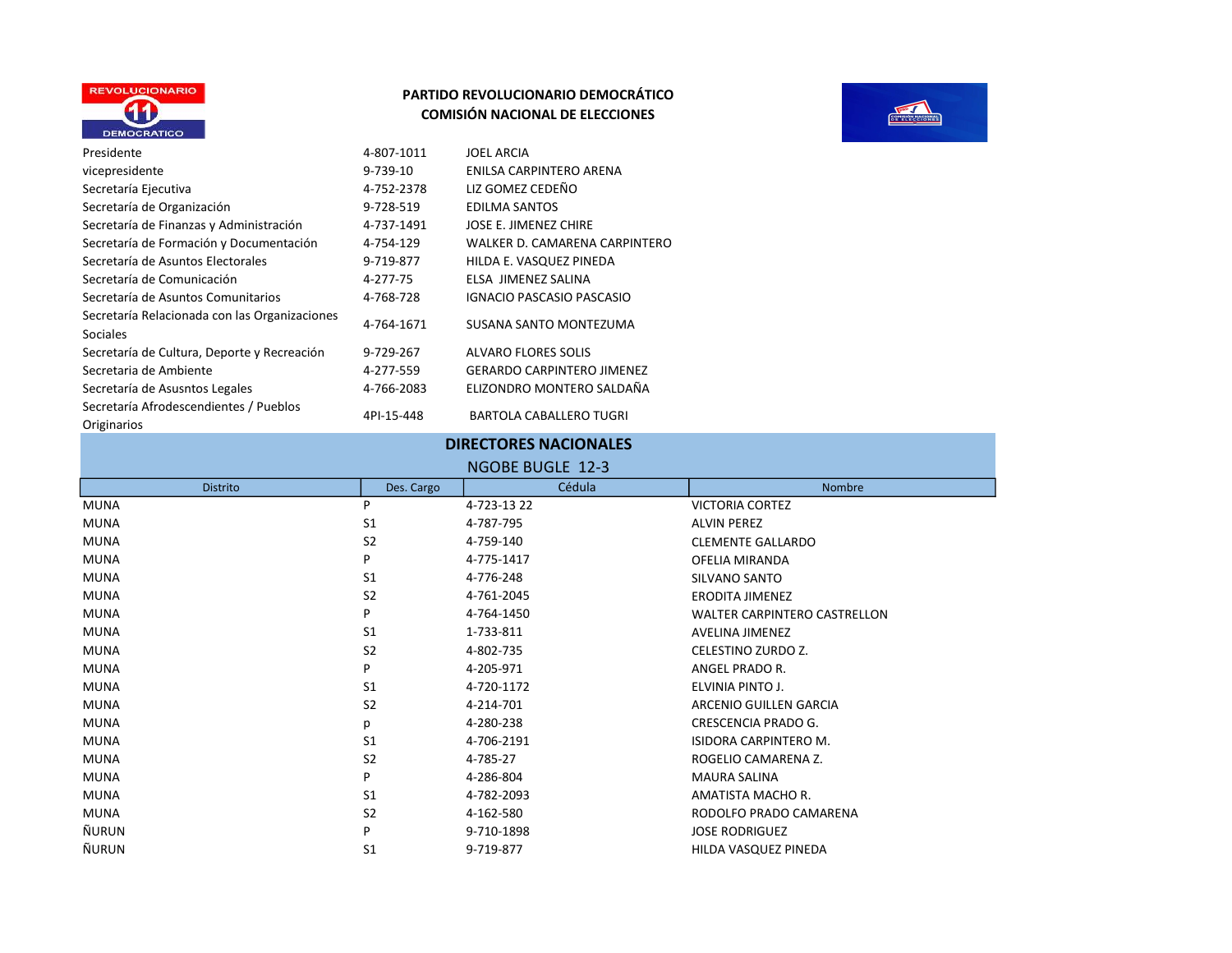



| <b>ÑURUN</b> | S <sub>2</sub> | $9 - 7$ |
|--------------|----------------|---------|
| ÑURUN        | D              | 9-1     |
| ÑURUN        | S1             | $9 - 7$ |
| ÑURUN        | S2             | $9 - 7$ |

Z40-1288 EVARISTO VALDEZ TADEO **186-109 IRENE VASQUEZ SANTOS** 719-979 GABRIEL BARRANCO CARPINTERO The S29-105 LEONOR RIOS SANJUR

# DIRECTIVAS DE ÁREA DEL FRENTE SECTORIAL DE LA JUVENTUD

|                                                              |             | <b>NGOBE BUGLE 12-3</b>                                                  |  |
|--------------------------------------------------------------|-------------|--------------------------------------------------------------------------|--|
| Cargo                                                        | Cédula      | <b>Nombre</b>                                                            |  |
| Presidente                                                   | 4-786-2499  | <b>EDWIN JAVILLA TUGRI</b>                                               |  |
| VicePresidente                                               | 12-702-484  | YOSSELYN JIMENEZ VILLAMONTE                                              |  |
| Secretaría Ejecutiva                                         | 4-823-1289  | ROMMEL MARIANO JIMENEZ                                                   |  |
| Subsecretaría Ejecutiva                                      | 8-886-1177  | <b>MEYSI ACOSTA CARPINTERO</b>                                           |  |
| Subsecretaría de Organización                                | 4-797-2140  | <b>GRETEL MIRANDA SIRE</b>                                               |  |
| Secretaría de Formación y Educación Política                 | 12-704-53   | DANIEL REYES JAVILLA                                                     |  |
| Secretaría de Administración y Finanzas                      | 4-789-925   | <b>ISRAEL PEREZ JIMENEZ</b>                                              |  |
| Secretaría de Asuntos Electorales y Movilización             | 4-776-365   | <b>ELOY MIRANDA JIMENEZ</b>                                              |  |
| Secretaría de Ética y Conducta Política                      | 9-753-1476  | YARELIS MURILLO RODRIGUEZ                                                |  |
| Secretaría de Prensa, Propaganda y Relaciones                | 4-787-1720  | ELVIN CAMARENA RODRIGUEZ                                                 |  |
| Públicas                                                     |             |                                                                          |  |
| Secretaría de Deporte                                        | 4-791-1847  | ALVARO MONTERO CAMARENA                                                  |  |
| Secretaría de Cultura, Arte, Ciencias y Tecnología           | 4-811-225   | NIVIA CORTEZ                                                             |  |
| Secretaría de Asuntos Comunitarios                           | 12-702-1192 | <b>VELKIS VASQUEZ MENDEZ</b>                                             |  |
| Secretaría de Asuntos Estudiantiles y Promoción<br>Juvenil   | 12-707-293  | <b>MARLIX FRANCO FRANCO</b>                                              |  |
| Secretaría de Ecología y Ambiente                            | 12-703-2132 | EUGENIO SALINAS SANTOS                                                   |  |
| Secretaría de Relaciones con las Organizaciones<br>Social    | 4-783-473   | EIDI PINTO JIMENEZ                                                       |  |
| Secretaría para la Prevención del uso y consumo<br>de Drogas | 4-789-1434  | REINALDO PASCACIO PASCACIO<br><b>Contract Contract Contract Contract</b> |  |

| DIRECTIVAS DE ÁREA DEL FRENTE SECTORIAL FEMENINO  |                  |                             |  |  |  |
|---------------------------------------------------|------------------|-----------------------------|--|--|--|
|                                                   | NGOBE BUGLE 12-3 |                             |  |  |  |
| Cargo                                             | Cédula           | <b>Nombre</b>               |  |  |  |
| Presidente                                        | 4-737-1564       | ROSA SIRE                   |  |  |  |
| VicePresidente                                    | 4-722-1408       | DIAMANTINA JIMENEZ GONZALEZ |  |  |  |
| Secretaria Ejecutiva                              | 4-295-482        | NICOLASA JIMENEZ GARCIA     |  |  |  |
| SubSecretaria de organización                     | 9-715-1157       | LIDIA CARPINTERO SANTOS     |  |  |  |
| Secretario de Asuntos Electoralres y movilizacion | 9-219-324        | ALEJANDRINA ACOSTA SANTOS   |  |  |  |
| Secretaria de Relaciones Internacionales          | 9-186-109        | <b>IRENE VASQUEZ SANTOS</b> |  |  |  |
| Secretaria de Finanzas y Administracion           | 9-719-1366       | ANA FLORES GONZALEZ         |  |  |  |
| Secretaria de Asuntos Juridico                    | 9-199-489        | CRISTINA PINEDA MIRANDA     |  |  |  |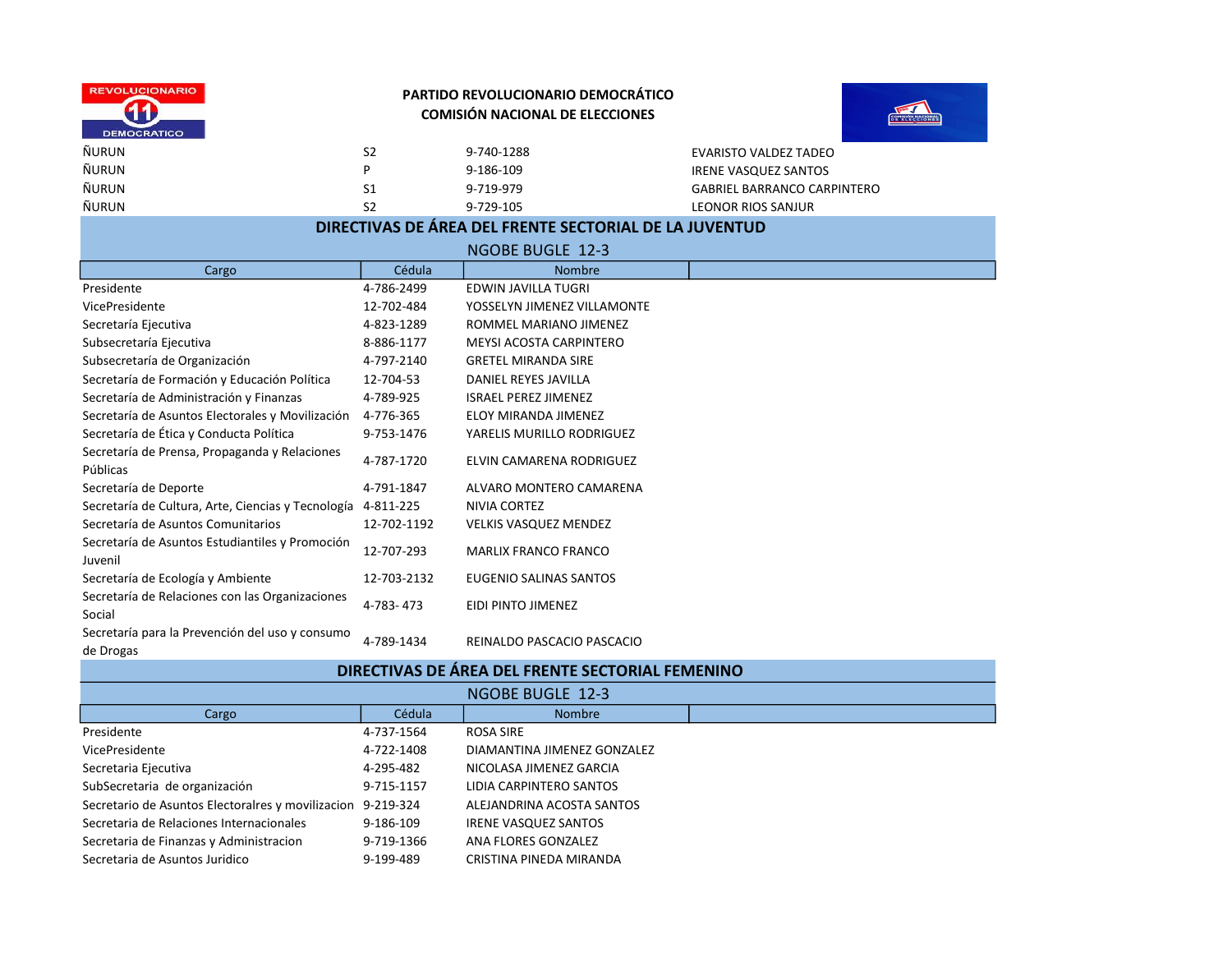



| Secretaria de Formacion Politica                             | 8.729-1261 | ERIKA CORTEZ QUINTERO         |
|--------------------------------------------------------------|------------|-------------------------------|
| Secretaria de Comunicación                                   | 4-802-1912 | ANA EMILSA MARIANO            |
| Secretaria de Cultura, Arte, Ciencias y tegnologia           | 9-723-374  | ANGELA CARPINTERO             |
| Secretaria de Deportes y recreacion                          | 4-204-880  | <b>ESTHER ARCIA</b>           |
| Secretaria de Asuntos Indigenas                              | 4-236-135  | SEBATIANA PRADO JIMENEZ       |
| Secretaria de la Mujres y genero                             | 4-244-200  | <b>ANAYANSI CARPINTERO</b>    |
| Secretaria de la Familia                                     | 4-753-2467 | LEIDA CASTRELLON ARENA        |
| Secretaria de Ecologia y Ambiente                            | 9-718-1647 | <b>BETSABE MARTINEZ PEREZ</b> |
| Secretaria de Asuntos Comunitarios                           | 4-732-617  | <b>GEFINA MONTERO SALINA</b>  |
| Secretaria de relacionada con las organizaciones<br>sociales | 9-725-629  | ESMERALDA HERNANDEZ ZAMBRANO  |
| Secretaria de Fiscalizacion y transparencia                  | 9-713-1819 | RUBI JIMENEZ ACOSTA           |
| Secretaria de afrodecendiente y pueblos<br>originario        | 9-737-2215 | TERESA CARPINTERO ZAMBRANO    |
| Secretaria de la informacion de la salud integral            | 9-727-1411 | <b>MARI EDUVIGES URRIOLA</b>  |
| Secretaraia de evaluacion y seguimiento de mesa              | 4-778-200  | MERLYN GOMEZ CEDEÑO           |
| Secretaria de autogestion                                    | 4-238-425  | AMALIA TUGRI MARIANO          |
| Secretaria de Educacion y Desarrollo Profecional             | 4-785-2315 | DELLANIRA SALINA GUILLEN      |
| Secretaria de Etica y Desarrollo Humano                      | 9-736-1115 | <b>MATILDE CORTEZ VALDEZ</b>  |

## DIRECTORES NACIONALES

| NGOBE BUGLE  12-1 |  |
|-------------------|--|
|                   |  |

| . |                 |                |            |                             |
|---|-----------------|----------------|------------|-----------------------------|
|   | <b>Distrito</b> | Des. Cargo     | Cédula     | <b>Nombre</b>               |
|   | <b>KANKINTU</b> | P              | 1-47-393   | <b>BENITO SERRANO CHITO</b> |
|   | <b>KANKINTU</b> | S <sub>1</sub> | 1-752-1213 | <b>EMILIA ABREGO ABREGO</b> |
|   | <b>KANKINTU</b> | S <sub>2</sub> | 1-701-2450 | ALBERTO ABREGO ABREGO       |
|   | <b>KANKINTU</b> | P              | 1-53-1257  | <b>EFRAIM CURABO STIL</b>   |
|   | <b>KANKINTU</b> | S <sub>1</sub> | 1PI-7-122  | SAMUEL PALACIO LOPEZ        |
|   | <b>KANKINTU</b> | S <sub>2</sub> | 1-711-577  | <b>MARINA ABREGO LOPEZ</b>  |
|   | KUSAPIN         | P              | 1-711-1164 | <b>JACOB GARCIA JIMENEZ</b> |
|   | <b>KUSAPIN</b>  | S <sub>1</sub> | 1-702-829  | VICTORIANO JIMENEZ          |
|   | <b>KUSAPIN</b>  | S <sub>2</sub> | 1-732-793  | NORKA TROTTMAN              |
|   | <b>JIRONDAI</b> | P              | 1-705-279  | PROSPERO SANTOS SERRANO     |
|   | <b>JIRONDAI</b> | S <sub>1</sub> | 1-44-771   | MARIANA ABREGO HURTADO      |
|   | <b>JIRONDAI</b> | S <sub>2</sub> | 1-50-968   | RAMIRO JAENS ABREGO         |
|   | <b>JIRONDAI</b> | P              | 1-732-738  | <b>OVIDIO ABREGO LUCAS</b>  |
|   | <b>JIRONDAI</b> | S <sub>1</sub> | 1-744-610  | ELIA JIMENEZ                |
|   | <b>JIRONDAI</b> | S <sub>2</sub> | 1-725-888  | <b>LEONIDAS PALACIO</b>     |
|   | SANTA CATALINA  | P              | 1-731-1415 | ROGELIO JESSE SOSA          |
|   | SANTA CATALINA  | S <sub>1</sub> | 1-748-726  | SEFERINO SANTO CRAPINTERO   |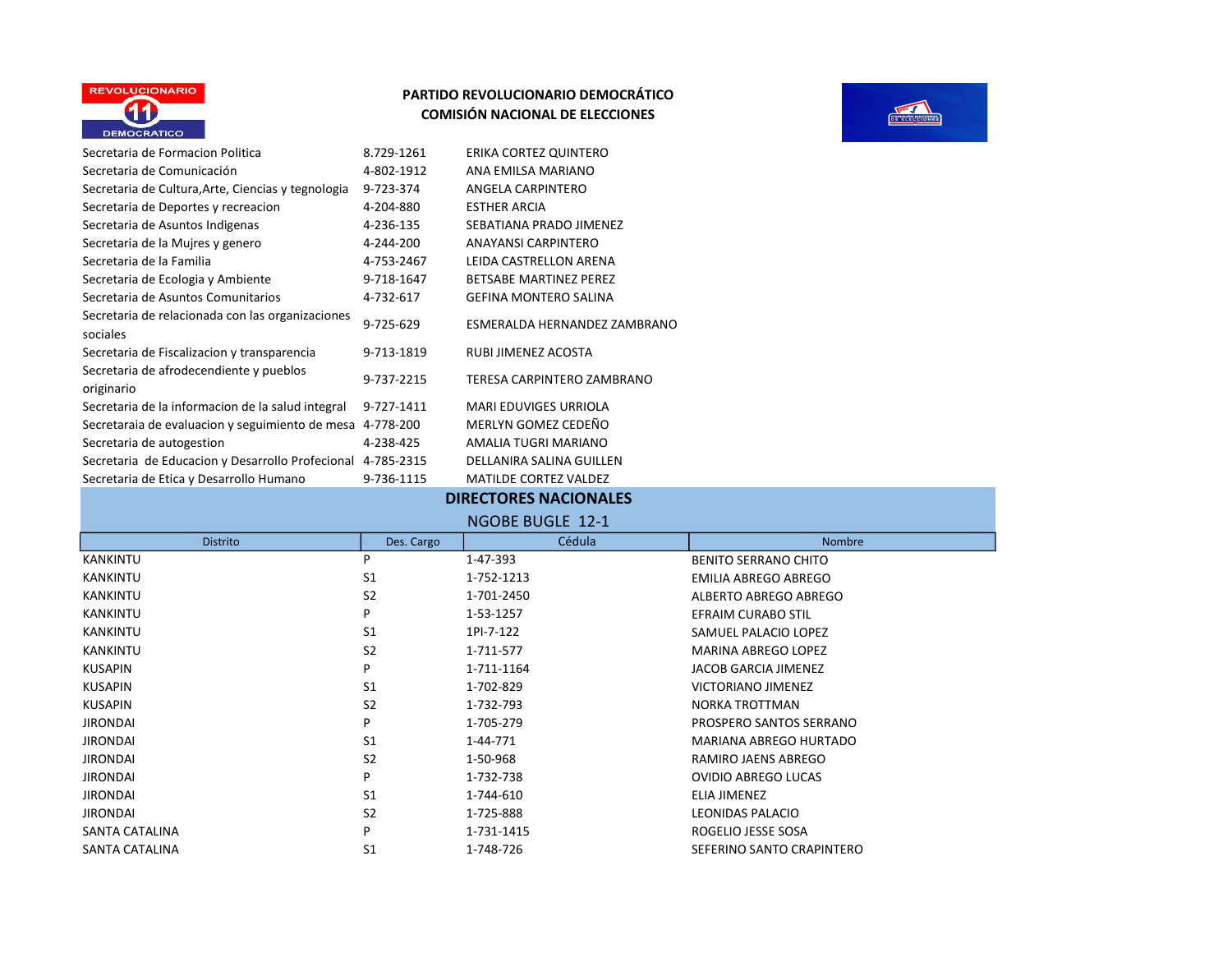

Secretaría para la Prevención del uso y consumo

#### PARTIDO REVOLUCIONARIO DEMOCRÁTICO COMISIÓN NACIONAL DE ELECCIONES



SANTA CATALINA SANTA SANTA SANTA SANTA SANTA SANTA SANTA SANTO SANTA SANTO SANTA SANTO SANTO SANTO SANTO SANTO Cargo **Cargo Cédula** (Cédula de Nombre Presidente 4-799-625 ORIEL SAM BILBORD VicePresidente 1-736-729 OLDEMAR ABREGO Secretaría Ejecutiva 1-746-1651 LILIBETH AGUILAR Subsecretaría Ejecutiva 12-702-1631 GREGORIO CASTILLO Subsecretaría de Organización  $1-739-2107$  ELVIN BEKER Secretaría de Formación y Educación Política 1-741-1784 YALINA SANTOS Secretaría de Administración y Finanzas 1-737-954 LEONEL MARTINEZ Secretaría de Asuntos Electorales y Movilización 12-701-2244 OLIVER JAENS BONILLA Secretaría de Ética y Conducta Política  $1-747-2199$  YESSICA SMITH GUERRA Secretaría de Prensa, Propaganda y Relaciones Públicas 1-741-164 LICETH PALACIO GUERRA Secretaría de Deporte  $1-760-2473$  ERWIN SANTIAGO PABLO Secretaría de Cultura, Arte, Ciencias y Tecnología 1-731-274 LUZ MORALES SANTOS Secretaría de Asuntos Comunitarios 12-730-1405 CARLOS HOOKER HALL Secretaría de Asuntos Estudiantiles y Promoción Juvenil 12-703-2035 EZEQUIEL JIMENEZ SMITH Secretaría de Ecología y Ambiente 1-736-1765 CELENA JAEN SERRANO Secretaría de Relaciones con las Organizaciones Social EDICXA CASTILLO<br>1-738-384 EDICXA CASTILLO DIRECTIVAS DE ÁREA DEL FRENTE SECTORIAL DE LA JUVENTUD NGOBE BUGLE 12-1

# de Drogas de Progas 1.728-1742 MARCIANA VALDEZ MORALES

| DIRECTIVAS DE ÁREA DEL FRENTE SECTORIAL FEMENINO              |            |                               |  |
|---------------------------------------------------------------|------------|-------------------------------|--|
|                                                               |            | NGOBE BUGLE 12-1              |  |
| Cargo                                                         | Cédula     | <b>Nombre</b>                 |  |
| Presidente                                                    | 1-44-680   | <b>GLORIA ABREGO JIMENEZ</b>  |  |
| VicePresidente                                                | 9-750-2059 | RUTH ESCALANTE SANTO          |  |
| Secretaría Ejecutiva                                          | 1-715-2029 | ROSALBA JIMENEZ HERNANDEZ     |  |
| Subsecretaría de Organización                                 | 1-745-2320 | MICAELA CORDOBA ARCHIBOLD     |  |
| Secretaría de Asuntos Electorales y Movilización              | 1-730-865  | CLAUDINA ABREGO ABREGO        |  |
| Secretaría de Relaciones Internacionales                      | 1-700-1596 | <b>MATILDE BLANCO GUERRA</b>  |  |
| Secretaría de Finanzas y Administración                       | 1-53-1389  | <b>MAURA QUINTERO SALAZAR</b> |  |
| Secretaría de Asuntos Jurídicos                               | 1-738-1109 | MARTHA PRADO LIMA             |  |
| Secretaría de Formación Política                              | 1-747-329  | YAZMIN TROTMAN ABREGO         |  |
| Secretaría de Comunicación                                    | 1-749-937  | DAMARIS SANTOS GUERRA         |  |
| Secretaría de Cultura, Arte, Ciencias y Tecnología 1-720-1088 |            | MARITZA SMITH GUERRA          |  |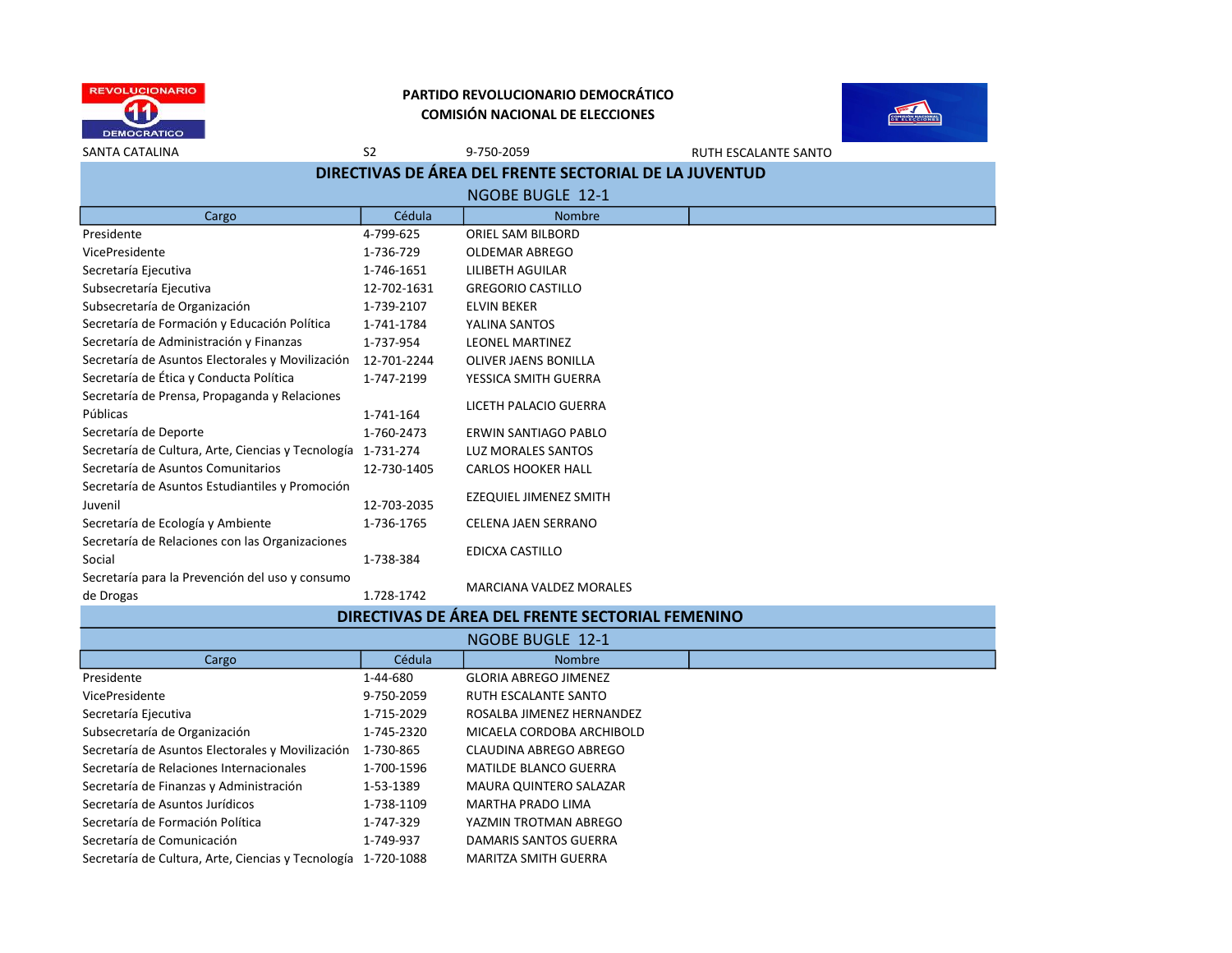



| Secretaría de Deporte y Recreación                            | 12-700-1708 | EDIGNA MIRANDA GUERRA        |
|---------------------------------------------------------------|-------------|------------------------------|
| Secretaría de Asuntos Indígenas                               | 1-711-577   | <b>MARINA ABREGO LOPEZ</b>   |
| Secretaría de la Mujeres y Género                             | 1-38-387    | XENIA QUINTERO PALACIO       |
| Secretaría de la Familia                                      | 1-754-1227  | YULIANA ABREGO               |
| Secretaría de Ecología y Ambiente                             |             |                              |
| Secretaría de Asuntos Comunitarios                            | 1-744-610   | ELIA JIMENEZ                 |
| Secretaría de Relacionada con las Organizaciones : 1-702-1402 |             | ROSALINA BROWN BAKER         |
| Secretaría de Fiscalización y Transparencia                   | 1-31-118    | MARGARITA VILLAGRA VILLA     |
| Secretaría de Afrodescendentes y Pueblos Original 1-30-271    |             | <b>MARQUEZA ROBINSON SAN</b> |
| Secretaría de Formación de la Salud Integral                  | 1-731-1997  | MARIXSA PALACIO ABREGO       |
| Secretaría de Evaluación y Seguimiento de Metas               | 1-41-328    | MARGARITA GUERRA TOMA        |
| Secretaría de Autogestión                                     | 1-735-535   | OFELINA ABREGO ABREGO        |
| Secretaría de Educación y Desarrollo Personal                 | 1-708-1171  | <b>BERTA JUAN PALACIOS</b>   |
| Secretaría de Ética y Desarrollo Humano                       | 1-704-2417  | ANGELA JURADO WILLIAMS       |

ELIA JIMENEZ ROSALINA BROWN BAKER MARGARITA VILLAGRA VILLAGRA MARQUEZA ROBINSON SANTO Secretaría de Formación de la Salud Integral 1-731-1997 MARIXSA PALACIO ABREGO **MARGARITA GUERRA TOMAS** SECLINA ABREGO ABREGO **BERTA JUAN PALACIOS SECA JURADO WILLIAMS** 

## ÁREA DE ORGANIZACIÓN

#### CIRCUITO 8-1 ARRAIJÁN

| Cargo                                                     | Cédula     | <b>Nombre</b>                |  |
|-----------------------------------------------------------|------------|------------------------------|--|
| l Presidente                                              | 8-527-897  | ROLLYNS RODIGUEZ TEJADA      |  |
| vicepresidente                                            | 6-40-967   | JOSE MANUEL PINZON GONZALEZ  |  |
| Secretaría Ejecutiva                                      | 8-475-368  | JAZMIN SANCHEZ ANGULO        |  |
| Secretaría de Organización                                | 8-745-1217 | YAMILETH LOO SOLIS           |  |
| Secretaría de Finanzas y Administración                   | 9-118-2492 | VICTOR APARICIO CASTILLO     |  |
| Secretaría de Formación y Documentación                   | 8-774-2142 | JAZEL RUIS DAVALOS           |  |
| l Secretaría de Asuntos Electorales                       | 10-3-627   | CHICO SOLANO CANTULE         |  |
| lSecretaría de Comunicación                               | 8-330-84   | LEYVI RODRIGUEZ GUTIERREZ    |  |
| Secretaría de Asuntos Comunitarios                        | 5-703-643  | NAKIA LOPEZ RODRIGUEZ        |  |
| Secretaría Relacionada con las Organizaciones<br>Sociales | 8--852-290 | MANUEL BARRÍA                |  |
| Secretaría de Cultura, Deporte y Recreación               | 8-839-1983 | JEREMIAS MELO TRYHANE        |  |
| Secretaria de Ambiente                                    | 8-215-103  | NITZIA MENDOZA BLANCO        |  |
| Secretaría de Asusntos Legales                            | 8-711-1976 | VIELKA RUDAS OJO             |  |
| Secretaría Afrodescendientes / Pueblos<br>Originarios     | 8-737-926  | LEYDIS MILLER AROSEMENA      |  |
|                                                           |            | <b>DIRECTORES NACIONALES</b> |  |
|                                                           |            | 8-1 ARRAIJÁN                 |  |

| $0 - 1$ $\sim$ $\sim$ $\sim$ $\sim$ $\sim$ |            |           |                      |  |
|--------------------------------------------|------------|-----------|----------------------|--|
| <b>Distrito</b>                            | Des. Cargo | Cédula    | <b>Nombre</b>        |  |
| ARRAIJÁN                                   |            | 1-23-776  | <b>ENEIDA TOCHEZ</b> |  |
| ARRAIJÁN                                   | ᇰᆂ         | 1-719-952 | GIOVANA ALFU TOCHEZ  |  |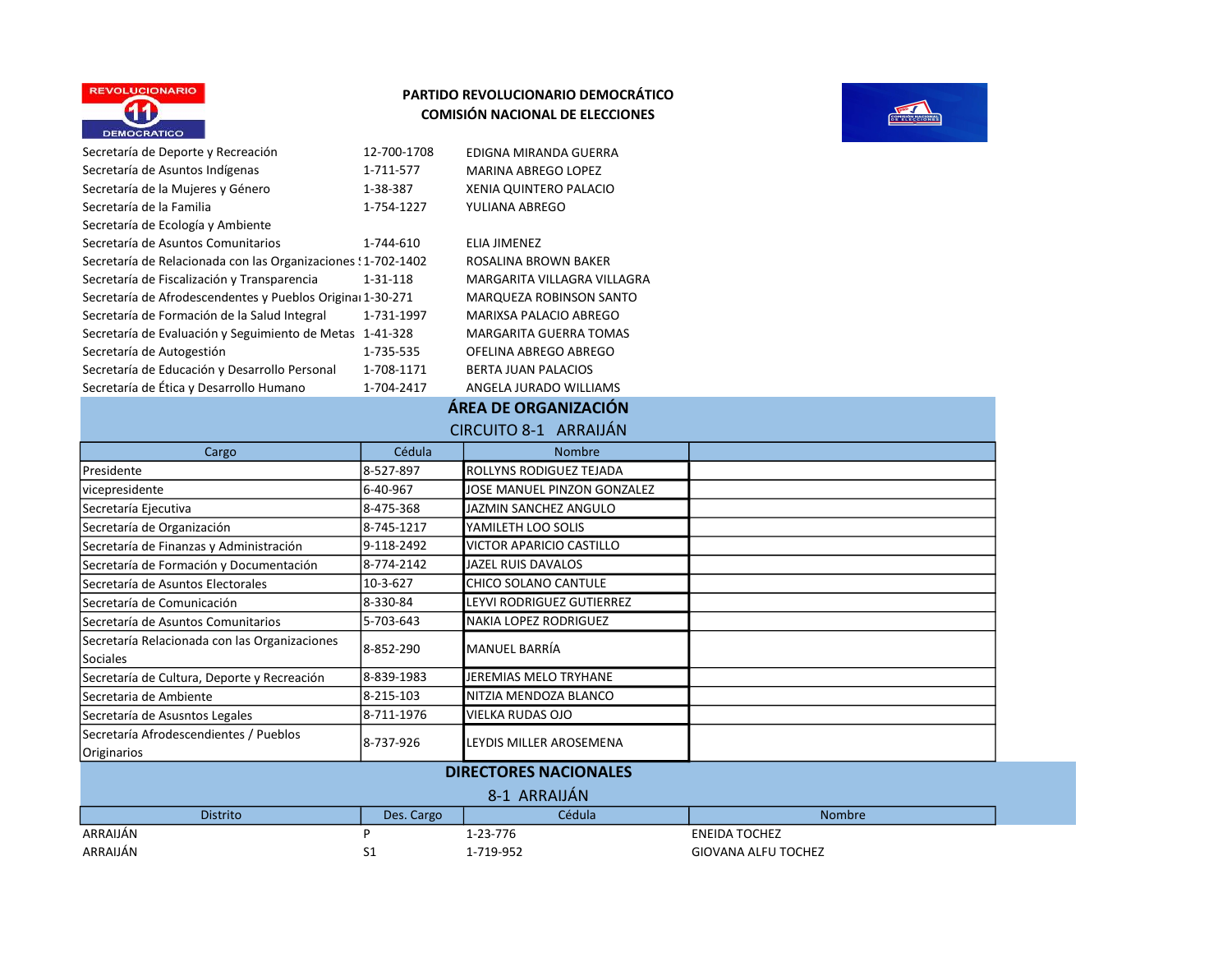



| <b>UEMUCRATICU</b> |                |               |                             |
|--------------------|----------------|---------------|-----------------------------|
| ARRAIJÁN           | S2             | 3-73-2546     | SANTIAGO PADILLA            |
| ARRAIJÁN           | P              | 8-348-999     | <b>HECTOR VEGA GUERRA</b>   |
| ARRAIJÁN           | S <sub>1</sub> | 8-319-647     | <b>LUCIANO DEGRACIA BAF</b> |
| ARRAIJÁN           | S2             | 8-229-1945    | LEYDIANA QUIROS TEDE        |
| ARRAIJÁN           | P              | 8-812-1884    | <b>BERNARDO MENESES G.</b>  |
| ARRAIJÁN           | S1             | 8-707-2013    | <b>ESILDA RUBATTINO</b>     |
| ARRAIJÁN           | S <sub>2</sub> | 8-223-1275    | <b>MIGDALIS POVEDA</b>      |
| ARRAIJÁN           | P              | 9-106-1495    | <b>LUZ DENIA OLIVER</b>     |
| ARRAIJÁN           | S <sub>1</sub> | 8-792-181     | YENISSE LANGE OLIVER        |
| ARRAIJÁN           | S <sub>2</sub> | 8-203-1465    | ALEX CEDEÑO CRUZ            |
| ARRAIJÁN           | P              | 8-335-694     | MIREYA SOLÍS ROVETTO        |
| ARRAIJÁN           | S <sub>1</sub> | 8-734-1085    | <b>OSIRIS QUINTERO GONZ</b> |
| ARRAIJÁN           | S <sub>2</sub> | 8-492-344     | <b>ISAAC FIGUEROA CARVA</b> |
| ARRAIJÁN           | P              | 8-733-530     | <b>EDUARDO CHONG MART</b>   |
| ARRAIJÁN           | S <sub>1</sub> | 8-468-7       | IRIS NUÑEZ GUTIERREZ        |
| ARRAIJÁN           | S <sub>2</sub> | 6-80-882      | YOLIZ RAMOS PORTUGA         |
| ARRAIJÁN           | P              | 8-768-1841    | YOHANA SALDAÑA H.           |
| ARRAIJÁN           | S <sub>1</sub> | 8-857-1820    | KARYN CEDEÑO BARRÍA         |
| ARRAIJÁN           | S <sub>2</sub> | 8-341-313     | JORGE SALGADO GORDÓ         |
| ARRAIJÁN           | P              | 8-338-751     | <b>ANGEL GUTIERREZ</b>      |
| ARRAIJÁN           | S <sub>1</sub> | 8-363-723     | <b>DIDIO MOREIRA</b>        |
| ARRAIJÁN           | S <sub>2</sub> | 10-10-786     | <b>QUINTERISIA CRERSPO</b>  |
| ARRAIJÁN           | P              | 8-307-830     | TOMÁS BERNAL RIVERA         |
| ARRAIJÁN           | S <sub>1</sub> | 8-330-884     | LEYVI RODRÍGUEZ             |
| ARRAIJÁN           | S <sub>2</sub> | 8-720-1264    | <b>JUAN NAVARRO SÁNCHE</b>  |
| ARRAIJÁN           | P              | 8-452-465     | DAVID CÁCERES               |
| ARRAIJÁN           | S1             | 8-436-538     | <b>JORGE CAMPINES</b>       |
| ARRAIJÁN           | S <sub>2</sub> | 8-255-264     | <b>ZULEYKA BARSALLO</b>     |
| ARRAIJÁN           | P              | 8-528-2235    | <b>KAYRA HARDING TEJADA</b> |
| ARRAIJÁN           | S <sub>1</sub> | 5-13-1518     | <b>MARTA ESCOBAR ALVAR</b>  |
| ARRAIJÁN           | S <sub>2</sub> | 8-329-521     | JORGE VICTORIA RODRÍO       |
| ARRAIJÁN           | P              | 8-814-1862    | JORGE VERGARA B.            |
| ARRAIJÁN           | S <sub>1</sub> | 9-123-1292    | ROSA ATENCIO D.             |
| ARRAIJÁN           | S <sub>2</sub> | 8-460-199     | ARMANDO CORNEJO             |
| ARRAIJÁN           | P              | 8-345-620     | <b>IVETH SÁNCHEZ RUÍZ</b>   |
| ARRAIJÁN           | S1             | $6 - 88 - 60$ | <b>BECCI PORTUGAL</b>       |
| ARRAIJÁN           | S <sub>2</sub> | 8-737-174     | ALIXON CANO SALDAÑA         |
| ARRAIJÁN           | P              | 8-529-281     | JOSÉ GONZÁLEZ BEDOYA        |
| ARRAIIÁN           | S <sub>1</sub> | 8-449-69      | MICSILA RODRÍGUEZ M         |

| S <sub>2</sub> | 3-73-2546     | SANTIAGO PADILLA               |
|----------------|---------------|--------------------------------|
| P              | 8-348-999     | <b>HECTOR VEGA GUERRA</b>      |
| S1             | 8-319-647     | LUCIANO DEGRACIA BARRIOS       |
| S <sub>2</sub> | 8-229-1945    | LEYDIANA QUIROS TEDEZCO        |
| P              | 8-812-1884    | <b>BERNARDO MENESES G.</b>     |
| S1             | 8-707-2013    | <b>ESILDA RUBATTINO</b>        |
| S2             | 8-223-1275    | MIGDALIS POVEDA                |
| P              | 9-106-1495    | <b>LUZ DENIA OLIVER</b>        |
| S1             | 8-792-181     | YENISSE LANGE OLIVER           |
| S <sub>2</sub> | 8-203-1465    | ALEX CEDEÑO CRUZ               |
| P              | 8-335-694     | MIREYA SOLÍS ROVETTO           |
| S1             | 8-734-1085    | OSIRIS QUINTERO GONZÁLEZ       |
| S <sub>2</sub> | 8-492-344     | <b>ISAAC FIGUEROA CARVAJAL</b> |
| P              | 8-733-530     | EDUARDO CHONG MARTÍNEZ         |
| S1             | 8-468-7       | IRIS NUÑEZ GUTIERREZ           |
| S <sub>2</sub> | 6-80-882      | YOLIZ RAMOS PORTUGAL           |
| P              | 8-768-1841    | YOHANA SALDAÑA H.              |
| S <sub>1</sub> | 8-857-1820    | KARYN CEDEÑO BARRÍA            |
| S <sub>2</sub> | 8-341-313     | JORGE SALGADO GORDÓN           |
| P              | 8-338-751     | <b>ANGEL GUTIERREZ</b>         |
| S1             | 8-363-723     | <b>DIDIO MOREIRA</b>           |
| S <sub>2</sub> | 10-10-786     | <b>QUINTERISIA CRERSPO</b>     |
| P              | 8-307-830     | TOMÁS BERNAL RIVERA            |
| S1             | 8-330-884     | LEYVI RODRÍGUEZ                |
| S <sub>2</sub> | 8-720-1264    | JUAN NAVARRO SÁNCHEZ           |
| P              | 8-452-465     | DAVID CÁCERES                  |
| S1             | 8-436-538     | <b>JORGE CAMPINES</b>          |
| S <sub>2</sub> | 8-255-264     | ZULEYKA BARSALLO               |
| P              | 8-528-2235    | KAYRA HARDING TEJADA           |
| S1             | 5-13-1518     | MARTA ESCOBAR ALVARADO         |
| S <sub>2</sub> | 8-329-521     | JORGE VICTORIA RODRÍGUEZ       |
| P              | 8-814-1862    | JORGE VERGARA B.               |
| S1             | 9-123-1292    | ROSA ATENCIO D.                |
| S <sub>2</sub> | 8-460-199     | ARMANDO CORNEJO                |
| P              | 8-345-620     | <b>IVETH SÁNCHEZ RUÍZ</b>      |
| S <sub>1</sub> | $6 - 88 - 60$ | <b>BECCI PORTUGAL</b>          |
| S <sub>2</sub> | 8-737-174     | ALIXON CANO SALDAÑA            |
| P              | 8-529-281     | JOSÉ GONZÁLEZ BEDOYA           |

ARRAIJÁN SZ SZ 8-824-265 SZ JOSÉ MELÉNDEZ ONEIL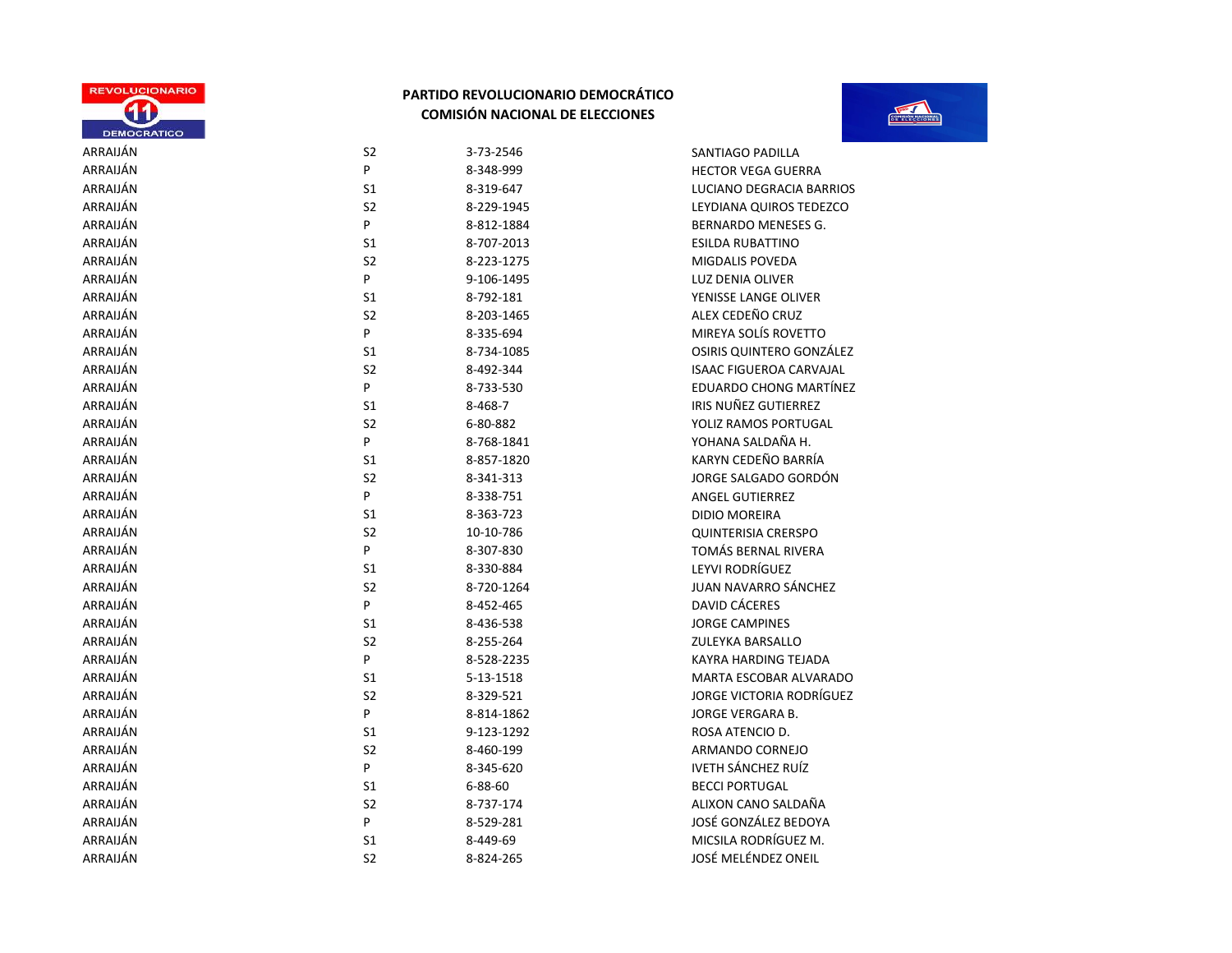



| ARRAIJÁN | P              | 8-795-1696 | CARLOS MORÁN GONZÁLEZ    |
|----------|----------------|------------|--------------------------|
| ARRAIJÁN | S <sub>1</sub> | 8-702-173  | MANUEL LEE GORDÓN        |
| ARRAIJÁN | S <sub>2</sub> | 8-868-1862 | LIZ MICHELLE BARRIOS     |
| ARRAIJÁN | P              | 8-701-14   | ELISEO ALFONSO GONZÁLEZ  |
| ARRAIJÁN | S <sub>1</sub> | 8-309-836  | MIRNA CÓRDOBA QUINTERO   |
| ARRAIJÁN | S <sub>2</sub> | 8-874-473  | JOSÉ NÚÑEZ ALFONSO       |
| ARRAIJÁN | P              | 8-715-301  | EDWIN BAZÁN RODRÍGUEZ    |
| ARRAIJÁN | S <sub>1</sub> | 6-704-528  | LUÍS RANGEL              |
| ARRAIJÁN | S <sub>2</sub> | 8-372-521  | <b>JENNY GIL ARROCHA</b> |
| ARRAIJÁN | P              | 8-527-897  | ROLLYNS RODRÍGUEZ TEJADA |
| ARRAIJÁN | S <sub>1</sub> | 8-449-2    | ALBERTO DÍAZ             |
| ARRAIJÁN | S <sub>2</sub> | 8-520-1946 | <b>RUBI TORRES RAMOS</b> |

# DIRECTIVAS DE ÁREA DEL FRENTE SECTORIAL FEMENINO

| <b>CIRCUITO 8-1 ARRAIJAN</b>                               |            |                            |  |  |
|------------------------------------------------------------|------------|----------------------------|--|--|
| Cargo                                                      | Cédula     | <b>Nombre</b>              |  |  |
| Presidente                                                 | 8-481-62   | YAMILETH GONZÁLEZ          |  |  |
| VicePresidente                                             | 9-726-651  | <b>ITZEL BARRIA</b>        |  |  |
| Secretaría Ejecutiva                                       | 8-729-178  | <b>ARELIS VILLARREAL</b>   |  |  |
| Subsecretaría de Organización                              | 8-222-137  | <b>GRACIELA CABRERA</b>    |  |  |
| Secretaría de Asuntos Electorales y Movilización           | 8-229-1328 | ASUNCIÓN AYALA             |  |  |
| Secretaría de Relaciones Internacionales                   | 5-20-601   | <b>QUEXARILIS AYARZA</b>   |  |  |
| Secretaría de Finanzas y Administración                    | 8-726-2462 | LILIANA MOSQUERA           |  |  |
| Secretaría de Asuntos Jurídicos                            | 8-822-270  | <b>AREMIS NORIEGA</b>      |  |  |
| Secretaría de Formación Política                           | 4-230-426  | <b>DIONIBELL RODRIGUEZ</b> |  |  |
| Secretaría de Comunicación                                 | 8-858-2153 | ONIKA CLACHAR              |  |  |
| Secretaría de Cultura, Arte, Ciencias y Tecnología         | 8-468-7    | <b>IRIS NUÑEZ</b>          |  |  |
| Secretaría de Deporte y Recreación                         | 8-819-996  | KATHIUSCA GUERRA           |  |  |
| Secretaría de Asuntos Indígenas                            | 10-4-2227  | <b>IDELINDA GUERRA</b>     |  |  |
| Secretaría de la Mujeres y Género                          | 8-519-1384 | LIDEYKA SANTAMARIA         |  |  |
| Secretaría de la Familia                                   | 8-480-428  | ROSA VERGARA               |  |  |
| Secretaría de Ecología y Ambiente                          | 8-388-59   | <b>SIXELY JAEN</b>         |  |  |
| Secretaría de Asuntos Comunitarios                         | 8-734-1085 | <b>OSIRIS QUINTERO</b>     |  |  |
| Secretaría de Relacionada con las Organizaciones<br>Social | 8-775-325  | <b>TANIA VILLARREAL</b>    |  |  |
| Secretaría de Fiscalización y Transparencia                | 9-183-151  | <b>LUCILA ABREGO</b>       |  |  |
| Secretaría de Afrodescendentes y Pueblos<br>Originarios    | 8-434-865  | LEISA PACHECO              |  |  |
| Secretaría de Formación de la Salud Integral               | 8-740-1670 | <b>DAYRA JAEN</b>          |  |  |
| Secretaría de Evaluación y Seguimiento de Metas 8-708-2305 |            | <b>MELIZANDE HERNANDEZ</b> |  |  |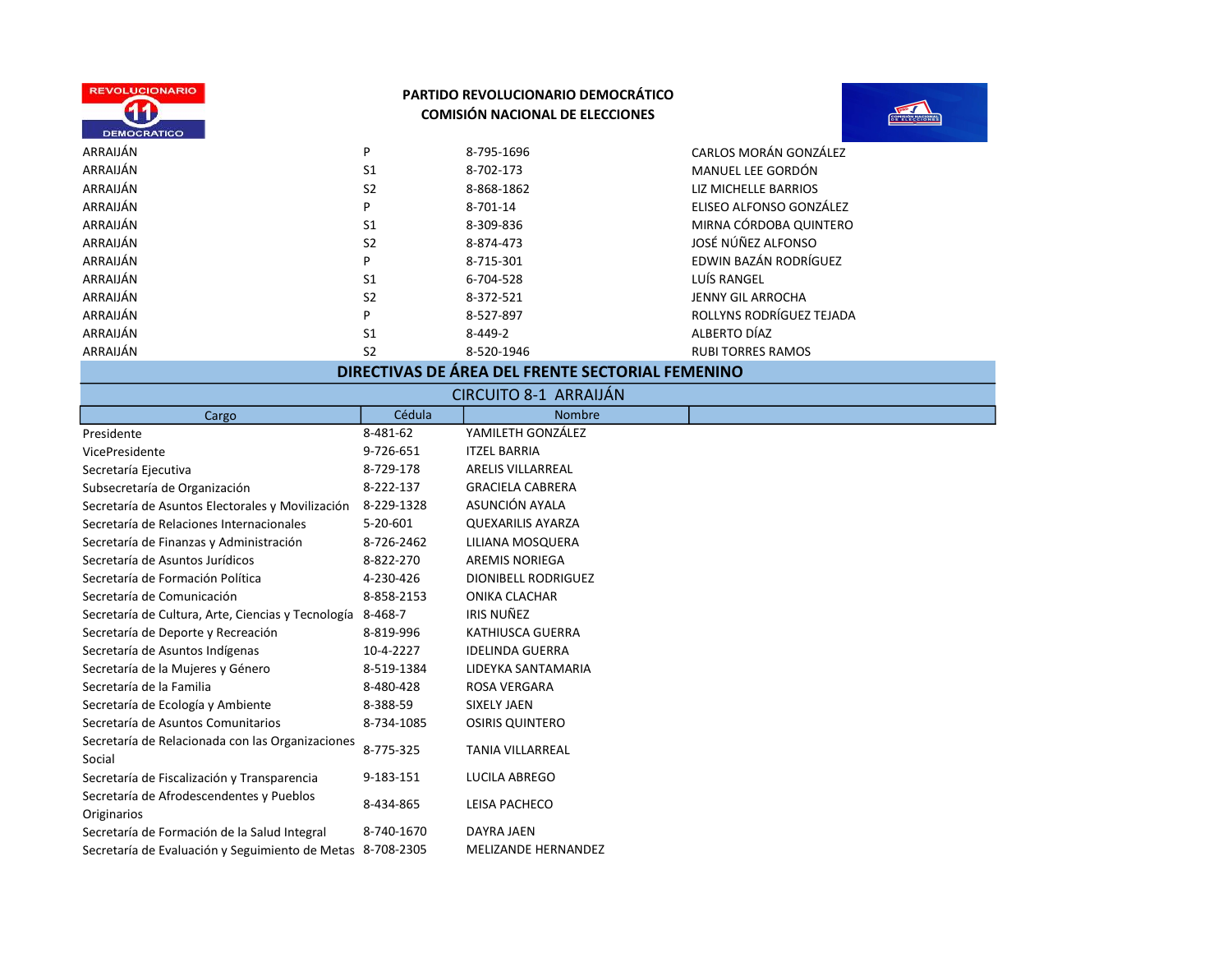



Secretaría de Autogestión 68-712-271 ILKA BONILLA Secretaría de Educación y Desarrollo Personal 9-151-96 ISABEL AGUILAR Secretaría de Ética y Desarrollo Humano 8-775-1976 SORANGEL RODRIGUEZ

# DIRECTIVAS DE ÁREA DEL FRENTE SECTORIAL DE LA JUVENTUD

|                                                              |            | <b>CIRCUITO 8-1 ARRAIJAN</b>          |  |
|--------------------------------------------------------------|------------|---------------------------------------|--|
| Cargo                                                        | Cédula     | <b>Nombre</b>                         |  |
| Presidente                                                   | 8-885-620  | <b>ADONYS PEREZ GAITAN</b>            |  |
| VicePresidente                                               | 8-855-795  | <b>GEOVANI RODRIGUEZ MEJIA</b>        |  |
| Secretaría Ejecutiva                                         | 8-914-1164 | <b>MADELYN ZURITA SOLIS</b>           |  |
| Subsecretaría Ejecutiva                                      | 8-945-1908 | KEYLEEN BULTRON ESPINO                |  |
| Subsecretaría de Organización                                | 8-929-599  | LEIRA BERDIALES GONZALEZ              |  |
| Secretaría de Formación y Educación Política                 | 8-857-1820 | KARYN CEDEÑO BARRIA                   |  |
| Secretaría de Administración y Finanzas                      | 8-868-107  | <b>RUBEN SANCHEZ ESCOBAR</b>          |  |
| Secretaría de Asuntos Electorales y Movilización             | 8-902-647  | <b>MAYKELINE MARTINEZ GONZALEZ</b>    |  |
| Secretaría de Ética y Conducta Política                      | 8-874-845  | NANCY CORDOBA MORENO                  |  |
| Secretaría de Prensa, Propaganda y Relaciones<br>Públicas    | 8-888-2452 | MELONI DE LA CRUZ AGUIRRE             |  |
| Secretaría de Deporte                                        | 8-925-1780 | <b>LAUREN FLORES NIEVES</b>           |  |
| Secretaría de Cultura, Arte, Ciencias y Tecnología           | 8-937-1042 | EUSTACE JACKMAN SECAIDA               |  |
| Secretaría de Asuntos Comunitarios                           | 8-931-973  | IVAN DELGADO NUÑEZ                    |  |
| Secretaría de Asuntos Estudiantiles y Promoción<br>Juvenil   | 2-732-1975 | <b>ELVIS CRUZ GOMEZ</b>               |  |
| Secretaría de Ecología y Ambiente                            | 8-861-1360 | MARCOS ESPINOZA GARRIDO               |  |
| Secretaría de Relaciones con las Organizaciones<br>Social    | 8-882-2246 | YEIDA AYALA CABRERA                   |  |
| Secretaría para la Prevención del uso y consumo<br>de Drogas | 8-976-2065 | AARON JIMENEZ ROQUE                   |  |
|                                                              |            | 5.558.558.0088.0008.0008.00008.000000 |  |

| ÁREA DE ORGANIZACIÓN                    |            |                        |  |
|-----------------------------------------|------------|------------------------|--|
| CIRCUITO 8-2/3                          |            |                        |  |
| Cargo                                   | Cédula     | <b>Nombre</b>          |  |
| Presidente                              | 7-72-649   | AMADO CERRUD           |  |
| vicepresidente                          | 8-516-1878 | <b>VICTOR ALVENDAS</b> |  |
| Secretaría Ejecutiva                    | 8-821-208  | RANCI CENCIÓN          |  |
| Secretaría de Organización              | 8-249-279  | ELIZABETH NAVARRO      |  |
| Secretaría de Finanzas y Administración | 8-715-1059 | RICARDO ZUÑIGA         |  |
| Secretaría de Formación y Documentación | 8-526-1540 | <b>MARLENI VEGA</b>    |  |
| Secretaría de Asuntos Electorales       | 8-715-245  | MERY GUZMÁN            |  |
| Secretaría de Comunicación              | 8-306-600  | OMAIRA CALDERÓN        |  |
| Secretaría de Asuntos Comunitarios      | 8-314-777  | JACINTO CALDERÓN       |  |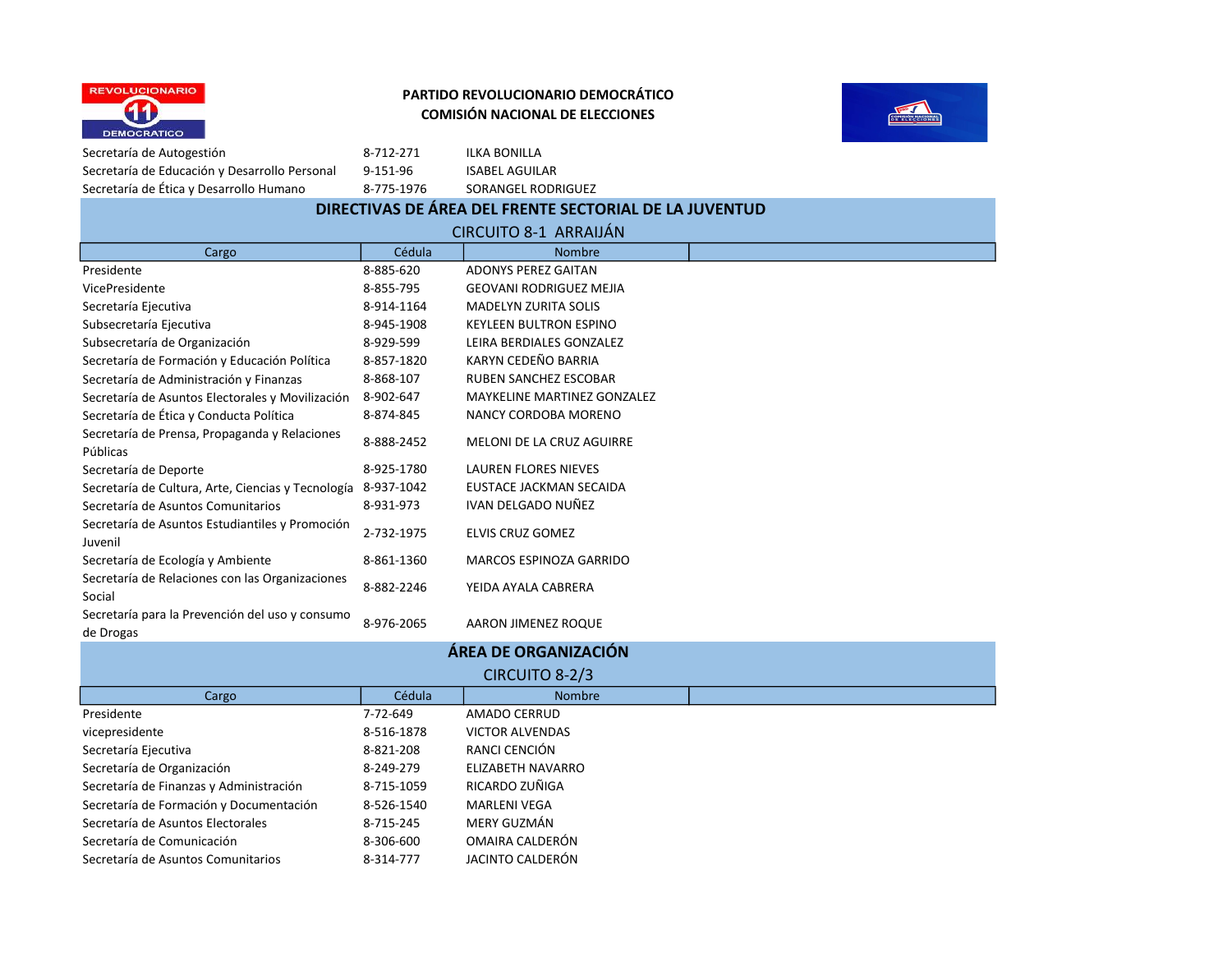



Secretaría Relacionada con las Organizaciones (8-739-401 SIARA BERNAL)<br>Sociales Secretaría de Cultura, Deporte y Recreación  $8-905-185$  JUAN GONZÁLEZ<br>Secretaria de Ambiente  $8-837-1404$  ALBA PÉREZ Secretaria de Ambiente 61 de 1837-1404 Secretaría de Asusntos Legales 68-343-982 VICENTE MARTÍNEZ Secretaría Afrodescendientes / Pueblos Originarios 8-711-46 ISALKO AGUILAR

| <b>DIRECTORES NACIONALES</b> |                |                                                  |                                |  |
|------------------------------|----------------|--------------------------------------------------|--------------------------------|--|
| CIRCUITO 8-2/3               |                |                                                  |                                |  |
| <b>Distrito</b>              | Des. Cargo     | Cédula                                           | <b>Nombre</b>                  |  |
| <b>SAN CARLOS</b>            | P              | 8-181-54                                         | <b>HERIBERTO BERNAL</b>        |  |
| <b>SAN CARLOS</b>            | S <sub>1</sub> | 8-722-1262                                       | <b>DANIEL ECHENOA</b>          |  |
| <b>SAN CARLOS</b>            | S <sub>2</sub> | 8-718-597                                        | <b>MARTA CHERIGO</b>           |  |
| <b>SAN CARLOS</b>            | P              | 8-292-697                                        | ARISTIDES VÁZQUEZ              |  |
| <b>SAN CARLOS</b>            | S <sub>1</sub> | 8-314-777                                        | JACINTO CALDERÓN               |  |
| <b>SAN CARLOS</b>            | S <sub>2</sub> | 8-837-1404                                       | ALBA PÉREZ                     |  |
| <b>CAPIRA</b>                | P              | 8-755-1139                                       | <b>JUAN CARLOS HERRERA</b>     |  |
| <b>CAPIRA</b>                | S <sub>1</sub> | 8-277-454                                        | JOSÉ BARRÍA                    |  |
| <b>CAPIRA</b>                | S <sub>2</sub> | 8-425-383                                        | MABEL ALVARADO                 |  |
| <b>CAPIRA</b>                | P              | 8-704-696                                        | <b>HERNÁN RIVERA</b>           |  |
| <b>CAPIRA</b>                | S <sub>1</sub> | 8-711-46                                         | <b>ISALKO AGUILAR</b>          |  |
| <b>CAPIRA</b>                | S <sub>2</sub> | 8-409-641                                        | <b>EDILSA ROMERO</b>           |  |
| <b>CAPIRA</b>                | P              | 8-452-864                                        | <b>JUDITH FLORES</b>           |  |
| <b>CAPIRA</b>                | S <sub>1</sub> | 8-352-974                                        | LEYDIANA CEDEÑO                |  |
| <b>CAPIRA</b>                | S <sub>2</sub> | 3-99-509                                         | ANDRÉS CASTILLO                |  |
| CHAME                        | P              | 8-528-1864                                       | ALICIA GÓMEZ                   |  |
| CHAME                        | S <sub>1</sub> | 8-715-245                                        | <b>MERY GUZMÁN</b>             |  |
| CHAME                        | S <sub>2</sub> | 8-360-68                                         | ROLANDO NÚÑEZ                  |  |
| CHAME                        | P              | 8-365-264                                        | ROBERTO BONILLA NAVARRO        |  |
| CHAME                        | S <sub>1</sub> | 8-794-777                                        | <b>IRVING ELIAS VALDESPINO</b> |  |
| CHAME                        | S <sub>2</sub> | 4-231-1003                                       | OLINDA AMARILYS GONZÁLEZ MUÑOZ |  |
| CHAME                        | P              | 8-707-1696                                       | EDWIN MEDINA NUÑEZ             |  |
| CHAME                        | S <sub>1</sub> | 8-815-870                                        | ANDRES AMETH CABALLERO         |  |
| CHAME                        | S <sub>2</sub> | 8-178-272                                        | <b>GILMA RAMOS VEGA</b>        |  |
|                              |                | DIRECTIVAS DE ÁREA DEL FRENTE SECTORIAL FEMENINO |                                |  |
|                              |                | CIRCUITO 8-2/3                                   |                                |  |
| Cargo                        | Cédula         | <b>Nombre</b>                                    |                                |  |
| Presidente                   | 8-270-929      | NORMA ELENA DE ICAZA KLEMM DE<br><b>FLOREZ</b>   |                                |  |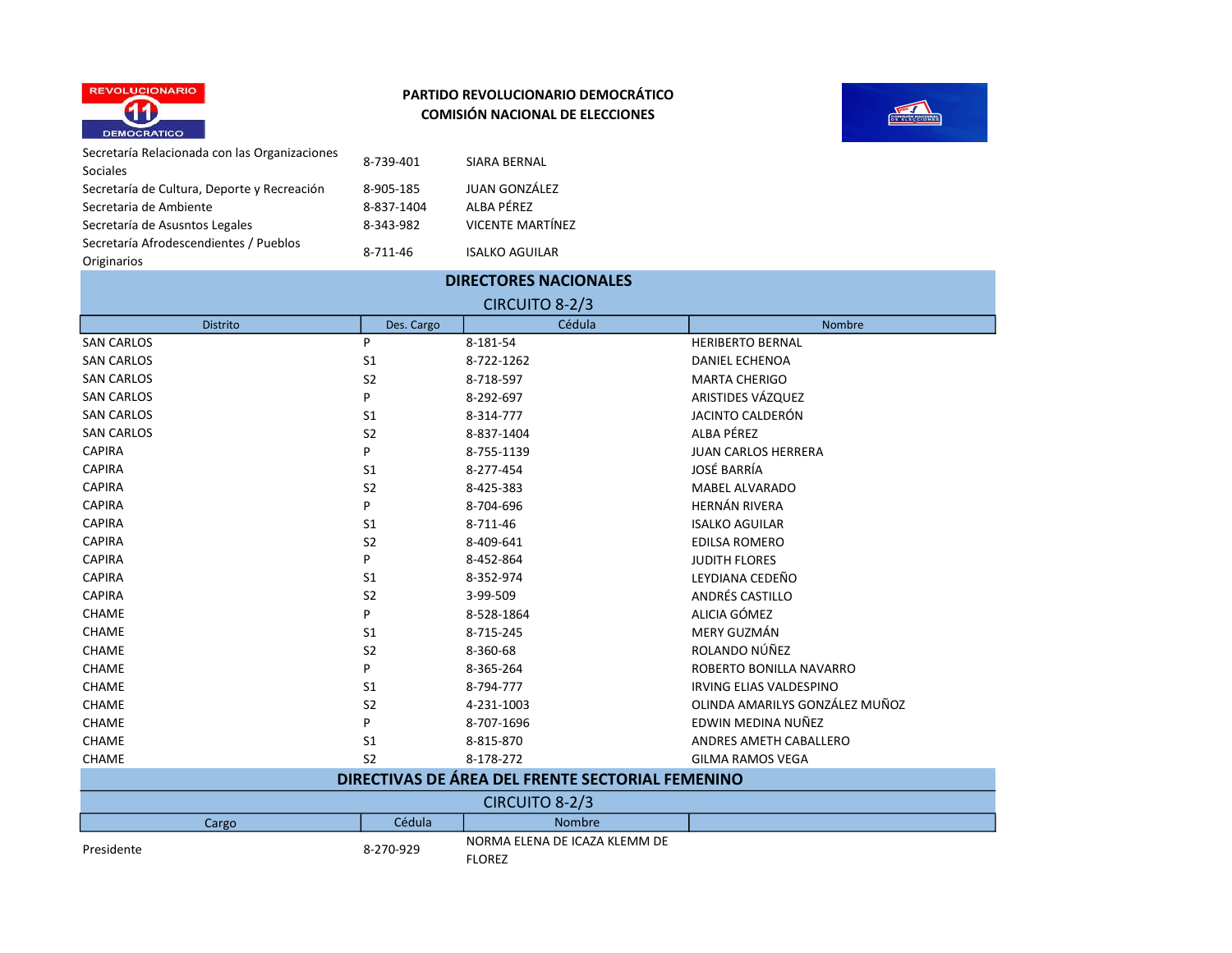



#### DIRECTIVAS DE ÁREA DEL FRENTE SECTORIAL DE LA JUVENTUD

|                                                  |            | CIRCUITO 8-2/3           |  |
|--------------------------------------------------|------------|--------------------------|--|
| Cargo                                            | Cédula     | <b>Nombre</b>            |  |
| Presidente                                       | 8-868-532  | <b>JOSÉ RESTREPO</b>     |  |
| VicePresidente                                   | 8-920-1268 | <b>KARLA MORENO</b>      |  |
| Secretaría Ejecutiva                             | 2-729-2039 | NAYELHIS MORÁN           |  |
| Subsecretaría Ejecutiva                          | 8-867-1918 | <b>MASSIEL SÁNCHEZ</b>   |  |
| Subsecretaría de Organización                    | 8-891-467  | <b>NAYITH GUITIERREZ</b> |  |
| Secretaría de Formación y Educación Política     | 8-942-566  | <b>ENEYDA GUARDIA</b>    |  |
| Secretaría de Administración y Finanzas          | 8-980-79   | ARMANDO VEGA             |  |
| Secretaría de Asuntos Electorales y Movilización | 8-956-65   | JAFARY LASSO             |  |
| Secretaría de Ética y Conducta Política          | 8-861-1139 | <b>HENRY HIDALGO</b>     |  |

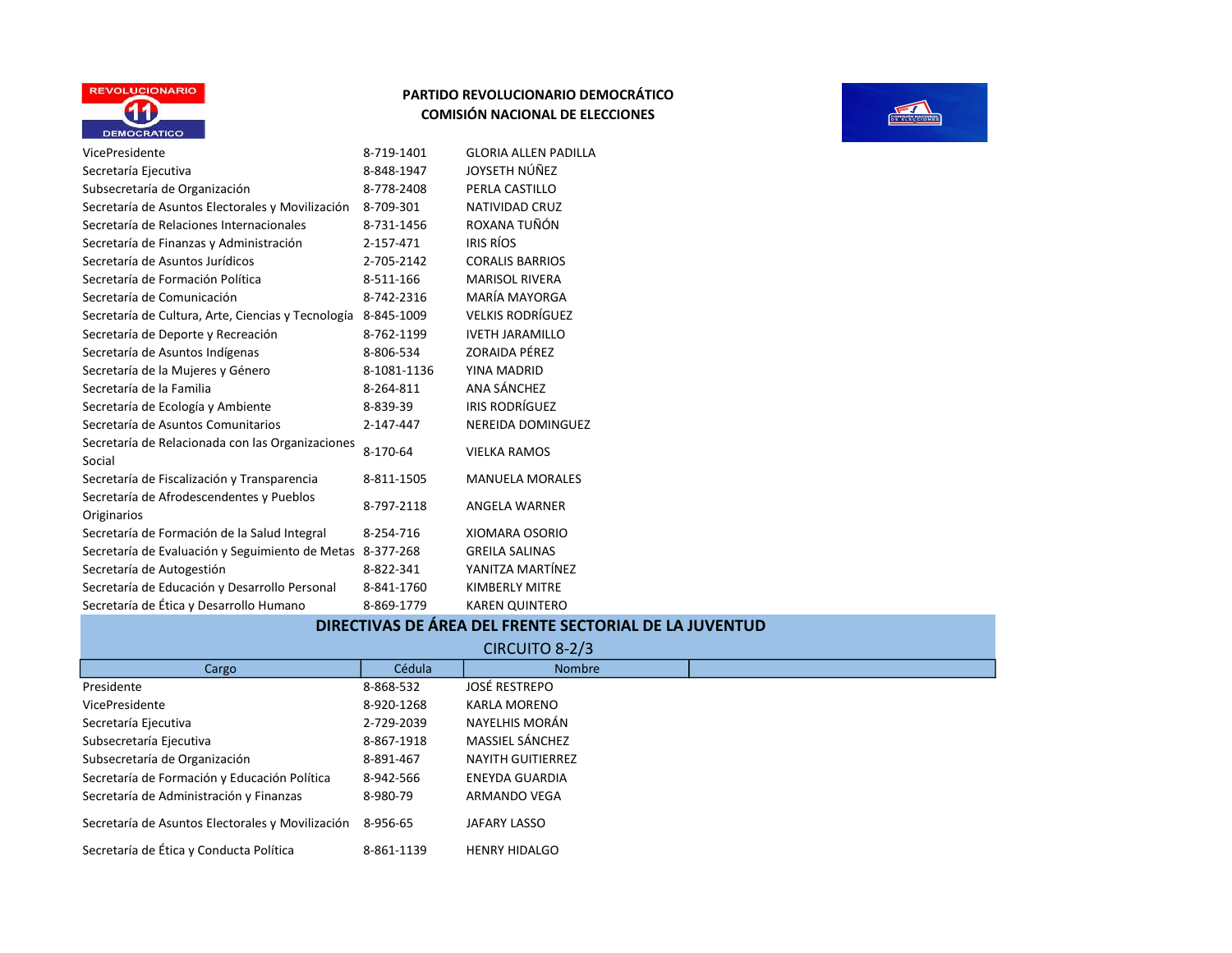

#### PARTIDO REVOLUCIONARIO DEMOCRÁTICO COMISIÓN NACIONAL DE ELECCIONES



| Secretaría de Prensa, Propaganda y Relaciones<br>Públicas    | 8-896-736  | ALBERTO DE GRACIA    |
|--------------------------------------------------------------|------------|----------------------|
| Secretaría de Deporte                                        | 8-936-1088 | ORLANDO GUERRA       |
| Secretaría de Cultura, Arte, Ciencias y Tecnología           | 8-977-1679 | YOHARIS ZAMORA       |
| Secretaría de Asuntos Comunitarios                           | 2-733-370  | <b>ANNA MARTÍNEZ</b> |
| Secretaría de Asuntos Estudiantiles y Promoción<br>Juvenil   | 8-979-530  | <b>JOSTIN VELIZ</b>  |
| Secretaría de Ecología y Ambiente                            | 8-923-614  | <b>VELKYS GÓMEZ</b>  |
| Secretaría de Relaciones con las Organizaciones<br>Social    | 8-907-946  | <b>ALMIR PEREIRA</b> |
| Secretaría para la Prevención del uso y consumo<br>de Drogas | 8-866-90   | JOSELINNE CASTILLO   |

Secretaría de Asusntos Legales 8-746-2040 OYDEN SALAZAR GÓMEZ

| ÁREA DE ORGANIZACIÓN |  |
|----------------------|--|
|----------------------|--|

|                                               |            | <b>CIRCUITO 8-4</b>           |  |
|-----------------------------------------------|------------|-------------------------------|--|
| Cargo                                         | Cédula     | <b>Nombre</b>                 |  |
| Presidente                                    | 8-781-1971 | ALFREDO PÉREZ DÍAZ            |  |
| vicepresidente                                | 8-211-338  | RIGOBERTO HENRRIQUEZ QUINTANA |  |
| Secretaría Ejecutiva                          | 8-336-470  | ROBERTO CASTILLO GUTIERREZ    |  |
| Secretaría de Organización                    | 8-515-1224 | MARITZA OLIVARREN RODRÍGUEZ   |  |
| Secretaría de Finanzas y Administración       | 8-741-2468 | ELVIS MENDOZA VERGARA         |  |
| Secretaría de Formación y Documentación       | 8-257-2520 | FRANCISCO CASTILLO HERNÁNDEZ  |  |
| Secretaría de Asuntos Electorales             | 8-223-2218 | NICOLÁS FÉRNANDEZ MARTÍNEZ    |  |
| Secretaría de Comunicación                    | 7-109-745  | DEISY ARACELIS MORENO         |  |
| Secretaría de Asuntos Comunitarios            | 7-121-389  | LUCINA CANO GONZÁLEZ          |  |
| Secretaría Relacionada con las Organizaciones |            |                               |  |
| <b>Sociales</b>                               | 8-187-887  | OFELIA CATIVO MEZA            |  |
| Secretaría de Cultura, Deporte y Recreación   | 8-872-1471 | <b>JUAN GIL LASSO</b>         |  |
| Secretaria de Ambiente                        | 7-700-1907 | LUZ GUTIÉRREZ CÓRDOBA         |  |

Secretaría Afrodescendientes / Pueblos **Originarios** 8-525-1942 OMAYRA CASAMA SAMANA Distrito **Distrito** Des. Cargo **Cédula** Cédula **Nombre** CHEPO P 7-104-841 JERALD O. PIMENTEL GONZALEZ CHEPO S1 6-82-444 MARLENIS ESPINO DIAZ CHEPO S2 S2 8-745-196 RONALD E. SORIANO MENDOZA DIRECTORES NACIONALES CIRCUITO 8-4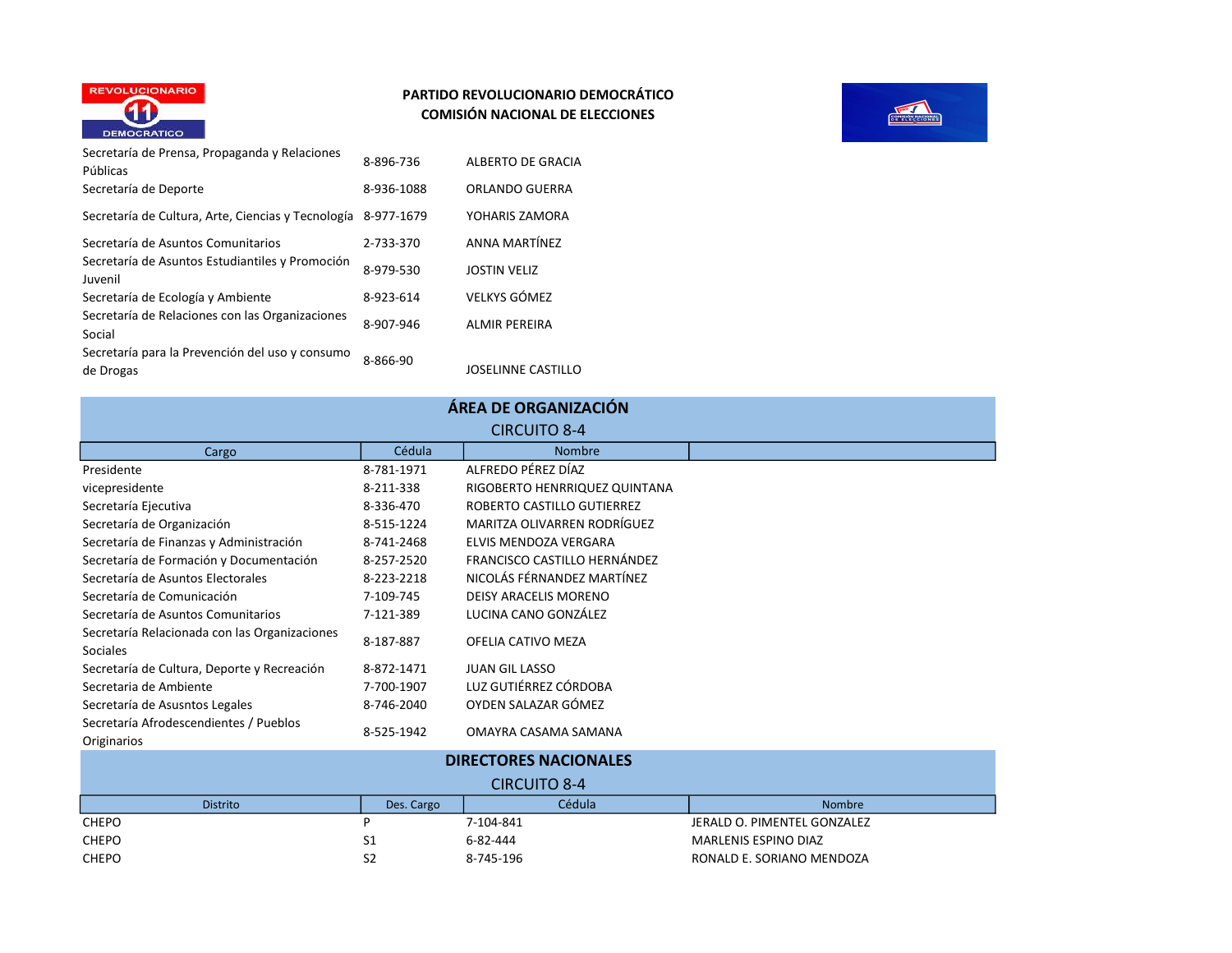



| <b>CHEPO</b>  | P              | 8-416-662  | CATALINO GUEVARA M.              |
|---------------|----------------|------------|----------------------------------|
| <b>CHEPO</b>  | S <sub>1</sub> | 8-526-338  | MANUEL ACEVEDO GONZALEZ          |
| <b>CHEPO</b>  | S <sub>2</sub> | 6-87-334   | MIRIAN D. CORDOBA A.             |
| <b>CHEPO</b>  | P              | 8-526-142  | <b>GENARINO GUERRA RODRIGUEZ</b> |
| <b>CHEPO</b>  | S <sub>1</sub> | 8-524-904  | ELIX X. VITAL MARCIAGA           |
| <b>CHEPO</b>  | S <sub>2</sub> | 8-824-2300 | MIJAIL M. MENDOZA DE LEÓN        |
| <b>CHEPO</b>  | P              | 8-313-427  | <b>BORIS F. QUESADA A.</b>       |
| <b>CHEPO</b>  | S <sub>1</sub> | 6-701-2319 | ANGELA E. CORTES D.              |
| <b>CHEPO</b>  | S <sub>2</sub> | 8-816-2191 | NILKA I. DIAS SANTAMARIA         |
| <b>CHIMAN</b> | P              | 8-733-2003 | ALIRO MEMBACHE                   |
| <b>CHIMAN</b> | S <sub>1</sub> | 8-858-1510 | DEIDIS D.MENDIETA P.             |
| <b>CHIMAN</b> | S <sub>2</sub> | 5-707-2025 | IRMA CABEZÓN M.                  |
| <b>BALBOA</b> | P              | 8-256-839  | JAVIER MÉNDEZ ORTEGA             |
| <b>BALBOA</b> | S <sub>1</sub> | 8-364-481  | EDIANIS AROSEMENA PALACIO        |
| <b>BALBOA</b> | S <sub>2</sub> | 8-528-346  | ALEJANDRO BERROCAL SOSA          |
| <b>TABOGA</b> | P              | 8-530-942  | YAJAIRA LABRADOR MADRID          |
| <b>TABOGA</b> | S <sub>1</sub> | 6-704-956  | MAGALY RICORD GONZÁLEZ           |
| <b>TABOGA</b> | S <sub>2</sub> | 8-725-2323 | <b>ERIC LABRADOR MADRID</b>      |
|               |                |            |                                  |

## DIRECTIVAS DE ÁREA DEL FRENTE SECTORIAL FEMENINO

| <b>CIRCUITO 8-4</b>                                |            |                                |  |  |
|----------------------------------------------------|------------|--------------------------------|--|--|
| Cargo                                              | Cédula     | <b>Nombre</b>                  |  |  |
| Presidente                                         | 8-739-812  | ANA HENRIQUEZ                  |  |  |
| VicePresidente                                     | 6-701-2319 | ANGELA CORTEZ                  |  |  |
| Secretaría Ejecutiva                               | 8-719-2450 | YIRA CASTILLO                  |  |  |
| Subsecretaría de Organización                      | 8-787-1301 | DANITZA WINFORD                |  |  |
| Secretaría de Asuntos Electorales y Movilización   | 8-187-887  | OFELIA CATIVO                  |  |  |
| Secretaría de Relaciones Internacionales           | 8-525-1942 | OMAYRA CASAMA                  |  |  |
| Secretaría de Finanzas y Administración            | 8-504-314  | <b>MARILIN TERRADO</b>         |  |  |
| Secretaría de Asuntos Jurídicos                    | 8-204-171  | <b>GINA HERRERA</b>            |  |  |
| Secretaría de Formación Política                   | 8-826-1443 | <b>MARGEORY JULIO</b>          |  |  |
| Secretaría de Comunicación                         | 8-526-847  | <b>GIKSA SAAVEDRA CASTILLO</b> |  |  |
| Secretaría de Cultura, Arte, Ciencias y Tecnología | 8-711-845  | DANITZA JAÉN GARCIA            |  |  |
| Secretaría de Deporte y Recreación                 | 8-786-79   | <b>NORIS PINTO SERRANO</b>     |  |  |
| Secretaría de Asuntos Indígenas                    | 8-822-126  | QUINCEANITA SAMANA CHAMAPURA   |  |  |
| Secretaría de la Mujeres y Género                  | 8-206-1279 | MIRNA DEGRACIA WINFORD         |  |  |
| Secretaría de la Familia                           | 2-130-790  | CARMEN GOMÉZ GONZÁLEZ          |  |  |
| Secretaría de Ecología y Ambiente                  | 3-123-577  | BLASINA GUTIERREZ GUTIERREZ    |  |  |
| Secretaría de Asuntos Comunitarios                 | 6-713-201  | TATIANA QUINTERO               |  |  |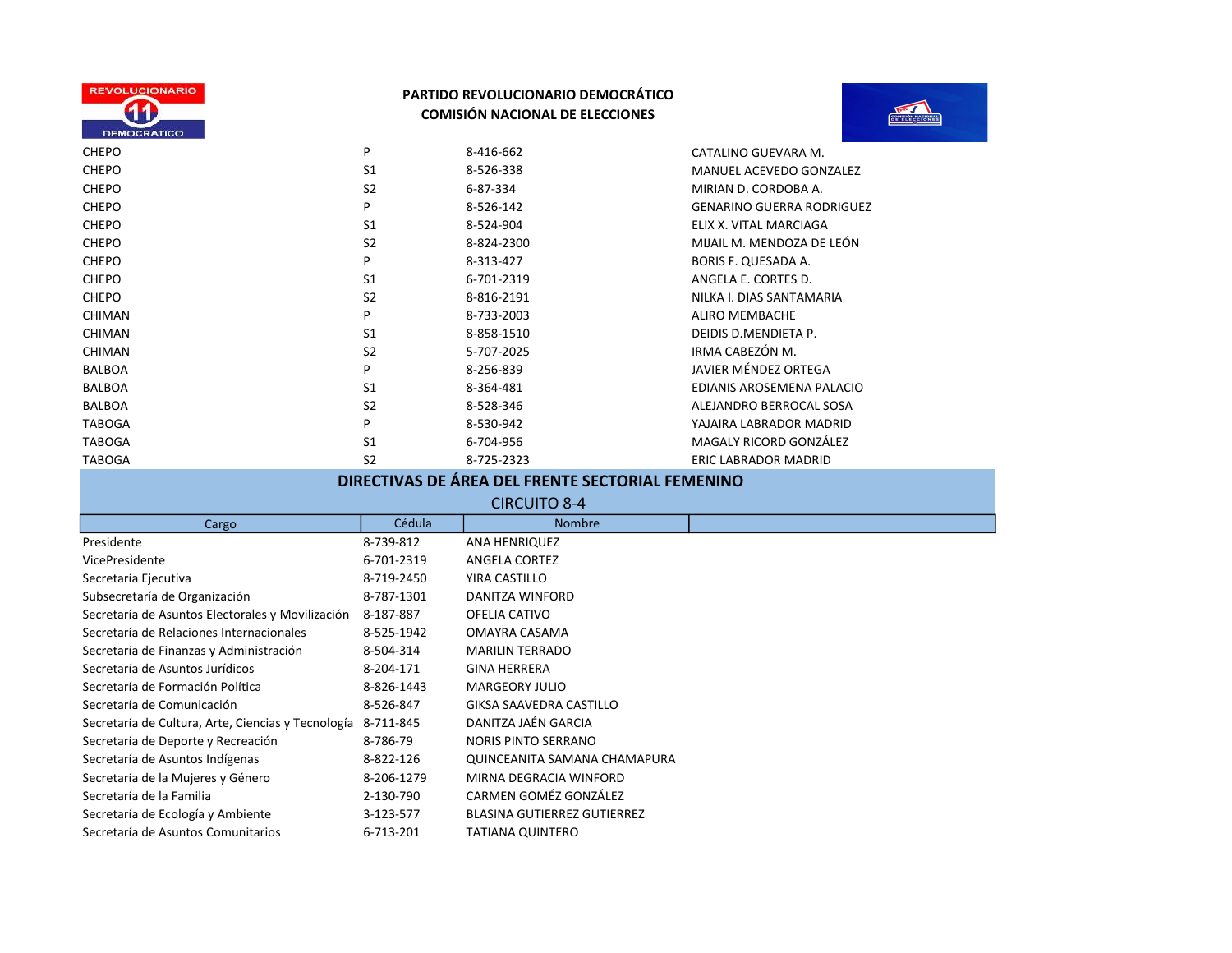



| Secretaría de Relacionada con las Organizaciones | 8-719-506  | CAROLINA SOLIS ABREGO           |
|--------------------------------------------------|------------|---------------------------------|
| Social                                           |            |                                 |
| Secretaría de Fiscalización y Transparencia      | 8-808-134  | YOHANA GARCIA CORDOBA           |
| Secretaría de Afrodescendentes y Pueblos         | 8-295-454  | NORAIDA MORALESARDINES          |
| Originarios                                      |            |                                 |
| Secretaría de Formación de la Salud Integral     | 8-389-438  | MIRIAM CASTILLO GUTIERREZ       |
| Secretaría de Evaluación y Seguimiento de Metas  | 8-830-1665 | <b>CINERETH VEGA TERRADO</b>    |
| Secretaría de Autogestión                        | 8-211-2423 | <b>GLORIA PAJARO NUÑEZ</b>      |
| Secretaría de Educación y Desarrollo Personal    | 8-794-2271 | YULISA SOLIS MALDONADO          |
| Secretaría de Ética y Desarrollo Humano          | 8-858-1510 | <b>DEIDIS MENDIETA PIMENTEL</b> |

# DIRECTIVAS DE ÁREA DEL FRENTE SECTORIAL DE LA JUVENTUD

 $C\text{D}C\text{L}$ 

|                                         |            | <b>CINCOLIO 0-4</b>             |  |
|-----------------------------------------|------------|---------------------------------|--|
| Cargo                                   | Cédula     | <b>Nombre</b>                   |  |
| $\#$ iREF!                              | 3-728-2298 | LUZ DE LEÓN MARÍN               |  |
| #iREF!                                  | 8-878-1686 | LUIS BETHANCOURTH SANDOVAL      |  |
| #iREF!                                  | 8-872-1471 | <b>JUAN BOSCO GIL</b>           |  |
| $\#$ iREF!                              | 7-709-359  | SAMUEL DELGADO CORTÉS           |  |
| #iREF!                                  | 8-881-587  | OCTAVIO ALEMÁN GIL              |  |
| $\#$ iREF!                              | 8-879-1242 | OVIDIO RODRÍGUEZ CASTILLO       |  |
| #iREF!                                  | 8-863-331  | DELIZETH RODRÍGUEZ NÚÑEZ        |  |
| $\#$ iREF!                              | 8-866-2106 | YASKEL WINFORD                  |  |
| #iREF!                                  | 8-924-419  | NAOMY DE LEÓN NÚÑEZ             |  |
| #iREF!                                  | 8-886-28   | LUIS GARC{IA JIMÉNEZ            |  |
| #iREF!                                  | 8-939-1002 | ASLIE MUÑOZ CABALLERO           |  |
| $\#$ iREF!                              | 8-961-1745 | <b>GEOVALIS MUÑOZ CABALLERO</b> |  |
| $\#$ iREF!                              | 8-950-1389 | CARLOS JIMÉNEZ DE LEÓN          |  |
| #iREF!                                  | 8-879-2295 | <b>GLADYS BOTELLO TREJO</b>     |  |
| #iREF!                                  | 8-891-2496 | YAMILETH TOBAR PINAZA           |  |
| $\#$ iREF!                              | 8-874-1877 | VALERIE GUEVARA VÁSQUEZ         |  |
| $\#$ iREF!                              | 8-902-412  | <b>GEREMIAS GIL MALDONADO</b>   |  |
|                                         |            | ÁREA DE ORGANIZACIÓN            |  |
| 8-5 LA CHORRERA                         |            |                                 |  |
| Cargo                                   | Cédula     | <b>Nombre</b>                   |  |
| Presidente                              | 8-362-929  | TOMAS VELASQUEZ CORREA          |  |
| vicepresidente                          | 8-330-964  | <b>ROBERTO AYALA</b>            |  |
| Secretaría Ejecutiva                    | 8-460-905  | <b>MARCELINO RAMOS MADRID</b>   |  |
| Secretaría de Organización              | 8-165-586  | <b>HARMODIO ESTRIBI MARENGO</b> |  |
| Secretaría de Finanzas y Administración | 8-241-210  | DIONISIO RIVERA MACHUCA         |  |
| Secretaría de Formación y Documentación | 8-165-202  | SALMA ALONSO ESCANDÓN           |  |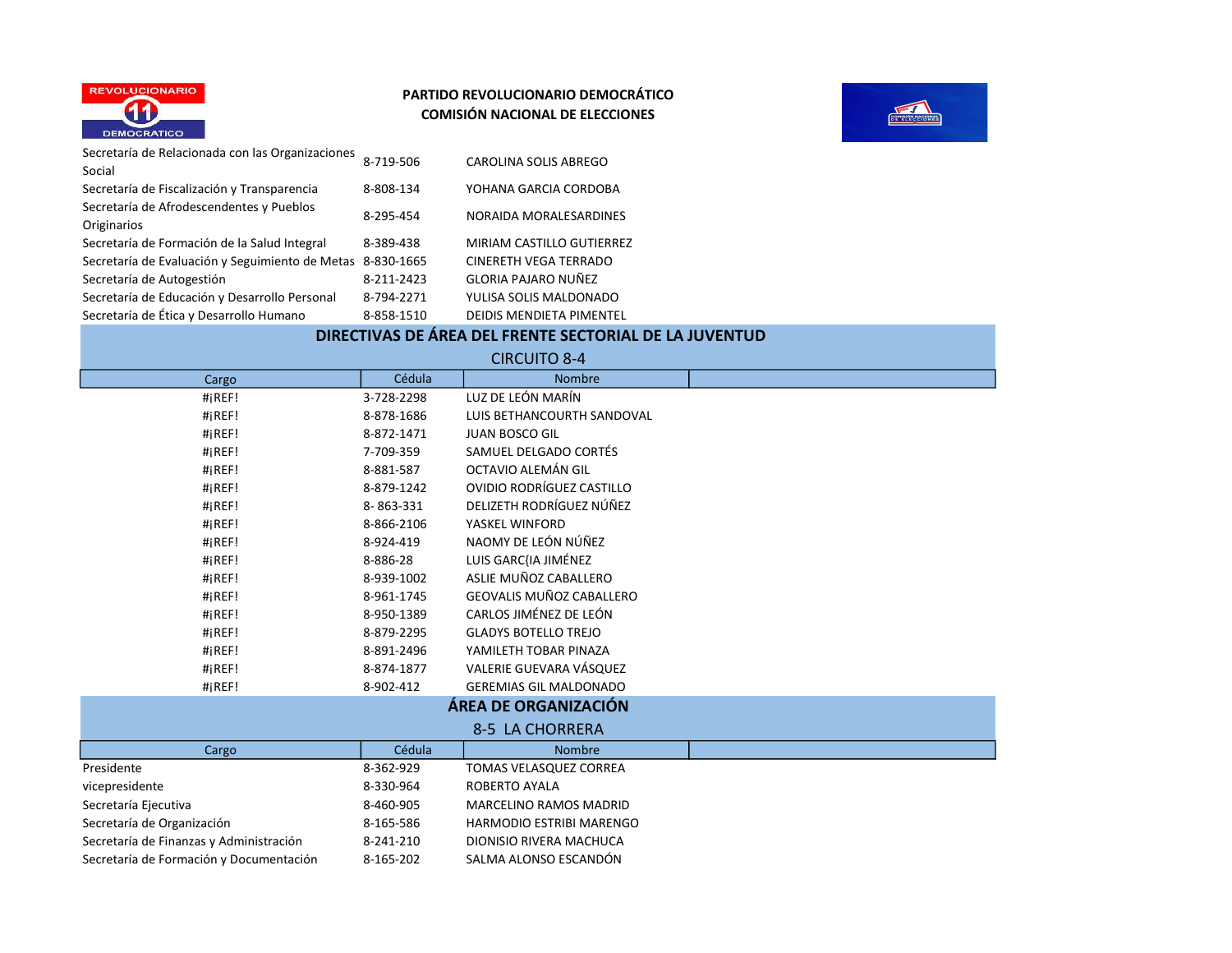



| 8-519-2107 | HERMINIA MARISCAL MARISCAL     |
|------------|--------------------------------|
| 8-715-1855 | BETZY ZAMORA GARCÍA            |
| 8-889-1828 | BRENDA PÉREZ PINTO             |
| 8-752-1694 | <b>DUMAS NATERON ORTEGA</b>    |
| 8-225-2234 | LILIBETH PINZON PINZON         |
| 8-277-17   | <b>ALITZA STEWART CAMPBELL</b> |
| 9-710-2031 | RICARDO BONILLA JARAMILLO      |
| 8-859-2332 | EVA RODRÍGUEZ DE LA CRUZ       |
|            |                                |

| 8-5 LA CHORRERA |                |            |                                 |  |
|-----------------|----------------|------------|---------------------------------|--|
| <b>Distrito</b> | Des. Cargo     | Cédula     | <b>Nombre</b>                   |  |
| LA CHORRERA     | P              | 8-419-517  | CARLOS GARCÍA BECERRA           |  |
| LA CHORRERA     | S1             | 8-298-767  | RODERICK CHAVERRI VIANETT       |  |
| LA CHORRERA     | S <sub>2</sub> | 4-189-976  | <b>ARTURO RODRIGUEZ PEREZ</b>   |  |
| LA CHORRERA     | P              | 8-220-2542 | LEOPOLDO LEE ESCALA             |  |
| LA CHORRERA     | S <sub>1</sub> | 8-275-205  | EDUARDO CASTILLO GOMEZ          |  |
| LA CHORRERA     | S <sub>2</sub> | 8-833-653  | KATHERINE BETHANCOURT           |  |
| LA CHORRERA     | P              | 8-807-2033 | <b>HECTOR MIGUEL SAMBRANO</b>   |  |
| LA CHORRERA     | S <sub>1</sub> | 8-707-1922 | PATRICIA CARVAJAL PINTO         |  |
| LA CHORRERA     | S <sub>2</sub> | 9-118-970  | NICOLASA ARAUZ MELA             |  |
| LA CHORRERA     | P              | 8-783-1818 | YISSEYKA RODRIGUEZ H.           |  |
| LA CHORRERA     | S1             | 7-106-276  | ANA LUISA CEDEÑO                |  |
| LA CHORRERA     | S <sub>2</sub> | 8-843-706  | <b>JESSICA HERNANDEZ</b>        |  |
| LA CHORRERA     | P              | 8-149-610  | <b>ROBERTO ABREGO TORRES</b>    |  |
| LA CHORRERA     | S <sub>1</sub> | 8-202-412  | <b>MOISES SANDOYA GUERRA</b>    |  |
| LA CHORRERA     | S <sub>2</sub> | 8-447-346  | YAJAIRA BELLIDO                 |  |
| LA CHORRERA     | P              | 8-735-1921 | <b>ELIECER MONTENEGRO</b>       |  |
| LA CHORRERA     | S1             | 8-200-2433 | JULIO M. FERNANDEZ JAEN         |  |
| LA CHORRERA     | S <sub>2</sub> | 8-355-523  | PEDRO SAAVEDRA ROLDRIGUEZ       |  |
| LA CHORRERA     | P              | 8-419-826  | <b>REBECA RIVERA</b>            |  |
| LA CHORRERA     | S <sub>1</sub> | 8-474-492  | OTMIANYS ESCALA                 |  |
| LA CHORRERA     | S <sub>2</sub> | 9-80-2600  | <b>MARIA CABALLERO CARDENAS</b> |  |
| LA CHORRERA     | P              | 8-521-1658 | SUMAYA CEDEÑO                   |  |
| LA CHORRERA     | S <sub>1</sub> | 7-703-1960 | MOISES CEDEÑO BONILLA           |  |
| LA CHORRERA     | S <sub>2</sub> | 8-361-792  | <b>JORGE GARCIA BONILLA</b>     |  |
| LA CHORRERA     | P              | 8-830-1837 | <b>JAIME ARAYA TURNER</b>       |  |
| LA CHORRERA     | S <sub>1</sub> | 8-749-1974 | <b>CARLOS ARAUZ PEREZ</b>       |  |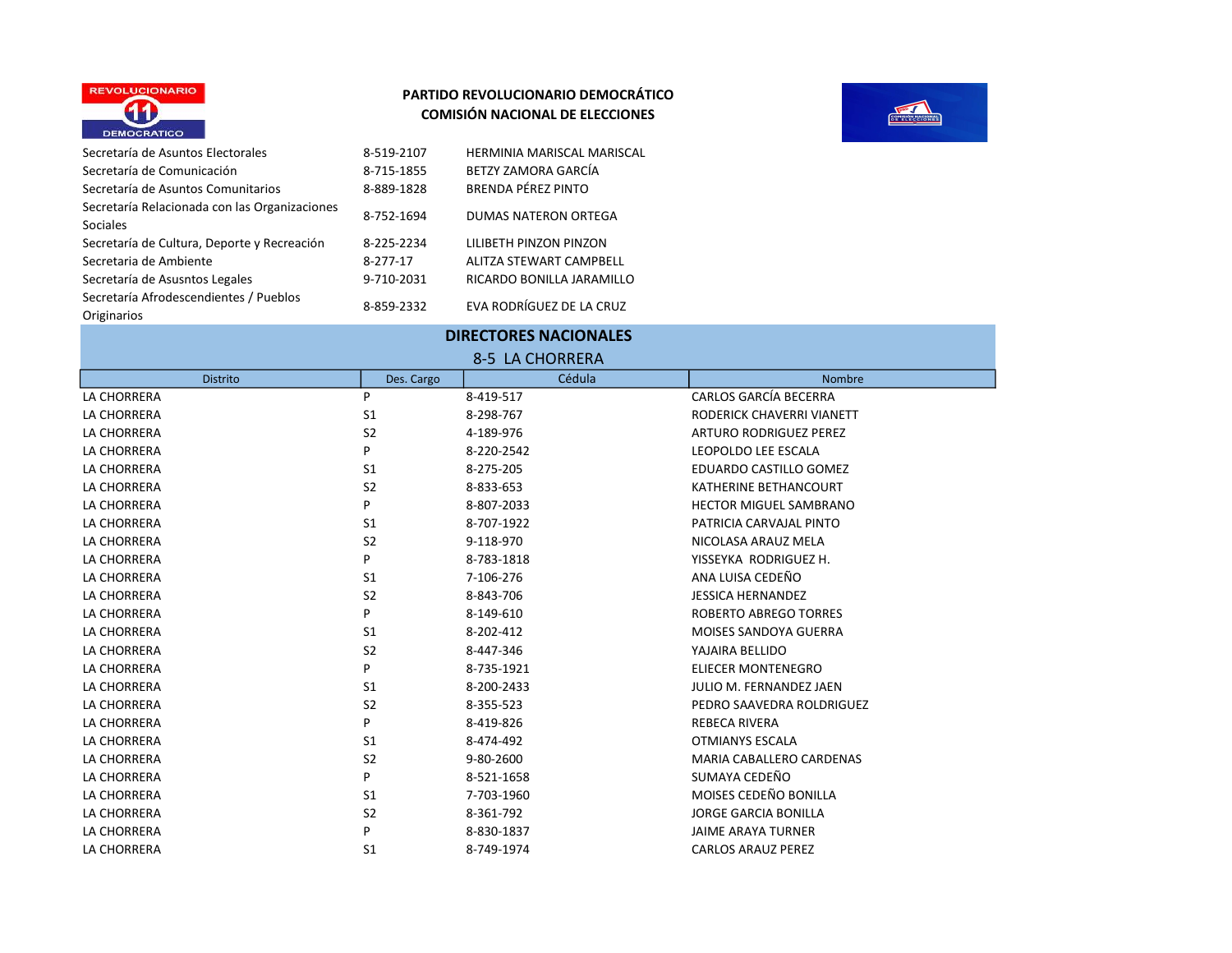



| LA CHORRERA | S <sub>2</sub> | 8-277-17   | ALITZA STEWART CAMPBELL             |
|-------------|----------------|------------|-------------------------------------|
| LA CHORRERA | P              | 8-904-2492 | EDWIN NAVARRO AGUIRRE               |
| LA CHORRERA | S <sub>1</sub> | 8-759-1823 | ANGELICA ANSOLA MORA                |
| LA CHORRERA | S <sub>2</sub> | 8-730-623  | <b>RAMSES RENIER RODRIGUEZ</b>      |
| LA CHORRERA | P              | 8-736-339  | LUIS CARLOS SORIANO                 |
| LA CHORRERA | S1             | 6-46-1211  | <b>LUIS BELTRAN HIGUERA</b>         |
| LA CHORRERA | S <sub>2</sub> | 8-825-934  | YURA ANABELLE IGLESIAS              |
| LA CHORRERA | P              | 8-783-1754 | RODRIGO ALONSO PINZON MELENDEZ      |
| LA CHORRERA | S1             | 8-749-2280 | JOEL ABILIO JIMENEZ CORREA          |
| LA CHORRERA | S <sub>2</sub> | 8-432-110  | MARIZOL AYALA AROSEMENA             |
| LA CHORRERA | P              | 3-708-1120 | SINDY ELIZABETH SMITH PINEDA        |
| LA CHORRERA | S1             | 2-124-733  | <b>GABRIEL ASTERIO ORTIZ MORENO</b> |
| LA CHORRERA | S <sub>2</sub> | 8-772-1904 | RAQUEL EMPERATRIZ ROSALES RODRIGUEZ |
| LA CHORRERA | P              | 8-514-588  | MANUELA CACHAFEIRO FRANCO           |
| LA CHORRERA | S <sub>1</sub> | 8-230-424  | EUCLIDES SANCHEZ FERNANDEZ          |
| LA CHORRERA | S <sub>2</sub> | 8-322-902  | <b>IDRIS HELMER SANTANA SANCHEZ</b> |
| LA CHORRERA | P              | 8-807-2452 | ALCIBIADES OSORIO RODRIGUEZ         |
| LA CHORRERA | S1             | 8-223-310  | ALCIBIADES OSORIO CAMPOS            |
| LA CHORRERA | S <sub>2</sub> | 9-724-1898 | ANA RODRIGUEZ FRANCO                |
| LA CHORRERA | P              | 8-821-2443 | DEFF PARIS BLAISDELL OSTREA         |
| LA CHORRERA | S1             | 8-228-836  | RICARDO ARTURO BARRIOS VALVERDE     |
| LA CHORRERA | S <sub>2</sub> | 8-881-1919 | <b>GENESIS CHAVEZ NUÑEZ</b>         |
| LA CHORRERA | P              | 8-315-471  | <b>MARCEL RIVERA MACHUCA</b>        |
| LA CHORRERA | S1             | 8-755-2075 | EFRAIN CONCEPCION MARTINEZ          |
| LA CHORRERA | S <sub>2</sub> | 8-813-641  | <b>MARIA INES PEREZ PEREZ</b>       |

## DIRECTIVAS DE ÁREA DEL FRENTE SECTORIAL FEMENINO

| 8-5 LA CHORRERA                                            |            |                                                  |  |
|------------------------------------------------------------|------------|--------------------------------------------------|--|
| Cargo                                                      | Cédula     | <b>Nombre</b>                                    |  |
| Presidente                                                 | 4-731-959  | ZAYDITH ITZEL NUÑEZ                              |  |
| VicePresidente                                             | 8-248-331  | MIRNA SUSANA AMOR CASTRO                         |  |
| Secretaría Ejecutiva                                       | 8-519-1291 | ALEJANDRA ALIRIA ABREGO CARREÑO                  |  |
| Subsecretaría de Organización                              | 8-309-943  | MAGDALENA DEL CARMEN CASTRO<br><b>MONTENEGRO</b> |  |
| Secretaría de Asuntos Electorales y Movilización 8-284-980 |            | ROSA ITZELA MELENDEZ SOTO                        |  |
| Secretaría de Relaciones Internacionales                   | 8-464-515  | ANA BEATRIZ VERGARA TOVARES                      |  |
| Secretaría de Finanzas y Administración                    | 6-86-798   | LETICIA MITRE SANCHEZ                            |  |
| Secretaría de Asuntos Jurídicos                            | 8-522-420  | GISELL MARIA DE SALAS RODRÍGUEZ                  |  |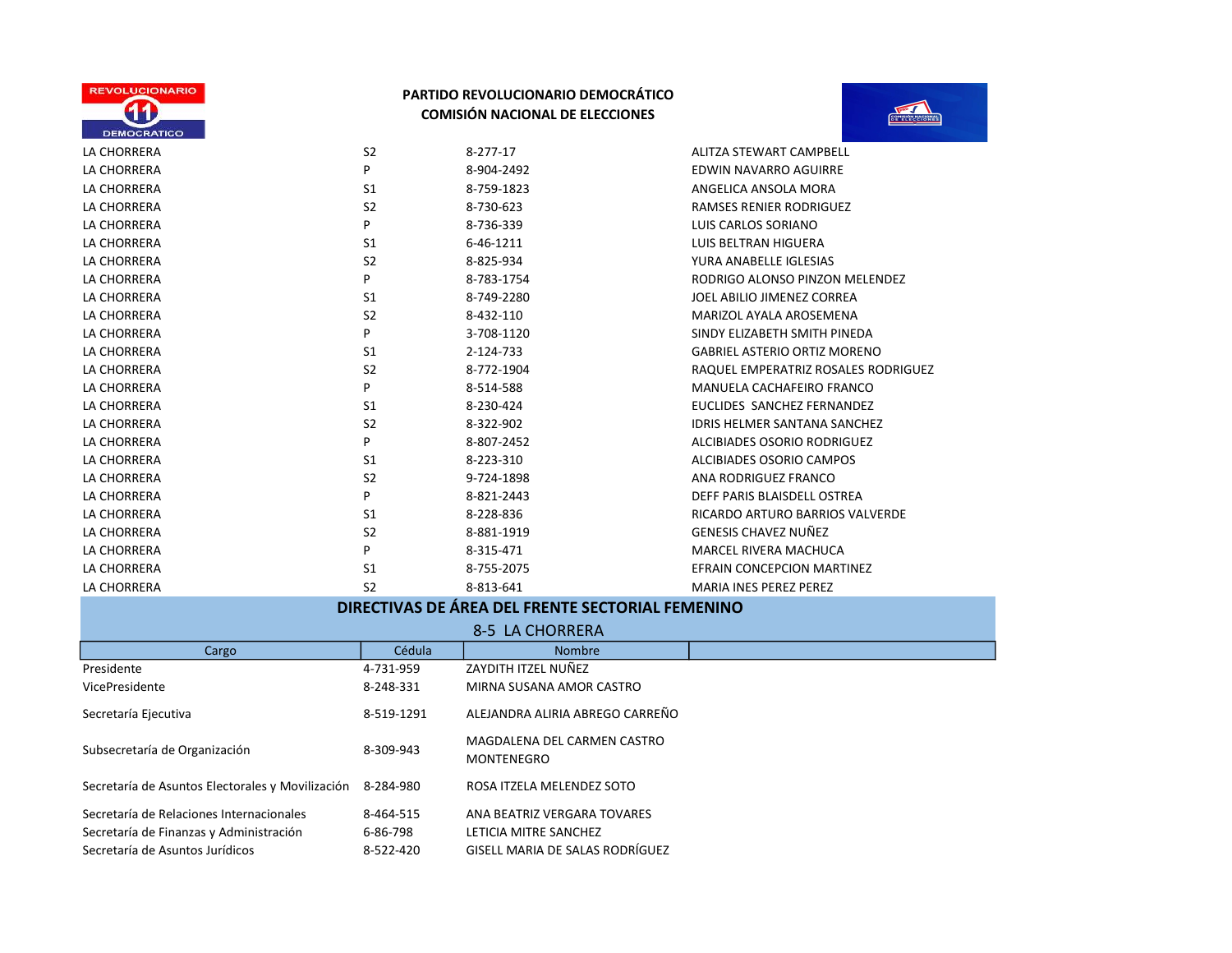

| Secretaría de Formación Política                           | 8-497-288  | KERIMA ALTHEA OSBOURNE JEROME     |
|------------------------------------------------------------|------------|-----------------------------------|
| Secretaría de Comunicación                                 | 8-785-1105 | TAMARA YARIEL MARENGO DE SEDAS    |
| Secretaría de Cultura, Arte, Ciencias y Tecnología         | 8-954-1063 | ANABELIS ELIZABETH PIMENTEL PEREZ |
| Secretaría de Deporte y Recreación                         | 8-787-2482 | JACQUELINE RAMOS CAMPOS           |
| Secretaría de Asuntos Indígenas                            | 8-859-974  | DANNIXIA OSORIO TAPIA             |
| Secretaría de la Mujeres y Género                          | 8-722-984  | <b>MAYEL MONTERO ROMERO</b>       |
| Secretaría de la Familia                                   | 8-114-560  | <b>JUSTINA SANCHEZ TENORIO</b>    |
| Secretaría de Ecología y Ambiente                          | 8-417-470  | CICELY BELLANCE VASQUEZ           |
| Secretaría de Asuntos Comunitarios                         | 2-714-980  | EMISOL BALABARCA MORENO           |
| Secretaría de Relacionada con las Organizaciones<br>Social | 8-817-598  | LEONELA LASSO MEDINA              |
| Secretaría de Fiscalización y Transparencia                | 8-522-1696 | <b>OSIRIS FRANCO SANCHEZ</b>      |
| Secretaría de Afrodescendentes y Pueblos<br>Originarios    | 8-813-641  | <b>MARIA PEREZ PEREZ</b>          |
| Secretaría de Formación de la Salud Integral               | 8-395-923  | EDILMA VALLADARES MARTINEZ        |
| Secretaría de Evaluación y Seguimiento de Metas 8-252-407  |            | <b>IRALIA CAICEDO ORTEGO</b>      |
| Secretaría de Autogestión                                  | 8-900-1266 | MILEYDIS TERRADO GOMEZ            |
| Secretaría de Educación y Desarrollo Personal              | 8-772-1904 | RAQUEL ROSALES RODRIGUEZ          |
| Canadanés de Éties :: Dessauslis Hinagas -                 | o orz poro | FUDA MARTINIEZ FRIAC              |



| Originarios                                               |            |                                                        |  |
|-----------------------------------------------------------|------------|--------------------------------------------------------|--|
| Secretaría de Formación de la Salud Integral              | 8-395-923  | EDILMA VALLADARES MARTINEZ                             |  |
| Secretaría de Evaluación y Seguimiento de Metas 8-252-407 |            | <b>IRALIA CAICEDO ORTEGO</b>                           |  |
| Secretaría de Autogestión                                 | 8-900-1266 | MILEYDIS TERRADO GOMEZ                                 |  |
| Secretaría de Educación y Desarrollo Personal             | 8-772-1904 | RAQUEL ROSALES RODRIGUEZ                               |  |
| Secretaría de Ética y Desarrollo Humano                   | 8-857-2259 | ELIDA MARTINEZ FRIAS                                   |  |
|                                                           |            | DIRECTIVAS DE ÁREA DEL FRENTE SECTORIAL DE LA JUVENTUD |  |
|                                                           |            | 8-5 LA CHORRERA                                        |  |
| Cargo                                                     | Cédula     | <b>Nombre</b>                                          |  |
| Presidente                                                | 8-857-1640 | DIEGO DIOSEE DUTARY FERGUSON                           |  |
| VicePresidente                                            | 8-903-2439 | REBECA ALICIA GONZALEZ RIVERA                          |  |
| Secretaría Ejecutiva                                      | 8-936-1015 | JUAN ENRIQUE VILLARREAL SAUCEDO                        |  |
| Subsecretaría Ejecutiva                                   | 8-950-1071 | ALEXANDRA LISBETH SANTOS CEDEÑO                        |  |
| Subsecretaría de Organización                             | 8-929-2427 | ROBERTO CARLOS AYALA DE LA CRUZ                        |  |
| Secretaría de Formación y Educación Política              | 8-861-1262 | ARANTXA MONTERO ITURRALDE                              |  |
| Secretaría de Administración y Finanzas                   | 8-970-2277 | CHADALYS YATZURY URRIOLA MUÑOZ                         |  |
| Secretaría de Asuntos Electorales y Movilización          | 8-922-1286 | WILBERTO JUNIER ACOSTA MORENO                          |  |
| Secretaría de Ética y Conducta Política                   | 8-927-774  | CRISTAL MICHELLE FERREIRA<br>0.000000                  |  |

CARRASCO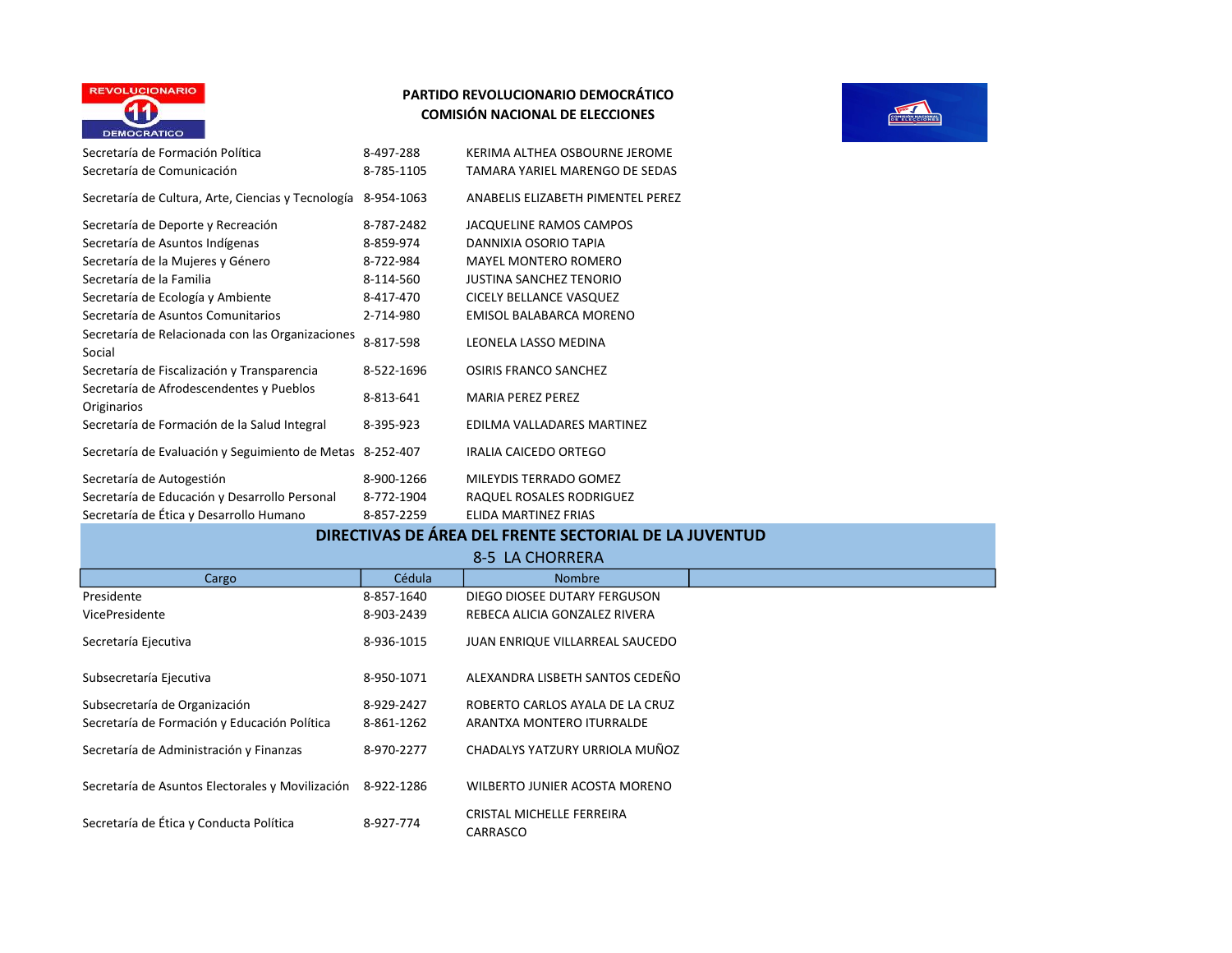



Secretaría de Prensa, Propaganda y Relaciones Secretaria de Frensa, Fropaganda y Relaciones de 8-951-57 SOL GUILLEMIS MURILLO AVILA Secretaría de Deporte 8-929-803 URIAS LEONEL VEGA ESCOBAR Secretaría de Cultura, Arte, Ciencias y Tecnología 8-849-2019 FELIX ANTONIO ESCUDERO SANCHEZ Secretaría de Asuntos Comunitarios 8-857-1619 YARITZEL JANETH SALADO VASQUEZ Secretaría de Asuntos Estudiantiles y Promoción Juvenil de Asuntos Estudiantiles y Frontocion de 8-932-1926 JANIS JEXSENIA PINZON GONZALEZ Secretaría de Ecología y Ambiente 8-923-1555 GABRIEL STEEF TORRALBA GUTIERREZ Secretaría de Relaciones con las Organizaciones Secretaria de Kelaciones con las Organizaciones 8-877-656 JACLYN MADELAINE CERRUD ESPINO Secretaría para la Prevención del uso y consumo de Drogas and Prevencion der dso y consumo 8-906-1937 AMILKAR JOEL ORTIZ CARRILLO

#### DIRECTORES NACIONALES

#### 8-6 SAN MIGUELITO

| Corregimiento             | Des. Cargo     | Cédula     | <b>Nombre</b>                   |
|---------------------------|----------------|------------|---------------------------------|
| AMELIA DENIS DE ICAZA     | P              | 8-129-546  | <b>NICOLAS BARRIOS</b>          |
| AMELIA DENIS DE ICAZA     | S <sub>1</sub> | 8-385-820  | <b>JOSE PINO</b>                |
| AMELIA DENIS DE ICAZA     | S <sub>2</sub> | 8-756-2295 | <b>LOURDES LUCERO</b>           |
| AMELIA DENIS DE ICAZA     | P              | 8-730-1389 | <b>LORENA CORDOBA</b>           |
| AMELIA DENIS DE ICAZA     | S <sub>1</sub> | 8-730-582  | <b>JAVIER HIDALGO</b>           |
| AMELIA DENIS DE ICAZA     | S <sub>2</sub> | 8-226-2780 | <b>ISABEL RODRIGUEZ</b>         |
| VICTORIANO LORENZO        | P              | 8-489-192  | <b>ITZEL RODRÍGUEZ MORALES</b>  |
| <b>VICTORIANO LORENZO</b> | S <sub>1</sub> | 8-202-453  | CARLOS CARDOZE CARDENAS         |
| VICTORIANO LORENZO        | S <sub>2</sub> | 8-789-2029 | JOSÉ GUDIÑO CARRILLO            |
| <b>BELISARIO PORRAS</b>   | P              | 8-734-2084 | <b>FELIX CRISTOBAL COOK</b>     |
| <b>BELISARIO PORRAS</b>   | S <sub>1</sub> | 8-309-602  | <b>ZULAY RODRIGUEZ LU</b>       |
| <b>BELISARIO PORRAS</b>   | S <sub>2</sub> | 8-862-1050 | EDDIEL DE LEÓN ALZAMORA         |
| <b>BELISARIO PORRAS</b>   | P              | 8-517-1473 | <b>KATYA HERON</b>              |
| <b>BELISARIO PORRAS</b>   | S <sub>1</sub> | 9-166-581  | ROMAN SANDOVAL                  |
| <b>BELISARIO PORRAS</b>   | S <sub>2</sub> | 8-839-2260 | ALEXANDER JUSTINIANI            |
| <b>BELISARIO PORRAS</b>   | P              | 8-224-1834 | <b>ROBERTO GOUGH</b>            |
| <b>BELISARIO PORRAS</b>   | S <sub>1</sub> | 8-404-917  | RAUL PINEDA VERGARA             |
| <b>BELISARIO PORRAS</b>   | S <sub>2</sub> | 8-762-1909 | <b>ARGENTINA PINTO</b>          |
| JOSÉ DOMINGO ESPINAR      | P              | 8-819-1922 | <b>RENE PINTO GUERRA</b>        |
| JOSÉ DOMINGO ESPINAR      | S <sub>1</sub> | 8-781-1887 | <b>DEYDISISS PINZON RIOS</b>    |
| JOSÉ DOMINGO ESPINAR      | S <sub>2</sub> | 8-208-694  | CARLOS MANUEL MOSQUERA CASTILLO |
| JOSÉ DOMINGO ESPINAR      | P              | 4-745-2411 | <b>ISIS ISBETH LEON ARAUZ</b>   |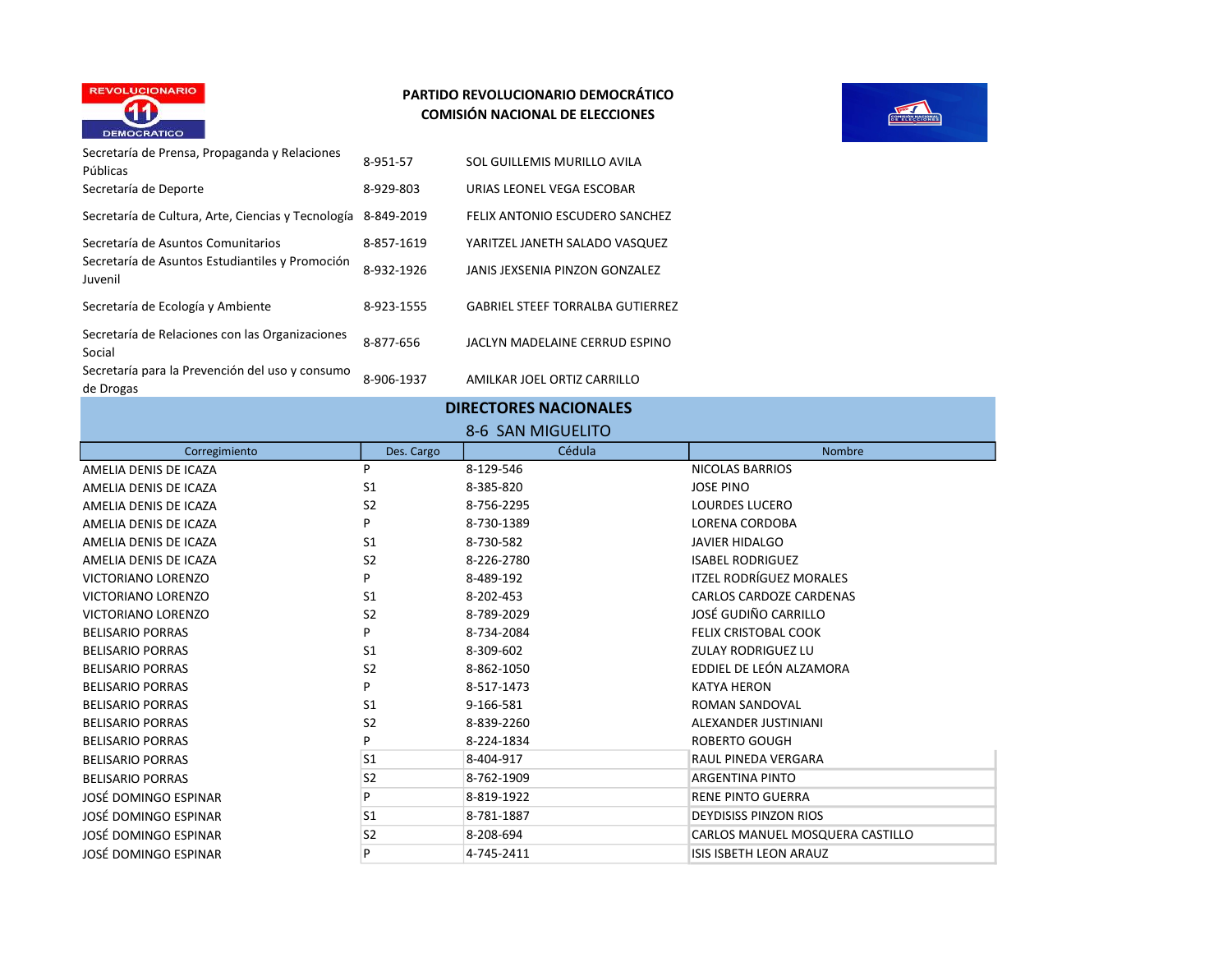

# JOSÉ DOMINGO ESPINAR JOSÉ DOMINGO ESPINAR JOSÉ DOMINGO ESPINAR JOSÉ DOMINGO ESPINAR JOSÉ DOMINGO ESPINAR MATEO ITURRALDE MATEO ITURRALDE MATEO ITURRALDE MATEO ITURRALDE MATEO ITURRALDE ARNULFO ARIAS ARNULFO ARIAS BELISARIO FRÍAS BELISARIO FRÍAS BELISARIO FRÍAS BELISARIO FRÍAS OMAR TORRIJOS OMAR TORRIJOS OMAR TORRIJOS OMAR TORRIJOS OMAR TORRIJOS OMAR TORRIJOS OMAR TORRIJOS OMAR TORRIJOS OMAR TORRIJOS OMAR TORRIJOS



| JOSÉ DOMINGO ESPINAR   | S1             | 7-63-129   | LUZ ENEIDA CASTROVERDE        |
|------------------------|----------------|------------|-------------------------------|
| JOSÉ DOMINGO ESPINAR   | S <sub>2</sub> | 8-397-82   | <b>NORMAN SCOTT DIAZ</b>      |
| JOSÉ DOMINGO ESPINAR   | P              | 6-66-864   | <b>DIXIA DELGADO</b>          |
| JOSÉ DOMINGO ESPINAR   | S1             | 7-88-1824  | <b>DANILO DIAZ</b>            |
| JOSÉ DOMINGO ESPINAR   | S <sub>2</sub> | 8-429-771  | <b>FERNANDO JAEN</b>          |
| <b>MATEO ITURRALDE</b> | P              | 8-736-1692 | JUAN ANTONIO BARSALLO         |
| <b>MATEO ITURRALDE</b> | S1             | 8-406-852  | ERIC ALEXIS VALENCIAS         |
| <b>MATEO ITURRALDE</b> | S <sub>2</sub> | 8-370-600  | <b>MARCELINA CAMPOS</b>       |
| <b>MATEO ITURRALDE</b> | P              | 8-476-1000 | <b>GUILLERMO TORRES</b>       |
| <b>MATEO ITURRALDE</b> | S1             | 8-806-714  | <b>MANUEL DE JESUS GRACIA</b> |
| <b>MATEO ITURRALDE</b> | S <sub>2</sub> | 8-203-914  | AURORA GUDIÑO                 |
| <b>ARNULFO ARIAS</b>   | P              | 8-237-996  | <b>GERTRUDIS KIRTON</b>       |
| <b>ARNULFO ARIAS</b>   | S1             | 8-705-2307 | <b>LINETH MORENO</b>          |
| <b>ARNULFO ARIAS</b>   | S2             | 5-23-885   | <b>MANUEL ORTIZ</b>           |
| <b>ARNULFO ARIAS</b>   | P              | 8-253-317  | <b>ALBERTO ORTEGA</b>         |
| ARNULFO ARIAS          | S1             | 8-209-620  | <b>DOLORES QUINTANA</b>       |
| <b>ARNULFO ARIAS</b>   | S <sub>2</sub> | 9-709-1836 | <b>SANTOS BONILLA</b>         |
| <b>BELISARIO FRÍAS</b> | P              | 8-445-629  | <b>ENRIQUE ABDIEL PLATA</b>   |
| <b>BELISARIO FRÍAS</b> | S1             | 8-807-21   | YOSELIN ESTHER DOMINGUEZ      |
| <b>BELISARIO FRÍAS</b> | S <sub>2</sub> | 3-121-74   | <b>OLIMPAS NAVAS</b>          |
| <b>BELISARIO FRÍAS</b> | P              | 8-780-357  | JOSE RUILOBA PINEDA           |
| <b>BELISARIO FRÍAS</b> | S1             | 8-716-1111 | <b>INDDLIN MARIORI</b>        |
| <b>BELISARIO FRÍAS</b> | S <sub>2</sub> | 8-529-2405 | <b>CESAR OMAR</b>             |
| <b>BELISARIO FRÍAS</b> | P              | 8-249-927  | ALEXIS AMHET AYALA BAZAN      |
| <b>BELISARIO FRÍAS</b> | S1             | 8-862-464  | <b>BLAS DELGADO</b>           |
| <b>BELISARIO FRÍAS</b> | S <sub>2</sub> | 8-748-893  | SARAI YETZABEL                |
| <b>OMAR TORRIJOS</b>   | P              | 8-769-2214 | LAURA HUTCHINSON              |
| <b>OMAR TORRIJOS</b>   | S1             | 8-770-385  | <b>CESAR GARZON</b>           |
| <b>OMAR TORRIJOS</b>   | S <sub>2</sub> | 8-732-1533 | ANA MONTANO                   |
| <b>OMAR TORRIJOS</b>   | P              | 8-802-1250 | RAUL AGARTH MARTINEZ          |
| <b>OMAR TORRIJOS</b>   | S1             | 8-440-514  | <b>JAVIER ZARATE TORRES</b>   |
| <b>OMAR TORRIJOS</b>   | S <sub>2</sub> | 8-351-51   | <b>ETILVIA ITURRALDE</b>      |
| <b>OMAR TORRIJOS</b>   | P              | 8-477-627  | JUAN ARIAS OLIVA              |
| <b>OMAR TORRIJOS</b>   | S1             | 9-180-58   | INDIRA ALVARADO GONZALEZ      |
| <b>OMAR TORRIJOS</b>   | S <sub>2</sub> | 8-477-450  | JOSE MALDONADO BATISTA        |
| <b>OMAR TORRIJOS</b>   | P              | 8-799-2371 | <b>CHAYAN POLO</b>            |
| <b>OMAR TORRIJOS</b>   | S1             | 8-397-617  | EDA ROSA BAZAN RAMIEREZ       |
| <b>OMAR TORRIJOS</b>   | S <sub>2</sub> | 8-749-911  | <b>ELENA ZARATE TORRES</b>    |
| RUFINA ALFARO          | P              | 8-236-1342 | <b>AGUSTIN SANCHEZ</b>        |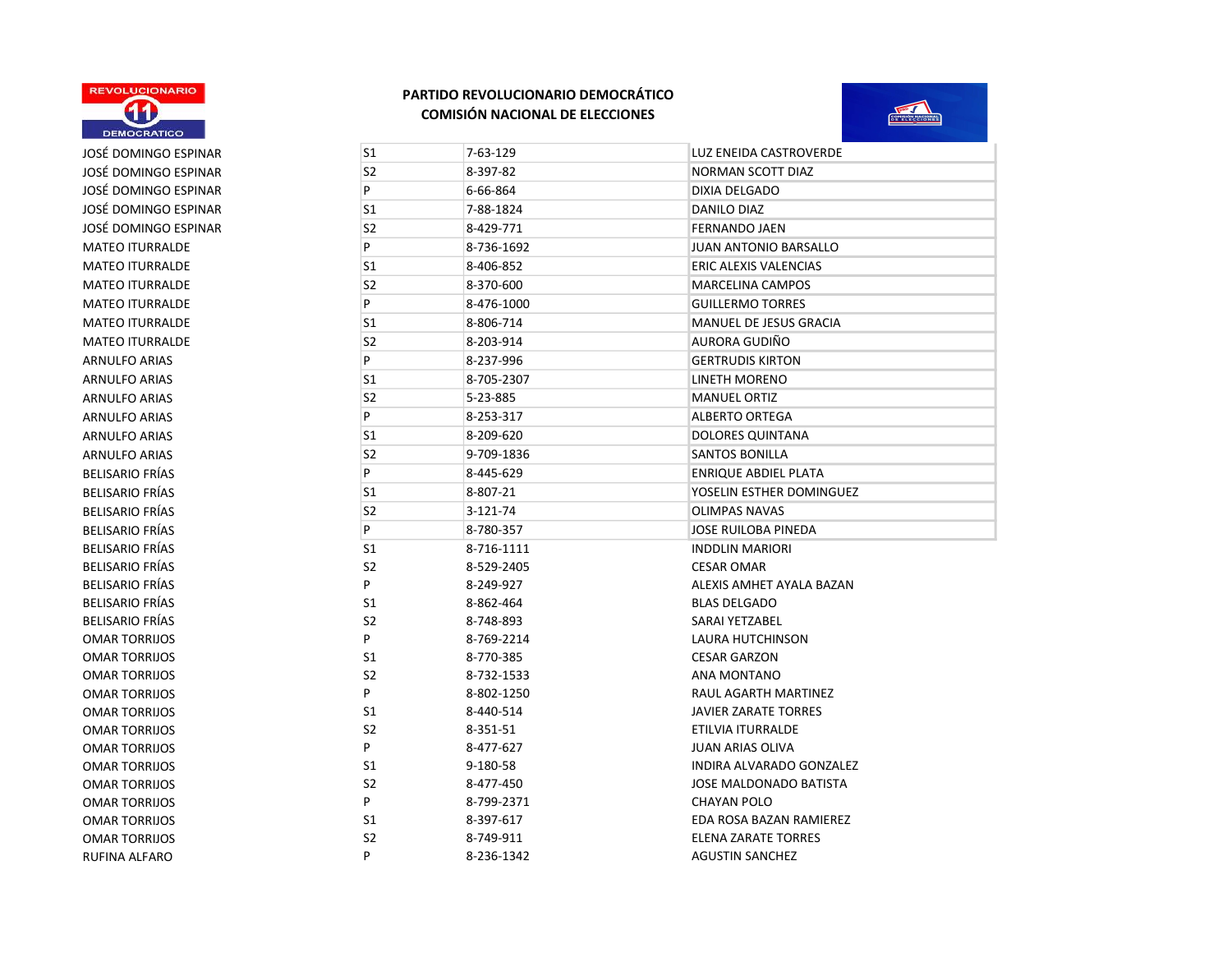



| <b>RUFINA ALFARO</b>                                          | S <sub>1</sub> | 8-493-255                         | <b>ALBERTO ACEVEDO</b>       |
|---------------------------------------------------------------|----------------|-----------------------------------|------------------------------|
| <b>RUFINA ALFARO</b>                                          | S <sub>2</sub> | 8-389-599                         | <b>CARLA ERAZO</b>           |
| RUFINA ALFARO                                                 | P              | 3-92-680                          | LUIS ARTURO SOLIS DIAZ       |
| <b>RUFINA ALFARO</b>                                          | S <sub>1</sub> | 8-245-836                         | <b>FRANCISCO DAVID PEREZ</b> |
| <b>RUFINA ALFARO</b>                                          | S <sub>2</sub> | 8-856-1927                        | <b>MADELAYNE SOLIS</b>       |
| <b>RUFINA ALFARO</b>                                          | P              | 8-754-1277                        | NEDELKA ORTEGA               |
| RUFINA ALFARO                                                 | S <sub>1</sub> | 8-909-1081                        | <b>EDUARDO ORTEGA</b>        |
| RUFINA ALFARO                                                 | S <sub>2</sub> | 8-770-432                         | <b>DORIS RUIZ</b>            |
|                                                               |                | <b>DIRECTIVAS DE ÁREA</b>         |                              |
|                                                               |                | 8-6 SAN MIGUELITO                 |                              |
| Cargo                                                         | Cédula         | <b>Nombre</b>                     |                              |
| Presidente                                                    | 8-379-729      | EVERARDO DE LEON DE LA ROSA       |                              |
| vicepresidente                                                | 8-802-1250     | RAUL ANTONIO AGARTH               |                              |
| Secretaría Ejecutiva                                          | 8-770-385      | <b>CESAR GARZON ABREGO</b>        |                              |
| Secretaría de Organización                                    | 8-823-1977     | SAURET ORTEGA CHAVEZ              |                              |
| Secretaría de Finanzas y Administración                       | 8-376-760      | MARITZA ZAPATA DIAZ               |                              |
| Secretaría de Formación y Documentación                       | 8-281-770      | ROBERTO AH CHONG FALCON           |                              |
| Secretaría de Asuntos Electorales                             | 5-14-556       | <b>IDA MURILLO MOSQUERA</b>       |                              |
| Secretaría de Comunicación                                    | 8-348-739      | <b>EMILIANA GONZALEZ MARTINEZ</b> |                              |
| Secretaría de Asuntos Comunitarios                            | $8 - 776 - 3$  | <b>HILDA NELSON PINEDA</b>        |                              |
| Secretaría Relacionada con las Organizaciones Soc 8-268-939   |                | OMAIRA GONZALEZ GONZALEZ          |                              |
| Secretaría de Cultura, Deporte y Recreación                   | 8-439-907      | LIZBETH SIMONS GARCIA             |                              |
| Secretaria de Ambiente                                        | 8-250-195      | <b>MANUEL PEREA RODRIGUEZ</b>     |                              |
| Secretaría de Asusntos Legales                                | 4-215-771      | <b>CARLOS LANDERO MORENO</b>      |                              |
| Secretaría Afrodescendientes / Pueblos Originario: 8-737-1925 |                | <b>TREICY PALACIO BELLIDO</b>     |                              |

#### DIRECTIVAS DE ÁREA DEL FRENTE SECTORIAL FEMENINO

| <b>CIRCUITO 8-6</b>                                          |              |                                 |  |
|--------------------------------------------------------------|--------------|---------------------------------|--|
| Cargo                                                        | Cédula       | <b>Nombre</b>                   |  |
| Presidente                                                   | 8-517-1473   | KATYA HERON PAZ                 |  |
| VicePresidente                                               | $6 - 60 - 2$ | <b>ELZEBIR PINO GUERRA</b>      |  |
| Secretaría Ejecutiva                                         | 8-714-1319   | LARISA MONTANO                  |  |
| Subsecretaría de Organización                                | 8-413-342    | YANIURKA GONZALEZ               |  |
| Secretaría de Asuntos Electorales y Movilización             | 8-235-343    | NEREIDA GONZALEZ                |  |
| Secretaría de Relaciones Internacionales                     | 8-703-999    | NERY YEE GOMEZ                  |  |
| Secretaría de Finanzas y Administración                      | 8-723-1512   | <b>VALERY GUEVARA DIAZ</b>      |  |
| Secretaría de Asuntos Jurídicos                              | 8-284-676    | <b>HOLANDA POLO FLORES</b>      |  |
| Secretaría de Formación Política                             | 8-160-1850   | VIELKA VASQUEZ VARGAS           |  |
| Secretaría de Comunicación                                   | 8-910-413    | <b>CHANTAL ORTIZ VILLALOBOS</b> |  |
| Secretaría de Cultura, Arte, Ciencias y Tecnología 8-489-192 |              | ITZEL RODRIGUEZ MORALES         |  |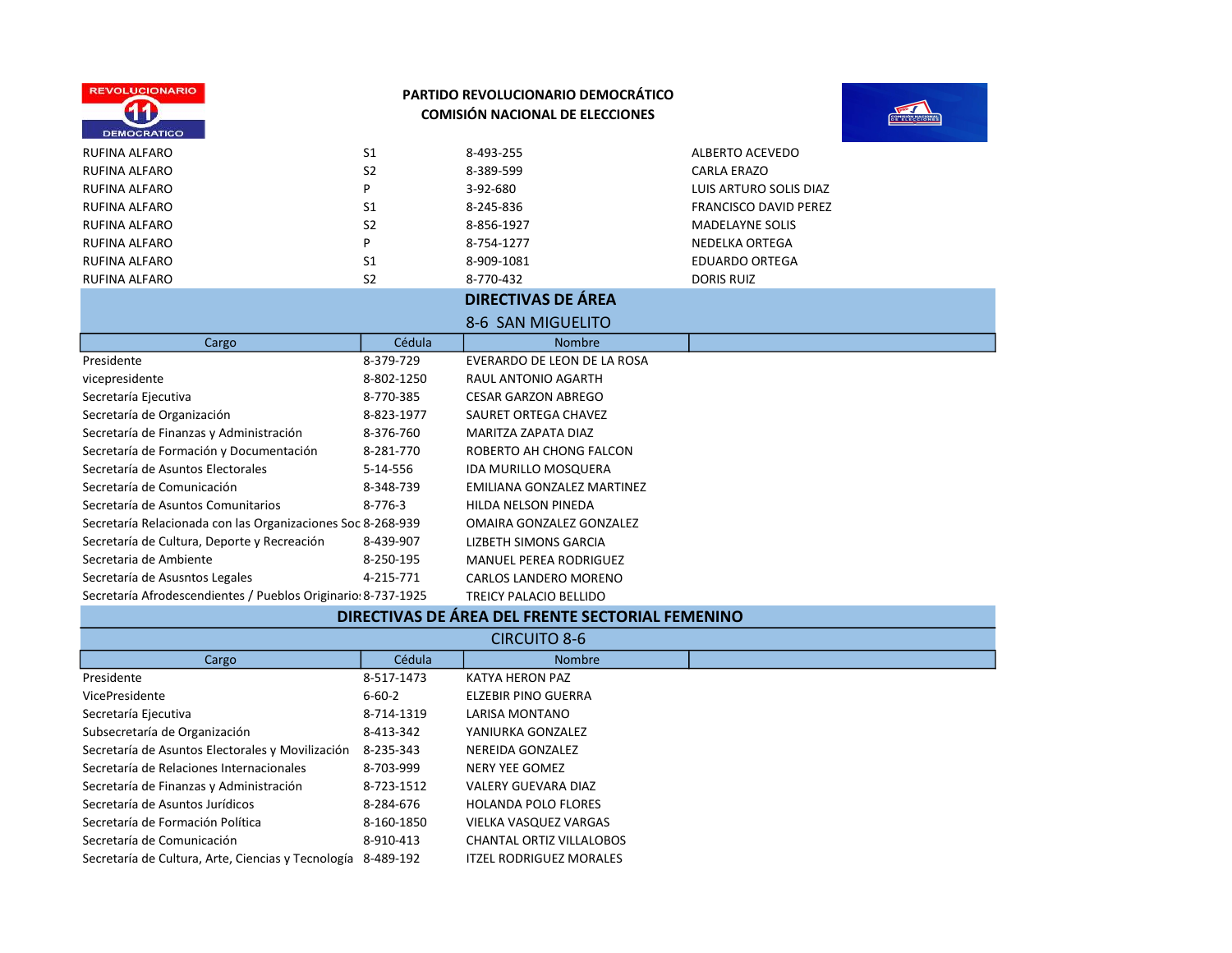



| Secretaría de Deporte y Recreación                           | 8-740-208  | NAYIBE ALONSO APARICIO         |
|--------------------------------------------------------------|------------|--------------------------------|
| Secretaría de Asuntos Indígenas                              | 8-714-1691 | JOHANA CABALLERO CABALLERO     |
| Secretaría de la Mujeres y Género                            | 8-204-628  | YAZMIRA ESQUINA MARSHALL       |
| Secretaría de la Familia                                     | 8-937-555  | <b>GRISELDA KIRTON HERRERA</b> |
| Secretaría de Ecología y Ambiente                            | 8-712-643  | <b>AURIS BUSTAMANTE RIOS</b>   |
| Secretaría de Asuntos Comunitarios                           | 8-719-71   | <b>MERCEDES BARRIA PINEDA</b>  |
| Secretaría de Relacionada con las Organizaciones : 8-715-661 |            | KATHIA UREÑA GONZALEZ          |
| Secretaría de Fiscalización y Transparencia                  | 8-803-2074 | LISSY VALLEJOS ATENCIO         |
| Secretaría de Afrodescendentes y Pueblos Original 8-306-481  |            | ROSA MONTES ALVARADO           |
| Secretaría de Formación de la Salud Integral                 | 8-436-505  | <b>MAGNOLIO RAMIREZ PEREZ</b>  |
| Secretaría de Evaluación y Seguimiento de Metas              | 8-289-417  | ROSA DE LEON DE LA ROSA        |
| Secretaría de Autogestión                                    | 8-206-2440 | ESTHELA VERNAZA RAMOS          |
| Secretaría de Educación y Desarrollo Personal                | 8-725-404  | YOURIS ABREGO APARICIO         |
| Secretaría de Ética y Desarrollo Humano                      | 8-466-714  | NEDELKA CASTILLO CASTILLO      |

# DIRECTIVAS DE ÁREA DEL FRENTE SECTORIAL DE LA JUVENTUD

| 8-6 SAN MIGUELITO                                            |            |                               |  |
|--------------------------------------------------------------|------------|-------------------------------|--|
| Cargo                                                        | Cédula     | <b>Nombre</b>                 |  |
| Presidente                                                   | 8-868-1374 | ABRAHAM PINEDA TEJADA         |  |
| VicePresidente                                               | 8-936-1655 | <b>FRANCISCO TEJADA POLO</b>  |  |
| Secretaría Ejecutiva                                         | 8-948-351  | <b>ESTEFANY GENAO MORALES</b> |  |
| Subsecretaría Ejecutiva                                      | 8-940-1061 | KHARLHA MELENDEZ GALEANO      |  |
| Subsecretaría de Organización                                | 8-956-22   | DEBORA SOLLBERGER BATISTA     |  |
| Secretaría de Formación y Educación Política                 | 8-976-1797 | <b>LIZ TORRES KIRTON</b>      |  |
| Secretaría de Administración y Finanzas                      | 8-895-1876 | AIDAN VALDIVIESO FRANCIS      |  |
| Secretaría de Asuntos Electorales y Movilización             | 8-862-2026 | NARKELLYS STEWART GONZALEZ    |  |
| Secretaría de Ética y Conducta Política                      | 8-879-584  | LUDWIKA AGARTH MARTINEZ       |  |
| Secretaría de Prensa, Propaganda y Relaciones<br>Públicas    | 8-883-2295 | <b>EDWARD GUTIERREZ</b>       |  |
| Secretaría de Deporte                                        | 8-864-2378 | DAVID AROSEMENA               |  |
| Secretaría de Cultura, Arte, Ciencias y Tecnología           | 8-946-95   | NATHALY RODRIGUEZ JACKSON     |  |
| Secretaría de Asuntos Comunitarios                           | 8-965-2368 | YINELL CEDEÑO PUGA            |  |
| Secretaría de Asuntos Estudiantiles y Promoción<br>Juvenil   | 8-903-1156 | JOSÉ GARCÍA LUNA              |  |
| Secretaría de Ecología y Ambiente                            | 8-853-2390 | MICHELLE ALBERDAS BARRIA      |  |
| Secretaría de Relaciones con las Organizaciones<br>Social    | 8-950-1093 | BRYAN VELASQUEZ SAMANIEGO     |  |
| Secretaría para la Prevención del uso y consumo<br>de Drogas | 8-910-142  | DIEGO BATISTA SAMUDIO         |  |
| ÁREA DE ORGANIZACIÓN                                         |            |                               |  |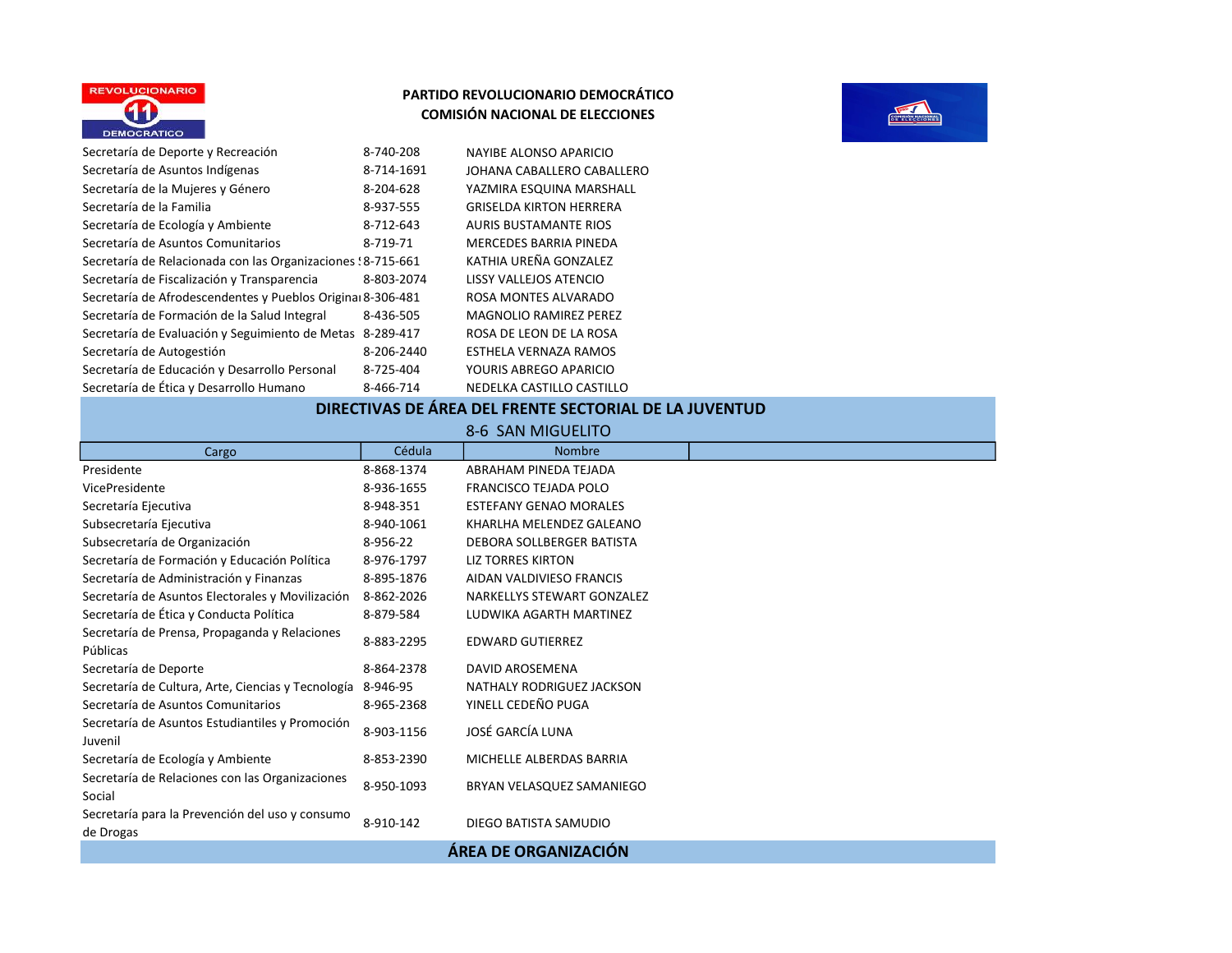



| <b>CIRCUITO 8-7</b>                                              |            |                                             |  |
|------------------------------------------------------------------|------------|---------------------------------------------|--|
| Cargo                                                            | Cédula     | <b>Nombre</b>                               |  |
| Presidente                                                       | 3-703-2244 | ALEXANDER HEPBURN CORDOBA                   |  |
| vicepresidente                                                   | 8-446-357  | JORGE LUIS CARRASQUILLA BATISTA             |  |
| Secretaría Ejecutiva                                             | 8-289-58   | <b>IVAN ALBERTO VILLA FIGUEROA</b>          |  |
| Secretaría de Organización                                       | 8-166-198  | REYNALDO ERNESTO RODRIGUEZ<br><b>GARCIA</b> |  |
| Secretaría de Finanzas y Administración                          | 8-282-376  | KATIA VANESSA VASQUEZ RAMIREZ               |  |
| Secretaría de Formación y Documentación                          | 8-759-17   | ZEIDA AURORA LEE LOMBARDO                   |  |
| Secretaría de Asuntos Electorales                                | 8-759-477  | NADIA YANNICK DEL RIO FERNANDEZ             |  |
| Secretaría de Comunicación                                       | 8-807-2292 | JESSICA MARIBEL PANAY HIDALGO               |  |
| Secretaría de Asuntos Comunitarios                               | 8-722-956  | SUJEY PINTO NAVARRO                         |  |
| Secretaría Relacionada con las Organizaciones<br><b>Sociales</b> | 4-148-169  | GUILLERMO ALEGRIA ZUÑIGA                    |  |
| Secretaría de Cultura, Deporte y Recreación                      | 8-820-1810 | CHRISTINA STELLA RODRIGUEZ<br>CASAÑAS       |  |
| Secretaria de Ambiente                                           | 8-758-2489 | REBECA YASIMETH BOWEN TUÑON                 |  |
| Secretaría de Asusntos Legales                                   | 6-706-728  | RAUL HORACIO GUTIERREZ FLORES               |  |
| Secretaría Afrodescendientes / Pueblos<br>Originarios            | 8-322-158  | DIANA XIOMARA JOHNSON STERLING              |  |

| <b>DIRECTORES NACIONALES</b> |                |               |                                        |  |
|------------------------------|----------------|---------------|----------------------------------------|--|
| <b>CIRCUITO 8-7</b>          |                |               |                                        |  |
| Corregimiento                | Des. Cargo     | Cédula        | <b>Nombre</b>                          |  |
| PUEBLO NUEVO                 | р              | 8-349-483     | PEDRO CASTILLO GARIBALDO               |  |
| PUEBLO NUEVO                 | S <sub>1</sub> | 8-231-52      | JESSICA DEL CARMEN GALLARDO TORREGROZA |  |
| PUEBLO NUEVO                 | S <sub>2</sub> | 8-733-1446    | FERNANDO ALBERTO PANIAGUA HURTADO      |  |
| PUEBLO NUEVO                 | P              | 8-427-296     | CARLOS LIONEL LEE GARIBALDO            |  |
| PUEBLO NUEVO                 | S <sub>1</sub> | 8-701-1096    | JOSE ARMANDO PARRA BETHANCOURT         |  |
| PUEBLO NUEVO                 | S <sub>2</sub> | 8-710-1200    | <b>IDA IZEL MONTERREY BATISTA</b>      |  |
| <b>CURUNDÚ</b>               | P              | 5-11-785      | SENEN MOSQUERA MONTOYA                 |  |
| <b>CURUNDÚ</b>               | S <sub>1</sub> | 8-784-206     | LEONEL ARMANDO JIMENEZ GUZMAN          |  |
| <b>CURUNDÚ</b>               | S <sub>2</sub> | 8-526-1648    | LUZMILA LOZANO MURILLO                 |  |
| <b>CURUNDÚ</b>               | P              | 8-211-705     | HERMISENDA PEREA GONZALEZ              |  |
| <b>CURUNDÚ</b>               | S <sub>1</sub> | 5-700-1210    | ANA LEONOR LOPEZ ARAGON                |  |
| <b>CURUNDÚ</b>               | S <sub>2</sub> | 8-411-131     | <b>ABDIEL GARCES RODRIGUEZ</b>         |  |
| SANTA ANA                    | P              | 8-759-477     | NADIA YANNICK DEL RIO FERNANDEZ        |  |
| SANTA ANA                    | S <sub>1</sub> | $8 - 733 - 8$ | DEMOSTENES ANTONIO SANCHEZ TORRES      |  |
| SANTA ANA                    | S <sub>2</sub> | 5-18-1609     | CARLOS ELIECER BRISTAN ALVARADO        |  |
| <b>SANTA ANA</b>             | P              | 8-222-2680    | SIXTO ENRIQUE LASSO PERIÑAN            |  |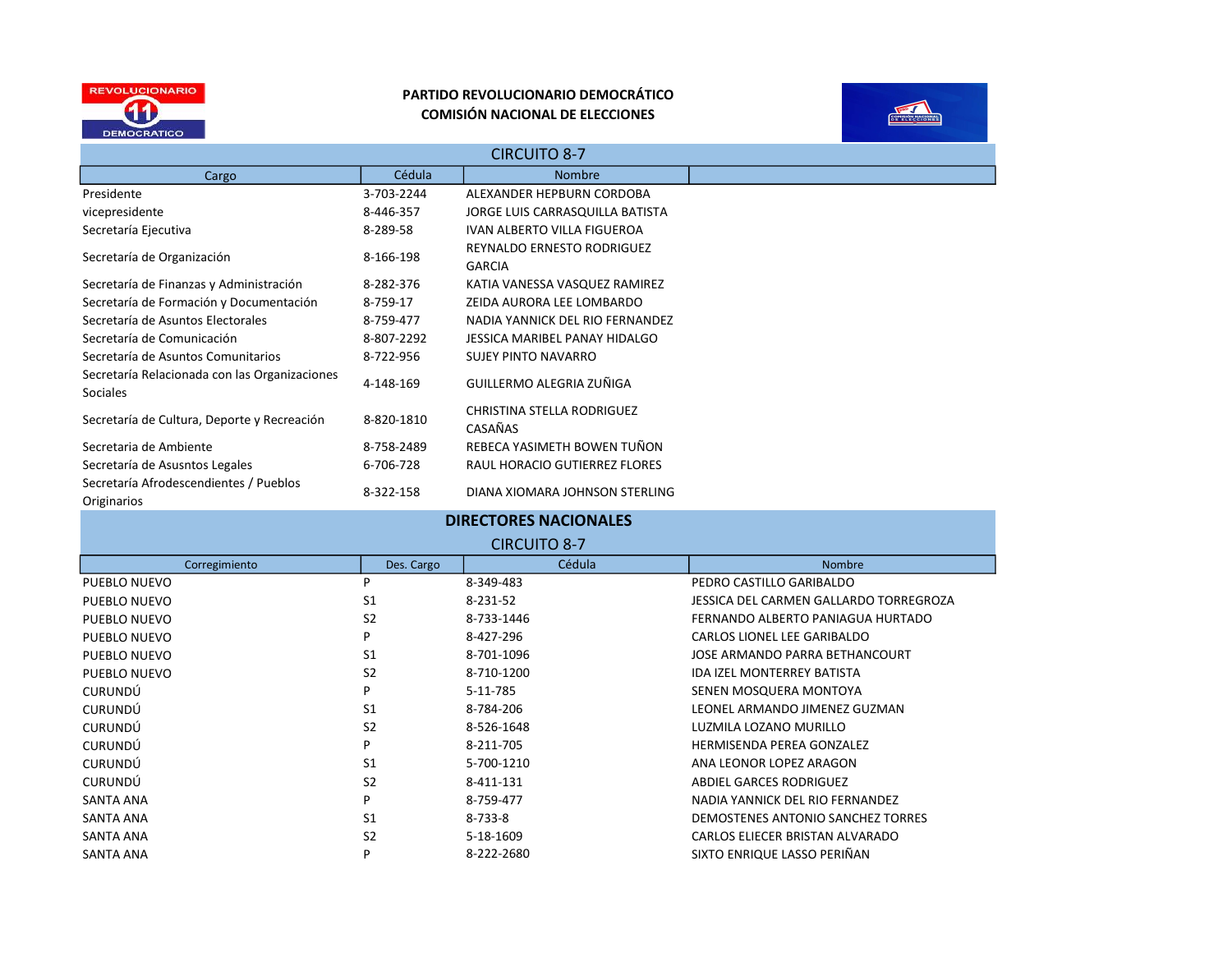



Ξ

| SANTA ANA           | S1             | 8-427-616                                        | <b>GUADALUPE JAZMIN TORRES URRIOLA</b> |
|---------------------|----------------|--------------------------------------------------|----------------------------------------|
| <b>SANTA ANA</b>    | S <sub>2</sub> | 8-438-458                                        | YESENIA VALDES AGUILAR                 |
| ANCÓN               | P              | 8-730-2369                                       | <b>MANUEL ANTONIO GONZALEZ RIVERA</b>  |
| ANCÓN               | S1             | 4-724-79                                         | DAVID ARIEL GONZALEZ RIVERA            |
| ANCÓN               | S <sub>2</sub> | 4-113-932                                        | ISIS DEL ROSARIO RIVERA                |
| ANCÓN               | P              | 8-296-676                                        | IVAN ARIEL VASQUEZ RAMIREZ             |
| ANCÓN               | S <sub>1</sub> | 8-819-232                                        | <b>GEAN MARC CORDOBA HERNANDEZ</b>     |
| ANCÓN               | S <sub>2</sub> | 4-270-729                                        | <b>MARIA ITZEL SANCHEZ RIOS</b>        |
| ANCÓN               | P              | 8-406-88                                         | JOAQUIN ERNESTO VASQUEZ RAMIREZ        |
| ANCÓN               | S <sub>1</sub> | 8-807-2292                                       | JESSICA MARIBEL PANAY HIDALGO          |
| ANCÓN               | S <sub>2</sub> | 4-226-955                                        | <b>GUSTAVO ADOLFO PEREZ MORALES</b>    |
| <b>CALIDONIA</b>    | P              | 8-379-317                                        | RAMON NONATO ASHBY CHIAL               |
| CALIDONIA           | S1             | 8-789-2108                                       | MAIDOLED MITCHELL VILLALBA LANG        |
| CALIDONIA           | S <sub>2</sub> | 9-122-2134                                       | BELMES RAFAEL RAMIREZ MUÑOZ            |
| CALIDONIA           | P              | 8-816-1880                                       | YATZUMALY ZURIKI WORRELL THOMAS        |
| <b>CALIDONIA</b>    | S1             | 8-814-799                                        | REYNALDO WAZA BLACKWOOD HARRIS         |
| CALIDONIA           | S <sub>2</sub> | 8-742-2386                                       | PEDRO DE JESUS ORTIZ MEADE             |
| <b>CHORRILLO</b>    | P              | 8-782-402                                        | <b>JUAN RICARDO MONTERO MORAN</b>      |
| <b>CHORRILLO</b>    | S1             | 8-720-41                                         | RUDY BATISTA                           |
| <b>CHORRILLO</b>    | S <sub>2</sub> | 8-701-886                                        | <b>CARMELA CORREA SMITH</b>            |
| <b>BELLA VISTA</b>  | P              | 8-710-12                                         | ISA ANTONIO JARAMILLO ADAM             |
| <b>BELLA VISTA</b>  | S1             | 4-739-884                                        | MARCOS ANTONIO MARENGO NAJERA          |
| <b>BELLA VISTA</b>  | S <sub>2</sub> | 8-704-2226                                       | MICHELLE ELIZABETH SITTON ICAZA        |
| <b>BETANIA</b>      | P              | 8-226-2307                                       | ABDIEL ANTONIO SANDOYA BARSALLO        |
| <b>BETANIA</b>      | S1             | 8-755-1840                                       | <b>JUAN PABLO GARCIA FARINONI</b>      |
| <b>BETANIA</b>      | S <sub>2</sub> | 8-744-1127                                       | YAIZETH TERAN GOMEZ                    |
| <b>BETANIA</b>      | P              | 8-247-382                                        | <b>GABRIEL IVAN SERRANO ATENCIO</b>    |
| <b>BETANIA</b>      | S1             | 8-711-151                                        | IRVING ABDIEL ADAMES CHIU              |
| <b>BETANIA</b>      | S <sub>2</sub> | 8-308-689                                        | ZORIDEL ANYURI VASQUEZ DE GRACIA       |
| <b>BETANIA</b>      | P              | 9-712-1459                                       | LEONEL URIBIADES CASTILLERO VEGA       |
| <b>BETANIA</b>      | S1             | 8-780-447                                        | FELIX JOEL BATISTA DEGRACIA            |
| <b>BETANIA</b>      | S <sub>2</sub> | 9-713-1957                                       | BELKIS YAJAIRA ROBLES LOPEZ            |
| <b>SAN FELIPE</b>   | P              | 8-399-819                                        | MARIO ERNESTO KENNEDY VASQUEZ          |
| <b>SAN FELIPE</b>   | S <sub>1</sub> | 8-797-212                                        | KRYSTHELL VIRGINIA KENNEDY CASTILLO    |
| <b>SAN FELIPE</b>   | S <sub>2</sub> | 5-704-913                                        | MARIBEL VIVEROS                        |
|                     |                | DIRECTIVAS DE ÁREA DEL FRENTE SECTORIAL FEMENINO |                                        |
| <b>CIRCUITO 8-7</b> |                |                                                  |                                        |
| Cargo               | Cédula         | <b>Nombre</b>                                    |                                        |

Presidente 8-701-886 CARMELA CORREA SMITH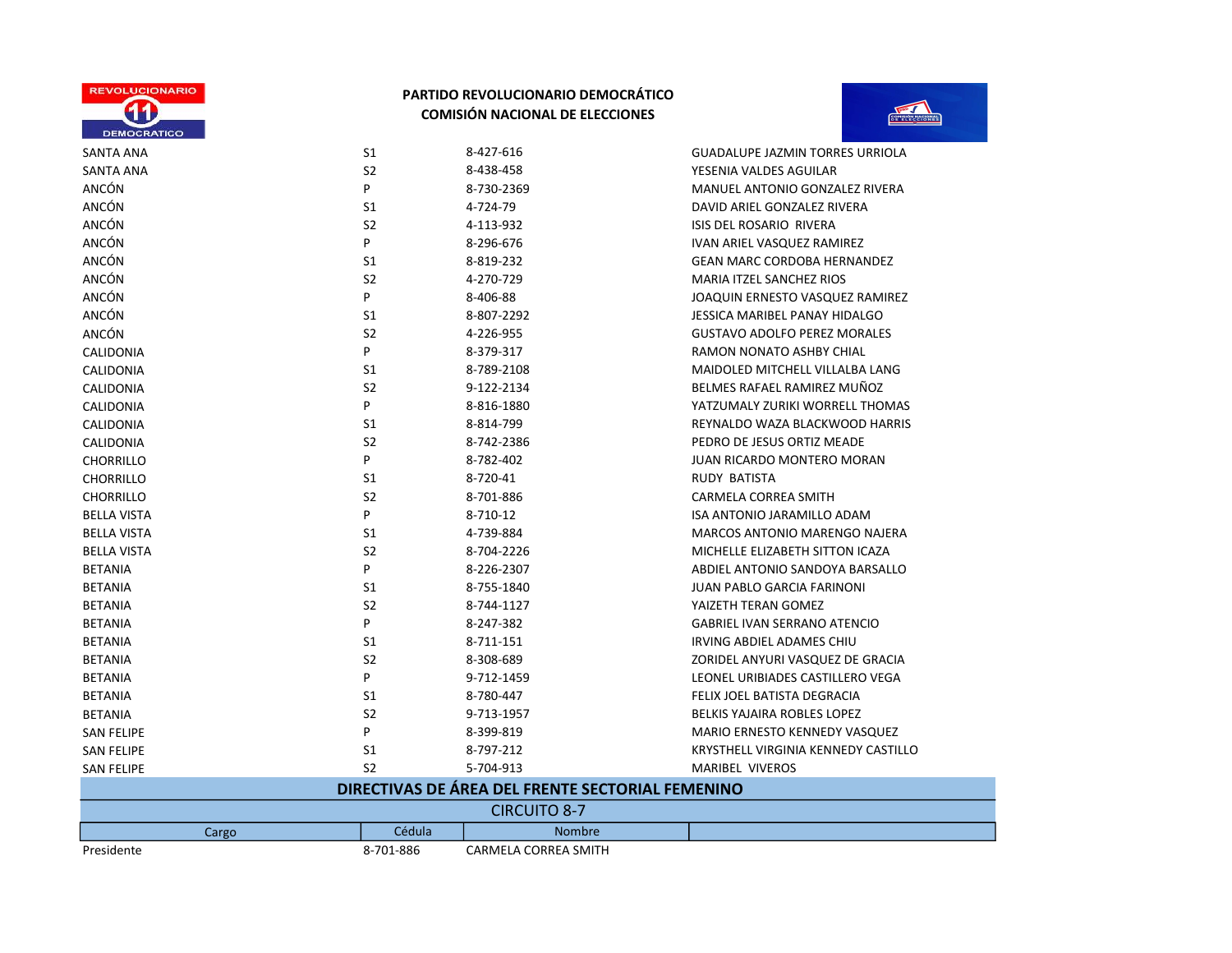

| VicePresidente                                                             | 8-816-1880              | YATZUMALY ZURIKI WORRELL THOMAS                               |  |
|----------------------------------------------------------------------------|-------------------------|---------------------------------------------------------------|--|
| Secretaría Ejecutiva                                                       | 4-155-1453              | ELSA MARLENIS GONZALEZ CARREÑO                                |  |
| Subsecretaría de Organización                                              | 8-418-741               | LAURA NATIVIDAD SEGOVIA MOSCOSO                               |  |
| Secretaría de Asuntos Electorales y Movilización                           | 8-308-689               | ZORIDEL ANYURI VASQUEZ DE GRACIA                              |  |
| Secretaría de Relaciones Internacionales                                   | 8-797-212               | <b>KRYSTHELL VIRGINIA KENNEDY</b><br>CASTILLO                 |  |
| Secretaría de Finanzas y Administración<br>Secretaría de Asuntos Jurídicos | 8-453-626<br>8-794-2375 | KATHIA LISBETH DUARTE DURANGO<br>CRISTAL ROCIO LAWSON GARRIDO |  |
| Secretaría de Formación Política                                           | 8-212-2011              | JUANA DEL CARMEN HERRERA ARAUZ                                |  |
| Secretaría de Comunicación                                                 | 8-820-1810              | CHRISTINA STELLA RODRIGUEZ<br>CASAÑAS                         |  |
| Secretaría de Cultura, Arte, Ciencias y Tecnología 8-392-956               |                         | <b>GEORGINA YESENIA SMITH DE LEON</b>                         |  |
| Secretaría de Deporte y Recreación                                         | 8-333-770               | ROSELA DEL CARMEN GOMEZ<br><b>MORALES</b>                     |  |
| Secretaría de Asuntos Indígenas                                            | 8-733-1169              | DEYKA YANISETH PEREZ JAEN                                     |  |
| Secretaría de la Mujeres y Género                                          | 2-724-1278              | MARIA FERNANDA PASCAL DEL MAR                                 |  |
| Secretaría de la Familia                                                   | 8-316-30                | YESSICA YAZMIN CASIS DIAZ                                     |  |
| Secretaría de Ecología y Ambiente                                          | 6-702-871               | LARISSA LORENA CASTILLO LOPEZ                                 |  |
| Secretaría de Asuntos Comunitarios                                         | 8-783-1232              | DIOMARA FELICIA DOMINGUEZ<br><b>BUENDIA</b>                   |  |
| Secretaría de Relacionada con las Organizaciones<br>Social                 | 8-723-1801              | GEOVANNA DEL CARMEN CANOVA<br><b>PRADO</b>                    |  |
| Secretaría de Fiscalización y Transparencia                                | 8-322-158               | DIANA XIOMARA JOHNSON STERLING                                |  |
| Secretaría de Afrodescendentes y Pueblos<br>Originarios                    | 8-744-625               | DAYRA ITZEL GONZALEZ SANTOS                                   |  |
| Secretaría de Formación de la Salud Integral                               | 8-807-2292              | JESSICA MARIBEL PANAY HIDALGO                                 |  |
| Secretaría de Evaluación y Seguimiento de Metas 8-700-443                  |                         | <b>GLADYS ELIZABETH BANDIERA PITTI</b>                        |  |
| Secretaría de Autogestión                                                  | 8-192-879               | DIANA RAQUEL DURANGO PALOMINO                                 |  |
| Secretaría de Educación y Desarrollo Personal                              | 6-701-345               | BRISEIDA DEL CARMEN SAAVEDRA<br><b>MORENO</b>                 |  |
| Secretaría de Ética y Desarrollo Humano                                    | 8-744-1127              | YAIZETH TERAN GOMEZ                                           |  |
|                                                                            |                         | DIRECTIVAS DE ÁREA DEL FRENTE SECTORIAL DE LA JUVENTUD        |  |
|                                                                            |                         | <b>CIRCUITO 8-7</b>                                           |  |
| Cargo                                                                      | Cédula                  | <b>Nombre</b>                                                 |  |
| Presidente                                                                 | 8-923-507               | PAOLA MARIAN SANDOYA FRANCO                                   |  |

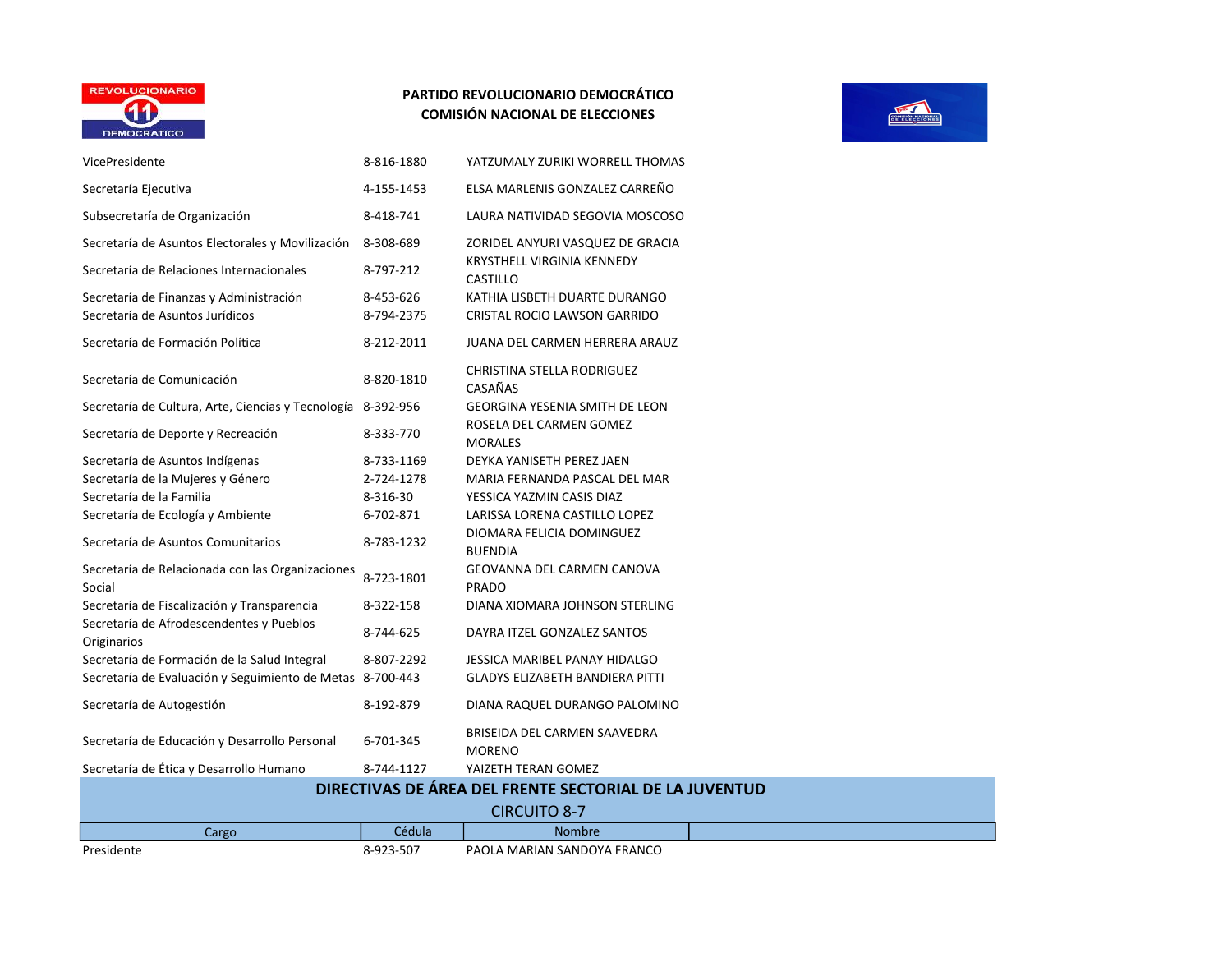

## PARTIDO REVOLUCIONARIO DEMOCRÁTICO COMISIÓN NACIONAL DE ELECCIONES

| VicePresidente<br>Secretaría Ejecutiva                                                                                                                                                                                                              | 8-999-2371<br>8-920-609                                            | NITHAEL ANTONIO ORTIZ<br>ALDAIR ABDALA BRANDS CEDEÑO                                                                                                       |
|-----------------------------------------------------------------------------------------------------------------------------------------------------------------------------------------------------------------------------------------------------|--------------------------------------------------------------------|------------------------------------------------------------------------------------------------------------------------------------------------------------|
| Subsecretaría Ejecutiva                                                                                                                                                                                                                             | 8-857-744                                                          | ISABEL MARGOTH JARAMILLO JIMENEZ                                                                                                                           |
| Subsecretaría de Organización                                                                                                                                                                                                                       | 8-867-1736                                                         | LUIS ALBERTO CARDONA CASTRILLON                                                                                                                            |
| Secretaría de Formación y Educación Política<br>Secretaría de Administración y Finanzas<br>Secretaría de Asuntos Electorales y Movilización<br>Secretaría de Ética y Conducta Política<br>Secretaría de Prensa, Propaganda y Relaciones<br>Públicas | 8-927-2449<br>8-883-2293<br>8-925-1758<br>8-887-1745<br>8-897-1625 | ANGELICA LUCINDA LOPEZ MORA<br>ARQUIMEDES LOZANO MENDOZA<br><b>JAMALY KAINA WORRELL JIMENEZ</b><br>CARLOS OMAR MATOS CHING<br>YERISBETH ELYAN SAUCEDO GRAU |
| Secretaría de Deporte                                                                                                                                                                                                                               | 8-942-1193                                                         | MARCOS ANTONIO ALLEN GONZALEZ                                                                                                                              |
| Secretaría de Cultura, Arte, Ciencias y Tecnología<br>Secretaría de Asuntos Comunitarios                                                                                                                                                            | 8-937-1013<br>8-877-865                                            | VICTOR MANUEL BERNAL CHEN<br>YERENEE YIZKAYRA ARAUZ<br><b>DOMINGUEZ</b>                                                                                    |
| Secretaría de Asuntos Estudiantiles y Promoción<br>Juvenil                                                                                                                                                                                          | 8-879-366                                                          | YANINA DEL CARMEN THOMAS CRESPO                                                                                                                            |
| Secretaría de Ecología y Ambiente                                                                                                                                                                                                                   | 8-897-536                                                          | <b>FRANDY GONZALO LLATAS MATOS</b>                                                                                                                         |
| Secretaría de Relaciones con las Organizaciones<br>Social                                                                                                                                                                                           | 8-962-1529                                                         | DARIANYS YUSMARIS ARAUZ<br><b>MELENDEZ</b>                                                                                                                 |
| Secretaría para la Prevención del uso y consumo<br>de Drogas                                                                                                                                                                                        | 8-868-894                                                          | DANIEL REYES CORDOBA                                                                                                                                       |

Secretaría de Formación y Documentación 8-429-649 RICARDO MOSCOSO

Secretaría de Asuntos Electorales 8-824-1773 RUBEN MASCUÑANA Secretaría de Comunicación 8-737-261 YESSICA CAMPOS Secretaría de Asuntos Comunitarios  $\overline{8-827-1536}$  ASHLEY LOPEZ



| Secretaría de Prensa, Propaganda y Relaciones<br>Públicas     | 8-897-1625 | YERISBETH ELYAN SAUCEDO GRAU               |  |
|---------------------------------------------------------------|------------|--------------------------------------------|--|
| Secretaría de Deporte                                         | 8-942-1193 | MARCOS ANTONIO ALLEN GONZALEZ              |  |
| Secretaría de Cultura, Arte, Ciencias y Tecnología 8-937-1013 |            | VICTOR MANUEL BERNAL CHEN                  |  |
| Secretaría de Asuntos Comunitarios                            | 8-877-865  | YERENEE YIZKAYRA ARAUZ<br><b>DOMINGUEZ</b> |  |
| Secretaría de Asuntos Estudiantiles y Promoción<br>Juvenil    | 8-879-366  | YANINA DEL CARMEN THOMAS CRESPO            |  |
| Secretaría de Ecología y Ambiente                             | 8-897-536  | <b>FRANDY GONZALO LLATAS MATOS</b>         |  |
| Secretaría de Relaciones con las Organizaciones<br>Social     | 8-962-1529 | DARIANYS YUSMARIS ARAUZ<br><b>MELENDEZ</b> |  |
| Secretaría para la Prevención del uso y consumo<br>de Drogas  | 8-868-894  | DANIEL REYES CORDOBA                       |  |
|                                                               |            | ÁREA DE ORGANIZACIÓN                       |  |
|                                                               |            | <b>CIRCUITO 8-8</b>                        |  |
| Cargo                                                         | Cédula     | <b>Nombre</b>                              |  |
| Presidente                                                    | 8-438-106  | <b>JAVIER SUCRE</b>                        |  |
| vicepresidente                                                | 8-797-1044 | <b>ROGER TEJADA</b>                        |  |
| Secretaría Ejecutiva                                          | 8-735-795  | AUGUSTO HEUGIN GUARDIA                     |  |
| Secretaría de Organización                                    | 8-267-498  | <b>ESTHER GOMEZ</b>                        |  |
| Secretaría de Finanzas y Administración                       | 8-163-790  | <b>RITA APARICIO</b>                       |  |
|                                                               |            |                                            |  |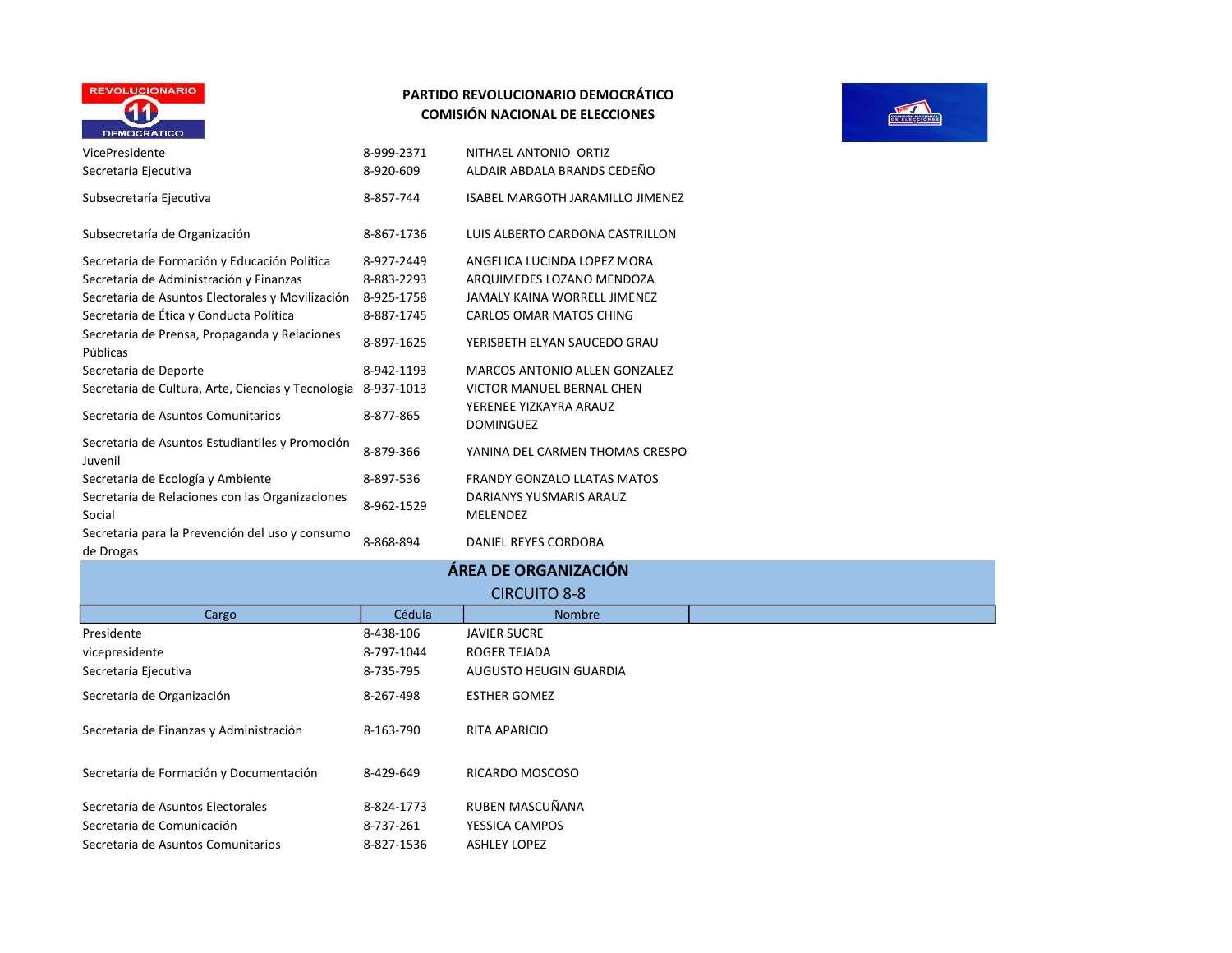



| Secretaría Relacionada con las Organizaciones<br>Sociales | 8-499-986  | <b>ERIC RODRIGUEZ</b>     |
|-----------------------------------------------------------|------------|---------------------------|
| Secretaría de Cultura, Deporte y Recreación               | 8-860-2102 | ODIXA GONZALEZ            |
| Secretaria de Ambiente                                    | 8-760-1273 | YAMILELTH BONILLA         |
| Secretaría de Asusntos Legales                            | 4-737-247  | CARLOS ABREGO             |
| Secretaría Afrodescendientes / Pueblos<br>Originarios     | 8-191-72   | <b>MARITZA VILLARREAL</b> |

| <b>DIRECTORES NACIONALES</b> |                |                |                                             |
|------------------------------|----------------|----------------|---------------------------------------------|
| <b>CIRCUITO 8-8</b>          |                |                |                                             |
| Corregimiento                | Des. Cargo     | Cédula         | <b>Nombre</b>                               |
| RÍO ABAJO                    | P              | 8-270-146      | <b>ANA ECHEVERS</b>                         |
| RÍO ABAJO                    | S <sub>1</sub> | 8-777-2402     | <b>ANEL RODRIGUEZ</b>                       |
| RÍO ABAJO                    | S <sub>2</sub> | 8-527-450      | <b>FULVIA SALAZAR</b>                       |
| RÍO ABAJO                    | P              | 8-429-644      | YESENIA GUDIÑO                              |
| RÍO ABAJO                    | S <sub>1</sub> | pe-8-878       | <b>MONICA CARDENAS</b>                      |
| RÍO ABAJO                    | S <sub>2</sub> | 8-763-179      | <b>MARIO CHANIS</b>                         |
| <b>SAN FRANCISCO</b>         | P              | 8-302-740      | JOSE GABRIEL MONTENEGRO PORCELL             |
| <b>SAN FRANCISCO</b>         | S <sub>1</sub> | 8-839-1387     | ZULEIMA KRISTEL DAGHER FISHER               |
| <b>SAN FRANCISCO</b>         | S <sub>2</sub> | 8-714-1593     | VANESSA EUGENIA RITTER GONZALEZ             |
| <b>SAN FRANCISCO</b>         | P              | 8-721-2041     | RAFAEL JOSE SABONGE VILAR                   |
| <b>SAN FRANCISCO</b>         | S <sub>1</sub> | 8-840-1359     | <b>ENRICO ANTONIO RICHELLI CLARE</b>        |
| <b>SAN FRANCISCO</b>         | S <sub>2</sub> | 8-268-955      | ARGELIS YANETH TOVARES RODRIGUEZ            |
| <b>SAN FRANCISCO</b>         | P              | 8-394-324      | OSCAR CARRIZO CASTILLERO                    |
| <b>SAN FRANCISCO</b>         | S <sub>1</sub> | 8-439-607      | BIANCA LORENA RIEGA BERNAL DE PEREZ HERRERA |
| <b>SAN FRANCISCO</b>         | S <sub>2</sub> | 8-229-2609     | <b>FRANCISCO CHEN URDANETA</b>              |
| <b>PARQUE LEFEVRE</b>        | P              | 8-735-85       | <b>VICTOR ALMENGOR CABALLERO</b>            |
| <b>PARQUE LEFEVRE</b>        | S <sub>1</sub> | 8-703-181      | NICOLAS MONTERO                             |
| <b>PARQUE LEFEVRE</b>        | S <sub>2</sub> | 8-780-857      | <b>ESTHER ESTUPIÑAN</b>                     |
| <b>PARQUE LEFEVRE</b>        | P              | 8-766-96       | LUIS A- ACEVEDO                             |
| PARQUE LEFEVRE               | S <sub>1</sub> | 8-395-24       | MIGUEL NARANJO                              |
| <b>PARQUE LEFEVRE</b>        | S <sub>2</sub> | 8-230-1039     | <b>MANUEL JIMENEZ</b>                       |
| DON BOSCO                    | P              | 8-237-1854     | <b>VICTOR CASTILLO PEREZ</b>                |
| <b>DON BOSCO</b>             | S <sub>1</sub> | 8-205-1162     | JOSE ANTONIO PEÑALBA                        |
| <b>DON BOSCO</b>             | S <sub>2</sub> | $6 - 42 - 101$ | YOLANDA ELIZABETH TELLO SAAVEDRA            |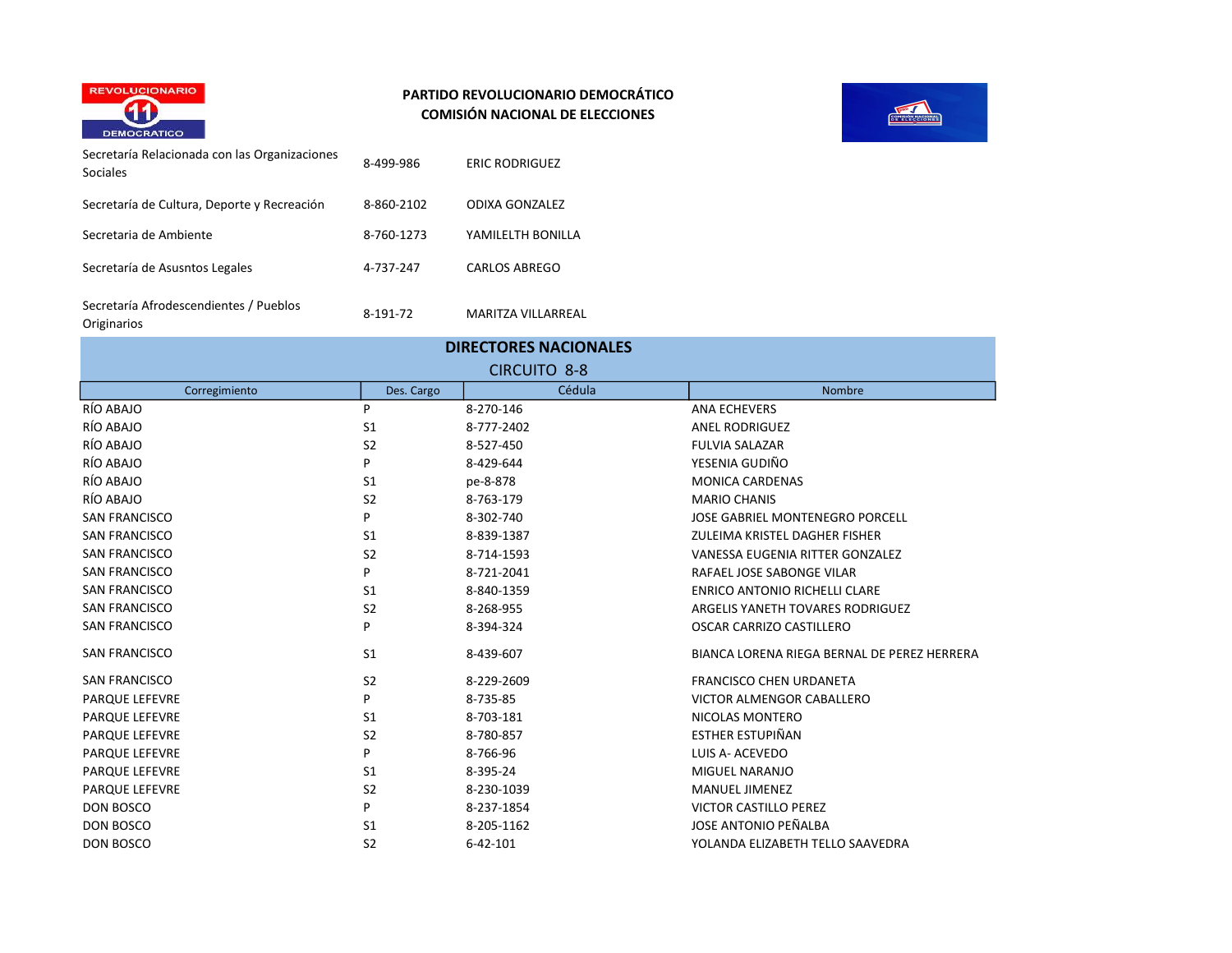



| <b>DEMOCRATICO</b>                                           |                |                                                  |                                             |
|--------------------------------------------------------------|----------------|--------------------------------------------------|---------------------------------------------|
| <b>DON BOSCO</b>                                             | P              | 8-750-856                                        | SAMUEL MARTIN SAMUELS HARRIS                |
| DON BOSCO                                                    | S <sub>1</sub> | 2-108-659                                        | ROLANDO ALBERTO DE LEON RAMOS               |
| DON BOSCO                                                    | S <sub>2</sub> | 8-406-203                                        | MARIA DE JESUS FARIÑA MORENO                |
| <b>DON BOSCO</b>                                             | P              | 5-12-1812                                        | <b>LIZANDRO ARIAS TORRES</b>                |
| <b>DON BOSCO</b>                                             | S1             | 8-740-662                                        | ABDIEL OMAR LOPEZ CANDANEDO                 |
| DON BOSCO                                                    | S <sub>2</sub> | 8-329-1002                                       | CLEMENTINA FELICIA MURILLO JIMENEZ          |
| <b>JUAN DÍAZ</b>                                             | P              | 8-799-1946                                       | JULIO PEREZ PEÑALBA                         |
| JUAN DÍAZ                                                    | S <sub>1</sub> | 8-516-1856                                       | <b>OSCAR LUBIN RAMOS JIRON</b>              |
| <b>JUAN DÍAZ</b>                                             | S <sub>2</sub> | 8-226-2108                                       | ARELIS DEL CARMEN GALVEZ BERMUDEZ DE GUERRA |
| <b>JUAN DÍAZ</b>                                             | P              | 8-289-574                                        | LUIS SUCRE MEJÍA                            |
| <b>JUAN DÍAZ</b>                                             | S <sub>1</sub> | 8-473-46                                         | MILEYKA JACKELINE CACERES LOPEZ             |
| JUAN DÍAZ                                                    | S <sub>2</sub> | 8-186-72                                         | NORIS ESTHER MARISCAL RUIZ                  |
| JUAN DÍAZ                                                    | P              | 8-809-45                                         | <b>JEAN CARLOS VITERI</b>                   |
| JUAN DÍAZ                                                    | S <sub>1</sub> | 8-891-2145                                       | REYNA MARTINEZ VEGA                         |
| <b>JUAN DÍAZ</b>                                             | S <sub>2</sub> | $9 - 84 - 6$                                     | <b>EYSA VEGA</b>                            |
| JUAN DÍAZ                                                    | P              | 8-769-384                                        | DANILO GONZALEZ GUTIERREZ                   |
| JUAN DÍAZ                                                    | S <sub>1</sub> | 8-438-418                                        | ZULEIKA ARACELLIS ALLEN MARTINEZ            |
| JUAN DÍAZ                                                    | S <sub>2</sub> | 8-190-269                                        | IRASEMA ROSAS ABREGO DE AHUMADA             |
|                                                              |                | DIRECTIVAS DE ÁREA DEL FRENTE SECTORIAL FEMENINO |                                             |
|                                                              |                | <b>CIRCUITO 8-8</b>                              |                                             |
| Cargo                                                        | Cédula         | <b>Nombre</b>                                    |                                             |
| Presidente                                                   | 4-278-622      | <b>TANIA MENARD SAMUDIO</b>                      |                                             |
| VicePresidente                                               | 8-700-37       | MIRNA ARROYO GONZALEZ                            |                                             |
| Secretaría Ejecutiva                                         | 8-714-1593     | VANESSA RITTER GONZALEZ                          |                                             |
| Subsecretaría de Organización                                | 4-142-2527     | ANA LUISA SERRANO GONZALEZ                       |                                             |
| Secretaría de Asuntos Electorales y Movilización             | 8-239-1246     | YENIE AGUILAR MENDEZ                             |                                             |
| Secretaría de Relaciones Internacionales                     | 8-781-564      | <b>KRYSTLE HARROUCHE CLARE</b>                   |                                             |
| Secretaría de Finanzas y Administración                      | 8-487-794      | <b>ENEIDA LAWSON</b>                             |                                             |
| Secretaría de Asuntos Jurídicos                              | 8-761-1334     | ANGELA ALVAREZ BAZÁN                             |                                             |
| Secretaría de Formación Política                             | 5-16-2269      | MARÍA RENTERIA ASPRILLA                          |                                             |
| Secretaría de Comunicación                                   | 8-442-889      | ELSIE MARLENE RODRIGUEZ ZAPATA                   |                                             |
| Secretaría de Cultura, Arte, Ciencias y Tecnología 8-311-856 |                | CIELO DIMAS ACOSTA                               |                                             |
| Secretaría de Deporte y Recreación                           | 5-23-132       | CARIDAD BERRIOS LONDOÑO                          |                                             |
| Secretaría de Asuntos Indígenas                              | 8-515-243      | <b>GISELL BUSTAMANTE UGARTE</b>                  |                                             |
| Secretaría de la Mujeres y Género                            | 8-400-789      | <b>NAYIBE MARTINEZ TORRES</b>                    |                                             |
| Secretaría de la Familia                                     | 8-789-235      | CARLINE MELENDEZ NEWELL                          |                                             |
| Secretaría de Ecología y Ambiente                            | 8-134-96       | <b>GRICELDA ROMERO JIMENEZ</b>                   |                                             |
| Secretaría de Asuntos Comunitarios                           | 8-226-821      | <b>JANNETTE RODRIGUEZ ORTIZ</b>                  |                                             |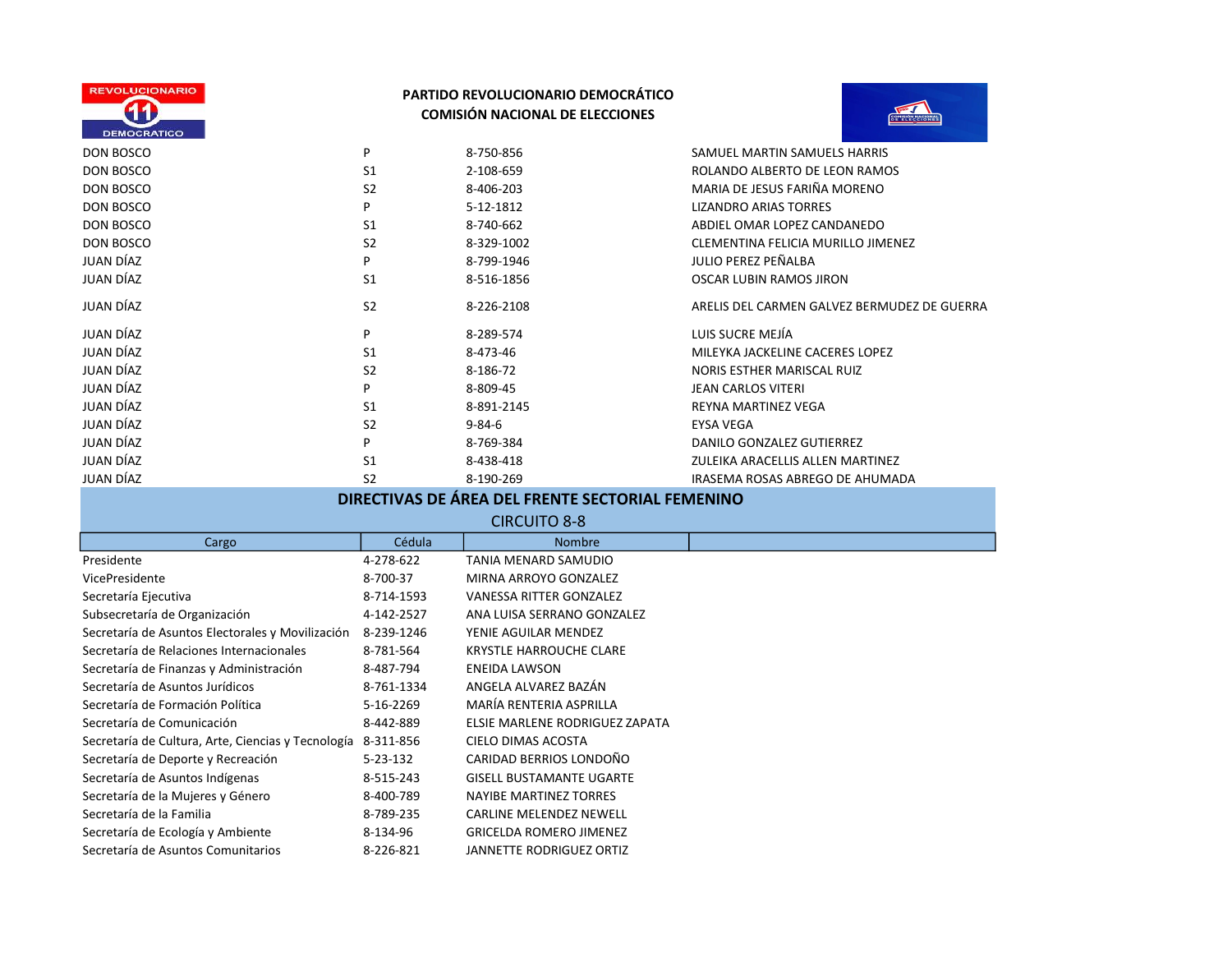



| Secretaría de Relacionada con las Organizaciones<br>Social | 8-237-828  | NADJA ROSAS VARGAS            |
|------------------------------------------------------------|------------|-------------------------------|
| Secretaría de Fiscalización y Transparencia                | 8-853-1376 | YAMALY GARCIA GUDIÑO          |
| Secretaría de Afrodescendentes y Pueblos<br>Originarios    | 8-225-1527 | <b>VIRGINIA ECHEVERS</b>      |
| Secretaría de Formación de la Salud Integral               | 8-462-916  | ISIS CAÑIZALES RIVERA         |
| Secretaría de Evaluación y Seguimiento de Metas 8-370-155  |            | NADEZHDA GISELLE RUIZ CANO    |
| Secretaría de Autogestión                                  | 3-89-2068  | ANA QUINTERO VENCE            |
| Secretaría de Educación y Desarrollo Personal              | 8-893-1001 | <b>MITZUCKA PEREA FUENTES</b> |
| Secretaría de Ética y Desarrollo Humano                    | 8-309-543  | KIRIA KANT LOPEZ              |

# DIRECTIVAS DE ÁREA DEL FRENTE SECTORIAL DE LA JUVENTUD

CIRCUITO 8-8

| Cargo                                                         | Cédula     | <b>Nombre</b>                        |  |
|---------------------------------------------------------------|------------|--------------------------------------|--|
| Presidente                                                    | 8-850-395  | JULIO PALACIOS PINZÓN                |  |
| VicePresidente                                                | 8-950-1003 | ADRIANA NICOLE BERNAL ESPINOSA       |  |
| Secretaría Ejecutiva                                          | 8-951-50   | NICOLE ALEJANDRA GONZALEZ            |  |
|                                                               |            | CAÑIZALEZ                            |  |
| Subsecretaría Ejecutiva                                       | 8-898-964  | ELVIS LASPRILLA CACERES              |  |
| Subsecretaría de Organización                                 | 8-952-2328 | <b>GEORGE HENRY VIVERO GUDIÑO</b>    |  |
| Secretaría de Formación y Educación Política                  | 2-730-2131 | <b>JOSE TEMISTOCLES MATAL</b>        |  |
| Secretaría de Administración y Finanzas                       | 8-857-163  | <b>KENNETH STEVE THOMPSON</b>        |  |
|                                                               |            | <b>BARAHONA</b>                      |  |
| Secretaría de Asuntos Electorales y Movilización              | 8-844-1886 | MASSIEL ALEJANDRA JUSTO DIAZ         |  |
| Secretaría de Ética y Conducta Política                       | 8-955-240  | VICTOR JAVIER CARRIZO ARAUZ          |  |
| Secretaría de Prensa, Propaganda y Relaciones<br>Públicas     | 8-867-152  | LOURDES GRETTEL VEGA BAZAN           |  |
| Secretaría de Deporte                                         | 8-951-1806 | JONATHAN GIOVANNY TAMAYO SOLIS       |  |
| Secretaría de Cultura, Arte, Ciencias y Tecnología 8-944-1055 |            | <b>GABRIEL LORENA SANCHEZ SUCRE</b>  |  |
| Secretaría de Asuntos Comunitarios                            | 8-859-2472 | <b>JULIO ALEJANDRO CENTELLA RUIZ</b> |  |
| Secretaría de Asuntos Estudiantiles y Promoción<br>Juvenil    | 8-958-1517 | MELANIE JULIE PONCE CORONADO         |  |
| Secretaría de Ecología y Ambiente                             | 8-958-260  | AURA MARQUELDA JIMENEZ GUDIÑO        |  |
| Secretaría de Relaciones con las Organizaciones<br>Social     | 8-893-1001 | MITZUCKA JEANNETE PEREA FUENTES      |  |
| Secretaría para la Prevención del uso y consumo<br>de Drogas  | 8-977-1076 | <b>GILBERTO ELIAS YANGUEZ</b>        |  |
| ÁREA DE ORGANIZACIÓN                                          |            |                                      |  |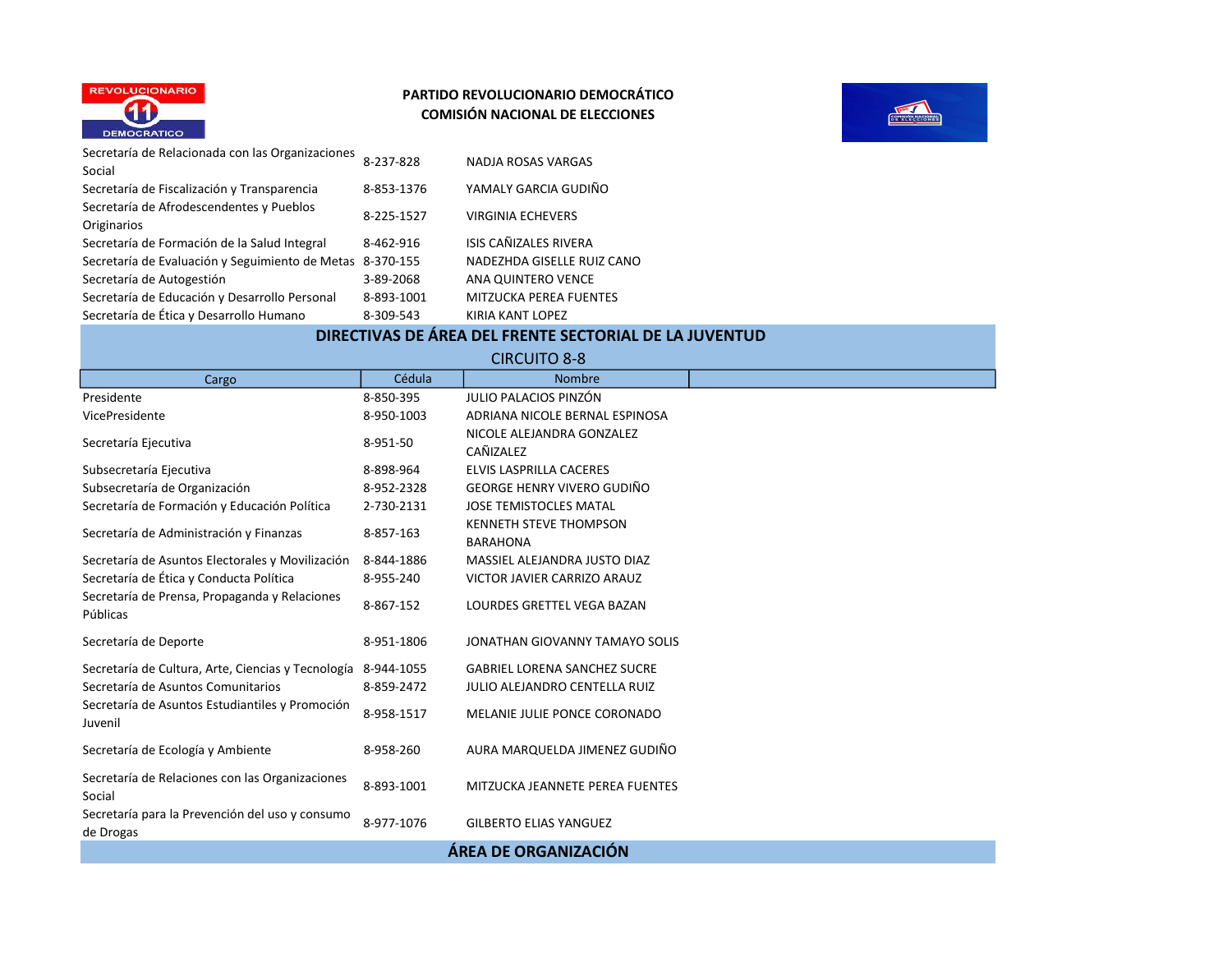



| <b>CIRCUITO 8-10</b>                                             |            |                                               |        |
|------------------------------------------------------------------|------------|-----------------------------------------------|--------|
| Cargo                                                            | Cédula     | <b>Nombre</b>                                 | Sorteo |
| Presidente                                                       | 8-408-810  | CENOBIA HAYDEE VARGAS GRAJALES                |        |
| vicepresidente                                                   | 7-94-1552  | MILCIADES OSVALDO NAVARRO DE<br><b>GRACIA</b> |        |
| Secretaría Ejecutiva                                             | 8-502-287  | <b>ENALIS EMILIA BARRIOS RODRIGUEZ</b>        |        |
| Secretaría de Organización                                       | 7-702-135  | ALCIBIADES ELOY CAMPOS PERALTA                |        |
| Secretaría de Finanzas y Administración                          | 2-151-865  | EDIXA ELIZABETH BARRIOS FIGUEROA              |        |
| Secretaría de Formación y Documentación                          | 8-465-398  | RENATO ANTONIO MOJICA ROSALES                 |        |
| Secretaría de Asuntos Electorales                                | 8-316-550  | YENINA LINETH GONZALEZ LASSO                  |        |
| Secretaría de Comunicación                                       | 8-179-174  | ERMILA ASTEVIA FLORES GONZALEZ                |        |
| Secretaría de Asuntos Comunitarios                               | 3-90-737   | ALBA ISELA CUBILLA ALEXANDE                   |        |
| Secretaría Relacionada con las Organizaciones<br><b>Sociales</b> | 3-127-829  | ARTURO CHAMBERS                               |        |
| Secretaría de Cultura, Deporte y Recreación                      | 8-773-534  | HUMBERTO SAUL CARRION DE GRACIA               |        |
| Secretaria de Ambiente                                           | 2-143-563  | YONIS ALBERTO RODRIGUEZ ARROCHA               |        |
| Secretaría de Asusntos Legales                                   | 8-450-495  | FELIX LEDEZMA GUDIÑO                          |        |
| Secretaría Afrodescendientes / Pueblos<br>Originarios            | 8-710-1359 | IRIS YOLMA MOLINAR THOMPSON                   |        |

|                      |                | <b>DIRECTORES NACIONALES</b> |                                   |  |
|----------------------|----------------|------------------------------|-----------------------------------|--|
| <b>CIRCUITO 8-10</b> |                |                              |                                   |  |
| <b>CORREGIMIENTO</b> | Des. Cargo     | Cédula                       | <b>Nombre</b>                     |  |
| LAS MAÑANITAS        | P              | 8-707-51                     | HECTOR ENRIQUE RANGEL URRIOLA     |  |
| LAS MAÑANITAS        | S <sub>1</sub> | 8-700-2492                   | RICAURTE ISAAC SALAZAR CAMARENA   |  |
| LAS MAÑANITAS        | S <sub>2</sub> | 5-707-365                    | MARIA DE LA CRUZ DE LA ROSA       |  |
| LAS MAÑANITAS        | P              | 8-785-602                    | RICARDO SAENZ QUINTERO            |  |
| LAS MAÑANITAS        | S <sub>1</sub> | 9-99-1807                    | OMIDIA ESTHER QUINTERO DE LEON    |  |
| LAS MAÑANITAS        | S <sub>2</sub> | 5PI-2-2478                   | NATIVIDAD DOGIRAMA CANSARI        |  |
| LAS MAÑANITAS        | P              | 8-349-270                    | JORGE JAVIER HURTADO RODRIGUEZ    |  |
| LAS MAÑANITAS        | S <sub>1</sub> | 8-726-483                    | PABLO EMILIO GOMEZ ESPINOSA       |  |
| LAS MAÑANITAS        | S <sub>2</sub> | 4-717-2064                   | ARACLLY JOHAN GONZALEZ VALDES     |  |
| PEDREGAL             | P              | 8-383-859                    | ELIAS CARDENAS JORDAN             |  |
| PEDREGAL             | S <sub>1</sub> | 8-530-1327                   | ISRAEL SUNI PADILLA CASTILLO      |  |
| PEDREGAL             | S <sub>2</sub> | 8-804-1860                   | ITZY MAYKELLY DOMINGUEZ RODRIGUEZ |  |
| PEDREGAL             | P              | 8-883-1375                   | RAPHAEL BUCHANAN JOSEPH           |  |
| PEDREGAL             | S <sub>1</sub> | 8-814-1776                   | YUREIKA YAZURY RODRIGUEZ PARRA    |  |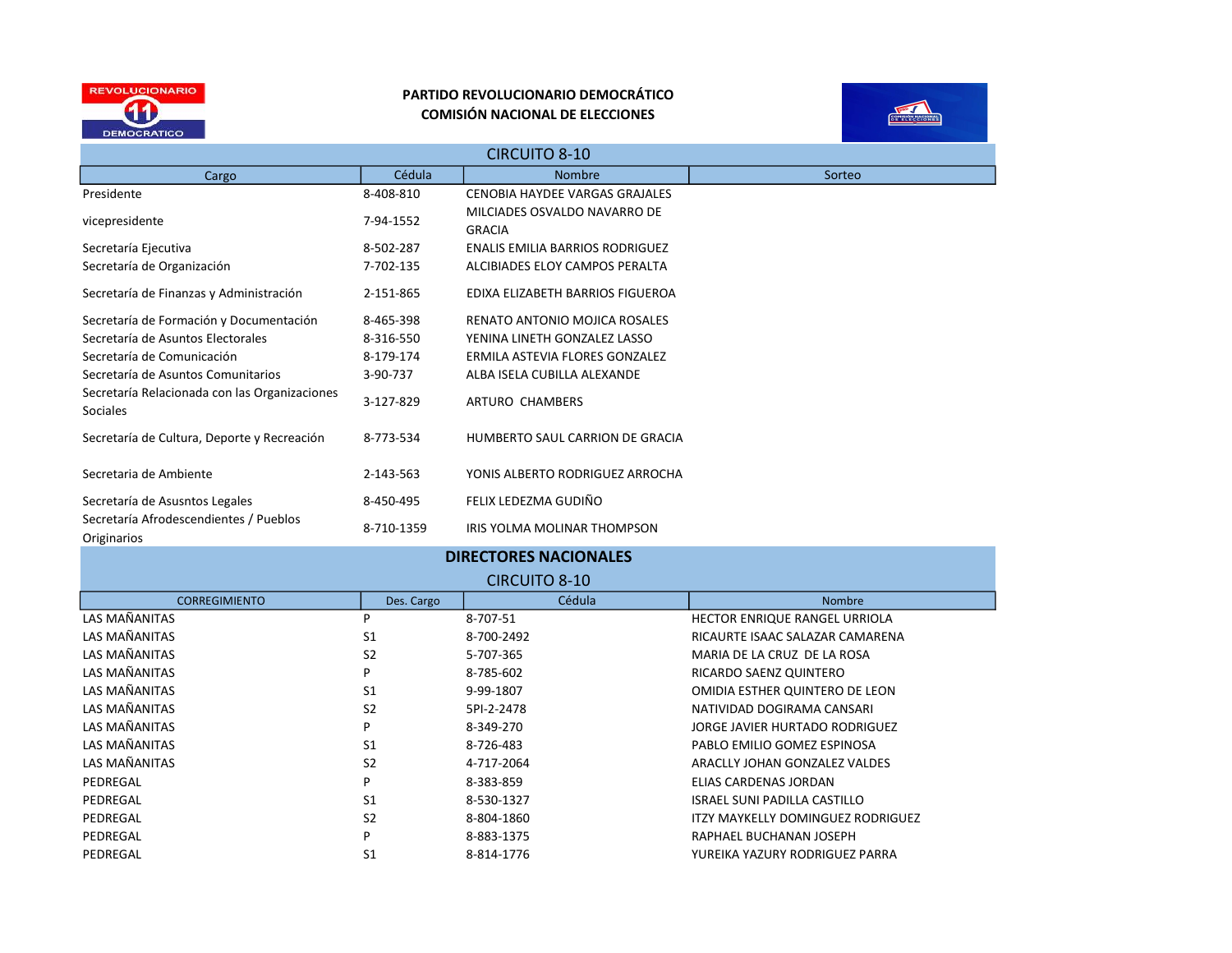



| PEDREGAL               | S <sub>2</sub> | 8-265-627  | XIOMARA VALDES RIOS                    |
|------------------------|----------------|------------|----------------------------------------|
| PEDREGAL               | P              | 8-843-2423 | OSCAR RAMIRO CORONADO MURILLO          |
| PEDREGAL               | S1             | 8-428-416  | LEYDA OMARA ROJAS QUIROZ               |
| PEDREGAL               | S <sub>2</sub> | 8-518-100  | YESENIA PONCE MURILLO                  |
| PEDREGAL               | P              | 8-730-1743 | DEMIS ZIEL MARTINEZ DIAZ               |
| PEDREGAL               | S1             | 8-761-231  | VALENTIN ORTEGA ZAPATA                 |
| PEDREGAL               | S <sub>2</sub> | 8-471-555  | ANA RAMOS CALDERON                     |
| <b>TOCUMEN</b>         | P              | 8-519-1348 | ESTELA RILEY RODRIGUEZ                 |
| <b>TOCUMEN</b>         | S <sub>1</sub> | 7-94-1552  | MILCIADES OSVALDO NAVARRO DE GRACIA    |
| <b>TOCUMEN</b>         | S <sub>2</sub> | 7-85-335   | AMELIO DE LEON ARCIA                   |
| <b>TOCUMEN</b>         | P              | 9-147-200  | <b>FABIAN ARCIA RODRIGUEZ</b>          |
| <b>TOCUMEN</b>         | S1             | 9-179-793  | ROBERTO ANTONIO DIAZ                   |
| <b>TOCUMEN</b>         | S <sub>2</sub> | 8-279-984  | ROBERTO JESUS MEDINA VANEGAS           |
| <b>TOCUMEN</b>         | P              | 8-458-926  | CARLOS ENRIQUE CANDANEDO GARIBALDO     |
| <b>TOCUMEN</b>         | S <sub>1</sub> | 5-712-1315 | <b>GLORIA PANDALES PEREZ</b>           |
| <b>TOCUMEN</b>         | S <sub>2</sub> | 8-159-835  | FRANCISCO VALDERRAMA ARAUZ             |
| 24 DE DICIEMBRE        | P              | 8-829-1732 | FRANCISCO JAVIER JUAREZ VILLALBA       |
| 24 DE DICIEMBRE        | S <sub>1</sub> | 8-502-287  | <b>ENALIS EMILIA BARRIOS RODRIGUEZ</b> |
| 24 DE DICIEMBRE        | S <sub>2</sub> | 3-729-1240 | DONNIE RONALDO BENNETT SALAZAR         |
| 24 DE DICIEMBRE        | P              | 9-188-250  | OSCAR RODRIGUEZ CANTO                  |
| <b>24 DE DICIEMBRE</b> | S <sub>1</sub> | 2-702-1207 | <b>ORLANDO LOPEZ CACERES</b>           |
| <b>24 DE DICIEMBRE</b> | S <sub>2</sub> | 8-520-1073 | ROMELIA RAQUEL SMITH RODRIGUEZ         |
| <b>24 DE DICIEMBRE</b> | P              | 8-474-12   | JOSÉ ANGEL VELAZQUÉZ PEREZ             |
| <b>24 DE DICIEMBRE</b> | S <sub>1</sub> | 8-715-1143 | MIXI NURIA APARICIO RAMOS              |
| <b>24 DE DICIEMBRE</b> | S <sub>2</sub> | 8-749-2026 | <b>ITZEL INDIRA ALMENGOR CRUZ</b>      |
| PACORA                 | P              | 8-133-268  | <b>HUGO ANDRES HENRIQUEZ VELASQUEZ</b> |
| <b>PACORA</b>          | S1             | 7-92-146   | SAMUEL NUÑEZ CORTES                    |
| PACORA                 | S <sub>2</sub> | 8-726-920  | VILMA SOSA VILORIA                     |
| <b>PACORA</b>          | P              | 8-320-668  | JOSE PRAXEDES DE LEON DE LEON          |
| <b>PACORA</b>          | S <sub>1</sub> | 8-209-1389 | EMELDA MARIELA FLORES GONZALEZ         |
| <b>PACORA</b>          | S <sub>2</sub> | 8-710-1359 | IRIS YOLMA MOLINAR THOMPSON            |
| <b>PACORA</b>          | P              | 8-515-2462 | ROSA IRIS PEDROZA DE LEON              |
| <b>PACORA</b>          | S1             | 8-205-1178 | RIGOBERTO MEDINA ZARATE                |
| <b>PACORA</b>          | S <sub>2</sub> | 8-720-2049 | ETHEL JOVANKA CEDEÑO TARAZONA          |
| <b>LAS GARZAS</b>      | P              | 6-701-758  | URSULA LINETH VASQUEZ RIOS             |
| LAS GARZAS             | S1             | 4-183-704  | EDUARDO MIRANDA LOPEZ                  |
| <b>LAS GARZAS</b>      | S <sub>2</sub> | 7-701-1822 | DAGOBERTO EULISES CORTEZ VEGA          |
| LAS GARZAS             | P              | 6-88-773   | NOEL ALBERTO CAMARGO ESCOBAR           |
| LAS GARZAS             | S <sub>1</sub> | 8-806-1318 | ENEIDA EDITH MENDOZA DE LEON           |

| PEDREGAL               | S2             | 8-265-627  | <b>XIOMARA VALDES RIOS</b>             |
|------------------------|----------------|------------|----------------------------------------|
| PEDREGAL               | P              | 8-843-2423 | OSCAR RAMIRO CORONADO MURILLO          |
| PEDREGAL               | S1             | 8-428-416  | LEYDA OMARA ROJAS QUIROZ               |
| PEDREGAL               | S2             | 8-518-100  | YESENIA PONCE MURILLO                  |
| PEDREGAL               | P              | 8-730-1743 | DEMIS ZIEL MARTINEZ DIAZ               |
| PEDREGAL               | S1             | 8-761-231  | <b>VALENTIN ORTEGA ZAPATA</b>          |
| PEDREGAL               | S2             | 8-471-555  | ANA RAMOS CALDERON                     |
| <b>TOCUMEN</b>         | P              | 8-519-1348 | <b>ESTELA RILEY RODRIGUEZ</b>          |
| <b>TOCUMEN</b>         | S1             | 7-94-1552  | MILCIADES OSVALDO NAVARRO DE GRAO      |
| <b>TOCUMEN</b>         | S2             | 7-85-335   | AMELIO DE LEON ARCIA                   |
| <b>TOCUMEN</b>         | P              | 9-147-200  | <b>FABIAN ARCIA RODRIGUEZ</b>          |
| <b>TOCUMEN</b>         | S1             | 9-179-793  | ROBERTO ANTONIO DIAZ                   |
| <b>TOCUMEN</b>         | S2             | 8-279-984  | ROBERTO JESUS MEDINA VANEGAS           |
| <b>TOCUMEN</b>         | P              | 8-458-926  | CARLOS ENRIQUE CANDANEDO GARIBAL       |
| <b>TOCUMEN</b>         | S1             | 5-712-1315 | <b>GLORIA PANDALES PEREZ</b>           |
| <b>TOCUMEN</b>         | S2             | 8-159-835  | FRANCISCO VALDERRAMA ARAUZ             |
| 24 DE DICIEMBRE        | P              | 8-829-1732 | FRANCISCO JAVIER JUAREZ VILLALBA       |
| 24 DE DICIEMBRE        | S1             | 8-502-287  | <b>ENALIS EMILIA BARRIOS RODRIGUEZ</b> |
| <b>24 DE DICIEMBRE</b> | S <sub>2</sub> | 3-729-1240 | DONNIE RONALDO BENNETT SALAZAR         |
| 24 DE DICIEMBRE        | P              | 9-188-250  | <b>OSCAR RODRIGUEZ CANTO</b>           |
| <b>24 DE DICIEMBRE</b> | S1             | 2-702-1207 | ORLANDO LOPEZ CACERES                  |
| <b>24 DE DICIEMBRE</b> | S <sub>2</sub> | 8-520-1073 | ROMELIA RAQUEL SMITH RODRIGUEZ         |
| <b>24 DE DICIEMBRE</b> | P              | 8-474-12   | JOSÉ ANGEL VELAZQUÉZ PEREZ             |
| 24 DE DICIEMBRE        | S1             | 8-715-1143 | MIXI NURIA APARICIO RAMOS              |
| 24 DE DICIEMBRE        | S <sub>2</sub> | 8-749-2026 | ITZEL INDIRA ALMENGOR CRUZ             |
| <b>PACORA</b>          | P              | 8-133-268  | HUGO ANDRES HENRIQUEZ VELASQUEZ        |
| PACORA                 | S1             | 7-92-146   | SAMUEL NUÑEZ CORTES                    |
| <b>PACORA</b>          | S2             | 8-726-920  | VILMA SOSA VILORIA                     |
| PACORA                 | P              | 8-320-668  | JOSE PRAXEDES DE LEON DE LEON          |
| <b>PACORA</b>          | S1             | 8-209-1389 | EMELDA MARIELA FLORES GONZALEZ         |
| PACORA                 | S2             | 8-710-1359 | IRIS YOLMA MOLINAR THOMPSON            |
| PACORA                 | P              | 8-515-2462 | ROSA IRIS PEDROZA DE LEON              |
| PACORA                 | S1             | 8-205-1178 | RIGOBERTO MEDINA ZARATE                |
| <b>PACORA</b>          | S <sub>2</sub> | 8-720-2049 | ETHEL JOVANKA CEDEÑO TARAZONA          |
| LAS GARZAS             | P              | 6-701-758  | URSULA LINETH VASQUEZ RIOS             |
| <b>LAS GARZAS</b>      | S1             | 4-183-704  | EDUARDO MIRANDA LOPEZ                  |
| LAS GARZAS             | S2             | 7-701-1822 | DAGOBERTO EULISES CORTEZ VEGA          |
| LAS GARZAS             | P              | 6-88-773   | NOEL ALBERTO CAMARGO ESCOBAR           |
| LAS GARZAS             | S1             | 8-806-1318 | ENEIDA EDITH MENDOZA DE LEON           |
| <b>LAS GARZAS</b>      | S <sub>2</sub> | PE-4-101   | INDIRA LIDIETH LONDOÑO FRANCO          |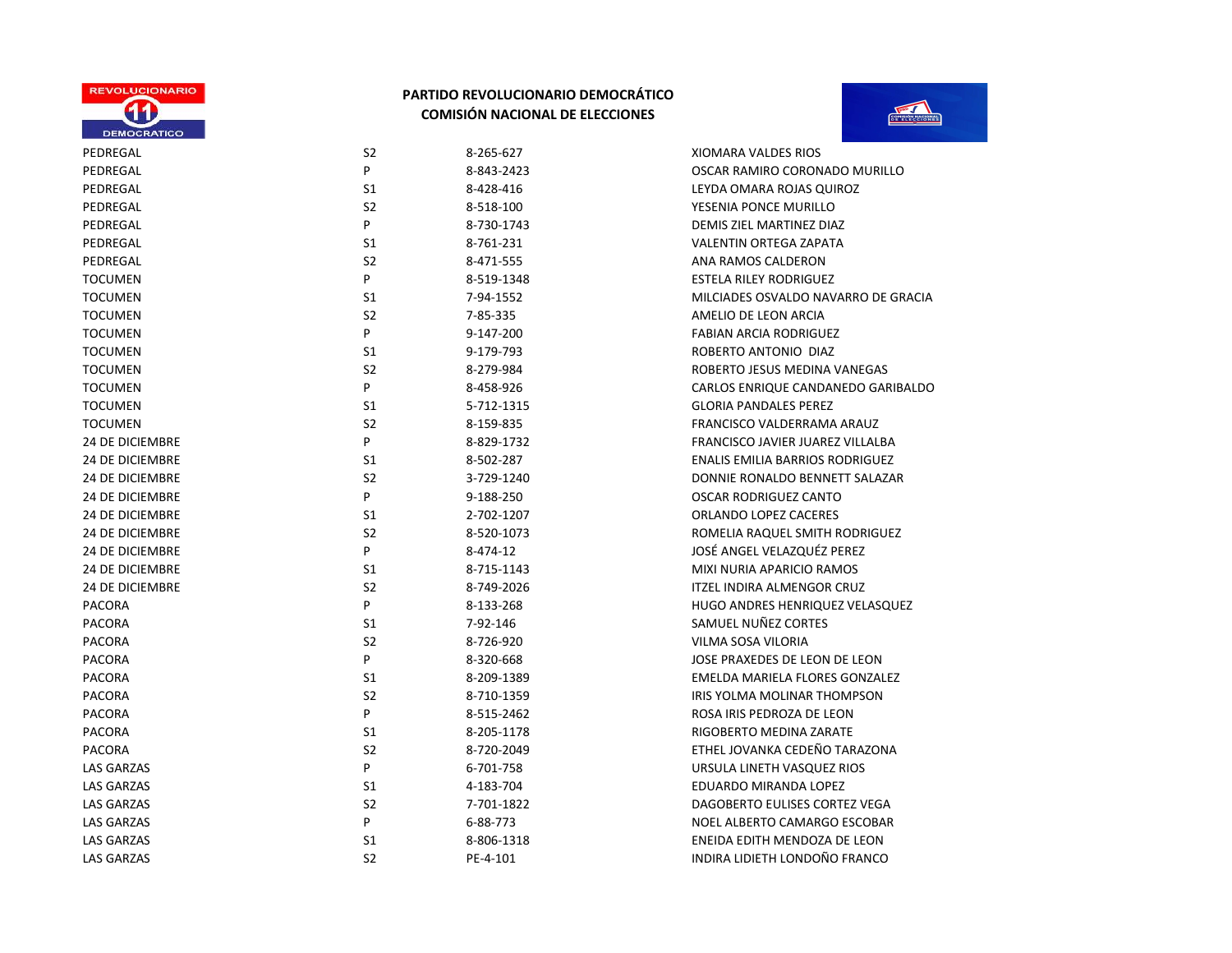



| DIRECTIVAS DE AREA DEL FRENTE SECTORIAL FEMENINO             |            |                                      |  |  |  |
|--------------------------------------------------------------|------------|--------------------------------------|--|--|--|
| <b>CIRCUITO 8-10</b>                                         |            |                                      |  |  |  |
| Cargo                                                        | Cédula     | <b>Nombre</b>                        |  |  |  |
| Presidente                                                   | 8-389-882  | <b>CLAUDINA HERRERA RODRIGUEZ</b>    |  |  |  |
| VicePresidente                                               | 8-730-533  | ZULMA ILIANA CRUZ                    |  |  |  |
| Secretaría Ejecutiva                                         | 8-365-109  | MARIA ISABEL HERRERA RODRIGUEZ       |  |  |  |
| Subsecretaría de Organización                                | 8-807-1217 | <b>MAYDELIN SILVA VERGARA</b>        |  |  |  |
| Secretaría de Asuntos Electorales y Movilización             | 8-876-19   | STEPHANIE YELINIS HENRIQUEZ          |  |  |  |
| Secretaría de Relaciones Internacionales                     | 8-810-248  | KARELYS AMARILIS FACIO               |  |  |  |
| Secretaría de Finanzas y Administración                      | 8-766-1155 | LEYLA NALINYS CASTILLO VELASQUEZ     |  |  |  |
| Secretaría de Asuntos Jurídicos                              | 8-404-625  | MARICEL MARTINEZ ZAMBRANO            |  |  |  |
| Secretaría de Formación Política                             | 8-143-890  | EMMA DOLORES JASPE ESPINOSA          |  |  |  |
| Secretaría de Comunicación                                   | 8-268-168  | <b>GUADALUPE GONZALEZ JIMENEZ</b>    |  |  |  |
| Secretaría de Cultura, Arte, Ciencias y Tecnología 8-169-416 |            | JOSEFINA OLIVIA ALBO RIVERA          |  |  |  |
| Secretaría de Deporte y Recreación                           | 8-299-437  | <b>ITZEL RAQUEL PAREDES ECHEVERS</b> |  |  |  |
| Secretaría de Asuntos Indígenas                              | 8-734-551  | <b>OSIRIS YANETH ROBLES</b>          |  |  |  |
| Secretaría de la Mujeres y Género                            | 8-202-603  | OLGA ELENA CORREA MUÑOZ              |  |  |  |
| Secretaría de la Familia                                     | 8-428-416  | LEYDA OMARA ROJAS QUIROZ             |  |  |  |
| Secretaría de Ecología y Ambiente                            | 8-740-2279 | <b>ESTHER MARIA REYES GARCIA</b>     |  |  |  |
| Secretaría de Asuntos Comunitarios                           | 4-714-651  | KETZI ZUSMELI SANCHEZ MARTEZ         |  |  |  |
| Secretaría de Relacionada con las Organizaciones<br>Social   | 8-369-764  | ANA ISABEL TUÑON RODRIGUEZ           |  |  |  |
| Secretaría de Fiscalización y Transparencia                  | 5-704-272  | ZULEYKA PEREA CORDOBA                |  |  |  |
| Secretaría de Afrodescendentes y Pueblos<br>Originarios      | 8-162-473  | ROSMERY URRIOLA RODRIGUEZ            |  |  |  |
| Secretaría de Formación de la Salud Integral                 | 8-486-147  | MAYRA ESTELA BUG SANTAMARIA          |  |  |  |
| Secretaría de Evaluación y Seguimiento de Metas 8-519-976    |            | ARGELIS VILLALBA ORTEGA              |  |  |  |
| Secretaría de Autogestión                                    | 8-845-1169 | YEMINEY ELIZABETH ROSALES SANCHEZ    |  |  |  |
| Secretaría de Educación y Desarrollo Personal                | 8-729-2098 | ELIZABETH ARCHIBOLD DIAZ             |  |  |  |
| Secretaría de Ética y Desarrollo Humano                      | 8-851-1647 | YARILIS ASTRID SOTO PINEDA           |  |  |  |

#### DIRECTIVAS DE ÁREA DEL FRENTE SECTORIAL DE LA JUVENTUD

| <b>CIRCUITO 8-10</b>          |            |                              |  |
|-------------------------------|------------|------------------------------|--|
| Cargo                         | Cédula     | <b>Nombre</b>                |  |
| Presidente                    | 8-874-2335 | JOSUE JOEL HIDALGO RIVERA    |  |
| VicePresidente                | 8-957-1485 | DAVIS JOEL PARDO MENDIETA    |  |
| Secretaría Ejecutiva          | 8-863-1738 | SUZETTE AYLINE PADILLA ORTIZ |  |
| Subsecretaría Ejecutiva       | 8-857-1956 | RODRIGO JOEL TORRES CASTILLO |  |
| Subsecretaría de Organización | 8-901-2268 | ANNIA GIBELIS AGRAZAL MEJIA  |  |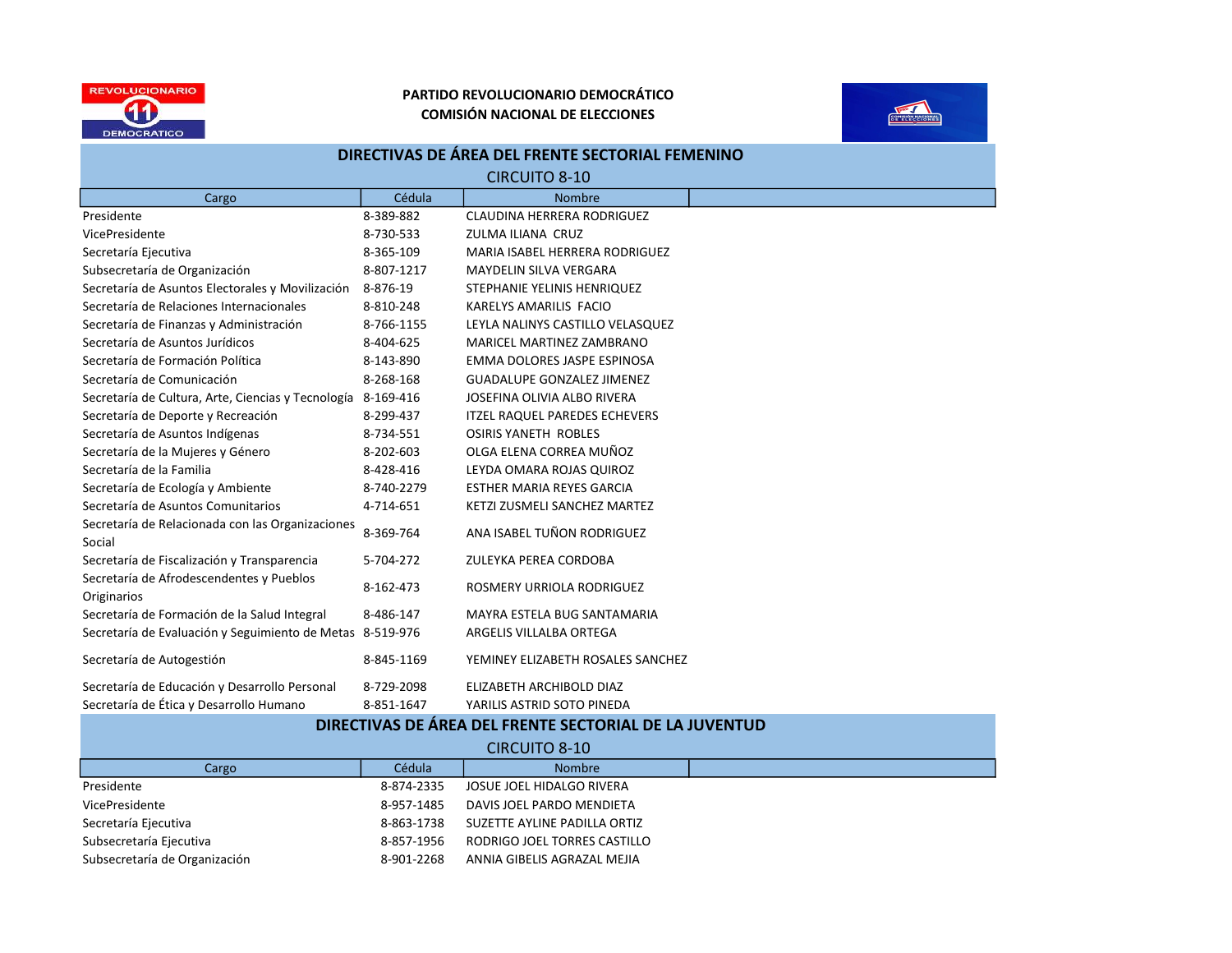



| Secretaría de Formación y Educación Política                     | 8-925-1342  | MARICRUZ YASSIEL DONADO PADILLA      |  |
|------------------------------------------------------------------|-------------|--------------------------------------|--|
| Secretaría de Administración y Finanzas                          | 8-920-823   | SHERLEY ISVETH QUIROZ GONZALEZ       |  |
| Secretaría de Asuntos Electorales y Movilización                 | 8-950-2172  | MILEYDIS LIDIETH HERRERA VASQUEZ     |  |
| Secretaría de Ética y Conducta Política                          | 8-892-288   | LORENA ESTHER MARTINEZ               |  |
| Secretaría de Prensa, Propaganda y Relaciones<br>Públicas        | 8-856-1214  | YORELIN MAYKEL RANGEL TORRES         |  |
| Secretaría de Deporte                                            | 8-946-361   | STEPFANY IBETH TORAL CARRASCO        |  |
| Secretaría de Cultura, Arte, Ciencias y Tecnología               | 8-940-1260  | MIGUEL ESTEBAN PEÑARANDA CAJAR       |  |
| Secretaría de Asuntos Comunitarios                               | 8-955-2106  | NOEL ABDIEL CAMARGO GONZALEZ         |  |
| Secretaría de Asuntos Estudiantiles y Promoción<br>Juvenil       | 8-852-1762  | SANTOS ARROYO ROMERO                 |  |
| Secretaría de Ecología y Ambiente                                | 8-965-21    | ANA MARCELINA ROLDAN MIRANDA         |  |
| Secretaría de Relaciones con las Organizaciones<br>Social        | 8-955-652   | MELVIN BASILIO GUEVARA PINEDA        |  |
| Secretaría para la Prevención del uso y consumo<br>de Drogas     | 8-964-1993  | ANTHONY SEBASTIAN PINEDA<br>GONZALEZ |  |
|                                                                  |             | ÁREA DE ORGANIZACIÓN                 |  |
|                                                                  |             | <b>COMARCA EMBERA</b>                |  |
| Cargo                                                            | Cédula      | <b>Nombre</b>                        |  |
| Presidente                                                       | 5-22-105    | LEMAR LINO DORIGAMA                  |  |
| vicepresidente                                                   | 5-700-686   | <b>FERNANDO APOCHITO</b>             |  |
| Secretaría Ejecutiva                                             | 5-700-321   | <b>CLAUDIA CHAMI</b>                 |  |
| Secretaría de Organización                                       | 5-14-1630   | <b>JOSE CANSARI</b>                  |  |
| Secretaría de Finanzas y Administración                          | 5-708-656   | <b>CHELENDEZ MEMBACHE</b>            |  |
| Secretaría de Formación y Documentación                          | 5-23-455    | PITER AJI DORIGAMA                   |  |
| Secretaría de Asuntos Electorales                                | 5-19-898    | YODA LINA LINO                       |  |
| Secretaría de Comunicación                                       | 5-700-1296  | DORA DEGAIZA                         |  |
| Secretaría de Asuntos Comunitarios                               | 5-702-41    | LUIS OLEA TOCAMO                     |  |
| Secretaría Relacionada con las Organizaciones<br><b>Sociales</b> | 5-703-1242  | ROSMERY DEGAIZA                      |  |
| Secretaría de Cultura, Deporte y Recreación                      | 5-702-433   | LEONARDO DORIGAMA                    |  |
| Secretaria de Ambiente                                           | 11-701-1079 | <b>IRIELA DORIGAMA</b>               |  |
| Secretaría de Asusntos Legales                                   | 5-706-1414  | <b>AURELIA CHANAPI</b>               |  |
| Secretaría Afrodescendientes / Pueblos<br>Originarios            | 5-702-1670  | CRISELIA MENGUISAMA                  |  |
|                                                                  |             | <b>DIRECTORES NACIONALES</b>         |  |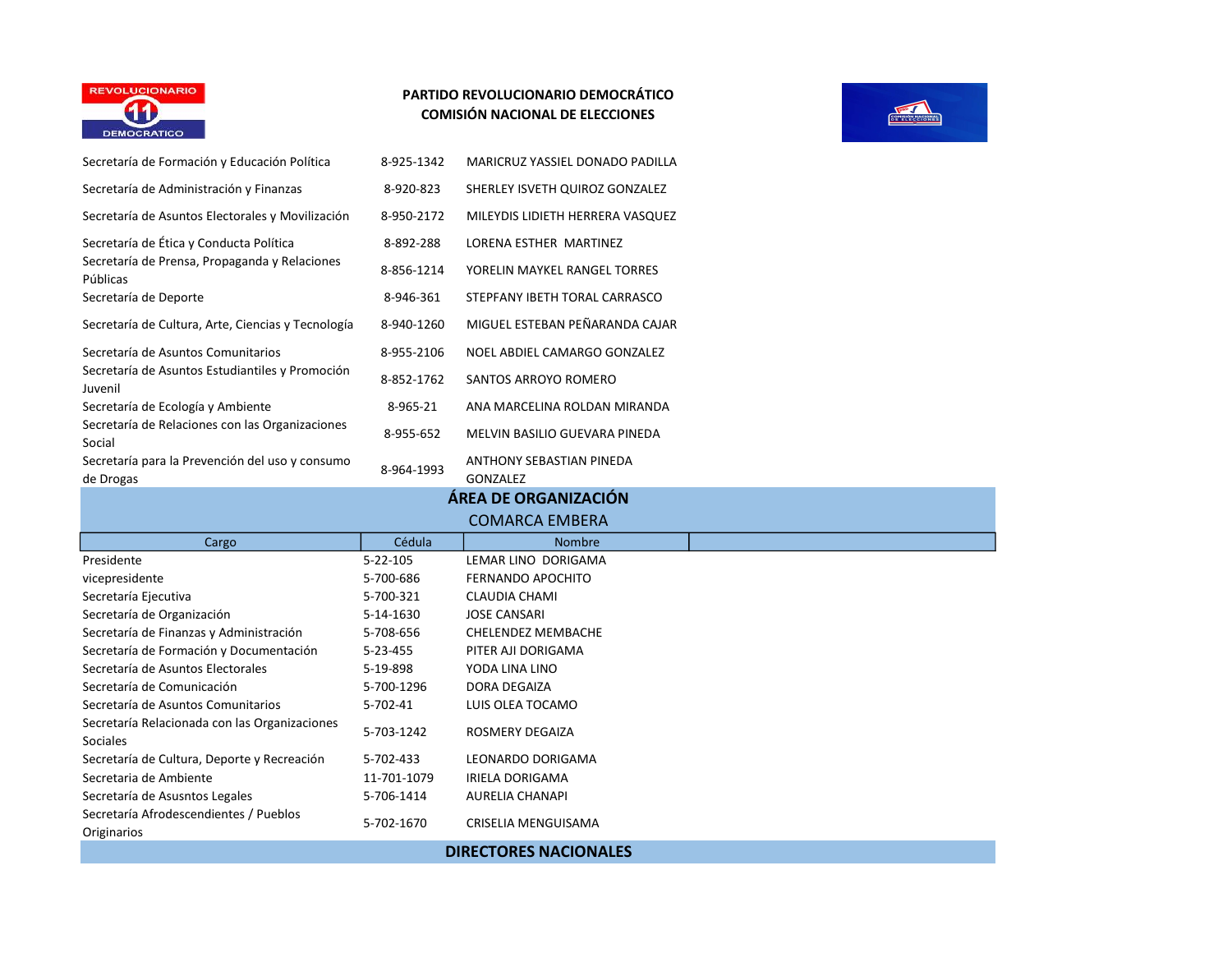



| <b>COMARCA EMBERA</b>                                         |                |                                                  |                        |  |  |
|---------------------------------------------------------------|----------------|--------------------------------------------------|------------------------|--|--|
| <b>CORREGIMIENTO</b>                                          | Des. Cargo     | Cédula                                           | Nombre                 |  |  |
| <b>CEMACO</b>                                                 | P              | 5-713-2390                                       | <b>BERNARDO CHOCHO</b> |  |  |
| <b>CEMACO</b>                                                 | S1             | 5-702-2488                                       | YAKELINA BACORIZO      |  |  |
| <b>CEMACO</b>                                                 | S <sub>2</sub> | 5-708-1755                                       | LUCIA CACHUPI          |  |  |
| SAMBÚ                                                         | P              | 5-24-876                                         | PEDRO QUINTANA         |  |  |
| SAMBÚ                                                         | S <sub>1</sub> | 5-712-1994                                       | RICARDO CUNUNA         |  |  |
| SAMBÚ                                                         | S <sub>2</sub> | 5-703-1716                                       | <b>MAURA DOVIAZA</b>   |  |  |
|                                                               |                | DIRECTIVAS DE ÁREA DEL FRENTE SECTORIAL FEMENINO |                        |  |  |
|                                                               |                | <b>COMARCA EMBERA</b>                            |                        |  |  |
| Cargo                                                         | Cédula         | <b>Nombre</b>                                    |                        |  |  |
| Presidente                                                    | 5-19-898       | YODA LINA LINO                                   |                        |  |  |
| VicePresidente                                                | 5-19-257       | <b>JAQUELINE NEGRIA</b>                          |                        |  |  |
| Secretaría Ejecutiva                                          | 5-706-1414     | <b>AURELIA CHANAPI</b>                           |                        |  |  |
| Subsecretaría de Organización                                 | 5-707-99       | ELKA CABRERA                                     |                        |  |  |
| Secretaría de Asuntos Electorales y Movilización              | 5-708-933      | YELINA ROSALES                                   |                        |  |  |
| Secretaría de Relaciones Internacionales                      | 11-701-1079    | <b>IRIELA DORIGAMA</b>                           |                        |  |  |
| Secretaría de Finanzas y Administración                       | 5-705-2249     | YARINETH SAUZA                                   |                        |  |  |
| Secretaría de Asuntos Jurídicos                               | 11-700-191     | DORALICIA VALDES PINO                            |                        |  |  |
| Secretaría de Formación Política                              | 5-708-1755     | LUCIA CACHUPI                                    |                        |  |  |
| Secretaría de Comunicación                                    | 5-700-1296     | DORA JILMA DEGAIZA SABUGARA                      |                        |  |  |
| Secretaría de Cultura, Arte, Ciencias y Tecnología 5-708-2214 |                | <b>MARIO LUISA GUAINORA</b>                      |                        |  |  |
| Secretaría de Deporte y Recreación                            | 5-713-1248     | <b>FANIZ MEMBACHE</b>                            |                        |  |  |
| Secretaría de Asuntos Indígenas                               | 5-714-2140     | <b>HILDA CARPIO</b>                              |                        |  |  |
| Secretaría de la Mujeres y Género                             | 5-703-1716     | <b>MAURA DOVIAZA</b>                             |                        |  |  |
| Secretaría de la Familia                                      | 5-703-256      | <b>INELDA LINO</b>                               |                        |  |  |
| Secretaría de Ecología y Ambiente                             | 8-833-1135     | <b>GUILLERMINA DEGAIZA</b>                       |                        |  |  |
| Secretaría de Asuntos Comunitarios                            | 5-711-697      | YULIZA CHEUCARAMA                                |                        |  |  |
| Secretaría de Relacionada con las Organizaciones<br>Social    | 5-22-588       | MARLENIS ITUCAMA                                 |                        |  |  |
| Secretaría de Fiscalización y Transparencia                   | 11-700-1738    | <b>GRISELDA SALAZAR</b>                          |                        |  |  |
| Secretaría de Afrodescendentes y Pueblos<br>Originarios       | 5-702-1670     | CRISELIA MENGUISAMA                              |                        |  |  |
| Secretaría de Formación de la Salud Integral                  | 5-713-790      | NORAIDA CARDENAS                                 |                        |  |  |
| Secretaría de Evaluación y Seguimiento de Metas 5-702-124     |                | <b>MARIA APOCHITO</b>                            |                        |  |  |
| Secretaría de Autogestión                                     | 5-704-831      | EUFEMIA VALDESPINO                               |                        |  |  |
| Secretaría de Educación y Desarrollo Personal                 | 5-700-321      | <b>CLAUDIA CHAMI</b>                             |                        |  |  |
| Secretaría de Ética y Desarrollo Humano                       | 11-700-720     | <b>DELFINA DEGAIZA</b>                           |                        |  |  |

DIRECTIVAS DE ÁREA DEL FRENTE SECTORIAL DE LA JUVENTUD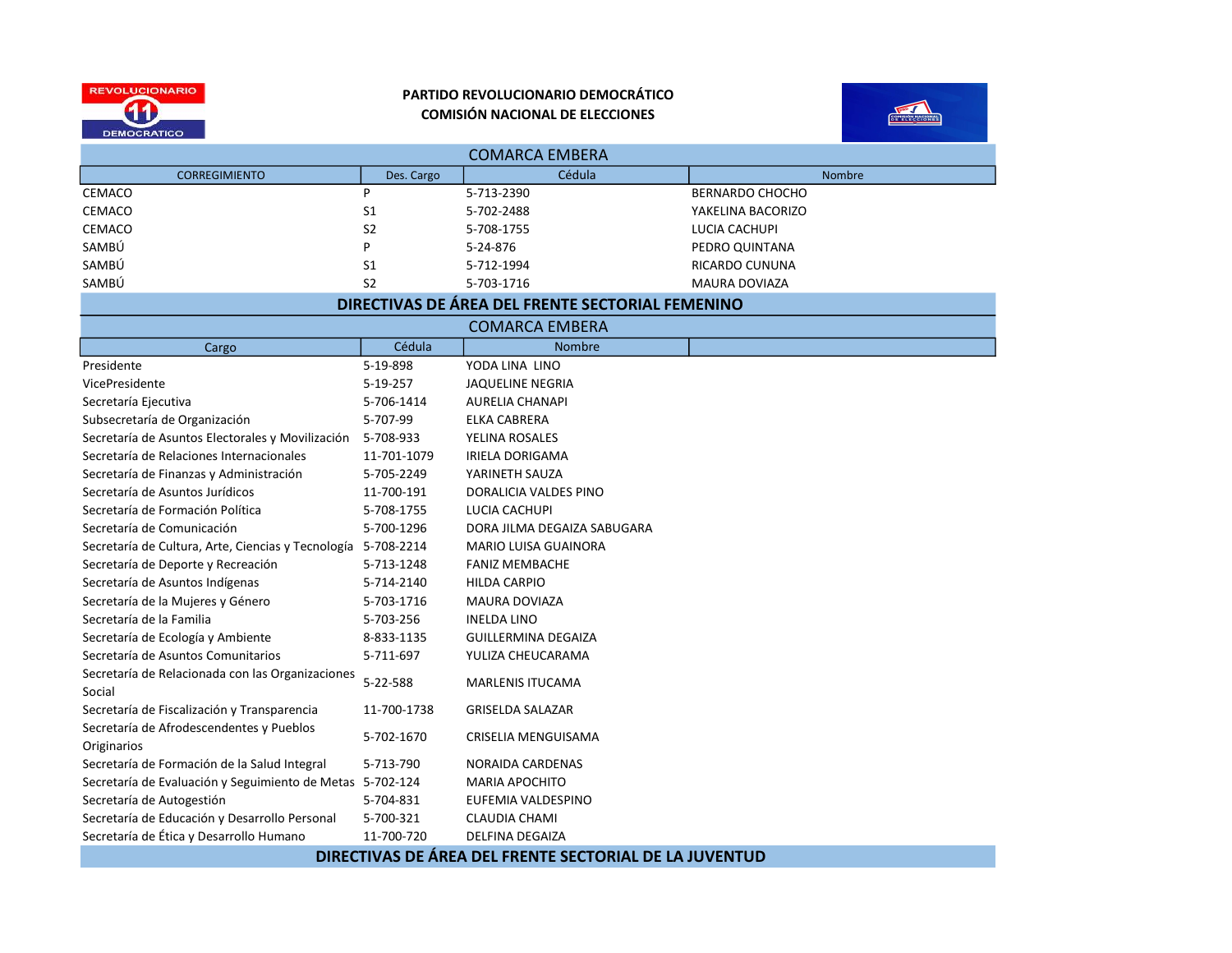



| <b>COMARCA EMBERA</b>                                        |             |                                     |  |
|--------------------------------------------------------------|-------------|-------------------------------------|--|
| Cargo                                                        | Cédula      | <b>Nombre</b>                       |  |
| Presidente                                                   | 11-700-1673 | RUMILDO RITTER ORTEGA LINO          |  |
| VicePresidente                                               | 11-700-2218 | RICAUTER AJI                        |  |
| Secretaría Ejecutiva                                         | 5-711-2339  | ENOC ELIAS BARRIGON FLACO           |  |
| Subsecretaría Ejecutiva                                      | 8-895-87    | HILDA BIRZALLITH ISARAMA PACHECO    |  |
| Subsecretaría de Organización                                | 11-701-352  | CARLOS ISMAEL BERRUGATE BEDOYA      |  |
| Secretaría de Formación y Educación Política                 | 11-701-1557 | YAIR DEGAISA MENGUISAMA             |  |
| Secretaría de Administración y Finanzas                      | 11-700-2111 | EDENIS CHIVIRICO DOGIRAMA           |  |
| Secretaría de Asuntos Electorales y Movilización             | 5-713-1555  | IDA MARLENIS SARCO VILLALAZ         |  |
| Secretaría de Ética y Conducta Política                      | 8-905-449   | <b>ISNEL ISARAMA DE GAIZA</b>       |  |
| Secretaría de Prensa, Propaganda y Relaciones<br>Públicas    | 11-700-1039 | YEFERSON CHAQUI ORTEGA              |  |
| Secretaría de Deporte                                        | 8-970-796   | ELIDA ISABEL CARDENA SOTEIRO        |  |
| Secretaría de Cultura, Arte, Ciencias y Tecnología           | 11-700-525  | DILSIA CHAQUI FLACO                 |  |
| Secretaría de Asuntos Comunitarios                           | 11-700-906  | REGINALDO MEZUA CHAMI               |  |
| Secretaría de Asuntos Estudiantiles y Promoción<br>Juvenil   | 11-701-1341 | YASMINA CHANGO PACHECO              |  |
| Secretaría de Ecología y Ambiente                            | 11-700-1288 | OMAR CONTRERAS CARDENAS             |  |
| Secretaría de Relaciones con las Organizaciones<br>Social    | 11-700-1107 | YORJELIZ BERRUGATE TOCAMO           |  |
| Secretaría para la Prevención del uso y consumo<br>de Drogas | 5-712-575   | <b>IVETTE DANYSA CAIBERA ORTEGA</b> |  |

| ÁREA DE ORGANIZACIÓN                                             |            |                                 |  |
|------------------------------------------------------------------|------------|---------------------------------|--|
| $8 - 9$                                                          |            |                                 |  |
| Cargo                                                            | Cédula     | <b>Nombre</b>                   |  |
| Presidente                                                       | 8-330-507  | YORIA PEREA BERMUDEZ            |  |
| vicepresidente                                                   | 8-722-1166 | YAMILKA CHIRU ALVAREZ           |  |
| Secretaría Ejecutiva                                             | 4-146-1525 | <b>FREDDY ARAUZ VILLARREAL</b>  |  |
| Secretaría de Organización                                       | 8-208-2400 | MINERVA CONCEPCION ESPINOSA     |  |
| Secretaría de Finanzas y Administración                          | 8-841-1829 | <b>MADELAINE ANAYA FALCON</b>   |  |
| Secretaría de Formación y Documentación                          | 8-498-642  | <b>GILDA CASTRO DE JAMES</b>    |  |
| Secretaría de Asuntos Electorales                                | 8-466-845  | YAZMIN QUINTERO HERRERA         |  |
| Secretaría de Comunicación                                       | 8-816-789  | <b>MARIA NIETO CABALLERO</b>    |  |
| Secretaría de Asuntos Comunitarios                               | 8-490-279  | <b>ADALBERTO TORRES CARRION</b> |  |
| Secretaría Relacionada con las Organizaciones<br><b>Sociales</b> | 8-523-467  | <b>JORGE MOLINA MARTINEZ</b>    |  |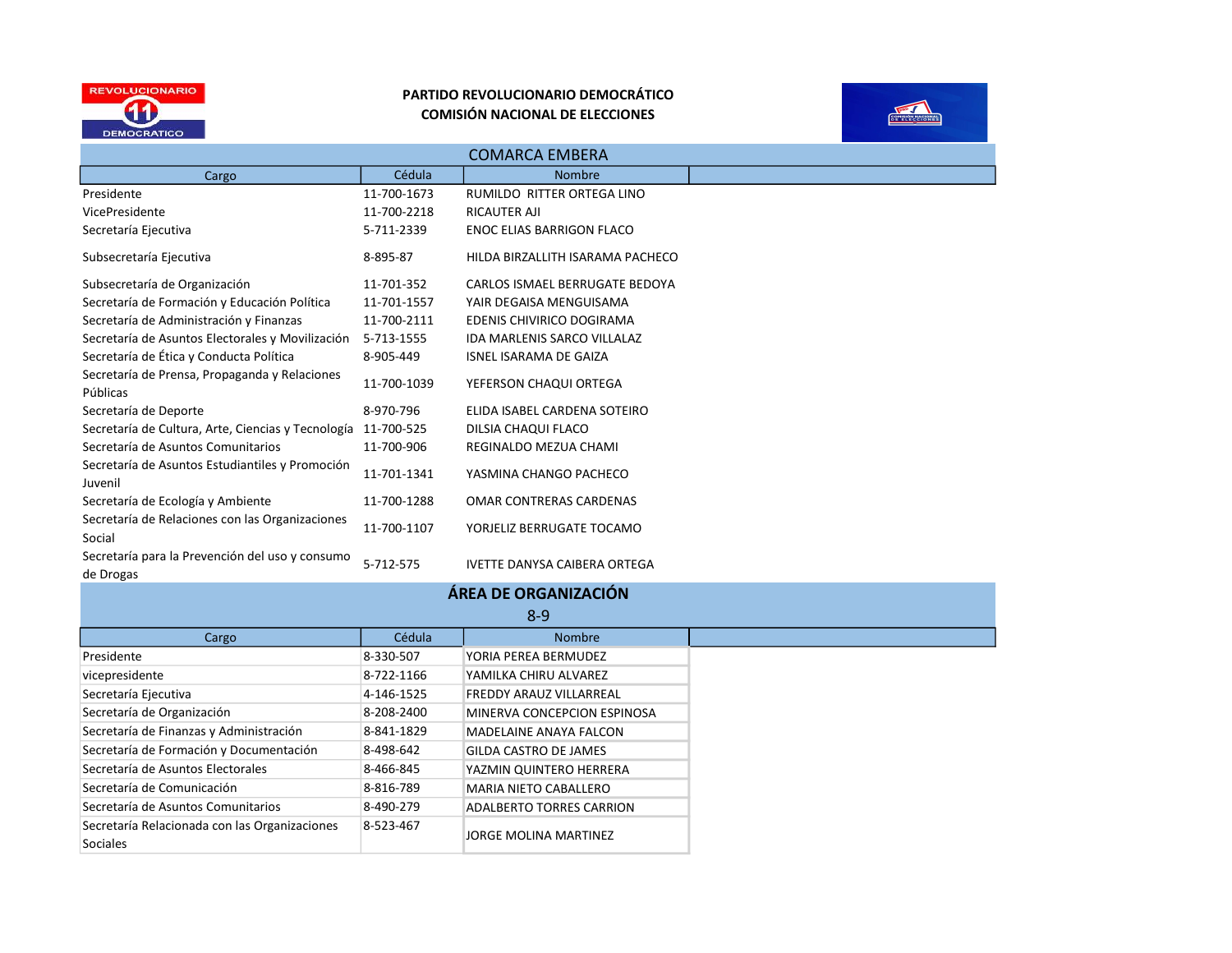

Secretaría de Cultura, Deporte y Recreación 8-406-94 ROGELIO MITRE SANCHEZ



| Secretaria de Ambiente                           | 8-226-1266     | <b>VICTOR HERRERA</b>        |                                  |  |  |
|--------------------------------------------------|----------------|------------------------------|----------------------------------|--|--|
| Secretaría de Asusntos Legales                   | 8-249-495      | FELIX DONADIO MORENO         |                                  |  |  |
| Secretaría Afrodescendientes / Pueblos           | 8-408-584      |                              |                                  |  |  |
| Originarios                                      |                | OMAR SUCRE ABREGO            |                                  |  |  |
|                                                  |                | <b>DIRECTORES NACIONALES</b> |                                  |  |  |
|                                                  |                | $8 - 9$                      |                                  |  |  |
| <b>CORREGIMIENTO</b>                             | Des. Cargo     | Cédula                       | Nombre                           |  |  |
| <b>LAS CUMBRES</b>                               | P              | 6-89-1147                    | MELQUIADES CEDEÑO MORENO         |  |  |
| <b>LAS CUMBRES</b>                               | S <sub>1</sub> | 8-769-272                    | MARCIAL BONILLA QUINTERO         |  |  |
| <b>LAS CUMBRES</b>                               | S <sub>2</sub> | 3-716-2152                   | ELCIS BERNAL HERNANDEZ           |  |  |
| <b>LAS CUMBRES</b>                               | P              | 8-512-414                    | GUSTAVO DE LEÓN GARCÍA           |  |  |
| <b>LAS CUMBRES</b>                               | S1             | 8-713-52                     | PEDRO MONTENEGRO REYES           |  |  |
| <b>LAS CUMBRES</b>                               | S <sub>2</sub> | 8-514-436                    | <b>ISOLDA MURILLO MARTÍNEZ</b>   |  |  |
| <b>CHILIBRE</b>                                  | P              | 8-239-830                    | ROXANA TORRES MARTINEZ           |  |  |
| <b>CHILIBRE</b>                                  | S1             | 8-340-380                    | <b>JAQUELIS ICAZA PEREA</b>      |  |  |
| <b>CHILIBRE</b>                                  | S <sub>2</sub> | 8-386-270                    | <b>AGUSTIN TORRES RAMOS</b>      |  |  |
| <b>CHILIBRE</b>                                  | P              | 8-749-1263                   | <b>KASSIM WATSON ABRE</b>        |  |  |
| <b>CHILIBRE</b>                                  | S1             | 8-153-1454                   | LUZMILA ANGULO SAMUDIO           |  |  |
| <b>CHILIBRE</b>                                  | S <sub>2</sub> | 8-518-303                    | <b>HUGO PEREA BERMUDEZ</b>       |  |  |
| <b>CHILIBRE</b>                                  | P              | 8-465-957                    | <b>JAIME GUERRERO BARRIOS</b>    |  |  |
| <b>CHILIBRE</b>                                  | S1             | 8-823-1363                   | <b>FRANCISCO CACERES CORTEZ</b>  |  |  |
| <b>CHILIBRE</b>                                  | S <sub>2</sub> | 7-71-204                     | <b>JACINTA CABALLERO HERRERA</b> |  |  |
| <b>ERNESTOR CORDOBA</b>                          | P              | 8-763-1518                   | <b>LELYS PITTY SANCHEZ</b>       |  |  |
| <b>ERNESTOR CORDOBA</b>                          | S1             | 3-121-765                    | <b>JOSE TERUEL RODRIGUEZ</b>     |  |  |
| <b>ERNESTOR CORDOBA</b>                          | S <sub>2</sub> | 5-703-2402                   | <b>LEONARDO SALAS TUNAI</b>      |  |  |
| <b>ERNESTOR CORDOBA</b>                          | P              | 2-131-135                    | <b>HÉCTOR CEDEÑO</b>             |  |  |
| <b>ERNESTOR CORDOBA</b>                          | S1             | 8-719-1446                   | DARÍO SANTOS CONTRERAS           |  |  |
| <b>ERNESTOR CORDOBA</b>                          | S <sub>2</sub> | 5-18-1432                    | ESPERANZA CHÁVEZ VÁSQUEZ         |  |  |
| CAIMITILLO                                       | P              | 8-768-1023                   | YELITZA GONZALEZ ZAMORANO        |  |  |
| CAIMITILLO                                       | S1             | 8-513-164                    | LUCIANO ESCOBAR SERRANO          |  |  |
| CAIMITILLO                                       | S <sub>2</sub> | 4-729-1821                   | ARACELLY PINEDA RODRIGUEZ        |  |  |
| <b>ALCALDE DIAZ</b>                              | P              | 8-404-743                    | <b>MOISES ORTEGA PINEDA</b>      |  |  |
| ALCALDE DIAZ                                     | S1             | 8-225-2374                   | PASCUAL GONZALEZ VERGARA         |  |  |
| <b>ALCALDE DIAZ</b>                              | S <sub>2</sub> | 8-755-327                    | LILEN CERRUD CARRASCO            |  |  |
| DIRECTIVAS DE ÁREA DEL FRENTE SECTORIAL FEMENINO |                |                              |                                  |  |  |
| $8 - 9$                                          |                |                              |                                  |  |  |
| Cargo                                            | Cédula         | <b>Nombre</b>                |                                  |  |  |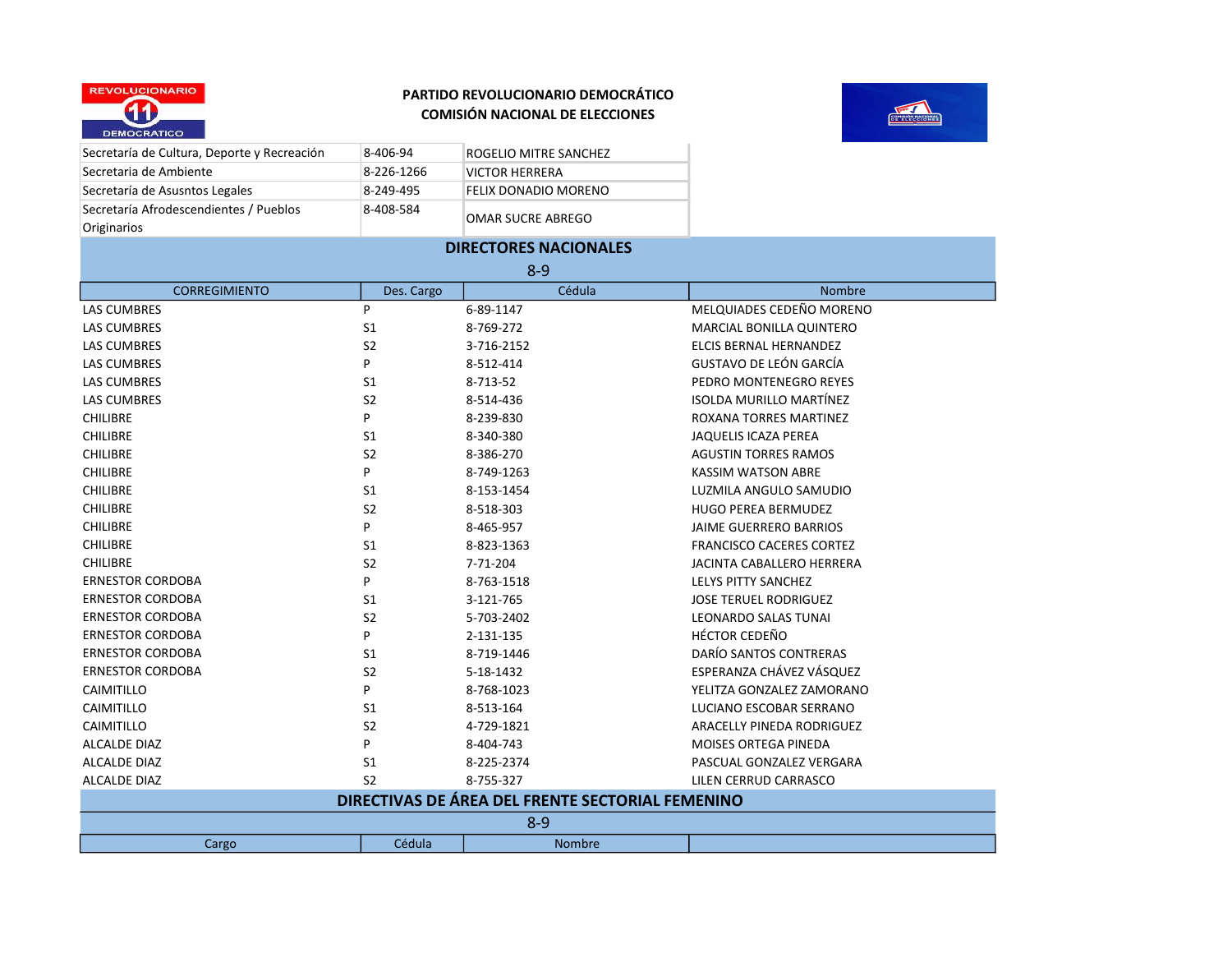

**PERSONAL PROPERTY** 

| Presidente                                                   | 8-464-190  | <b>XENIA TORRES MARTINEZ</b>    |
|--------------------------------------------------------------|------------|---------------------------------|
| VicePresidente                                               | 8-384-53   | YANET FERNANDEZ GONZALEZ        |
| Secretaría Ejecutiva                                         | 8-830-754  | <b>OFELINA PAZ PEREZ</b>        |
| Subsecretaría de Organización                                | 8-339-644  | MIRIAM LORENZO MORENO           |
| Secretaría de Asuntos Electorales y Movilización             | 8-704-238  | YADEL MORALES FUENTES           |
| Secretaría de Relaciones Internacionales                     | 8-761-61   | ROSALIN RIVERA ESPINOSA         |
| Secretaría de Finanzas y Administración                      | 8-351-685  | SANDRA APOLAYO AGUILAR          |
| Secretaría de Asuntos Jurídicos                              | 8-758-340  | YARIELA RUIZ ARIZA              |
| Secretaría de Formación Política                             | 8-434-181  | YENI VARELA BATISTA             |
| Secretaría de Comunicación                                   | 8-820-896  | SINDY MONTILLA ARIZA            |
| Secretaría de Cultura, Arte, Ciencias y Tecnología 8-469-914 |            | RAQUEL PEREZ URRIOLA            |
| Secretaría de Deporte y Recreación                           | 8-363-86   | ZSA ZSA PORRAS DIAZ             |
| Secretaría de Asuntos Indígenas                              | 8-728-1392 | LILIA ROSA DE LEON GONZALEZ     |
| Secretaría de la Mujeres y Género                            | 6-50-357   | JUANA AYARZA SAAVEDRA           |
| Secretaría de la Familia                                     | 6-61-748   | EZEQUIELA MUÑOZ GONZALEZ        |
| Secretaría de Ecología y Ambiente                            | 8-441-871  | FREDESVINDA MORALES GARDNER     |
| Secretaría de Asuntos Comunitarios                           | 8-763-1518 | LELYS PITTY SANCHEZ             |
| Secretaría de Relacionada con las Organizaciones             |            | SANTA RIVAS PINEDA              |
| Social                                                       | 5-703-1467 |                                 |
| Secretaría de Fiscalización y Transparencia                  | 9-152-855  | NORMA CASTILLO                  |
| Secretaría de Afrodescendentes y Pueblos                     |            | ERIKA ALVAREZ WATZON            |
| Originarios                                                  | 8-489-805  |                                 |
| Secretaría de Formación de la Salud Integral                 | 8-509-972  | SHEYLA MARTINEZ PEREZ           |
| Secretaría de Evaluación y Seguimiento de Metas 8-423-194    |            | <b>BETZABEL TORRES MARTINEZ</b> |
| Secretaría de Autogestión                                    | 8-837-440  | LUISIANA POLO ORTEGA            |
| Secretaría de Educación y Desarrollo Personal                | 3-703-209  | ANGELICA DIAZ SANCHEZ           |
| Secretaría de Ética y Desarrollo Humano                      | 4-243-432  | ROSALBA FERNANDEZ SANTAMARIA    |

# DIRECTIVAS DE ÁREA DEL FRENTE SECTORIAL DE LA JUVENTUD

| $8-9$                                            |            |                                |  |
|--------------------------------------------------|------------|--------------------------------|--|
| Cargo                                            | Cédula     | <b>Nombre</b>                  |  |
| Presidente                                       | 8-881-654  | JEANPOL MÁRQUEZ CORNEJO        |  |
| VicePresidente                                   | 8-863-2282 | <b>JUAN VEGA RAMOS</b>         |  |
| Secretaría Ejecutiva                             | 8-923-1098 | EVELYN MARÍN TORRES            |  |
| Subsecretaría Ejecutiva                          | 8-926-396  | <b>FRANCISCO ZAMORA TORRES</b> |  |
| Subsecretaría de Organización                    | 8-952-1317 | UZIEL HERRERA MORALES          |  |
| Secretaría de Formación y Educación Política     | 8-932-1695 | RODOLFO LUCERO                 |  |
| Secretaría de Administración y Finanzas          | 8-935-1046 | YARINETH VIVERO PEREA          |  |
| Secretaría de Asuntos Electorales y Movilización | 8-934-209  | PAUL ORTIZ BETHANCOURT         |  |
| Secretaría de Ética y Conducta Política          | 8-845-772  | JOSÉ SERRANO ROUSE             |  |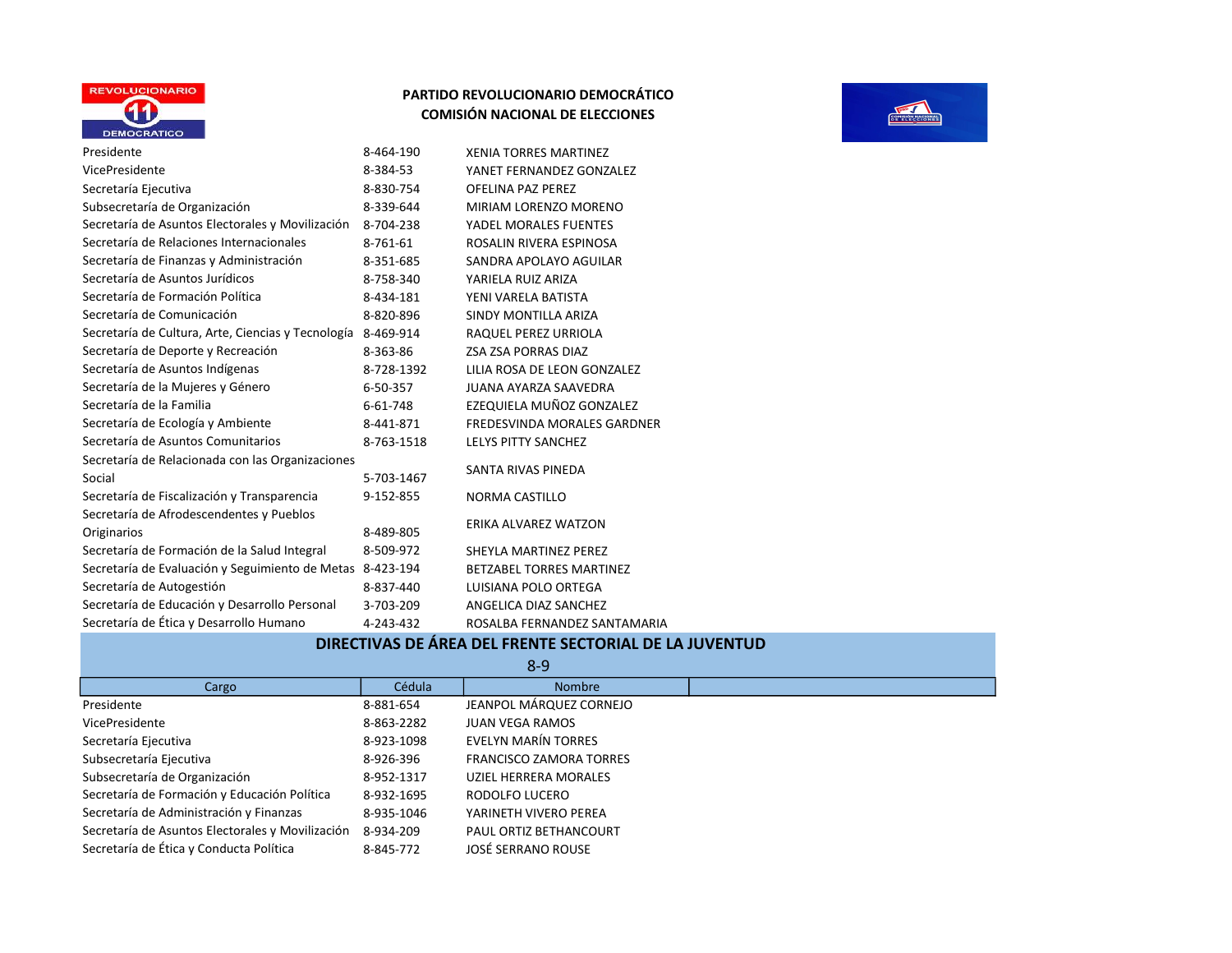

| Secretaría de Prensa, Propaganda y Rel. Pub        | 10-712-19   |
|----------------------------------------------------|-------------|
| Secretaría de Deporte                              | 8-923-1364  |
| Secretaría de Cultura, Arte, Ciencias y Tecnología | 8-965-2319  |
| Secretaría de Asuntos Comunitarios                 | 8-929-1568  |
| Secretaría de Asuntos Estudiantiles y Promoción    |             |
| Juvenil                                            | 8-982-2219  |
| Secretaría de Ecología y Ambiente                  | 8-1009-1524 |
| Secretaría de Relaciones con las Organizaciones    |             |
| <b>Sociales</b>                                    | 8-949-1891  |
| Secretaría para la Prevención del uso y consumo    |             |
| de Drogas                                          | 8-919-1289  |

YUNARA MARTÍNEZ JAÉN ANGEL VILLARREAL ORTEGA FRANCISCO TORRES MILAGROS GONZÁLEZ MARTÍNEZ JEFFREY DE GRACIA ACOSTA CRISTHIAN MÁRQUEZ CORNEJO ASHLEY BETHANCOURT GONZÁLEZ

DAYIRA VICTORIA DE LEÓN